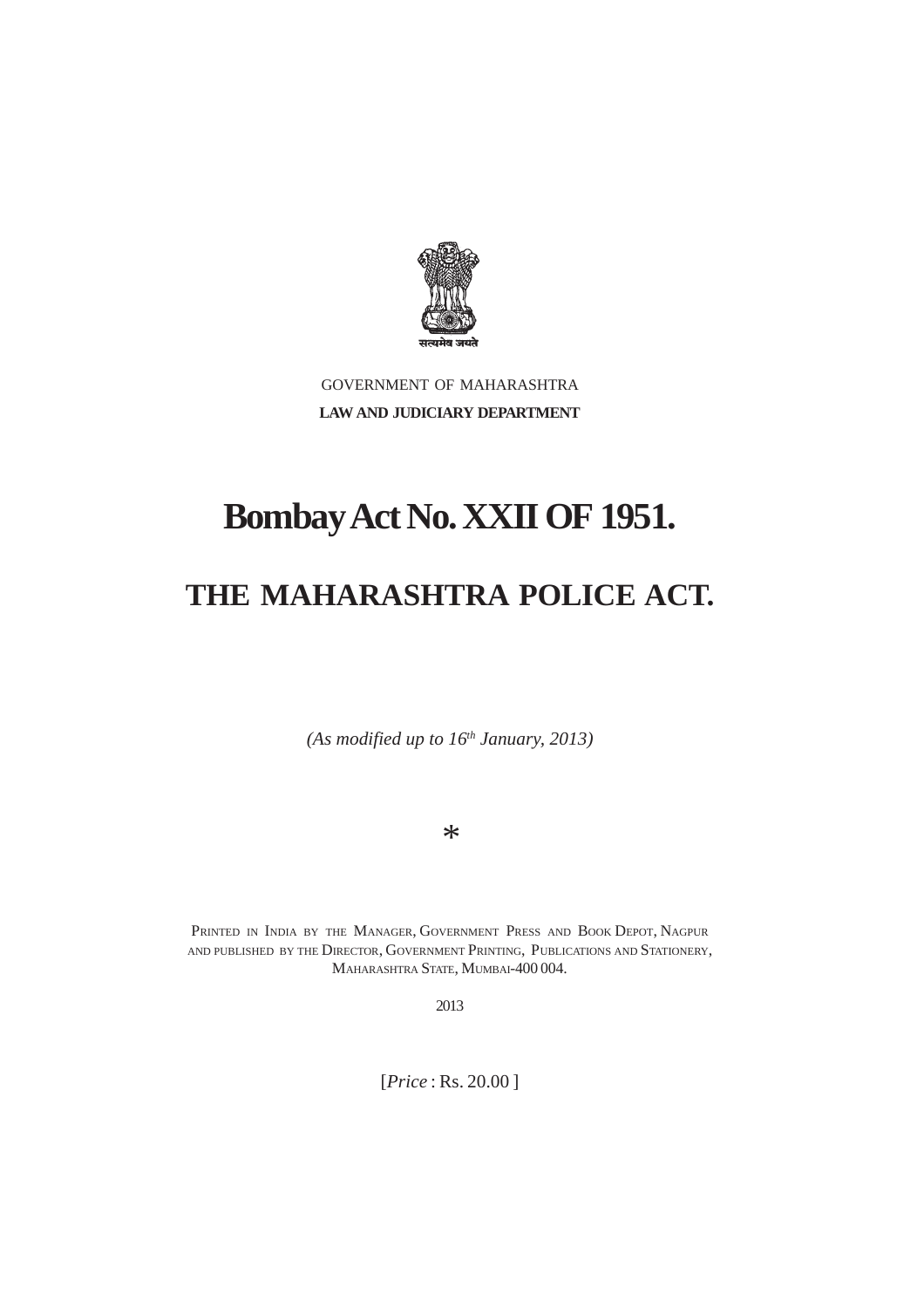## **THE MAHARASHTRA POLICE ACT** ————

#### **CONTENTS**

PREAMBLE.

SECTIONS.

## CHAPTER I.

## *Preliminary.*

- 1. Short title, extent and commencement.
- 2. Definitions.

## CHAPTER II.

## *Suprintendence, Control and Organisation of the Police Force.*

- 3. One Police force for the whole of the State of Maharashtra.
- 4. Superintendence of Police Force to vest in the State Government.
- 5. Constitution of Police Force.
- 6. Director-General and Inspector-General, Additional and Deputy Inspector General.
- 7. Commissioner.
- 8. Appointment of Superintendent, Additional, Assistant and Deputy Superintendent.

8 A. Appointment of Director of Police Wireless and of Superintendent Assistant and Deputy Superintendents for Wireless System, Motor Transport System of any specific duty.

- 9. Appointment of Principals of Police Training Institutions.
- 10. Deputies to Commissioner.
- 11. Assistant Commissioners within jurisdiction of Commissioners.
- 12. Constitution of divisions and sections.

Officers-in-charge of divisions and sections.

- 12A. Inspectors.
- 13. (Deleted).
- 14. Certificate of appointment.
- 15. Effect of supsension of Police Officer.
- 16. General powers of Commissioner and Superintendent.
- 17. Control of District Magistrate over Police Force in district.
- 18. Power of District Magistrate to require reports from Superintendent.
- 19. Power of supervision by District Magistrate.
- 20. Power of Director-General and Inspector-General and Commissioner to investigate and regulate matters of Police accounts.
- 21. Special Police Officers.
- 22. Appointment of Additional Police.
- 22 A. Appointment of Railway Police.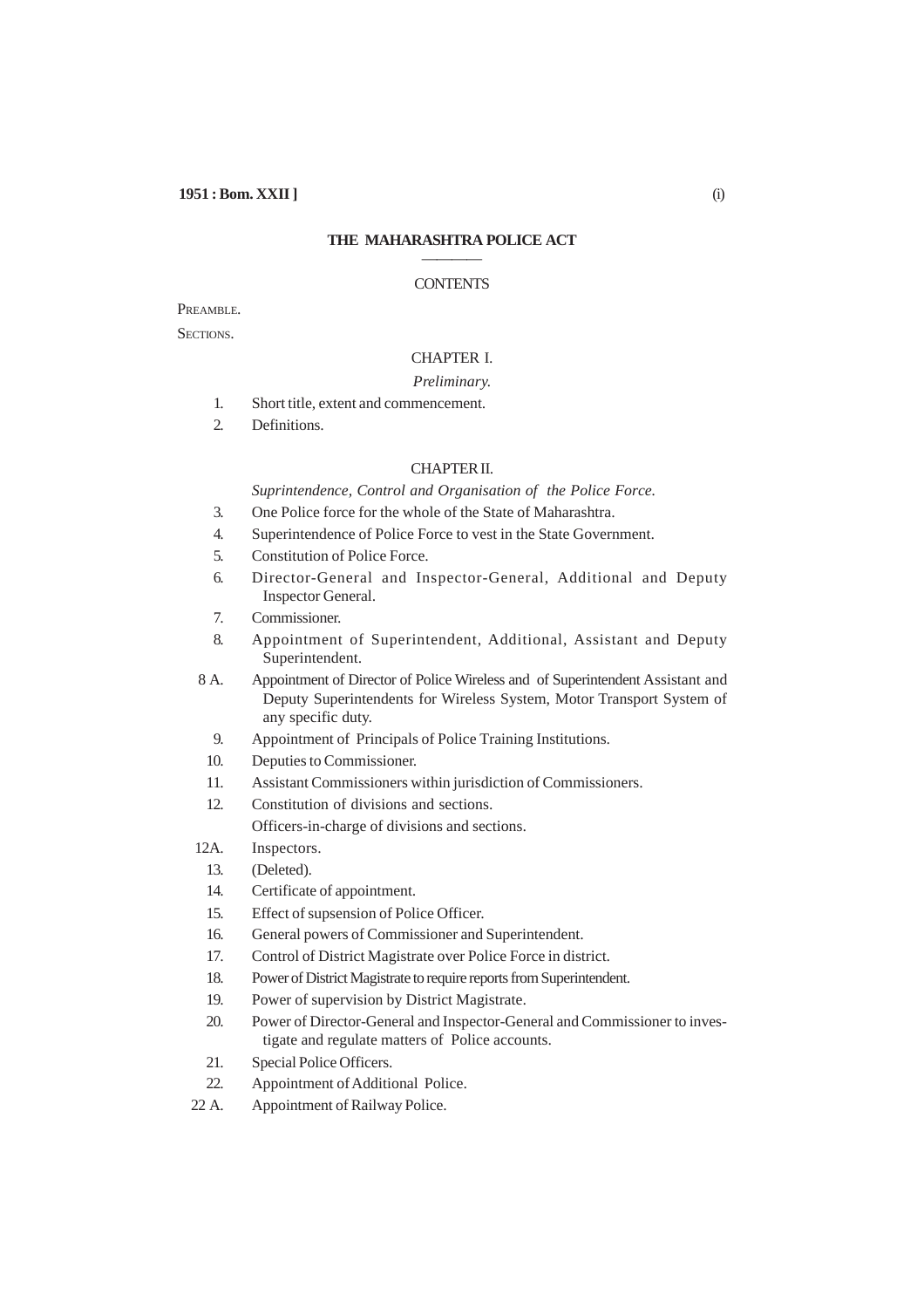## CHAPTER III.

*Regulation, Control and Discipline of the Police Force.*

- 23. Framing of rules for administration of the Police.
- 24. Director-General and Inspector-General or Commissioner, may call for returns.
- 25. Punishment of the members of the subordinate ranks of the Police Force departmentally for neglect of duty, etc.
	- Punitive powers of Director-General and Inspector-General, Commissioner, Deputy Inspector-General (including Director of Police Wireless) and Superintendent and Principal of Training Institution.
- 26. Procedure to be observed in awarding punishment.
- 27. Appeals from orders of punishment.
- 27A. Power of State Government or Director General and Inspector General to call for record of any Inquiry or proceeding.
- 27B. Power of State Government or Director General and Inspector General to review order passed under sections 25, 27 or 27A.
- 27C. Power to make rules.
- 28. Police officers to be deemed to be always on duty and to be liable to employment in any part of the State.

Intimation of proposed transfers to be given by the Director-General and Inspector-General to the Commissioner and District Magistrate.

29. Under what conditions Police officer may resign.

Arrear of pay of a Police officer contravening this section may be forfeited.

30. Certificate, arms, etc., to be delivered up by person ceasing to be a Police officer, and

if not delivered up may be seized under a search warrant.

Saving of certain articles.

- 31. Occupation of and liability to vacate premises provided Police officers.
- 32. State Government may make order under section 144 of Act V of 1898.

#### CHAPTER IV.

#### *Police Regulations.*

- 33. Power to make rules for regulation of traffic and for preservation of order in public place, etc.
- 33A. Prohibition of performance of dance in eating house, permit room or beer bar and other consequential provisions.
- 33B. Non-application of the provisions of section 33A in certain cases.
- 34. Competent authority may authorise erection of barriers on streets.
- 35. Power to make rules prohibiting disposal of the dead except at places set apart.
- 36. Power of Commissioner or the Superintendent and of other officers to give direction to the public.
- 37. Power to prohibit certain acts for prevention of disorder.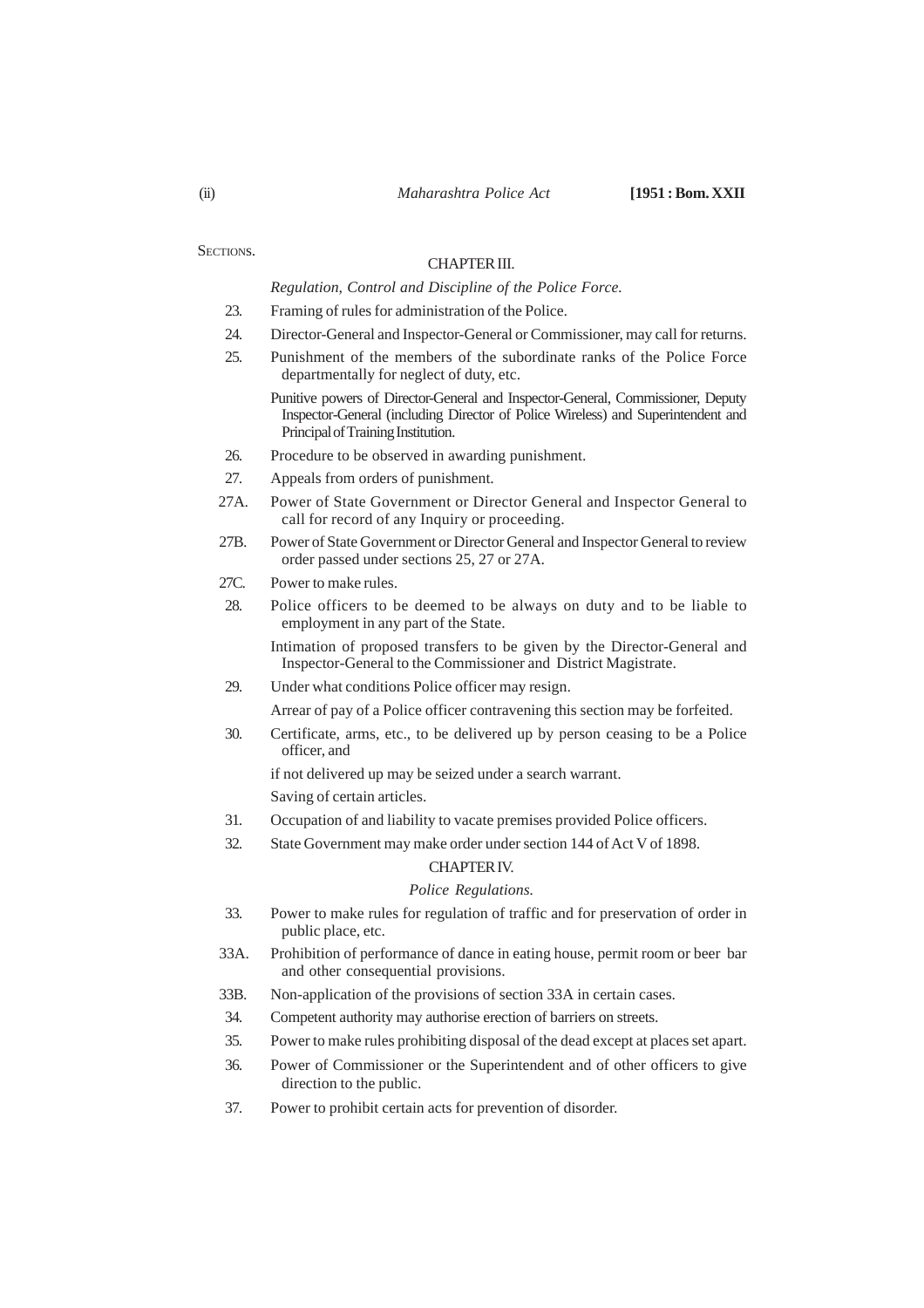- 38. Power to prohibit, etc., continuance of music, sound of noise.
- 39. Issue of orders for prevention of riot, etc.

Compensation to lawful occupier of building or place closed or taken possession of.

Disputes as to compensation to be settled.

- 40. Issue of orders for maintenance of order at religious ceremonials, etc.
- 41. Police to provide against disorder, etc., at places of amusement and public meetings.

Police to have free access thereto.

- 42. (Deleted).
- 43. District Magistrate may take special measures to prevent outbreak of epidemic disease at fair, etc.
- 44. Destruction of stray dogs.
- 45. Destruction of suffering or unfit animals.
- 46. Power under this Chapter to be exercised by Superintendent subject to the control of District Magistrate and Commissioner and by District Magistrate subject to the control of State Government.

#### CHAPTER V.

*Special measures for maintenance of public order and safty of State.*

- I. Employment of additional Police, recovery of cost thereof and of riot compensation —its assessment and recovery.
- 47. Employment of additional Police on application of a person.
- 48. Employment of additional Police at large works and when apprehension regarding behaviour of employees exists.
- 49. Recovery of cost of additional Police employed under sections 47 and 48.
- 50. Employment of additional Police in cases of special danger to public peace.
- 51. Compensation for injury caused by unlawful assembly, how recoverable, date to be fixed for liability.
- 52. District Magistrate to award or apportion compensation.
- 53. District Magistrate to discharge function under orders of State Government.
- 54. Proportionate recovery of the cost of additional Police and compensation for loss caused by unlawful assembly.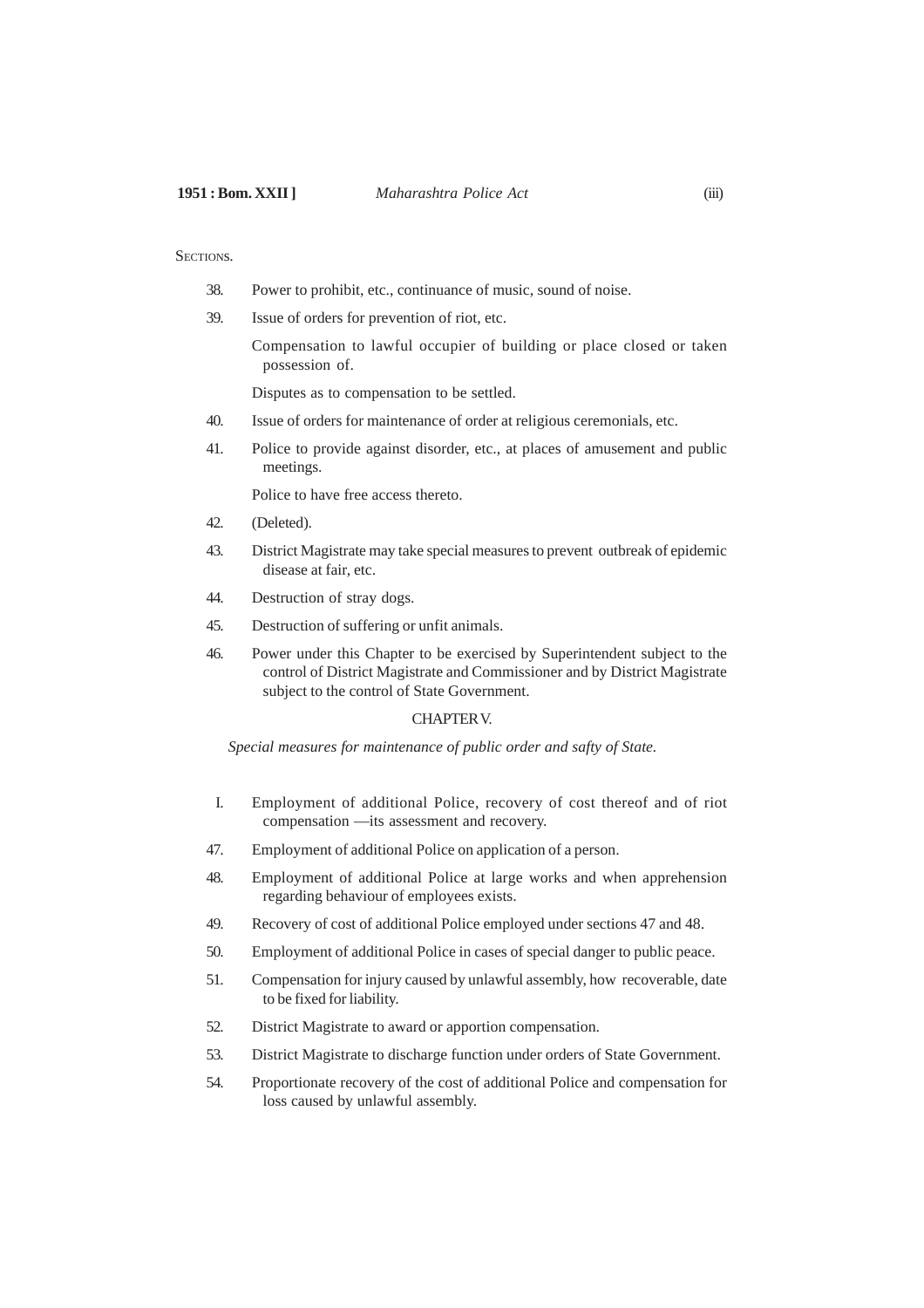- II. Dispersal of Gangs and Removal of Persons convicted of certain offences and of certain beggar.
	- 55. Dispersal of gangs and bodies of persons.
	- 56. Removal of persons about to commit offence.
	- 57. Removal of persons convicted of certain offences.
	- 57A. Removal of certain persons declared to be beggars.
		- 58. Period of operation of orders under sections 55, 56, 57 and 57 A.
		- 59. Hearing to be given before order under sections 55, 56, 57 or 57A is passed.
		- 60. Appeal.
		- 61. Finality of orders passed by State Government in certain cases.
		- 62. Procedure of failure of person to leave the area and his entry therein after removal.
		- 63. Temporary permission to enter or return to the area from which a person was directed to remove himself.
- 63AA. Powers of externment of State Government and officers specially empowered.

III. Control of camps, etc., and uniforms, etc.

- 63A. Control of camps, parades, etc., and banning use of uniforms, etc. IV. Village Defence Parties.
- 63B. Constitution of village defence parties.

#### CHAPTER VI.

*Executive powers and duties of the Police.*

- 64. Duties of a Police officer.
- 65. Power to enter places of public resort. Power to search suspected persons in a street.
- 66. Duties of Police officers towards the public.
- 67. Police to regulate traffic, etc., in streets.
- 68. Persons bound to conform to reasonable orders of Police.
- 69. Power of Police officer to restrain, remove, etc.
- 70. Enforcement of orders issued under section 37, 38, or 39.
- 71. Duty of Police to see orders issued under section 43, 55, 56, 57, 57-A or 63AA are carried out.
- 72. When Police officer may arrest without warrant.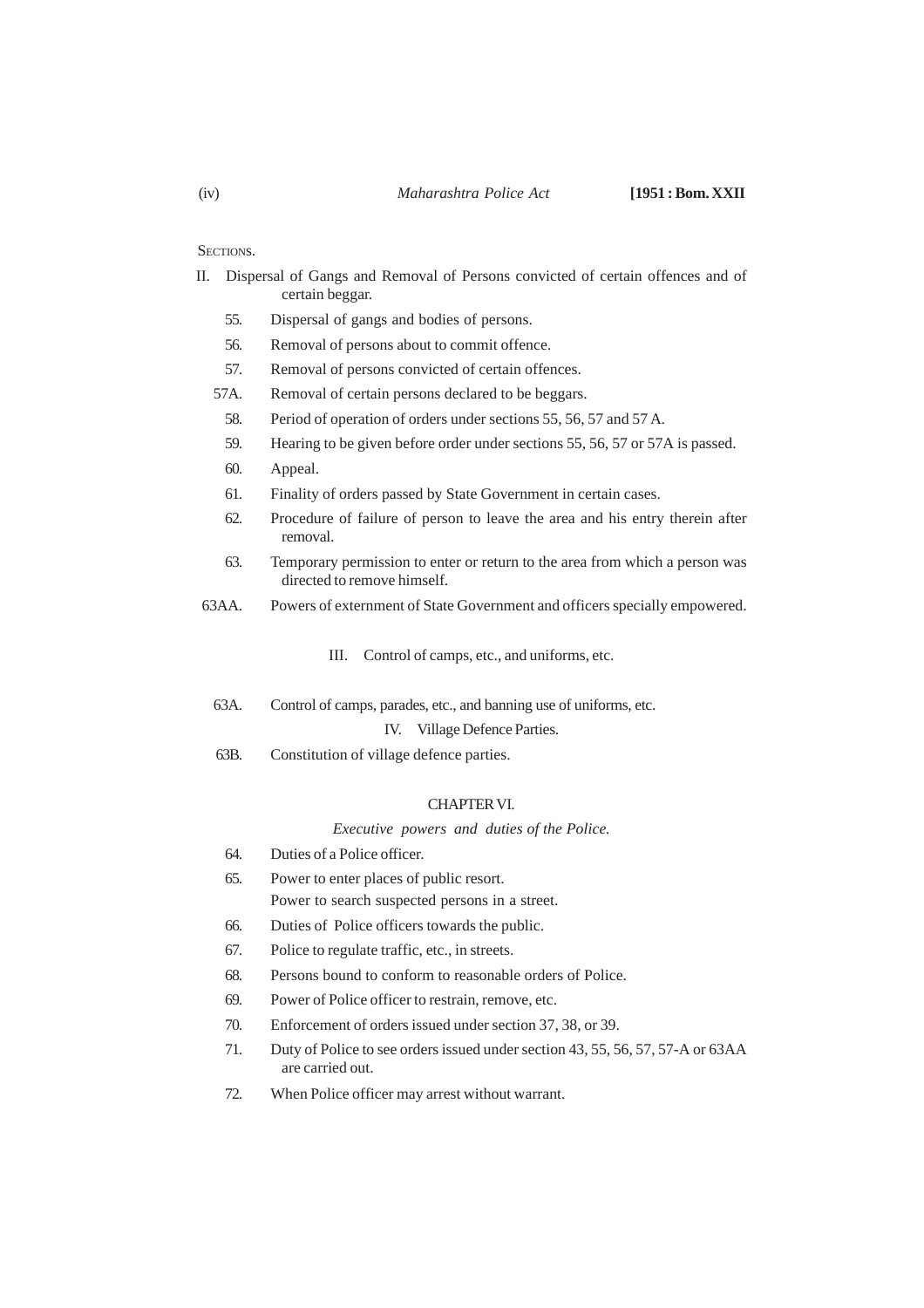- 73. When police may arrest without a warrant.
- 73A. (Deleted).
	- 74. Powers with regard to offences under Act LIX of 1960.
	- 75. Power of Magistrate to return animal to person from whose possession it was taken.
	- 76. Veterinary officer to examine the animal.
	- 77. Animal to be dealt with under Act LIX of 1960.
	- 78. Power of Police officer to unsaddle the animal of unload.
	- 79. Power of Police to arrest without warrant when certain offences committed in his presence.
	- 80. Other powers of arrest.
	- 81. Refusal to obey warning or to accompany Police.
	- 82. Police to take charge of unclaimed property.
	- 83. Intestate property over four hundred rupees in value.
	- 84. Intestate property over four hundred rupees in value.
	- 85. Procedure in other cases.

Power to sell perishable property at once.

86. Delivery of property to person entitled.

Power to take security.

- 87. In default of claim, property to be at disposal of State Government.
- 88. Procedure not affected by Indian Succession Act or Administrator-General's Act or Regulation VIII of 1827 or corresponding law.
- 89. Police officer may take charge of stray cattle.
- 90. Power to establish cattle-pounds and appoint pound-keepers.
- 90A. Penalty for allowing cattle to stray in street or to trespass upon private or public property.
	- 91. Impounding of cattle.
	- 92. Delivery of cattle claimed.
	- 93. Sale of cattle not claimed.
	- 94. Rate to be fixed by notification.
	- 95. Powers as to inspection, search and seizure of false weights and measures.
	- 96. Procedure to be followed by officers and Magistrates in certain cases.
	- 97. A Superior Police officer may himself perform duties imposed on his inferior, etc.
	- 98. Emergency duties of Police.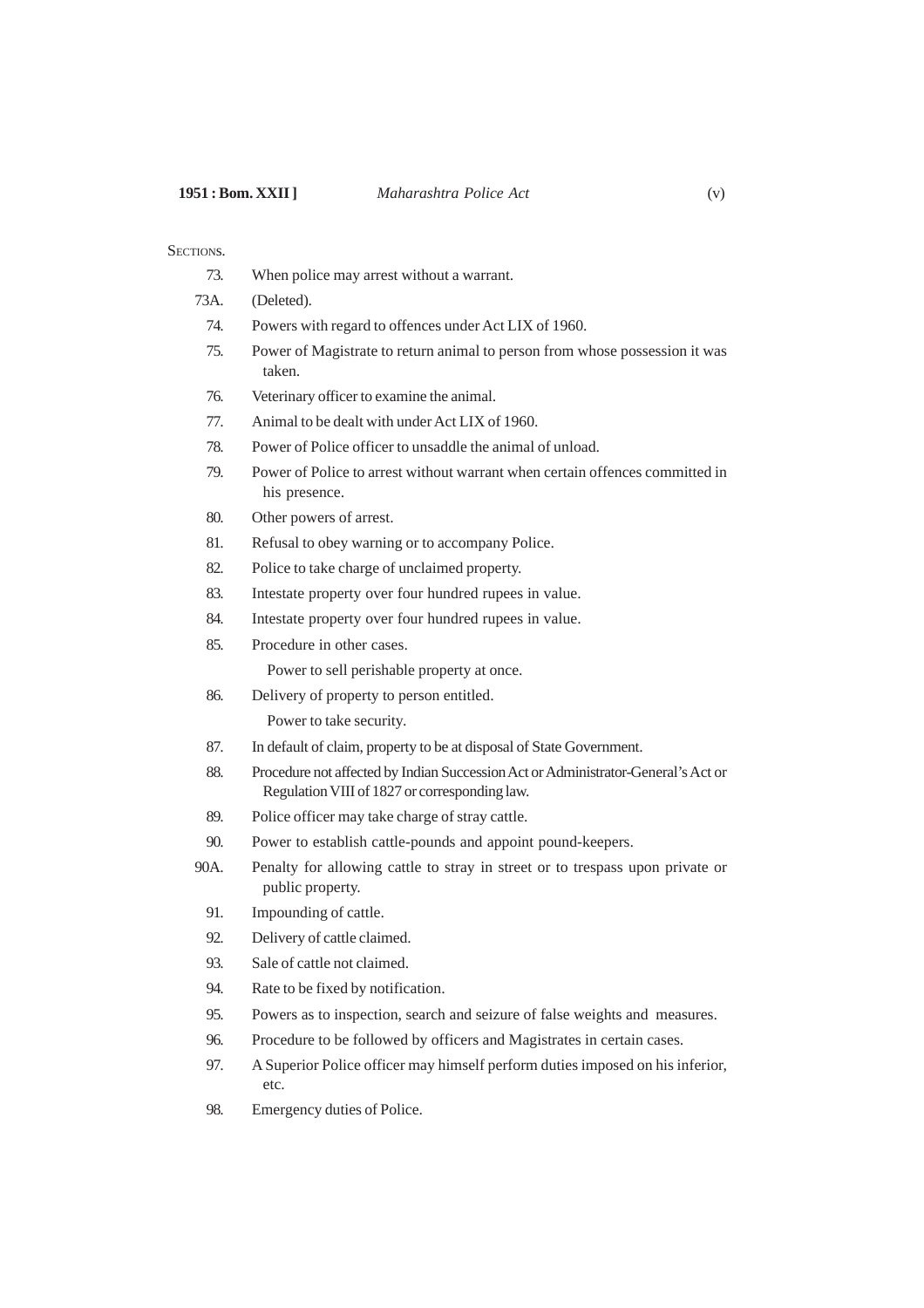## CHAPTER VII.

## *Offences and Punishments.*

| 99.  | Disregarding the rule of the road.                                      |
|------|-------------------------------------------------------------------------|
|      | Leaving cattle, etc., insufficiently tended.                            |
| 100. | Causing obstruction or mischief by animal.                              |
| 101. | Exposing animal for hire or sale, etc.                                  |
| 102. | Causing any obstruction in a street.                                    |
| 103. | Obstructing a footway.                                                  |
| 104. | Exhibiting mimetic, musical or other performances, etc.                 |
| 105. | Doing offensive acts on or near street or public place.                 |
| 106. | Letting loose horse, etc., and suffering ferocious dogs to be at large. |
|      |                                                                         |

- 107. Bathing or washing in places not set apart for those purposes.
- 108. Defiling water in public wells, etc.
- 109. Obstructing bathers.
- 110. Behaving indecently in public.
- 111. Obstructing or annoying passengers in the street.
- 112. Misbehaviour with intent to provoke a breach of the peace.
- 113. Prohibition against flying kite.
- 114. *[Repeated]*
- 115. Committing nuisance in or near street, etc.
- 116. Disregard of notice in public building.
- 117. Penalties for offenders under sections 99 to 116.
- 118. Penalty for failure to keep in confinement cattle, etc.
- 119. Punishment for cruelty to animals.
- 120. Wilful trespass.
- 121. False alarm of fire for damage to fire-alarm.
- 122. Being found under suspicious circumstances between sunset and sunrise.
- 123. Carry weapon without authority.
- 124. Possession of property of which no satisfactory account can be given.
- 125. Taking spirits into public hospitals,

or into barracks or on boards of vessels of war.

- 126. Omission by pawn-brokers, etc., to report to Police possession or tender of property suspected to be stolen.
- 127. Melting, etc., of such property.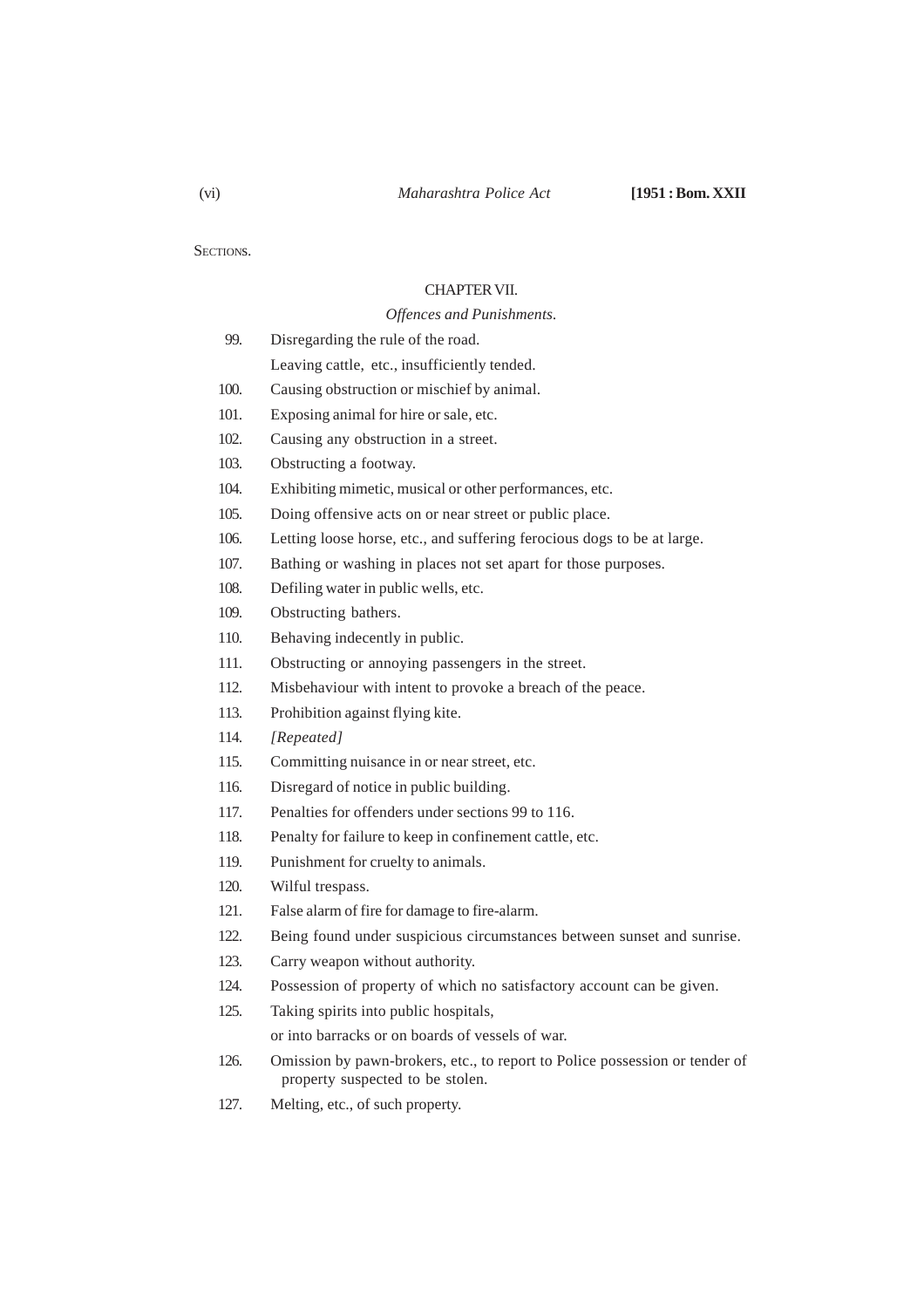- 128. Taking pledge from child.
- 129. Permission of disorderly conduct at places of public amusement, etc.
- 130. Cheating at games.
- 130 A. Gambling in street.
	- 131. Penalty for contravening rules, etc., under section 33.
- 131-AA. Liability of licensee of place of public entertainment for acts of servants.
- 131-A. Penalty for not obtaining licence in respect of place of public entertainment, or certificate or registration in respect of eating house, or for not renewing such licence or certificate within prescribed period.
	- 132. Penalty for disobedience to order under section 31.
	- 133. Penalty for contravening rules, etc., under section 35.
	- 134. Penalty for contravention of rules, etc., under section 36.
	- 135. Penalty for contravention of rules or directions under section 37, 39 or 40.
	- 136. Penalty for contravening rules, etc., made under section 38.
	- 137. Penalty for contravening rules, etc., made under section 41.
	- 138. *(Deleted).*
	- 139. Penalty for contravention of a regulation made under section 43.
	- 140. Penalty for contravening directions under section 68.
	- 141. Penalty for contravention of directions under section 55, 56, 57, 57A or 63AA.
	- 142. Penalty for entering without permission area from which a person is directed to remove himself or outstaying when permitted to return temporarily, or for failure to report place or residence or departure or arrival.
	- 143. Penalty for failure to surrender in accordance with sub-section *(3)* of section 63.
- 143 A. Penalty for contravention of order under section 63A.
- 143 B. Dangerous performances.
	- 144. Neglect or refusal to serve as Special Police Officer.
	- 145. Penalty for making false statement, etc., and for misconduct of Police Officers. Consequence of failure to return to duty after leave.
	- 146. Penalty for failure to deliver up certificate of appointment or of office or other article.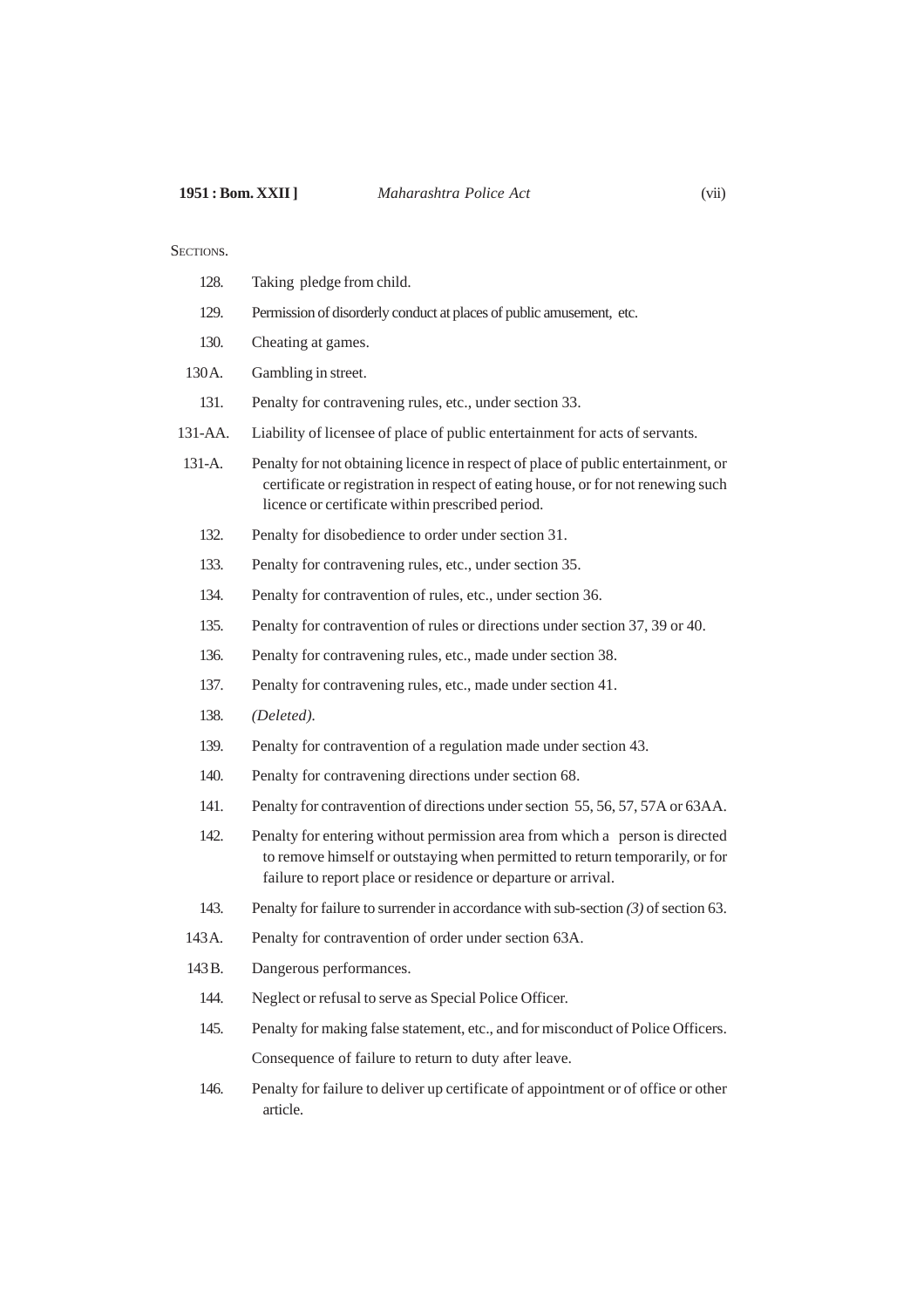- 147. Vexatious entry, search, arrest, etc., by Police Officer.
- 148. Penalty for vexatious delay in forwarding a person arrested.
- 149. Penalty for opposing or not complying with direction given under section 70.
- 149 A. Penalty for unauthorised use of Police uniform.
	- 150. Jurisdiction when offender is a Police Officer above the rank of constable.
	- 151. Prosecution for certain offences against the Act to be in the discretion of the Police.
- 151 A. Summary disposal of certain cases.
	- 152. Prosecution for offences under other enactments not affected.

## CHAPTER VIII.

#### *Miscellaneous.*

- 153. Disposal of fees, rewards, etc.
- 154. No Municipal or other rates to be payable by State Government on Police builiding.
- 155. Method of proving orders and notifications.
- 156. Rules and orders not invalidated by defect of form or irregularity in procedure.
- 157. Presumption in prosecutions for contravention of directions issued under section 55, 56, 57, 57A or 63AA.
- 157 A. Officers holding charge of, or succeeding to vacancies competent to exercise power.
	- 158. Forfeiture of bond entered into by person permitted to enter or return to the area from which he was directed to remove himself.
	- 159. No Magistrate or Police officers to be liable to penalty or damage for act done in good faith in pursuance of duty.
	- 160. No public servant liable as aforesaid for giving effect in good faith to any rule, order or direction issued with apparent authority.
	- 161. Suits or prosecutions in respect of acts done under colour of duty as aforesaid not to be entertained, or to be dismissed, if not instituted within the prescribed period.
		- In suits as aforesaid one month's notice of suit to be given with sufficient description of wrong complained of. Plaint to set forth service of notice and tender of amends.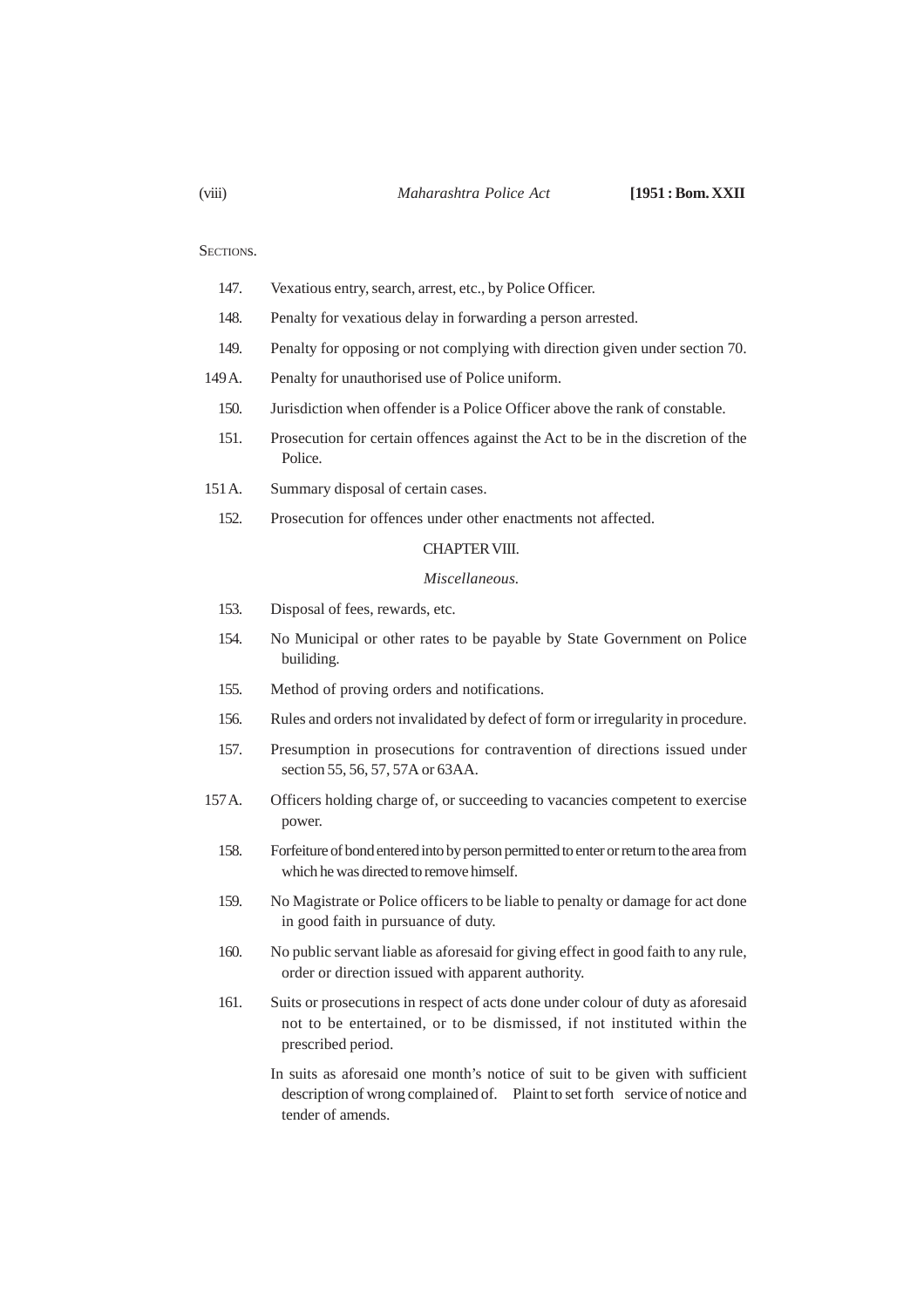162. Licences and written permission to specify conditions, etc., and to be signed.Revocation of licences, etc.

When licence revoked, etc., grantee to be deemed without licence.grantee to produce licence, etc., when required.

- 163. Public notices how to be given.
- 164. Consent, etc., of a competent authority may be proved by writing under his signature.
- 165. Signature on notices, etc., may be stamped.
- 166. Persons interested may apply to State Government to annual, reverse or alter any rule or order.

When a suit shall lie to the District Court to declare rule or order unlawful.

- 167. Repeal and saving.
- 168. Saving of laws relating to Village Police and Reserve Police.

SCHEDULE I.

- SCHEDULE II.
- SCHEDULE III.
- SCHEDULE IV.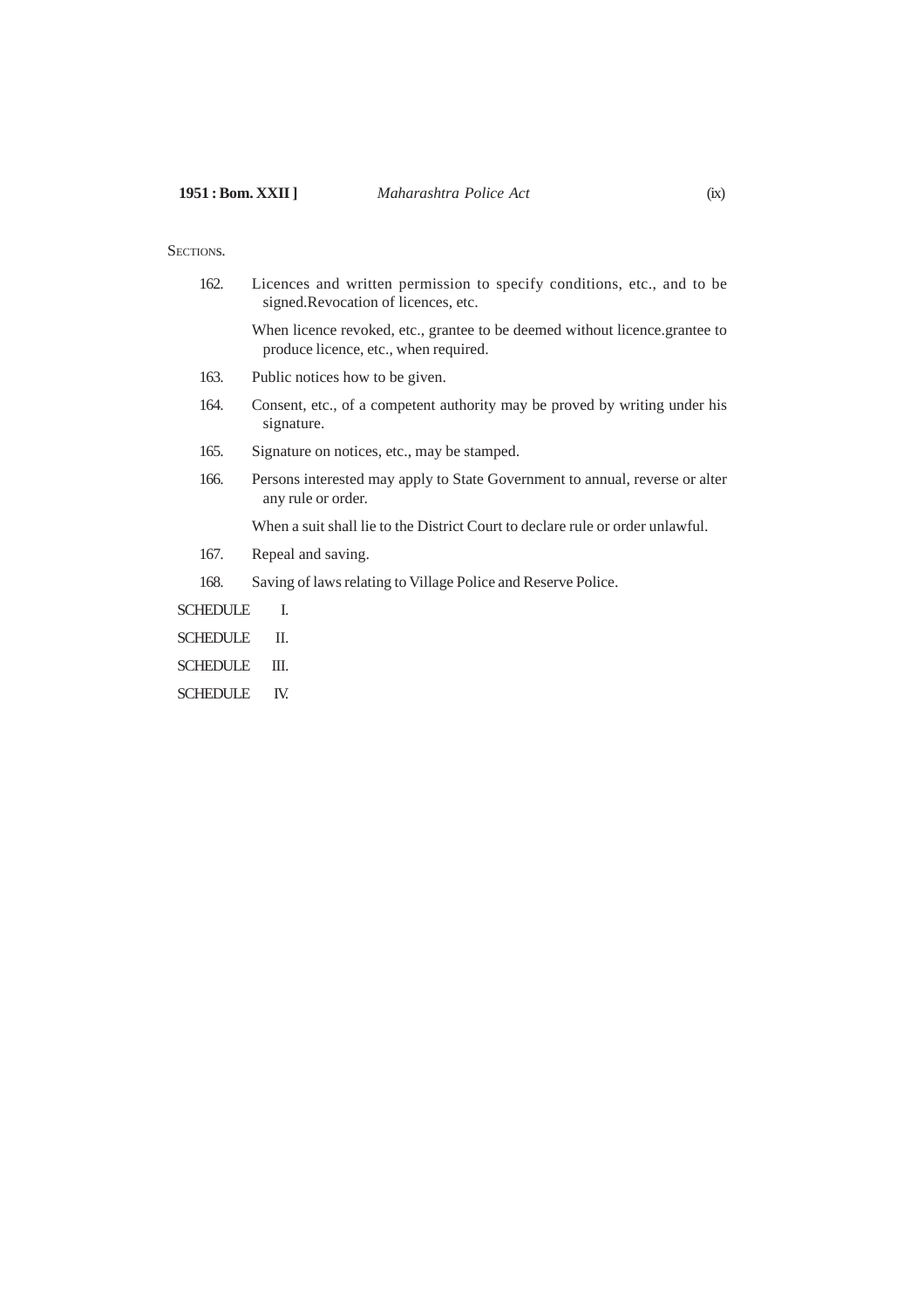**1951 : Bom. XXII ]** *Maharashtra Police Act*

## **[BOMBAY ACT No. XXII OF 1951]<sup>1</sup>**

[THE MAHARASHTRA POLICE Act]\*

(Received assent of the President on the 1st June, 1951 ; assent first published in the *Bombay Government Gazette,* Part IV, on the 11th June 1951).

| Amended by Bom. |    |    | 21 of 1952. |
|-----------------|----|----|-------------|
| ,,              | ,, | ,, | 18 of 1953. |
| ,,              | ,, | ,, | 20 of 1953. |
| ,,              | ,, | ,, | 21 of 1954. |
| ,,              | ,, | ,, | 28 of 1954. |
| ,,              | ,, | ,, | 57 of 1954. |
| ,,              | ,, | ,, | 6 of 1955.  |
| ,,              | ,, | ,, | 1 of 1956.  |

Adapted and modified by the Bombay Adaptation of Laws (State and Concurrent Subjects) Order, 1956.

| Amended by Bom. |     | 8 of 1958.                                |
|-----------------|-----|-------------------------------------------|
| , ,<br>,,       | , , | 34 of 1959.                               |
| ,,<br>, ,       | ,,  | 37 of 1959.                               |
| , ,<br>, ,      | , , | 56 of 1959.                               |
| , ,<br>, ,      | , , | 10 of 1960.                               |
| , ,<br>, ,      | , , | 25 of 1949 as amended by Bom. 22 of 1960. |

Adapted and modified by the Maharashtra Adaptation of Laws (State and Concurrent Subjects) Order, 1960.

| Amended by Mah. |     |    | 2 of 1960.  |     |     |     |  |  |
|-----------------|-----|----|-------------|-----|-----|-----|--|--|
| , ,             | , , | ,, | 38 of 1961. | , , | , , | , , |  |  |
| , ,             | , , | ,, | 30 of 1962. | , , | , , | , , |  |  |

<sup>1</sup>. For Statement of Objects and Reasons *see Bombay Government Gazette*, 1950, Part V, Page 324; for Report of the Select Committee, *see ibid*, 1951, Part V, pages 34-88.

<sup>\*</sup> This Act was extended to that part of the State of Bombay to which immediately before the commencement of Bom. 34 of 1959, it did not extend (*vide* Bom. 34 of 1959, s. 2). The short title of the Act was amended by Mah. 24 of 2012, sch, entry 45.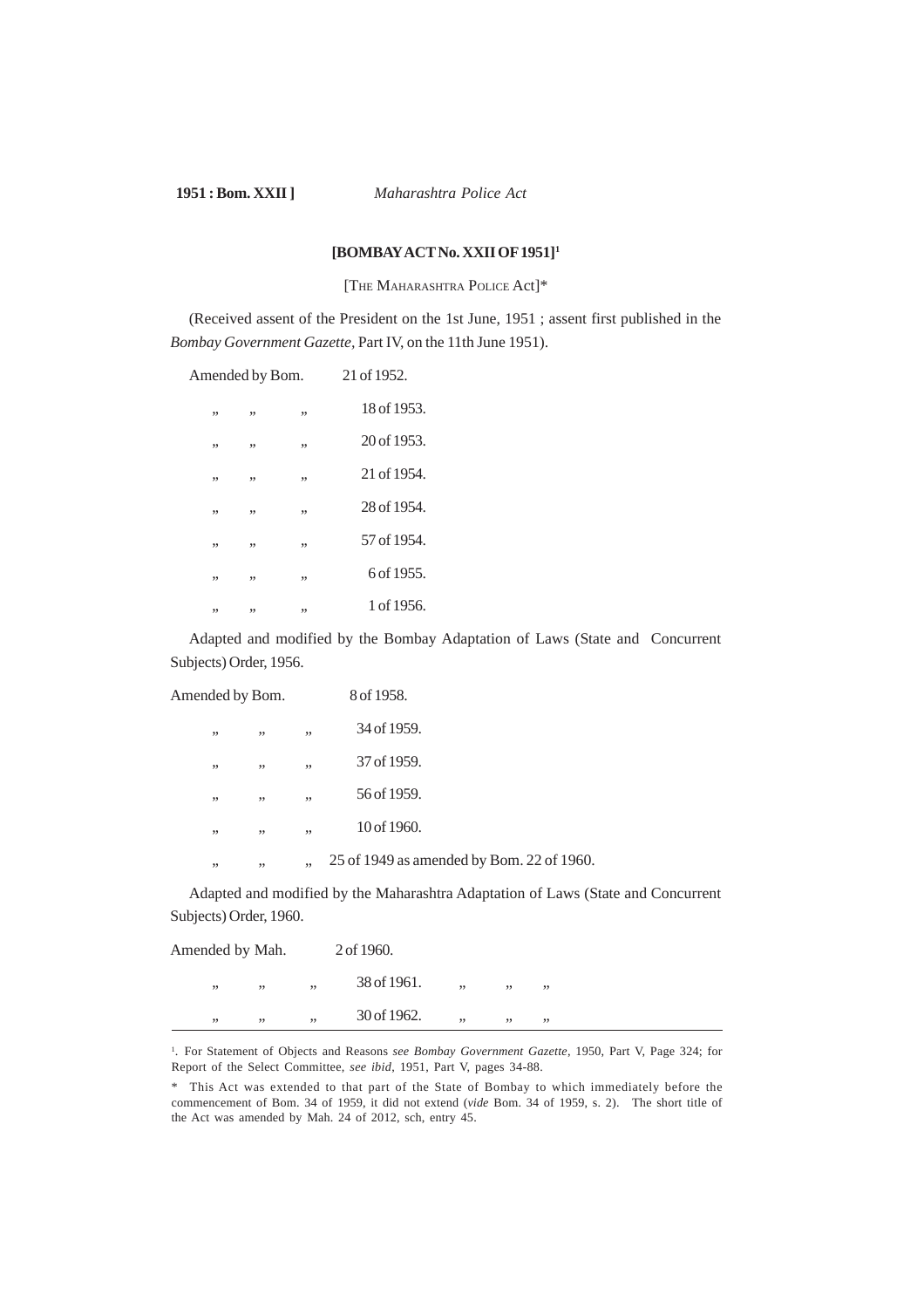2 *Maharashtra Police Act* **[1951 : Bom. XXII**

| ,,  | , , | , , | $46$ of $1962$ .         | ,,                | ,,  | ,, | 37 of 1973 (1-4-1974):               |
|-----|-----|-----|--------------------------|-------------------|-----|----|--------------------------------------|
| , , | , , | , , | 24 of 1964. <sup>†</sup> | ,,                | ,,  | ,, | 1 of 1974 (1-11-1977):               |
| , , | , , | , , | 28 of 1964.              | ,,                | ,,  | ,, | 18 of 1974 (1-5-1975):               |
| , , | , , | , , | 13 of 1965.              | , ,               | ,,  | ,, | 61 of 1974§ (4-11-1974) $\ddagger$   |
| , , | , , | , , | 45 of 1967.              | , ,               | ,,  | ,, | 15 of 1976 §§(13-2-1976) $\ddagger$  |
| ,,  | , , | , , | 2 of 1969.               | , ,               | ,,  | ,, | 7 of 1981 (@) (27-8-1980) $\ddagger$ |
| , , | , , | , , | 29 of 1970.              | , ,               | ,,  | ,, | 33 of 1981 (15-7-1981):              |
| , , | , , | , , | 24 of 1971.              | , ,               | ,,  | ,, | 32 of 1987 @ @ (7-8-1987) $\ddagger$ |
|     |     |     |                          | , ,               | ,,  | ,, | 3 of 1995 £ (17-4-1995) $\ddagger$   |
|     |     |     |                          | , ,               | , , | ,, | 40 of 2000 (9-10-2000):              |
|     |     |     |                          | $\leftrightarrow$ | ,,  | ,, | 35 of 2005 (14-8-2005):              |
|     |     |     |                          | , ,               | , , | ,, | 2 of 2009*@@@(23-10-2008):           |
|     |     |     |                          | ,,                | , , | ,, | 24 of 2012(22-8-2012) <sup>+</sup>   |
|     |     |     |                          |                   |     |    |                                      |

‡This indicates the date of commencement of Act.

†Section 7 of Mah. 24 of 1964 reads as under:—

" $7$  (1) The amendments made to the principal Act by sections 2 to 6 (both inclusive) of this shall tive effect be deemed to have been made and come into force on the 20th day of November 1963.

(*2*) All acts done in good faith by any Police Officer or Additional Police Officer, Veterinary Officer 2 to 6 and or Magistrate in pursuance or intended pursuance of the powers conferred on him by sections 73 to 77 indemnity (both inclusive) of the principal Act as amended by this Act during the period from the 20 th November to Officers, 1963 the date of commencement of the Bombay Police (Amendment) Act, 1964 shall be deemed to be etc. and always, be deemed to have validly done, and no such acts shall be deemed to be invalid or called in question on the ground only that the said powers in purported exercise of which the said acts were done were not at the time when the said acts were done lawfully vested in him; and all such Officers and Magistrates are hereby indemnified and discharged from civil and criminal liability in respect of such Acts."

XXIV of 1964.

Mah.

§ Maharashtra Ordinance No. XIX of 1974 was repealed by Mah. 61 of 1974, s. 3.

§§ Maharashtra Ordinance No. III of 1976 was repealed by Mah. 15 of 1976, s. 5.

@ Maharashtra Ordinance No. XI of 1980 was repealed by Mah. 7 of 1981, s. 19.

@@ Maharashtra Ordinance No. IV of 1987 was repealed by Mah. 32 of 1987, s. 6.

@@@ Maharashtra Ordinance No. IX of 2008 was repealed by Mah. 2 of 2009, s. 5.

£ Sections 4 and 6 of Mah. 3 of 1995 reads as under :—

" **4** All notifications or orders issued under section 55 of the principal Act, relating to special empowerment by the State Government of the District Magistrate, Sub-Divisional Magistrate or Superintendent for the purposes of that section shall be deemed to have been duly and validly issued by the State Government under that section as amended by this Act, but subject to the modification that the word " specially " appearing therein shall be deleted and shall be deemed always to have been deleted.".

and orders issued under section 55 of Bom. XXII of 1951. Validation and saving.

Amendment of certain notifications

Retrospecto sections

" *6 (1)* Notwithstanding anything contained in any judgement, decree or order of any court,—

*(a)* any notification or order empowering the District Magistrate or Sub-Divisional Magistrate or Superintendent issued under section 55 of the principal Act, before the commencement of this Act; *(b)* any notification issued by any District Magistrate, Sub-Divisional Magistrate or Superintendent giving a direction under section 55 of the principal Act, before the commencement of

this Act;

*(c)* any order passed by the State Government under section 60 of the principal Act, before the commencement of this Act,

 shall be and shall be deemed to be valid and effective as if such notification or order had been duly issued or passed under the principal Act, as amended by this Act, in accordance with law; and no suit, appeal, application or other proceeding, shall lie or be maintained or continued in any court or before any officer or other authority for declaring such notification or order as invalid or for claiming any damages whatsoever, on the ground that any such notification or order was without the authority of law.

*(2)* For the removal of doubts, it is hereby declared that nothing in sub-section (*1*) shall be construed as preventing a person from questioning in accordance with the provisions of the principal Act, as amended by this Act, any order passed by the District Magistrate, Sub-Divisional Magistrate, Superintendent or the State Government."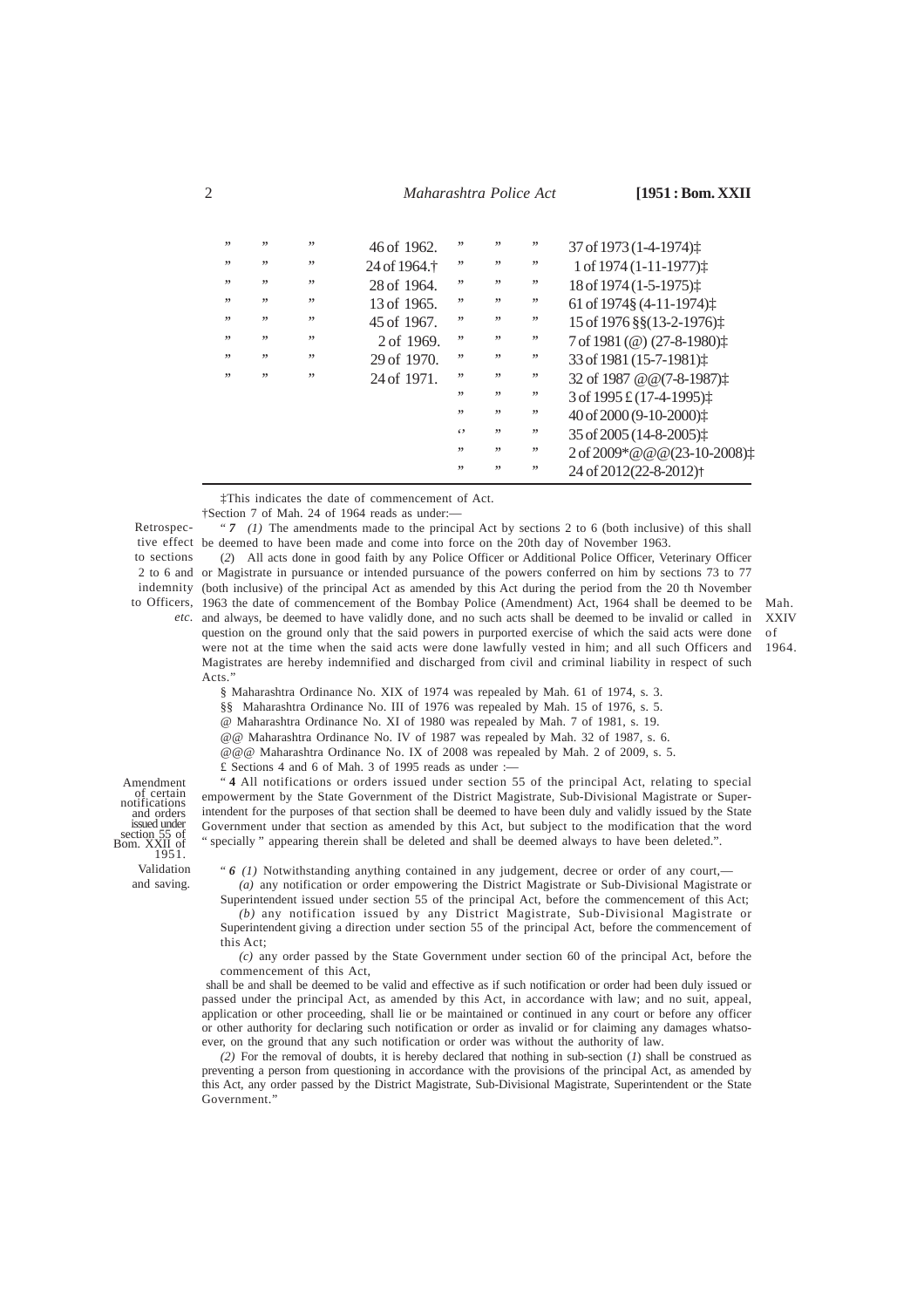## **1951 : Bom. XXII ]** *Maharashtra Police Act* 3

## **An Act to Consolidate and Amend the law for the regulation of the Police Force in the State of Bombay.**

WHEREAS, it is expedient to amalgamate the District and Greater Bombay Police Forces <sup>1</sup>[and the Police Forces of the Saurashtra, Kutch and Hyderabad areas, and of the Vidarbha Region of the State of Bombay] into one common Police Force and to introduce uniform methods regarding the working control of the said Force throughout the State; And whereas it is necessary to consolidate and amend the law relating to the regulation of the said Force and the exercise of powers and performance of functions by the State Government and by the members of the said Force for the maintenance of public order ; And whereas, it is necessary to provide for certain other purposes hereinafter appearing ; It is hereby enacted as follows:—

#### CHAPTER I.

#### *Preliminary.*

**1.** *(1)* This Act may be called <sup>2</sup> [the Maharashtra Police Act].

 $3[(2)$  It extends to the whole of the State of  $4[Maharashtra]$ .

\**(3*) It shall come into force <sup>5</sup> [in the pre-Reorganisation State of Bombay] on such date as the State Government may, by notification in the *Official Gazette* <sup>6</sup>[specify in this behalf, and in that part of the State to which it is extended by the Bombay Police (Extension and Amendment) Act, 1959, it shall come into force on such other date as the Government may by like notification specify]. Bom. XXXVI of 1959.

**2**. In this Act, unless there is anything repugnant in the subject or context,—

Definitions.

Short title, extent and commencement.

(*1*) "cattle" includes elephants, camels, horses, asses, mules, sheep, goats and swine;

*(2)* "Corporation" means a Corporation constituted under the Bombay Municipal Corporation Act or the Bombay Provincial Municipal Corporations Act, 1949 <sup>7</sup> [and the City of Nagpur Corporation Act, 1948;] Bom. III of 1888. Bom.

*(3)* the expression "competent authority" when used with reference to the exercise or performance of any power, duty or function under the provisions of this Act, means—

*(a)* in relation to Greater Bombay and other areas for which a Commissioner of Police is appointed under section 7, the Commissioner;

<sup>1</sup>These words were substituted for the words " in the State of Bombay " by Bom. 34 of 1959,. s.3. <sup>2</sup> The Short title of the Act was substituted for "the Bombay Police Act, 1951" by Mah. 24 of 2012, s2 Schedule, entry 45, w.e.f. 1-5-1960.

3 This sub-section was substituted for the original by Bom. 34 of 1959, s. 4 *(1).*

<sup>4</sup> This word was substituted for the word "Bombay" by the Maharashtra Adaptation of Laws (State and Concurrent Subjects) Order, 1960.

5 The words were inserted by Bom. 34 of 1959, s. 4 *(2)*.

6 These words were substituted for the words "specify in this behalf", *ibid.*

7 This was added, *ibid.,* s. 5 *(1).*

LIX of 1949. C.P. and Berar II of 1950.

> \* Sub-section *(3)* shall stand unmodified *vide* the Maharashtra Adaptation of Laws (State and Concurrent Subjects) Order, 1960.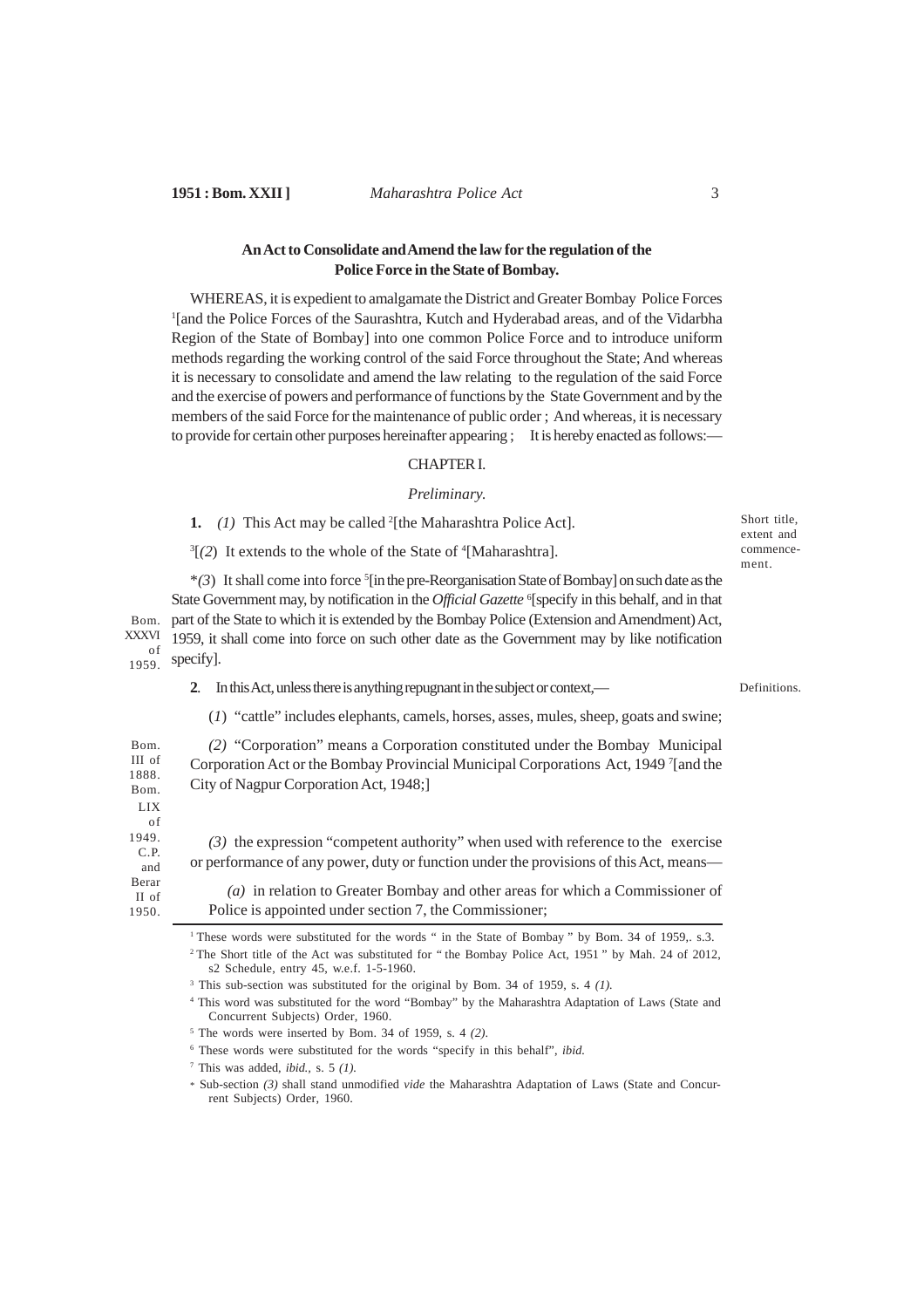*(b)* in relation to the areas other than those referred to in clause (*a*), the District Magistrate or the <sup>1</sup> [ Superintendent ] or the Additional Superintendent when specially empowered in that behalf by the State Government ;

 $2\left[\frac{c}{c}\right]$  in relation to a revenue division the Revenue Commissioner; ]

(*4*) "constable" means a police officer of the lowest grade ;

<sup>3</sup>[(4A) " dancing school " means any place (by whatever name called) where dancing of any kind is taught to, or practised by, persons on admission thereto either on payment of fees or with or without any other consideration ; but does not include any institution where dancing is taught or practised as one of the subjects of its curriculum and the institution is for the purposes of this Act duly recognised by the Government or any officer duly authorised by Government in that behalf ;]

(*5*) "district" means a territorial division constituting a district for the purposes of the \* Code of Criminal Procedure, 1898, but does not include <sup>4</sup>[any area for which a v of Commissioner of Police has been appointed under section 7 ;] 1898.

5 [(*5A*) "eating house" means any place to which the public are admitted, and where any kind of food or drink is supplied for consumption in the premises by any person owing or having an interest in or managing such place, and include a refreshment room, boardig-house, coffee-house or a shop where any kind of food or drink is supplied to the public for consumption in or near such shop ; but does not include "place of public entertainment" ; ]

6 [(*6*) "Director General and Inspector General", "Additional Director General and Inspector General", "Special Inspector General", "Commissioner", "Joint Commissioner", "Additional Commissioner", "Deputy Inspector General", "Deputy Commissioner", " Assistant Commissioner", "Superintendent", "Additional Superintendent", "Assistant Superintendent" and "Deputy Superintendent" means*,* respectively, the Director General and Inspector General of Police, Additional Director General and Inspector General of Police, Special Inspector General of Police, Commissioner of Police, Joint Commissioner of Police, Additional Commissioner of Police, Deputy Inspector General of Police (including the Director of Police Wireless and Deputy Inspector General of Police, Police Motor Transport appointed under section 8A), Deputy Commissioner of Police, Assistant Commissioner of Police, Superintendent of Police (including a Superintendent appointed under section 8A or 22A), Additional Superintendent of Police, Assistant Superintendent of Police and Deputy Superintendent of Police, appointed or deemed to be appointed under this Act ; ]

<sup>&</sup>lt;sup>1</sup> This word was substituted for the words "District Superintendent" by Mah. 46 of 1962, s. 3 Sch.

 $2$  Sub-clause  $(c)$  was inserted by Mah. 2 of 1960, s. 2.

<sup>3</sup> Clause (*4A*) was inserted by Mah. 1 of 1974, s. 2.

<sup>4</sup> This portion was substituted for the words "Greater Bombay" by Bom. 56 of 1959, s. 3, Sch.

<sup>5</sup> Clause (*5A*) was inserted by Mah. 2 of 1969, s.2 *(a).*

<sup>6</sup> Clause (*6*) was substituted by Mah. 40 of 2000, s.2.

<sup>\*</sup> *See* now the Code of Criminal Procedure, 1973 (2 of 1974).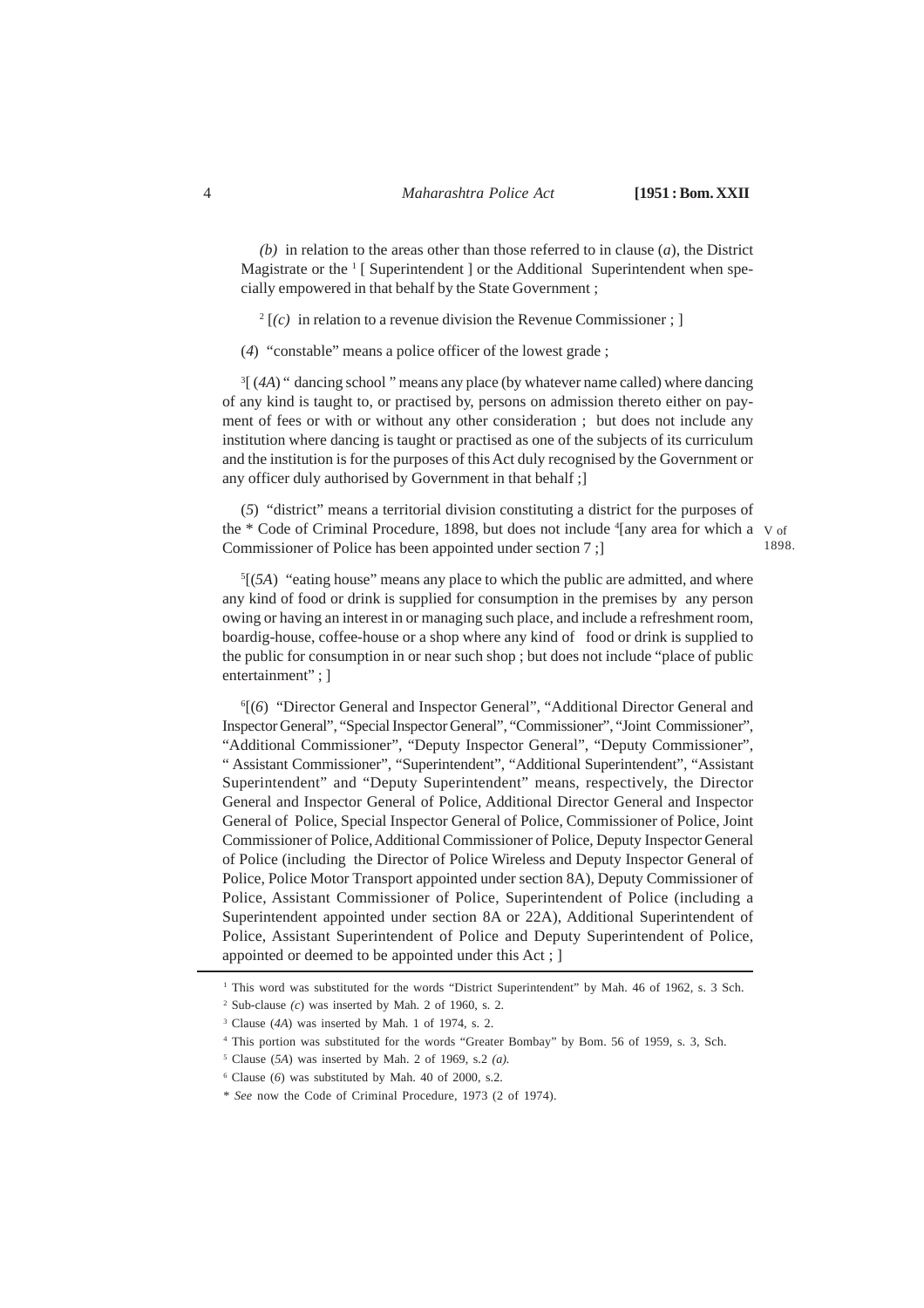<sup>1</sup>[(7) " municipality " means a municipality or municipal borough established under any law for the time being in force in any part of the State, but does not include a Municipal Corporation ;]

2 [(*7A*) " Municipal Commissioner ", in relation to the Municipal Corporation of the City of Nagpur, means the Chief Executive Officer by whatever name Called ; ]

(*8*) " place" includes a building, a tent, a booth or other erection, whether permanent or temporary, or any area whether enclosed or open ;

(*9*) " place of public amusement" means any place where music, singing, dancing, or any diversion or game, or the means of carrying on the same, is provided and to which the public are admitted either on payment of money or with the intention that money may be collected from those admitted and includes a race course, circus, theatre, music hall, billiard room, bagatelle room, gymnasium, fencing school, swiming pool or dancing hall ;

<sup>3</sup>[(10) "Place of public entertainment" means a lodging-house, boarding and lodginghouse or residential hotel, and includes any eating house in which any kind of liquor or intoxicating drug is supplied (such as a tavern, a wine shop, a beer shop or a spirit, arrack, *toddy, ganja, bhang or* opium shop) to the public for consumption in or near such place ;

(*11*) " Police Officer" means any member of the Police Force appointed or deemed to be appointed under this Act and includes a special or an Additional Police Officer appointed under section 21 or 22 ;

(*12*) " prescribed " means prescribed by rules ;

(*13*) " public place " includes the foreshore, the precincts of every public building or monument, and all places accessible to the public for drawing water, washing or bathing or for the purpose of recreation ;

4 [(*13A*) " Revenue Commissioner " means the Commissioner of a Division appointed under section 6A of the \*Bombay Land Revenue Code, 1879;]

(*14*) " rules " means rules made under this Act ;

(*15*) " street " includes any highway, bridge, way over a causeway, *via-duct,* arch, quay, or wharf of any road, lane, footway, square, court, alley or passage accessible to the public, whether a thoroughfare or not ;

(*16*) " subordinate ranks " means members of the Police Force below the rank of the Inspector ;

(*17*) " vehicle " means any carring, cart, van, dray, truck, hand cart or other conveyance of any description and includes a bicycle, a tricycle, a rickshaw, an automatic car, a vessel or an aeroplane.

1 This clause was substituted for the original by Bom. 34 of 1959, s.5(4).

4 This Clause was inserted by Bom. 8 of 1958, s.3 Schedule.

V of 1879.

<sup>&</sup>lt;sup>2</sup> This clause was inserted *ibid*, s. 5  $(5)$ .

 $3$  Clause (10) was substituted by Mah. 2 of 1969, s. 2 (b).

<sup>\*</sup> See now Maharashtra Land Revenue Code, 1966 (Mah. XLI of 1966).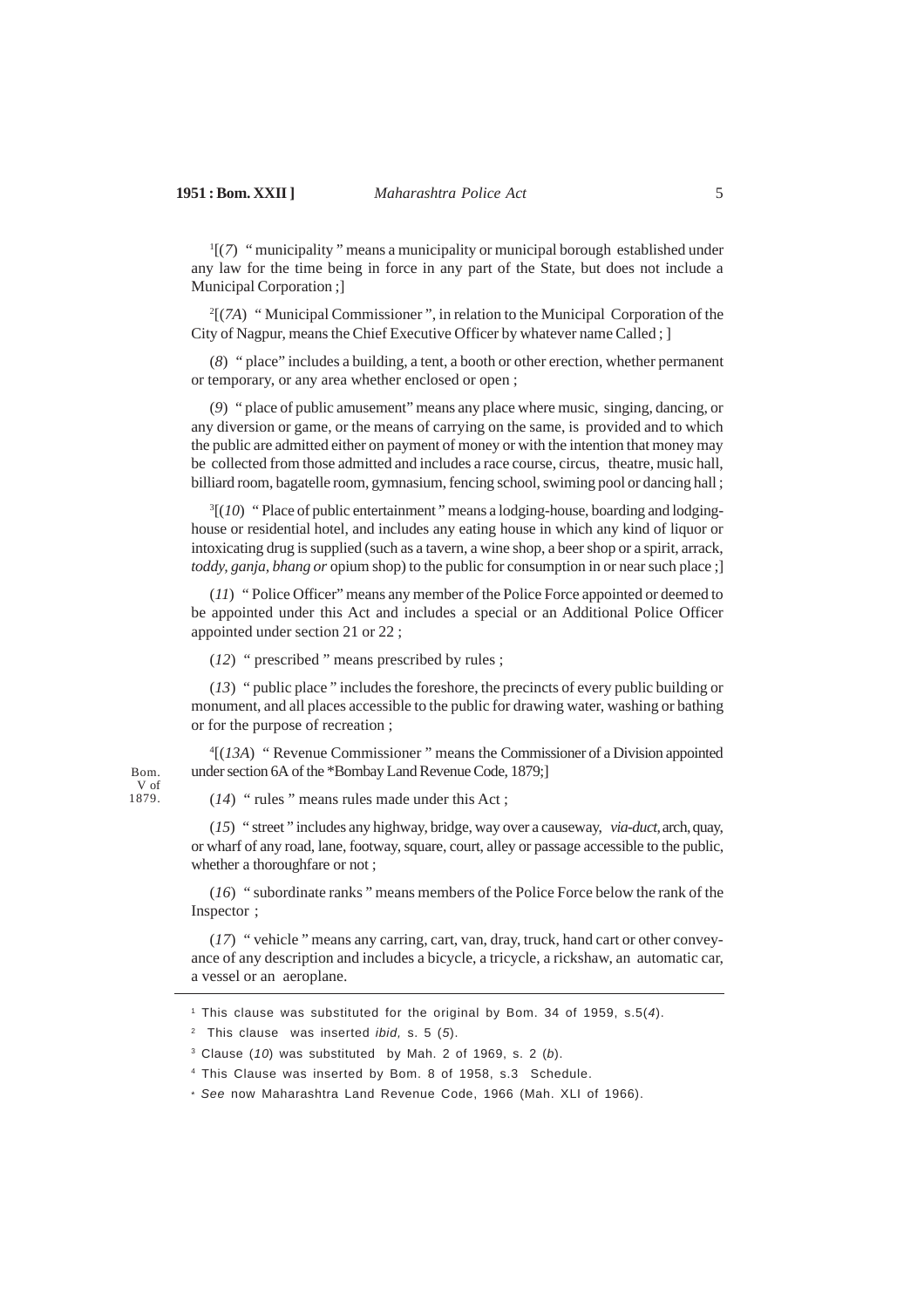## CHAPTER II.

## *Superintendence, control and organisation of the Police Force.*

**3.** There shall be one Police Force for the <sup>1</sup>[whole of the <sup>2</sup>[State of Maharashtra]] <sup>3</sup>[and such Police Force shall include every Police Officer referred to in clause (6) of section 2] :

Provided that, the members of the Police Forces constituted under any of the Acts mentioned in Schedule I immediately before the coming into force of this Act <sup>5</sup>[in the relevant part of the State] shall be deemed to be the members of the said Police Force. of the

4. The Superintendence of the Police Force throughout <sup>6</sup>[ the <sup>2</sup>[State of Maharashtra]] vests in and exercisable by the State Government and <sup>7</sup>[subject to such Superintendence, the Secretary to the State Government in the Home Department, whether designated as Secretary, Home Secretary, Special Secretary, Additional Chief Secretary or otherwise, in charge of the Law and Order Division of the Home Department shall exercise control, direction and supervision over the Police Force]. dence of vest in the

Constitution of Police Force.

One Police Force for the <sup>4</sup> [whole

> 2 [State of Maharashtra]].

Superinten-

Police Force to

> State Government.

> > **5**. Subject to the provisions of this Act—

*(a)* the Police Force shall consist of such number in the several ranks and have such organization and such powers, functions and duties as the State Government may by general or special order determine ;

*(b)* the recruitment, pay, allowances and all other conditions of service of the Police Force shall be such as may from time to time be determined be the State Government by general or special order :

Provided that,—

 $<sup>8</sup>$ [ $(i)$  the rules and orders governing the recruitment, pay, allowances and other con-</sup> ditions of service of the members of the Police Force constituted under any of the Acts mentioned in Part I or II of Schedule I and deemed to be the members of the Police Force under section 3, shall continue in force until altered or cancelled under clause (*b*) ; but in the case of members of the Police Force constituted under any of the Acts mentioned in Part II of that Schedule such alteration or cancellation shall subject to the proviso to sub-section (*7*) of section 115 of the State Re-organisation Act, 1956 ;]

XXXVII of 1956.

<sup>&</sup>lt;sup>1</sup> These words were substituted for the words " whole of the State " by Bom. 34 of 1959, s. 6.

<sup>&</sup>lt;sup>2</sup> These words were substituted for the words "State of Bombay" by the Maharashtra Adaptation of Laws (State and Concurrent Subjects) Order, 1960.

<sup>&</sup>lt;sup>3</sup> These words, brackets and figures shall be deemed always to have been inserted, by Mah. 32 of 1987, s. 3.

<sup>&</sup>lt;sup>4</sup> These words were substituted for the words " whole State " by Bom. 34 of 1959, s. 6.

<sup>5</sup> These words were inserted, *ibid*., s. 6.

<sup>6</sup> These words were substituted for the words " the State " *ibid*, s. 7.

 $\sigma$ . This portion shall be deemed always to have been substituted for the portion beginning with the words "any control" and ending with the words "such superintendence" by Mah. 32 of 1987, s. 4.

<sup>8</sup> This sub-clause was substituted for the original by Bom. 34 of 1959, s. 8.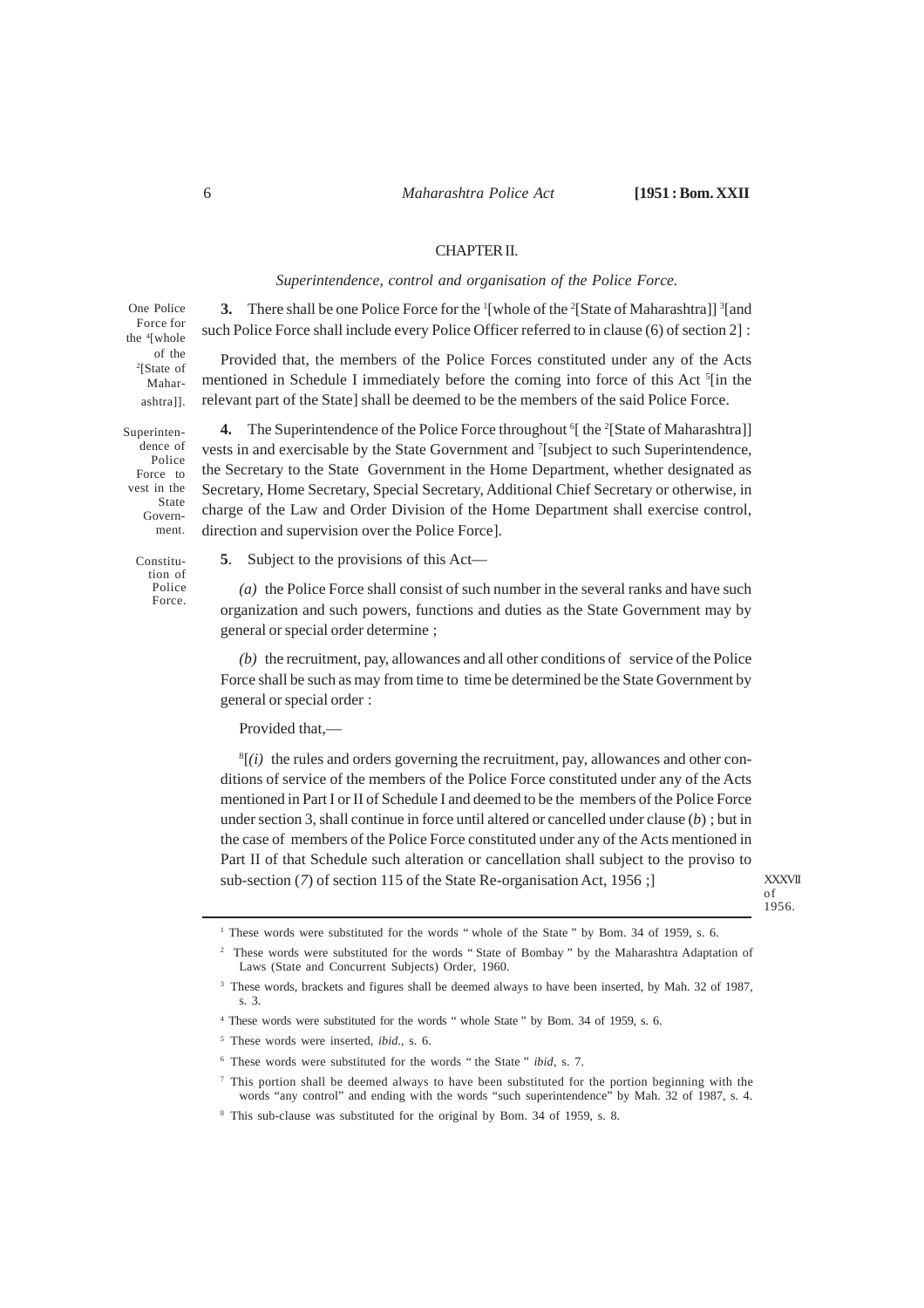**1951 : Bom. XXII ]** *Maharashtra Police Act* 7

*(ii)* nothing in this clause shall apply to the recruitment, pay, allowances and other conditions of service of the members of the Indian Police and Indian Police Service.

**6.**  $(I)$  <sup>1</sup>[Subject to the provisions of section 4, for the direction and supervision] of the Police Force, the State Government shall appoint an <sup>2</sup>[Director-General and Inspector-General of Police] who shall exercise such powers and perform such functions and duties and have such responsibilities and such authority as may be provided by or under this Act, or orders made by the State Government.

3 [*(a)* The State Government may appoint one or more Additional Director General and Inspector General, one or more Special Inspector General and one or more Deputy Inspector General.

*(b)* The State Government may direct that any of the powers, functions, duties and responsibilities and the authority of the Director General and Inspector General may be exercised, performed or discharged, as the case may be, by an Additional Director General and Inspector General or a Special Inspector General or a Deputy Inspector General.

*(c)* The State Government may also by a general or special order direct that an Additional Director General and Inspector General or a Special Inspector General or a Deputy Inspector General shall assist and aid the Director General and Inspector General in the performance, exercise and discharge of his powers, functions, duties, responsibilities and authority in such manner and to such extent as may be specified in the order.]

**7.** *(a)* The State Government may appoint a Police Officer to be the Commissioner of Police for Greater Bombay or any other area specified in a notification issued by the State Government in this behalf and published in the *Official Gazette.*

(b) The State Government <sup>4</sup>[may also appoint one or more Additional Commissioners of Police<sup>5</sup> [one or more Joint Commissioner] for any of the areas] specified in clause (*a*).

(*c*) The Commissioner shall exercise such powers, perform such functions and duties and shall have such responsibilities and authority as are provided by or under this Act or as may otherwise be directed by the State Government by a general or special order :

2 [Director General and Inspector General], Additional and Deputy Inspector General.

Commissioner.

<sup>&</sup>lt;sup>1</sup> These words and figure shall be deemed always to have been substituted by Mah. 32 of 1987, s.5.

<sup>&</sup>lt;sup>2</sup> These words shall be deemed to have been substituted with effect from the 13th day of December 1982 for the words "Inspector-General" or " Inspector-General of Police" respectively, by Mah. 32 of 1987, s. 2.

<sup>3</sup> These clauses were substituted by Mah. 40 of 2000, s. 3.

<sup>4</sup> These words were substituted for the words " may also appoint an Additional Commissioner of Police for the areas" by Mah. 61 of 1974, s. 2.

<sup>&</sup>lt;sup>5</sup> These words were inserted by Mah. 40 of 2000, s. 4.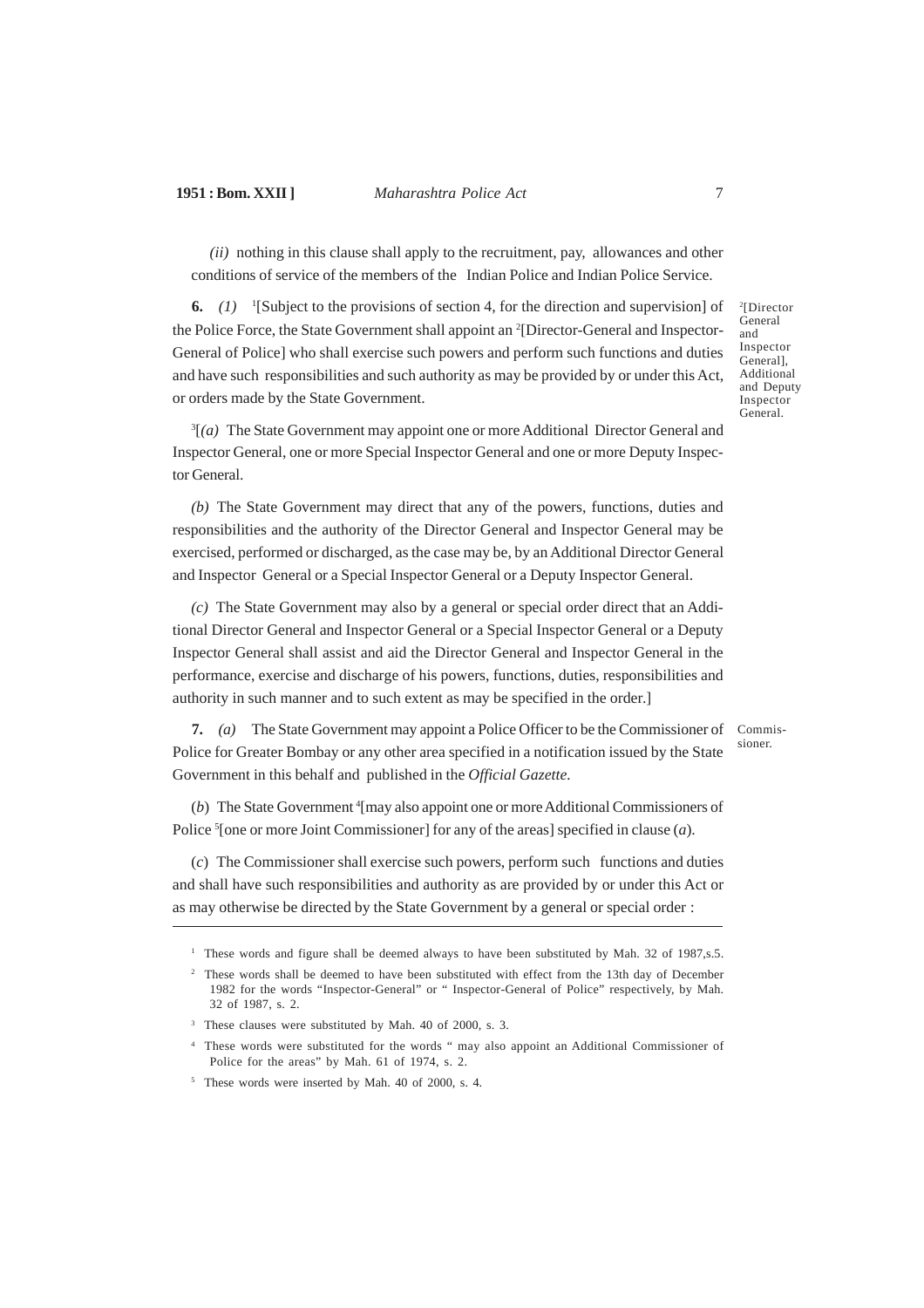Provided that, the State Government may direct that any of the powers, functions, duties, responsibilities or authority exercisable or to be performed or discharged by the Commissioner shall be exercised, performed or discharged subject to the control of the 1 [Director-General and Inspector-General] :

Provided further that, the area for which a Commissioner has been appointed under this section shall not, unless otherwise provided by or under this Act, be under the charge of the District Magistrate or the <sup>2</sup>[Superintendent] for any of the purposes of this Act, notwithstanding the fact that such area forms part of a district within the territorial jurisdiction for which a District Magistrate or, a <sup>2</sup>[Superintendent] may have been appointed.

**8.** *(1)* The State Government may appoint for each District or for a part of a district or for one or more districts <sup>3</sup>[a Superintendent of Police] and one or more Additional, Assistant and Deputy Superintendents of Police, as it may think expedient.

(*2*) The State Government may, by a general or special order, empower an Additional Superintendent to exercise and perform in the district for which he is appointed or in any part thereof, all or any of the powers, functions or duties to be exercised or performed by a 2 [Superintendent] under this Act or under any law for the time being in force.

(*3*) The <sup>2</sup> [Superintendent] may, with the previous permission of the State Government delegate any of the powers and functions conferred on him by or under this Act to an Assistant or Deputy Superintendent :

<sup>5</sup>[Provided that, the powers to be exercised by the Superintendent of making, altering or rescinding any rules under section 33 shall not be delegated on an Assistant or Deputy Superintendent].

6 [**8A.** (*1*) The State Government may appoint for the whole of the State or for any part thereof—

 $T(i)$  one or more Directors of Police Wireless and  ${}^{8}[a$  Special Inspector-General of Police] for the Police Wireless System (hereinafter referred to as " the Director of Police Wireless ") as it thinks fit, and

(*ii*) one or more Superintendents of Police, and Assistant and Deputy Superintendents of Police as it thinks fit—],

*(a)* for the Police Wireless System ;

*(b)* for the Police Motor Transport System ; or

*(c)* for the performance of such specific duties as the State Government may from time to time determine in this behalf.

Appointment of 4 [Superintendent and], Additional, Assistant and Deputy Superintendents.

9 [Appointment of Director of Police Wireless and of Superintendent], Assistant and Deputy Superintendents for Wireless System, Motor Transport System or any specific duty.

<sup>&</sup>lt;sup>1</sup> These words shall be deemed to have been substituted with effect from the 13th day of December 1982 for the words " Inspector-General" or " Inspector-General of Police" respectively, by Mah. 32 of 1987 of s. 2.

<sup>&</sup>lt;sup>2</sup> This word was substituted for the words " District Superintendent " by Mah. 46 of 1962, s. 3, Sch.

<sup>3</sup> These words were substituted for the words " a Superintendent ", *ibid.*

<sup>4</sup> These words were substituted for the word " District ", *ibid.* 5

This proviso was added by Mah. 13 of 1965, s. 2.

Section 8A was substituted by Mah. 28 of 1964, s. 2.

<sup>7</sup> This portion was substituted by Mah. 24 of 1971, s. 4(*a*).

These words were substituted for the words " Deputy Inspector General " by Mah. 40 of 2000, s. 5.

<sup>9</sup> This portion was substituted for the words " Appointment of Superintendent ", *ibid*., s. 4(*e*).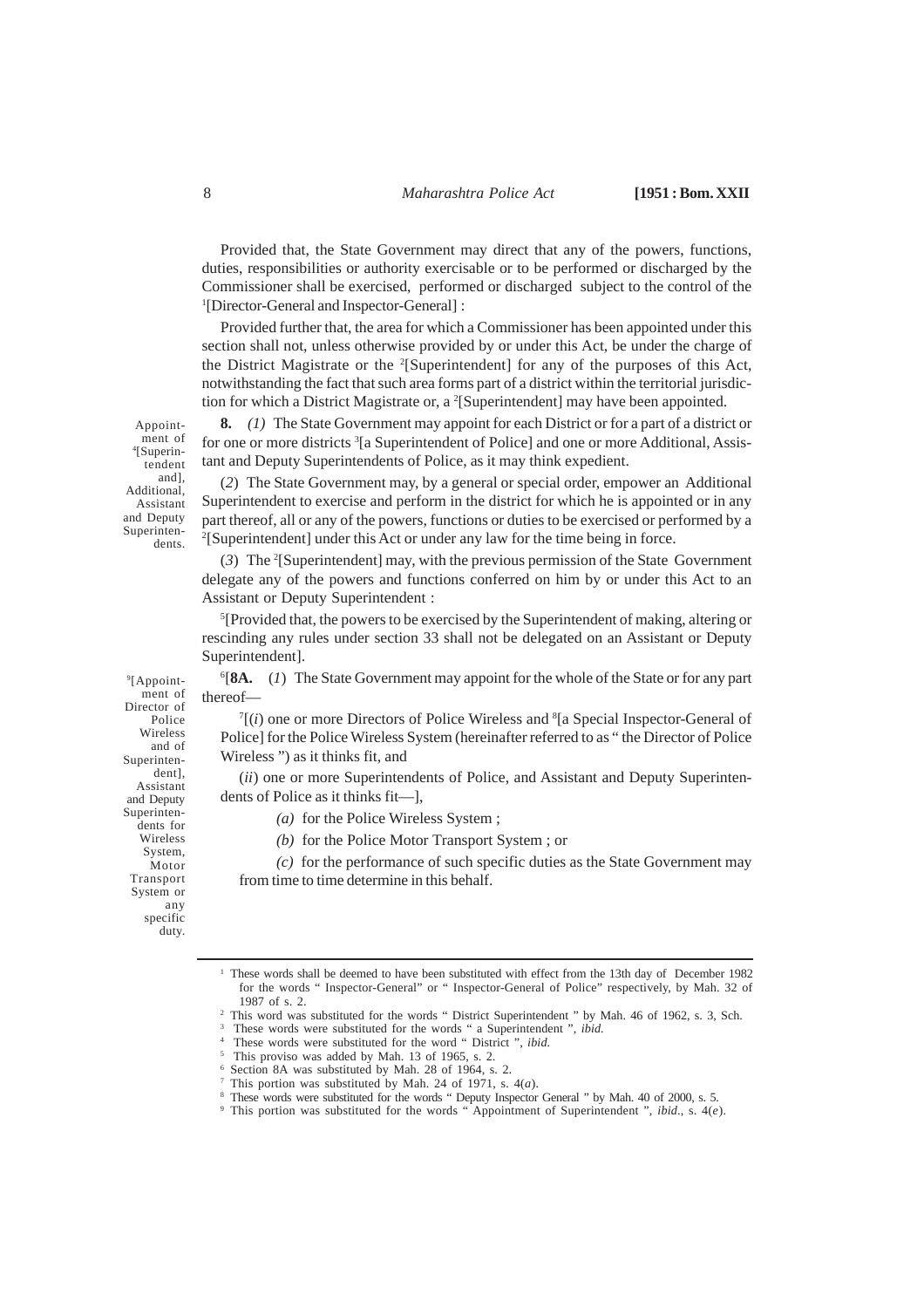## **1951 : Bom. XXII]** *Maharashtra Police Act* 9

(*2*) 1 [Any Director of Police Wireless and Superintendent] so appointed shall exercise such powers and perform such functions as the State Government may from time to time  $2$ [ assign to each of them.]  $3$ [The Director may, with the previous permission of the State Government, delegate any of the powers and functions conferred on him by or under this Act to a Superintendent, or to an Assistant or Deputy Superintendent, and the Superintendent may, subject to the like previous permission, delegate such powers and functions to an Assistant or Deputy Superintendent] :

Provided that, the powers and functions aforesaid shall be exercised or performed by 4 [the Director, Superintendent] or Assistant or Deputy Superintendent, subject to the control of the <sup>5</sup>[Director-General and Inspector-General].

6 [**9.** (*1*) The State Government may appoint any Police Officer not below the rank of Superintendent to be the Principal of the Police Training College, Nashik, or any other Police Training College established by it. The State Government may assign to each of the Principals aforesaid such powers, functions and duties as it may think fit.

(*2*) The State Government may appoint any Police Officer not below the rank of an Assistant or Deputy Superintendent to be the Principal of any Police Training School established by it. An officer (not below the rank of a Deputy Inspector-General) authorised by the State Government in that behalf may, subject to the control of the State Government, assign to each Principal so appointed such power, functions and duties as he may think fit.]

**10.** (*1*) The State Government may appoint one or more Deputy Commissioners  $7$ <sup>\*</sup> [\* \* \* \*] of Police in Greater Bombay or in any area in which a Commissioner has been appointed under clause (*a*) of section 7. Deputies

 $^{10}[\phantom{1}^{\ast} \phantom{1}^{\ast}]$  $\overline{t}$ Commissioner.

Appointment of **Principals** of Police Training Institutions.

(*2*) Every such Deputy <sup>8</sup> [\* \*] Commissioner shall, under the orders of the Commissioner, exercise and perform any of the powers, functions and duties of the Commissioner to be exercised or performed by him under the provisions of this Act or any other law for the time being in force in accordance with the general or special orders of the State Government made in this behalf :

Provided that, the powers to be exercised by the Commissioner  $\delta$ [of making, altering or rescinding rules under section 33] shall not be exercisable by a Deputy  ${}^8$ [\*  $*$  ] Commissioner.

<sup>1</sup> These words were substituted for the words " Any Superintendent ", by Mah. 24 of 1971, s. 4(*b*) (*i* ).

<sup>2</sup> These words were substituted for the words " assign to him", *ibid*., s. 4(*b*) (*ii*).

<sup>3</sup> This portion was substituted *ibid.,* s. 4(*c*).

<sup>4</sup> These words were substituted for the words " The Superintendent ", *ibid.,* s. 4(*b*) (*ii*).

<sup>5</sup> These words shall be deemed to have been substituted with effect from the 13th day of December 1982 for the words " Inspector-General " by Mah. 32 of 1987, s. 2.

<sup>6</sup> Section 9 was substituted by Mah. 28 of 1964 s. 3.

<sup>7</sup> The words " and one or more Assistant Commissioners " were deleted by Mah. 46 of 1962, s. 3, *Sch.*

<sup>8</sup> The words " or Assistant " were deleted, *ibid.*

<sup>9</sup> These words and figures were substituted for the words and figures " under section 13 or 33" by Bom. 57 of 1954, s. 3.

<sup>10</sup> The words " and Assistants" were deleted by Mah. 46 of 1962, s. 3, *Sch.*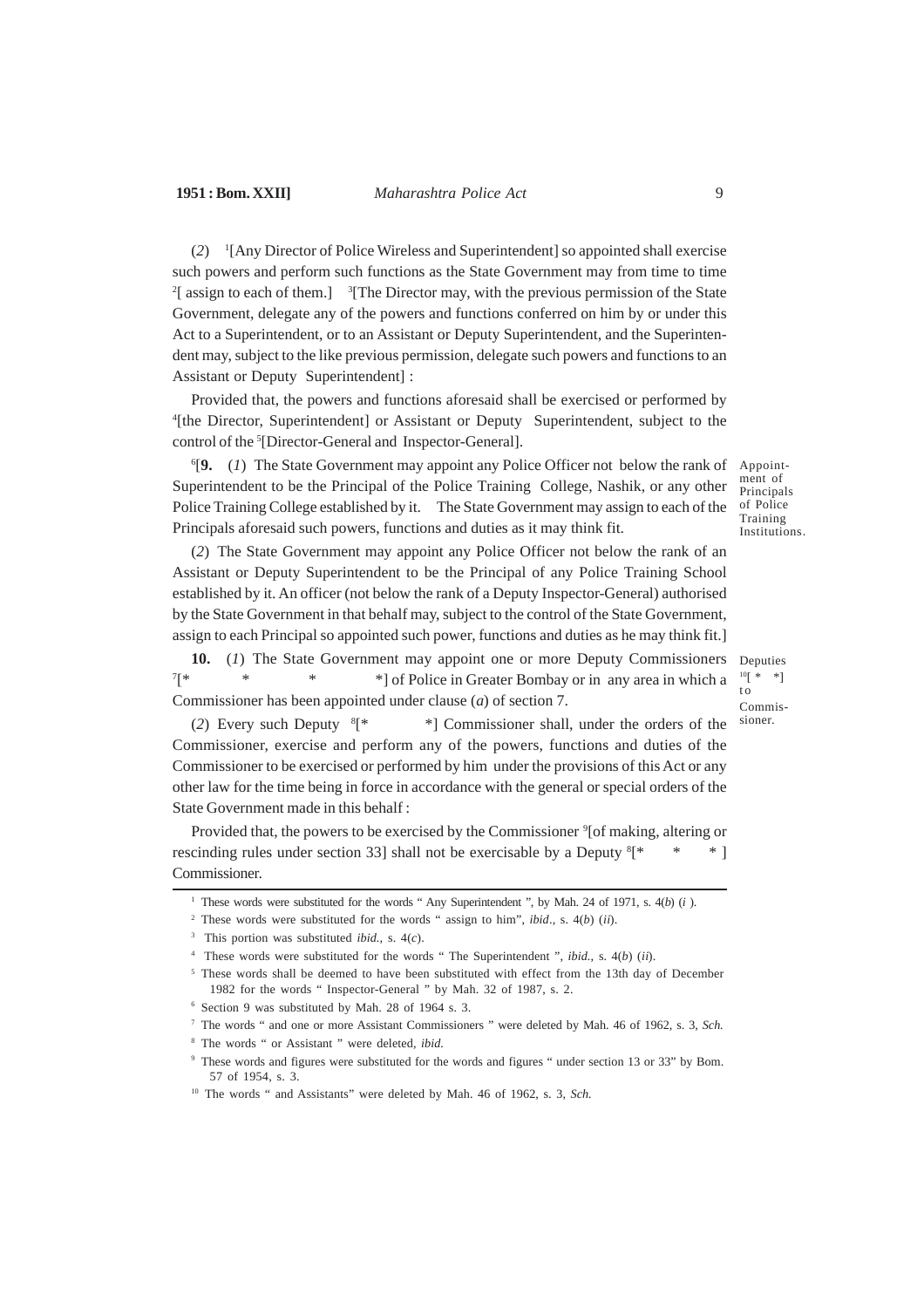## 10 *Maharashtra Police Act* **[1951 : Bom. XXII**

<sup>4</sup> [<sup>5</sup> [Assistant Commissioners] within jurisdiction o f Commis-

sioners].

11. (1) The State Government may appoint <sup>1</sup> [for any area for which a Commissioner of Police has been appointed under section 7] such number of <sup>2</sup>[Assistant Commissioners of Police] as it may think expendient.

*(2)* <sup>3</sup> [An Assistant Commissioner] appointed under sub-section *(1)* shall exercise such powers and perform such duties and functions as can be exercised or performed under the provisions of this Act or any other law for the time being in force or as are assigned to him by the Commissioner under the general or special orders of the State Government :

Provided that, the powers to be exercised by the Commissioner <sup>6</sup>[of making, altering or rescinding rules under section 33] shall not be exercisable by <sup>7</sup>[the Assistant Commissioner].

Constitution of Divisions and sections.

12. (1) Subject to the control of the State Government the Commissioner <sup>8</sup>[for any area] shall, if he thinks fit—

- (a) constitute <sup>9</sup>[within the area under his charge], Police division,
- *(b)* sub-divide the same into sections, and
- *(c)* define the limits and extent of such divisions and sections.

*(2)* Each such division shall be in charge of <sup>10</sup>[an Assistant Commissioner] and each section shall be in charge of an Inspector of Police.

Officers in charge of Divisions and section Inspectors.

<sup>11</sup>[12A. Subject to the general or special orders of the State Government the Commissioner for the area for which he is appointed and the  $^{12}$ [Director General and Inspector-General] for other areas shall appoint Inspectors.]

- <sup>1</sup> This portion was substituted for the words " cor Greater Bombay " by Bom. 56 of 1959, s. 3, Sch.
- <sup>2</sup> These words were substituted for the words " Superintendent of Police " by Mah. 46 of 1962, s. 3, Sch.
- 3 These words were substituted for the words " A Superintendent " *ibid.*
- 4 This marginal note was substituted for the original by Bom. 56 of 1959, s. 3, Sch.
- <sup>5</sup> These words were substituted for the word "Superintendents " by Mah. 46 of 1962, s. 3 Sch.
- <sup>6</sup> These words and figures were subsituted for the words and figures " Under section 13 or 33 " by Bom. 1 of 1956, s. 2.
- <sup>7</sup> These words were substituted for the words " the Superintendent " by Mah. 46 of 1962, s. 3, *Sch.*
- <sup>8</sup> These words were substituted for the words " for Gerater Bombay " by Bom. 56 of 1959, s. 3,Sch.
- <sup>9</sup> These words were substituted for the words " within the Gerater Bombay " *ibid.*
- <sup>10</sup> These words were substituted for the words "a Superintendent of Police " by Mah. 46 of 1962, s. 3, *Sch.*
- $11$  Section 12 A was inserted by Bom. 28 of 1954, s. 2.
- <sup>12</sup> These words shall be deemed to have been substituted with effect from the 13th day of December 1982, for the words " Inspector-General " by Mah. 32 of 1987, s. 2.

**<sup>13.</sup>** *[Inspector-General and Commissioner to exercise the powers of First Class Magistrate and Presidency Magistrate].* Deleted by Bom. XXI of 1954, Second Sch.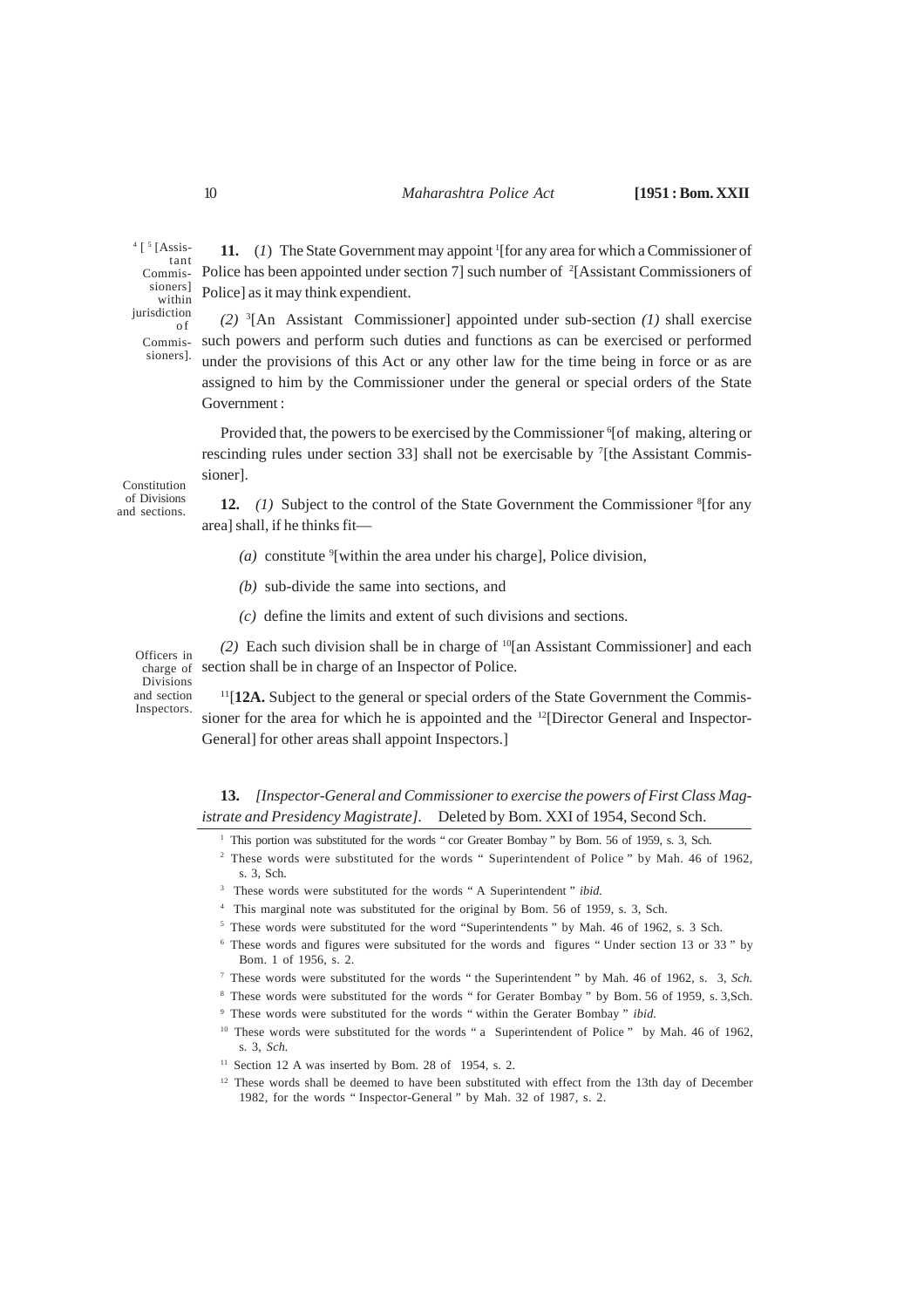### **1951 : Bom. XXII]** *Maharashtra Police Act* 11

**14.** (1) Every Police Officer  $1 \times 2$  [of the grade of Inspector or below], shall on appointment receive a certificate in form provided in Schedule II. The certificate shall be issued under the seal of such officer as the State Government may by general or special order direct.

*(2)* A certificate of appointment shall become *null* and *void* whenever the person named therein ceases to belong to the Police Force or shall remain inoperative during the period within which such person is suspeneded from such Force.

**15.** The powers, functions and privileges vested in a Police Officer shall remain suspended whilst such Police Officer is under suspension from office :

Provided that, notwithstanding such suspension such person shall not cease to be a Police Officer and shall continue to be subject to the control of the same authorities to which he would have been if he was not under suspension.

**16.** The Commissioner, subject to the orders of the <sup>3</sup> [Director-General and Inspector-General], and the <sup>4</sup> [ Superintendent], subject to the orders of the <sup>3</sup> [Director-General and Inspector-General] and the District Magistrate, shall, within their respective spheres of authority direct and regulate all matter of arms, drill, exercise, observation of person and events, mutual relations, distribution of duties, study of laws, orders and modes of proceedings and all matters of executive detail or the fulfilment of their duties by the Police Force under him.

**17.** (1) The <sup>5</sup> [Superintendent] and the Police Force of a district shall be under the control of the District Magistate.

*(2)* In exercising such control the District Magistrate shall be governed by such rules and orders as the State Government may make in this behalf  $6$  [and shall be subject to the lawful orders of the Revenue Commissioner].

**18.** The District Magistrate may require from the <sup>5</sup> [Superintendent] reports either particular or general, on any matter connected with the crimes, habitual offenders, the prevention of disorder, the regulation of assemblies and amusements, the distribution of the Police Force, the conduct and character of any Police Officer subordinate to the <sup>5</sup> [Superintendent], the utilization of auxilliary means and all other matters in furtherance of his control of the Police Force and the maintenance of order.

**19.** If the District Magistrate observes any marked incomptence or unfitness for the locality or for his particular duties, in any Police Officer subordinate to the  ${}^5$ [Superintendent] he may require the <sup>5</sup>[Suprintendent] to subsititute another officer for any officer whom he has power to transfer and the <sup>5</sup>[Superintendent] shall be bound to comply with the requisition :

Certificate of appointment.

Effect of suspension of Police officer.

General powers of Commissioner and 5 [Superintendent].

Control of District Magistrate over Police Force in district.

Power of District Magistrate to require reports from 5 [Superintendent].

Power of supervision by District Magistrates.

<sup>&</sup>lt;sup>1</sup> The words " of and " were deleted by Bom. 20 of 1953, s. 3.

<sup>&</sup>lt;sup>2</sup> These words were substituted for the words " below the grade of Inspector " by Bom. 28 of 1954, s. 3.

<sup>3</sup> These words shall be deemed to have been substituted with effect from the 13th day of December 1982 for the words " Inspector-General " by Mah. 32 of 1987, s. 2.

<sup>4</sup> This word was substituted for the words " District Superintendent " by Mah. 46 of 1952, s. 3, Sch.

<sup>5</sup> This word was substituted for the word " District Superintendent " by Mah. 46 of 1962, s, 3 Sch.

<sup>6</sup> These words were added by Bom. 8 of 1958, s. 3, Schedule.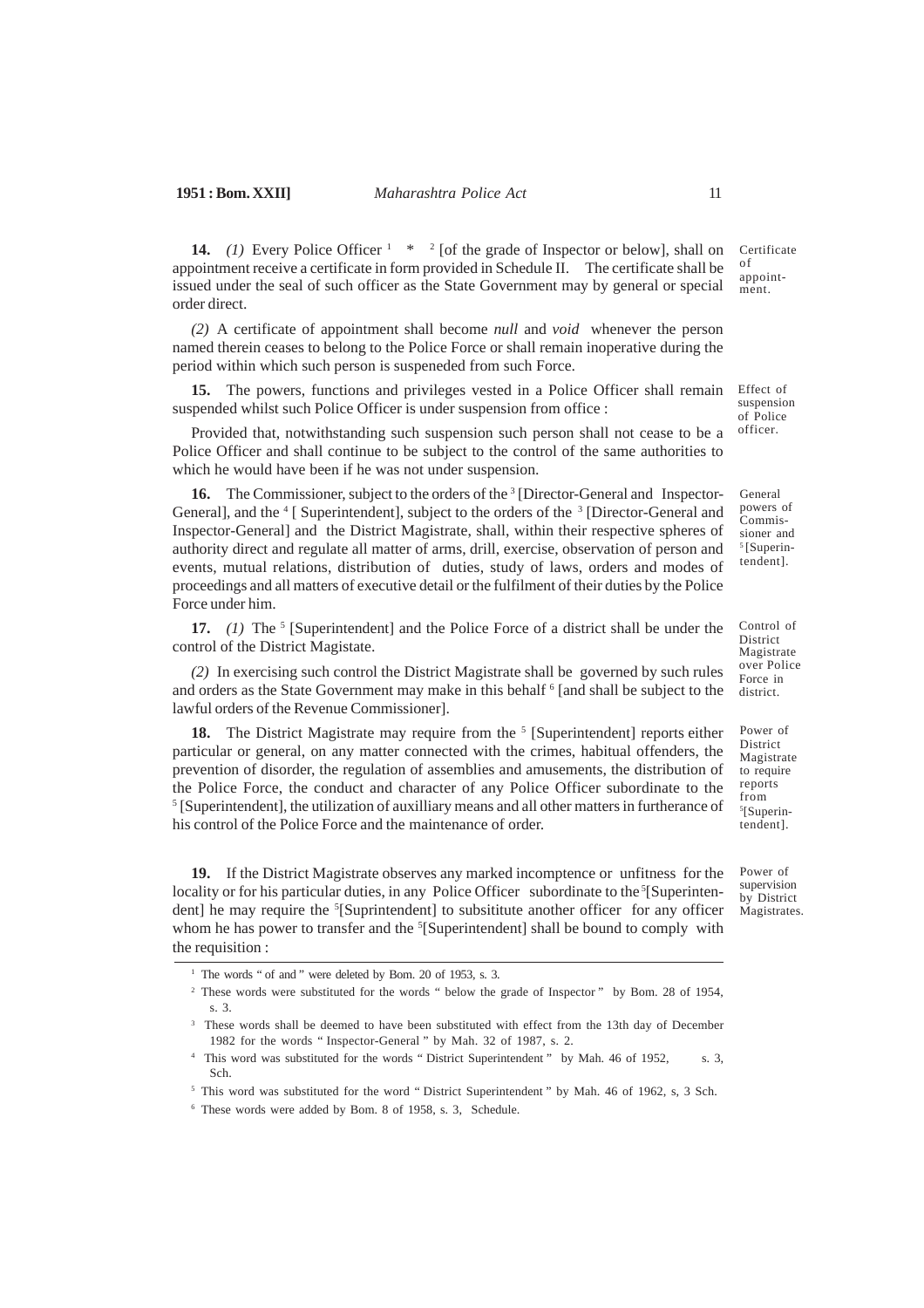Provided that, if the Police officer concerned is an officer  $<sup>1</sup>$  [of a grade higher than that</sup> of an Inspector] the District Magistrate may report his conduct to the <sup>2</sup>[Director-General and Inspector-General]. The <sup>2</sup>[Director-General and Inspector-General] may, thereafter, determine the action to be taken and pass such orders as he thinks fit, and shall communicate such action or order to the District Magistrate.

20. The <sup>2</sup>[Director-General and Inspector-General] throughout the <sup>3</sup>[State] and the Commissioner in the area for which he is appointed, shall subject to the orders of the State Government, have authority to investigate and regulate all matters of account connected with the Police in the <sup>3</sup>[State] in the area, as the case may be, and all persons concerned shall be bound to give him reasonable aid and facilities in conducting such investigations and to conform to his orders consequent thereto. Power of

2 [Director-**General** and Inspector-General] and Commissioner to investigate and regulate matters of Police accounts.

> Special Police officers.

21. (1) The Commissioner, the <sup>4</sup>[Superintendent], or any Magistrate, 5 \* \* \* \* \* specially empowered in this behalf by the State Government, may at any time by a written order signed by himself and sealed, with his own seal appoint any able-bodied male person between the ages of 18 and 50, whom he considers fit to be a Special Police Officer to assist the Police Force on any occasion, when he has reason to apprehend the occurence of any riot or grave disturbance of the peace within the limits of his charge and he is of opinion that the ordinary Police Force is not sufficient for the protection of the inhabitants and for the security of property.

*(2)* Every Special Police officer so appointed shall on appointment—

*(a)* receive a certificate in a form approved by the State Government in this behalf,

*(b)* have the same powers, privileges and immunities and be liable to the same duties and responsibilities and be subject to the same authorities as an ordinary Police Officer.

Appointment of additional Police.

**22.** *(1)* Additional Police Officers of such rank or grade for such time and on such pay as the authority specified by or under the provisions of this Act in that behalf may determine, may be employed or deputed for the purpose stated in such provisions.

<sup>3</sup> This word was substituted for the words " pre-Reorganisation State of Bombay, excluding the transferred territories " by Bom. 34 of 1959, s. 11.

4 This word was substituted for the words " District Superintendent " by Mah. 46 of 1962, s. 3, Sch.

<sup>5</sup> The words " not lower in rank than that of second class " were deleted by Bom. 21 of 1954, s. 3, Second Schedule.

<sup>&</sup>lt;sup>1</sup> These words were substituted for the words " of the grade of the Inspector or of a higher grade " by Bom. 28 of 1954, s. 4.

<sup>2</sup> These words shall be deemed to have been substituted with effect from the 13th day of December 1982 for the words " Inspector-General " by Mah. 32 of 1987, s. 2.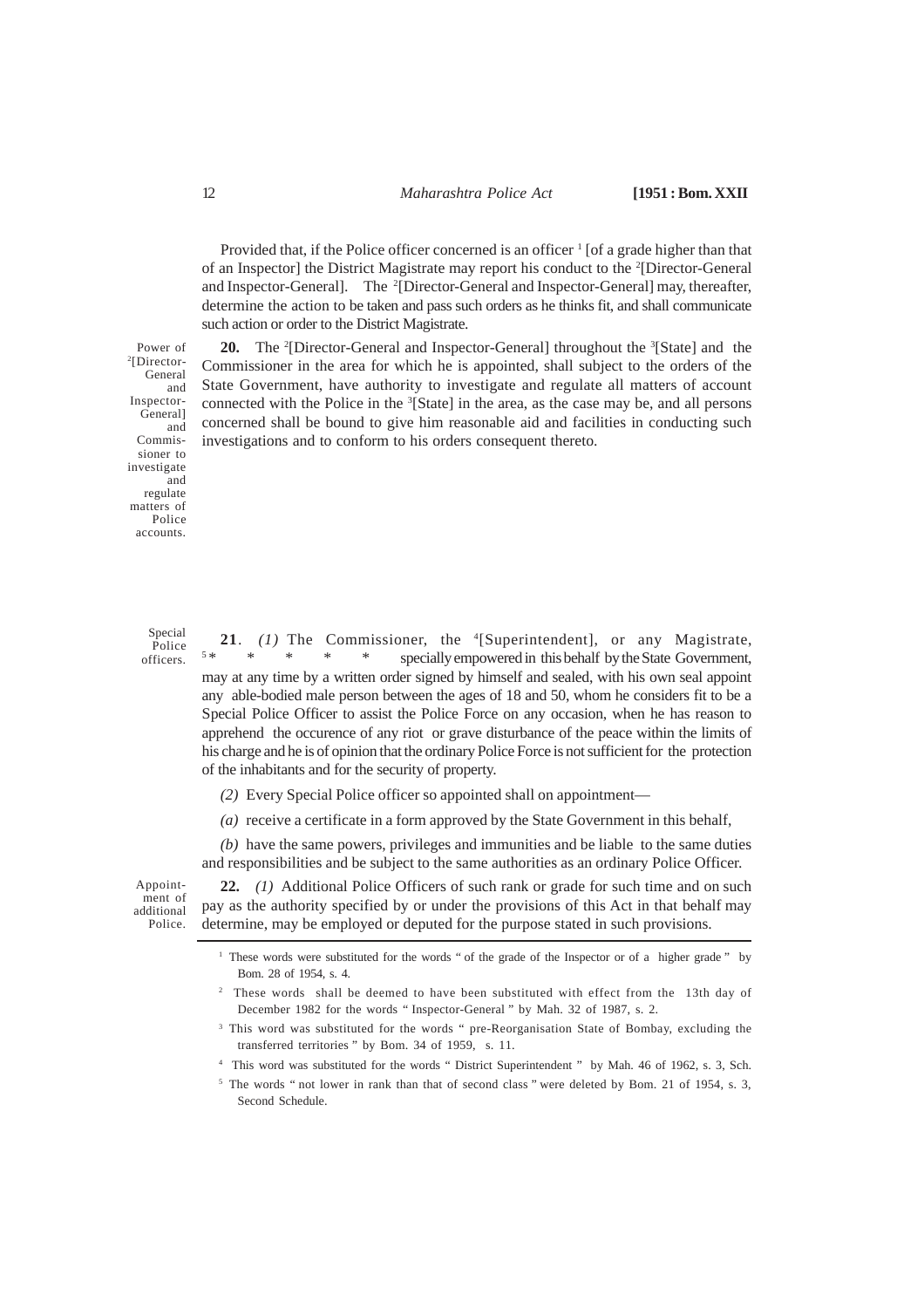*(2)* Every additional Police Officer appointed, shall on appointment—

*(a)* receive a certficate in a form approved by the State Government in this behalf,

*(b)* be vested with all or such of the powers, privileges and duties of a Police Officer as are specially mentioned in the certificate, and

 $(c)$  be subject to the orders of the Commissioner or the <sup>1</sup>[Superintendent], as the case may be.

*(3)* The employment or deputation of such additional Police Officer may be made at the request of any person requiring such Police and the cost of such employment shall be recovered in such manner as is provided by or under this Act or under any other law for the time being in force.

2 [**22A.** *(1)* The State Government may by notification in the *Official Gazette,* create one or more special police districts embracing such railway areas in the State as it may specify, and appoint a Superintendent of Police <sup>3</sup>[one or more Assistant and Deputy Superintendents] and such other Police Officers for each such special districts as it may think fit.

Appointment of Railway Police.

(2) Subject to the control of the <sup>4</sup> [Director-General and Inspector- General], such Police Officers shall discharge police functions connected with the administration of railways situated within their respective charge, and such other functions as the State Government may from time to time assign to them.

(3) Any member of the said Police Force whom the State Government shall generally or specially empower to act under this sub-section may, subject to any orders which that Government may make in this behalf, exercise within the special district or any part thereof any of the powers of an officer incharge of a police station in that district, and when so exercising such powers shall, subject to any such order as aforesaid, be deemed to be an officer incharge of the police station discharging the functions of such officer within the limits of his station.

*(4)* Subject to any general or special orders which the State Government may make in this behalf, such Police Officers shall, in the discharge of their functions, be vested within every part of the State with the powers and privileges and be subject to the liabilities of Police Officers under this Act or any other law for the time being in force.

 $5(5)$  The Superintendent of Police may, with the previous permission of the State Government, delegate any of the powers and functions conferred on him by or under this Act to an Assistant or Deputy Superintendent.]

<sup>1</sup> This word was substituted for the words " District Superintendent " by Mah. 46 of 1962, s. 3, Sch.

<sup>&</sup>lt;sup>2</sup> This section was inserted by Bom. 34 of 1959, s. 12.

 $3$  These words were inserted by Mah. 28 of 1964, s. 4(a).

<sup>4</sup> These words shall be deemed to have been substituted with effect from the 13th day of December 1982 for the words " Inspector-General " by Mah. 32 of 1987, s. 2.

 $5$  Sub-section (5) was added by Mah. 28 of 1964, s.  $4(b)$ .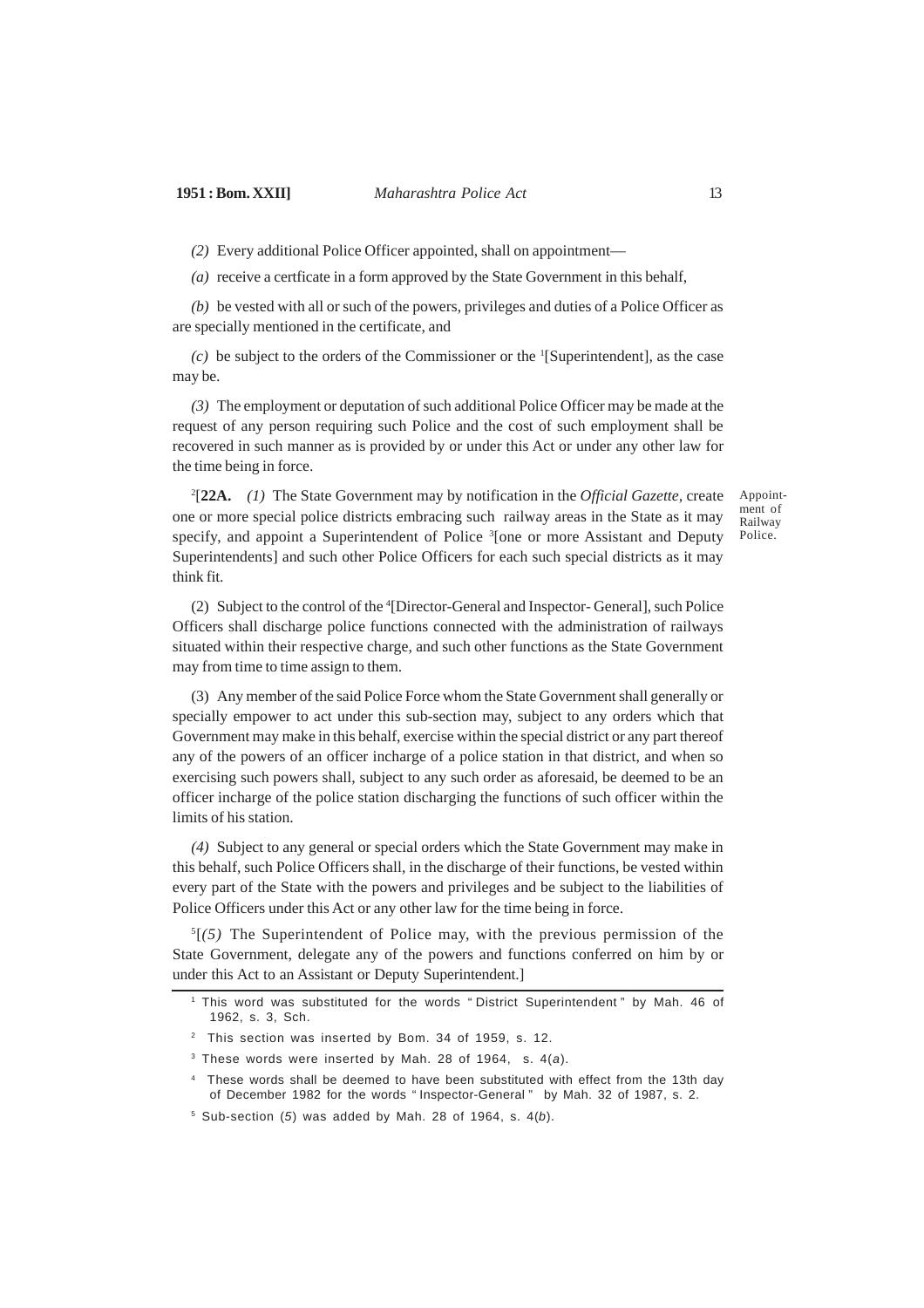## CHAPTER III.

## *Regulation, Control and Discipline of the Police Force.*

Framing of rules for administration of the Police.

**23.** Subject to the orders of the State Government, the Commissioner in the case of the Police Force allocated to Greater Bombay and other areas for which he has been appointed and the <sup>1</sup>[Director-General and Inspector-General], in the case of the Police Force allocated to other areas may make rules or orders or orders not inconsistent with this Act or with any other enactment for the time being in force—

(*a*) regulating the inspection of the Police Force by his subordinates ;

(*b*) determining the description and quantity of arms, accountrements, clothing and other necessaries to be furnished to the Police ;

(*c*) prescribing the places of residence of members of the Police Force;

(*d*) for institution, management and regulation of any Police fund for any purpose connected with Police administration;

(*e*) regulating, subject to the provisions of section 17, the distribution, movements and location of the Police;

(*f*) assigning duties to Police Officers of all ranks and grades, and prescribing—

(*i*) the manner in which, and

(*ii*) the conditions subject to which, they shall exercise and perform their respective powers and duties ;

(*g*) regulating the collection and communicating by the Police of intelligence and information ;

(*h*) generally, for the purpose of rendering the Police efficient and preventing abuse or neglect of their duties.

1[Director-General and Inspector-General] or Commissioner may call for returns.

**24.** (*1*) The <sup>1</sup> [Director-General and Inspector-General] may, subject to the rules and orders of the State Government, call for such returns, reports and statements on subjects connected with the suppression of crime, the maintenance of order and the performance of their duties as his subordinates may be able to furnish to him. The <sup>1</sup>[Director-General and Inspector-General] shall communicate to the District Magistrate 2 [ and Revenue Commissioner] any general orders issued by him for the purposes aforesaid or in consequence of the information furnished to him, and also any orders which the State Government may direct.

(2) The Commissioner may subject as aforesaid with reference to the area under his charge call for such reports, returns and statements as are provided for in sub-section (*1*).

<sup>1</sup> These words shall be deemed to have been substituted with effect from the 13th day of December 1982 for the words " Inspector-General " by Mah. 32 of 1987, s. 2.

<sup>2</sup> These words were inserted by Bom. 8 of 1958, s. 3, Schedule.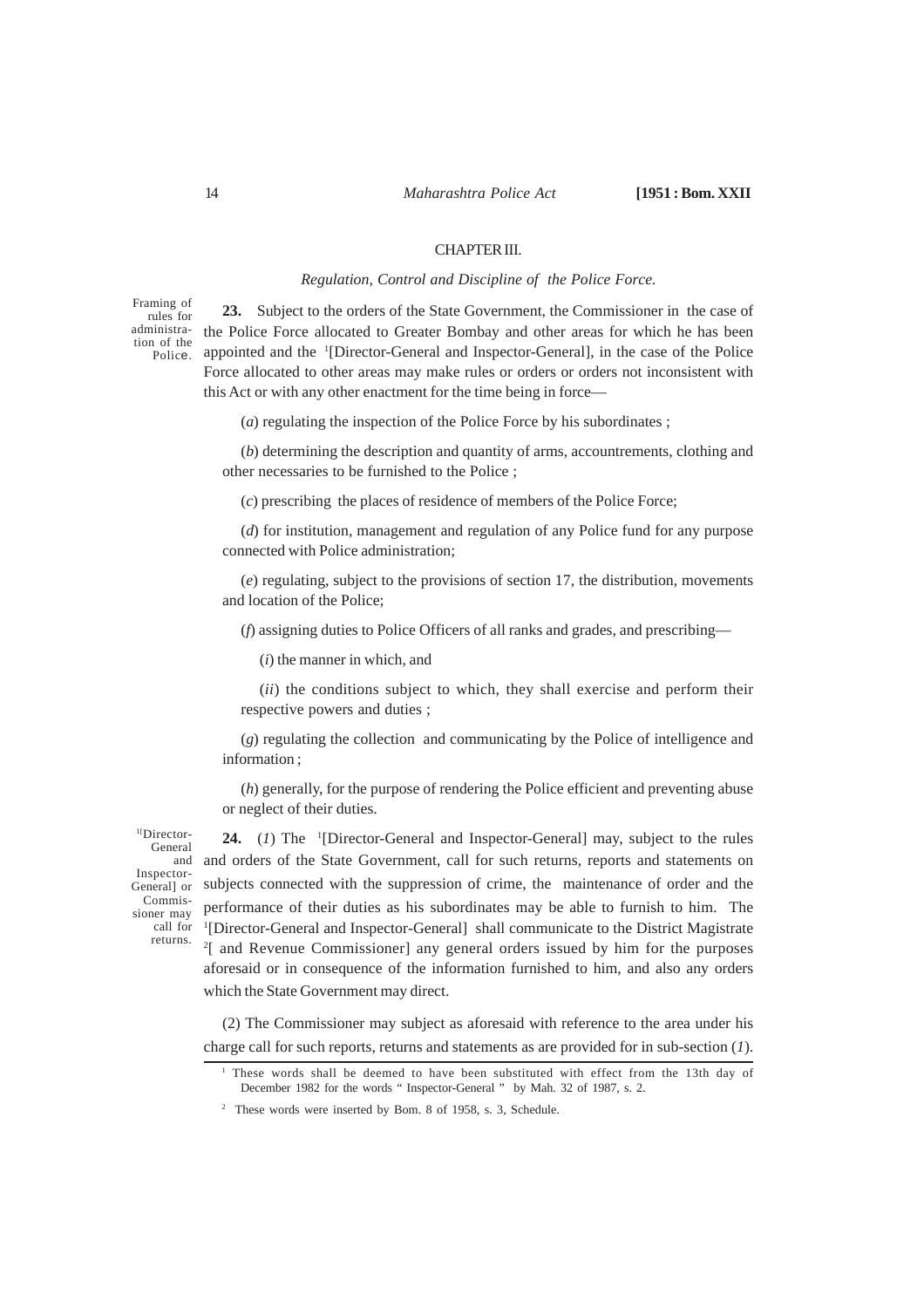## **1951 : Bom. XXII]** *Maharashtra Police Act* 15

**25.** <sup>1</sup> [(*1*) The State Government or any officer authorised under sub-section (*2*), in that Punishment behalf, may impose upon an Inspector or any member of the subordinate ranks of the Police Force, who in the opinion of the State Government or such authorised officer, is cruel, perverse, remiss or negligent in, or unfit for, the discharge of his duties, any one or more of the following penalties, namely :—

of the members of the subordinate ranks of the Police Force departmentally for neglect of duty, etc.

(*a*) recovery from pay of the whole or part of any pecuniary loss caused to Government on account of the negligence or breach of orders on the part of such Inspector or any member of the subordinate rank of the Police Force ;

(*b*) suspension ;

(*c*) reduction in rank, grade or pay, or removal from any office of distinction or withdrawal of any special emoluments ;

(*d*) compulsory retirement ;

(*e*) removal from service which does not disqualify for future employment in any department other than the Police Department ;

(*f*) dismissal which disqualifies for future employment in Government service :

Provided that, suspension of a Police Officer pending an inquiry into his conduct or investigation of a complaint against him of any criminal offence shall not be deemed to be a punishment under clause (*b*).

(*1-A*) The State Government or any officer authorised under sub-section (*2*) in that behalf, may impose upon an Inspector or any member of the subordinate ranks of the Police Force, who is guilty of any breach of discipline or misconduct or of any act rendering him unfit for the discharge of his duty which, in the opinion of the State Government or of such authorised officer, is not of such nature as to call for imposition of any of the punishments referred to in sub-section (*1*), any one or more of the following punishments, namely :—

(*a*) warning ;

(*b*) a reprimand (to be entered in his service book);

(*c*) extra drill ;

(*d*) fine not exceeding one month's pay ;

(*e*) stoppage of increments :

Provided that, the punishment specified,—

(*i*) in clause (*c*), shall not be imposed upon any personnel above the rank of Constable ;

(*ii*) in clause (*d*), shall not be imposed upon an Inspector.

<sup>1</sup> Sub-sections (*1*) and (*1-A*) were substituted by Mah. 40 of 2000, s. 6.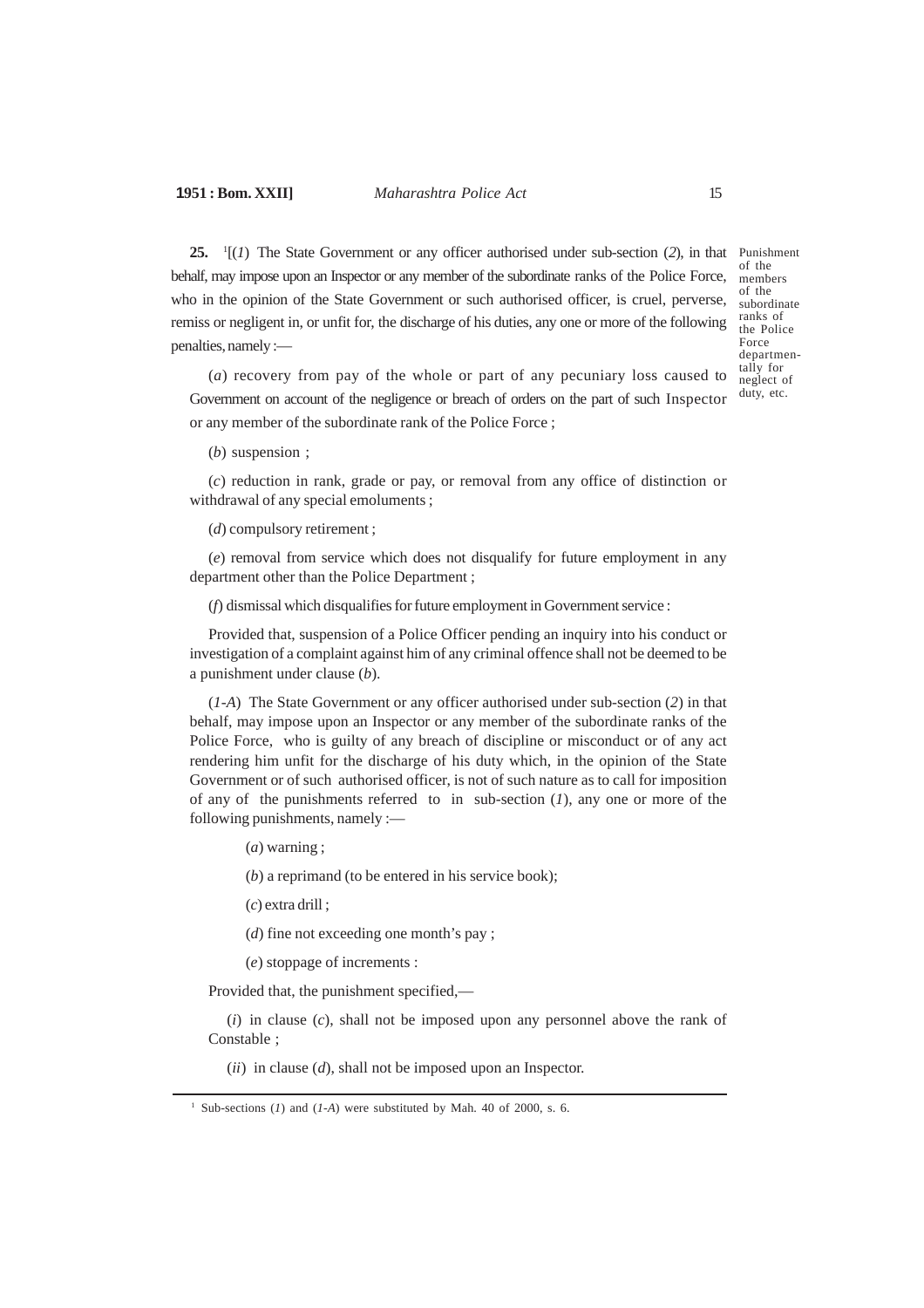#### 16 *Maharashtra Police Act* **[1951 : Bom. XXII**

Punitive powers of 2 [Director-General and Inspector-General], Commissioner, Deputy Inspector-General 3 [(including Director of Police Wireless)] and 4 [Superintendent]  $14$ [and Principal of Training Institution].

(*2*) 1 [(*a*) The Director General and Inspector General including Additional Director General, Special Inspector General, Commissioner including Joint Commissioner, Additional Commissioner and Deputy Inspector General shall have authority to punish an Inspector or any member of the subordinate rank under sub-section (*1*) or (*1-A*). A Superintendent shall have the like authority in respect of any Police Officer subordinate to him below the grade of Inspector and shall have powers to suspend an Inspector who is subordinate to him pending enquiry into a complaint against such Inspector and until an order of the Director General and Inspector General or Additional Director General and Inspector General and (including the Director of Police Wireless) and Deputy Inspector General of Police can be obtained.]

(b) The Principal of <sup>5</sup>[a PoliceTraining College] shall also have the like authority in respect of any member of the subordinate ranks of the Police Force below the grade of Inspector <sup>6</sup>[undergoing training at <sup>7</sup>[such <sup>8</sup>[College] or] serving under him, and in respect of head constables and constables belonging to the Police Force of <sup>9</sup>[the District in which such <sup>8</sup>[College] is situated] or of any other district attached to <sup>7</sup>[such <sup>8</sup>[College]] for duty under him.  $^{10}$ [He may also suspend an Inspector who is  $^{11}$ [undergoing training at  $^{7}$  [such <sup>8</sup> [College] or] subordinate to him pending inquiry into a complaint against such Inspector and until an order of the <sup>1</sup>[Director-General and Inspector-General] or Deputy Inspector-General can be obtained.]

 $12[(ba)$  The Principal of a Police Training School shall have the like authority in respect of any member of the subordinate ranks of the Police Force below the grade of an Inspector, undergoing training at such school or serving under him, or attached to such school for duty under him.]

13 \* \* \* \* \* \* \* \*

(*c*) The exercise of any power conferred by this sub-section shall be subject always to such rules and orders as may be made by the State Government in that behalf.

- <sup>5</sup> These words were substituted for the words " Police Training School " by Mah. 28 of 1964, s. 5 (*a*).
- <sup>6</sup> These words were inserted by Bom. 6 of 1955, s. 2 (*i*).
- <sup>7</sup> These words were substituted for the words " the said school " by Bom. 34 of 1959, s. 13 (*1*) (*b*).
- <sup>8</sup> This word was substituted for the word " School " by Mah. 28 of 1964, s. 5 (*a*).
- <sup>9</sup> These words were substituted for the words " the Nasik District " by Bom. 34 of 1959, s. 13 (*i*) (*c*).
- <sup>10</sup> These words were deleted by Bom. 20 of 1953, s. 4 (2) and again inserted by Bom. 28 of 1954 s. 5 (*3*).
- <sup>11</sup> These words were inserted by Bom. 6 of 1955, s. 2 (2).
- <sup>12</sup> Clause (*ba*) was substituted by Mah. 40 of 2000, s. 6 (2) (*b*).
- <sup>13</sup> Clause (*bb*) was deleted by Mah. 24 of 1971, s. 5 (*2*).
- <sup>14</sup> These words were added, by Mah. 28 of 1964, s. 5 (*d*).

<sup>&</sup>lt;sup>1</sup> Clause (*a*) was substituted by Mah. 40 of 2000, s. 6 (2)(*a*).

<sup>2</sup> These words shall be deemed to have been substituted with effect from the 13th day of December 1982 for the words " Inspector-General " by Mah. 32 of 1987, s. 2.

<sup>&</sup>lt;sup>3</sup> These brackets and words were inserted by Mah. 24 of 1971, s. 5.

<sup>4</sup> This word was substituted for the words " District Superintendent " by Mah. 46 of 1962, s. 3, Sch.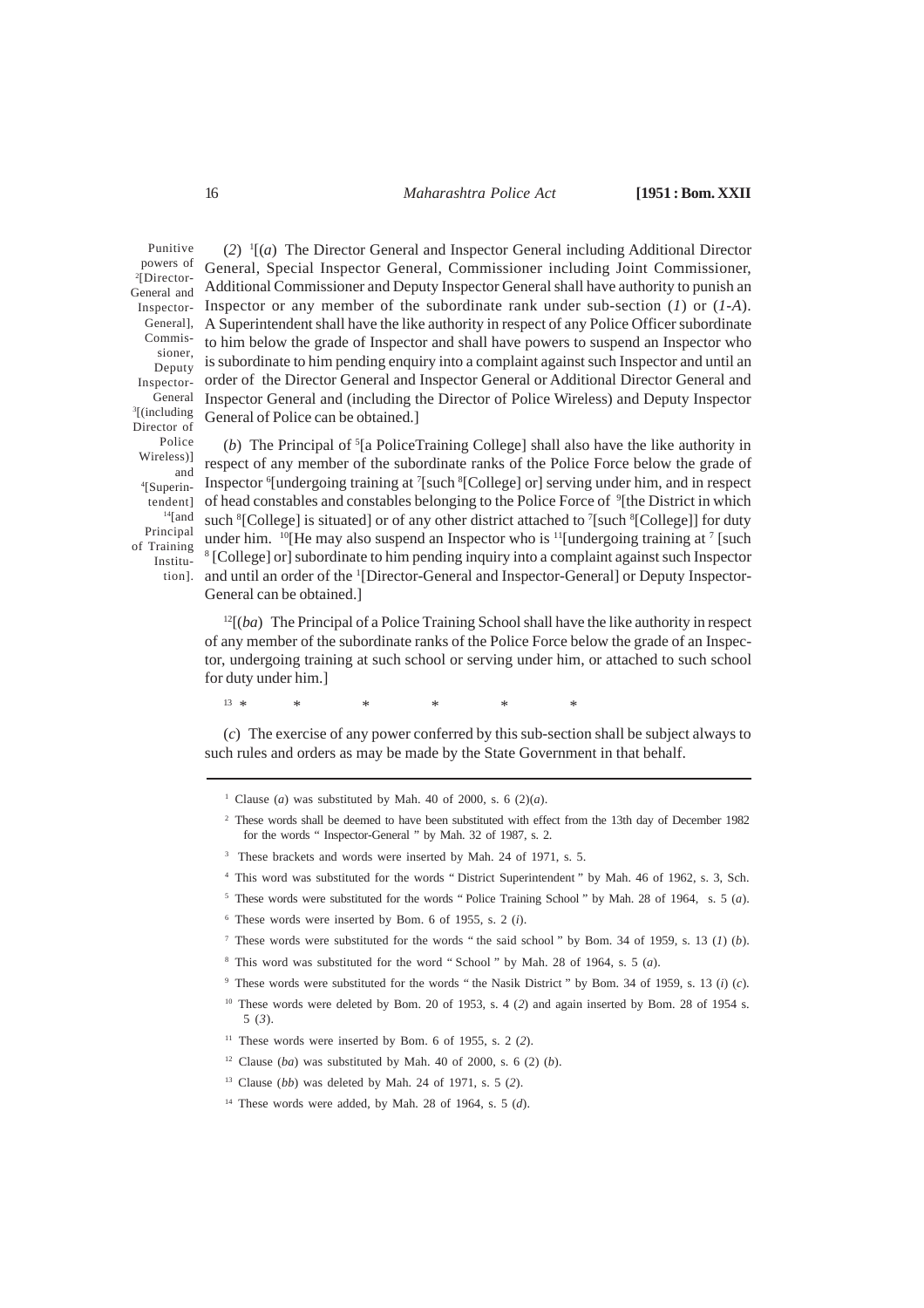(*3*) Nothing in <sup>1</sup> [sub-sections (*1*), (*1A*)] and (*2*)—

(*a*) shall affect any Police officer's liability to a criminal prosecution for any offence with which he may be charged ; or

(*b*) shall entitled any authority subordinate to that by which the Police officer was appointed, to dismiss or remove him.

2 [**26.** Except in cases referred to in the second proviso to clause (*2*) of Atricle 311 of Procedure the Constitution of India, no order of punishment under sub-section (*1*) of section 25 shall to be observed be passed unless the prescribed procedure is followed]. in awarding punishment.

**27.** An appeal against any order passed against a Police officer under section 25 or Appeals the rules or orders thereunder shall lie to the State Government itself or to such officer as from orders the State Government may by general or special order specify :

<sup>3</sup> [Provided that, a punishment shall not be enhanced or more severe punishment shall not be awarded in appeal, unless notice to show cause against such enhancement or, as the case may be, more severe punishment, has been given, and any cause shown thereon has been considered.]

<sup>4</sup> [27A. The State Government or the Director General and the Inspector General may, Power of suo motu or on an application made to it or him, as the case may be, within the period State prescribed in this behalf, call for and examine the record of any inquiry or proceedings held against any Police officer under this Chapter by any authority for the purpose of satisfying itself or himself as to the legality or propriety of any decision taken or order passed in any such inquiry and as to the regularity of the proceedings held, against such officer, and General to may, at any time,-

Government or Director General and Inspector call for record of any inquiry or proceeding.

of punishment.

(*a*) confirm, modify or reverse any such order ;

(*b*) impose any punishment or set aside, reduce, confirm or enhance the punishment imposed by such order ;

(*c*) direct that further inquiry be held ; or

(*d*) make such other order as, in the circumstances of the case it or he, as the case may be, may deem fit :

Provided that, an order in revision imposing or enhancing the punishment, shall not be passed unless the Police officer affected thereby has been given a reasonable opportunity of making a representation which he may wish to make against such punishment :

Provided further that, no order in revision shall be passed,—

(*i*) in a case where, an appeal against the decision or order passed in such inquiry or proceeding has been filed and such appeal is pending ;

(*ii*) in a case where, an appeal against such decision or order has not been filed, before the expiry of the period provided for filing of such appeal ; and

(*iii*) in any other case, after the expiry of a period of three years from the date of the decision or order sought to be revised.

The word ,bracket and figure were substituted for the word, bracket and figure " Sub- sections (*1*)" by Mah. 40 of 2000, s. 6 (*3*).

<sup>2</sup> Section 26 was substituted, *ibid,* s., 7.

<sup>3</sup> The proviso was added, *ibid,* s. 8.

<sup>4</sup> Sections 27A, 27B and 27C were inserted, *ibid.,* s. 9.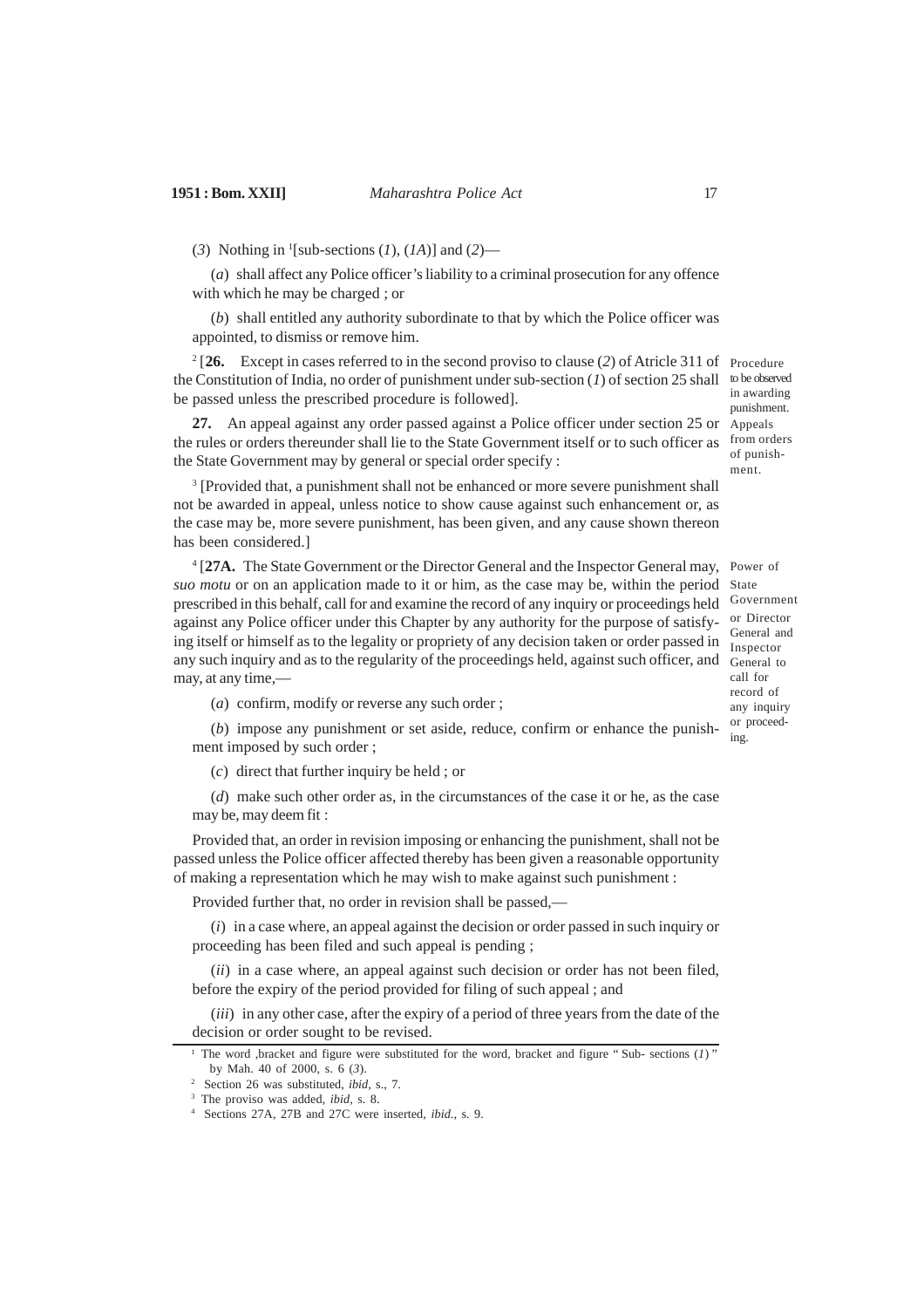Power of State Govern-Director General and Inspector review order under section 25,

**27B.** The State Government or the Director General and Inspector General of Police may, at any time, either *suo moto* or otherwise, review any order passed by it or him, as the  $\frac{\text{current}}{\text{m}}$  case may be under section 25, 27 or 27A, when any new material or evidence which could not be produced or was not available at the time of passing the order under review and which has the effect of changing the nature of the case, has come or has been brought, to General to its or his notice :

Provided that, no order imposing or enhancing any penalty shall be made by the State Government or Director General and Inspector General unless the Police officer concerned passed has been given a reasonable opportunity of making a representation against the penalty 27 or 27 A. proposed, or where it is proposed to impose any of the major penalties specified in subsection  $(1)$  of section 25 or to enhance the minor penalty imposed by the order sought to be reviewed, to any of the major penalties :

> Provided also that, if any inquiry under the prescribed rules has not already been held in the case, no such penalty shall be imposed except after holding an inquiry in the manner prescribed by rules.

Power to make rules.

**27C.** Without prejudice to the power to issue an order contained in clause (*b*) of section 5, the State Government may, frame rules consistent with this Act for carrying out the purposes of sections 27, 27A and 27B.]

**28.** (*1*) Every Police officer not on leave or under suspension shall for all purposes of this Act be deemed to be always on duty, and any Police officer or any number or body of Police officers allocated for duty in one part of the State may, if the State Government or on duty and the <sup>1</sup>[Director-General and Inspector-General] so directs, at any time be employed on Police  $\frac{dS}{dV}$  duty in any other part of the State for so long as the services of the same may be there employ-required. Police officers to be deemed to be always to be liable ment in any

(2) Timely intimation shall, except in cases of extreme urgency, be given to the  ${}^{2}$ [Revtransfer to enue Commissioner] and the District Magistrate by the <sup>1</sup>[Director General and Inspector-General] of any proposed transfer under this section, and, except, where secrecy is necessary, the reasons for the transfer shall be explained ; whereupon the officers aforesaid and their subordinates shall give all reasonable furtherance to such transfer. of proposed be given by 1 [Director

General and Inspector General] to the Commissioner and District Magistrate.

Intimation

part of the State.

the

Under what conditions

resign.

29. <sup>3</sup>[(*1*) No Police officer<sup>4</sup>[of the grade of Inspector or] of the subordinate ranks shall *Police* resign his office or withdraw himself from the duties thereof except, with the written officer may permission of the Commissioner or the Deputy Inspector-General, Criminal Investigation

<sup>&</sup>lt;sup>1</sup> These words shall be deemed to have been substituted with effect from the 13th day of December 1982 for the words "Inspector-General" by Mah. 32 of 1987, s. 2.

<sup>&</sup>lt;sup>2</sup> These words were substituted for the word "Commissioner" by Bom. 8 of 1958, s. 3, Schedule.

<sup>&</sup>lt;sup>3</sup> Sub-section (*1*) was substituted for the original by Bom. 20 of 1953, s. 5.

<sup>4</sup> These words were inserted by Bom. 28 of 1954, s. 6.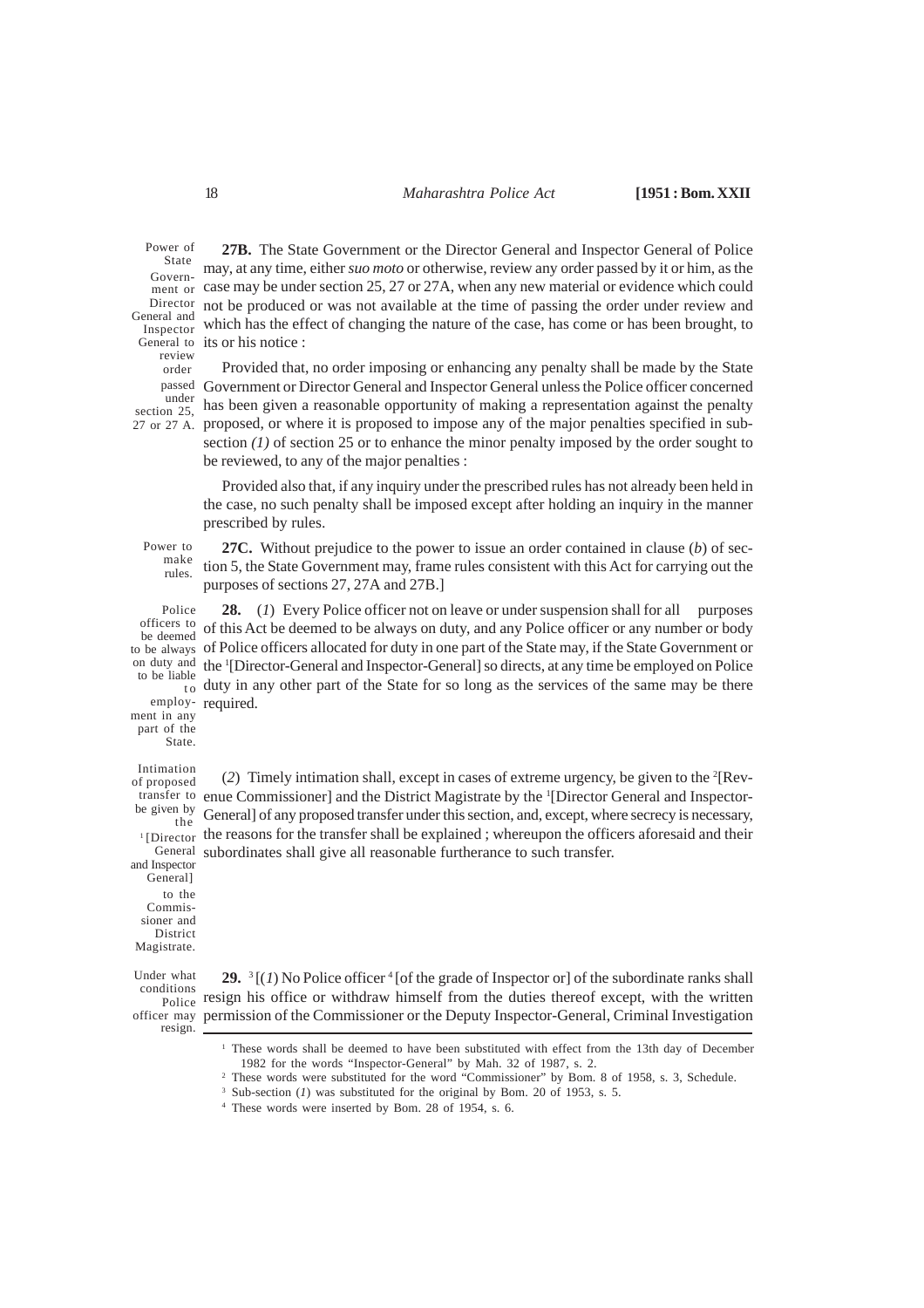## **1951 : Bom. XXII]** *Maharashtra Police Act* 19

Department or of the Principal of <sup>1</sup>[a Police<sup>2</sup>[Training College]], or of the <sup>3</sup>[Superintendent] or of some other Police officer empowered by the <sup>4</sup> [Director-General and Inspector-General] or the Commissioner to grant such permission :

Provided that, subject to the provisions of sub-section (*2*), no such permission shall be granted to any such Police officer until he has fully discharged any debt due by him as such Police officer to Government or to any Police fund.]

(*2*) If any such Police officer produces a certificate signed by the Police Surgeon or the Civil Surgeon declaring him to be unfit by reason of disease or mental or physical incapacity for further service in the Police, the necessary written permission to resign shall forthwith be granted to him on his discharging or giving satisfactory security for the payment of any debt due by him as such Police officer to Government or to any Police fund.

(*3*) If any such Police officer as aforesaid resigns or withdraws himself from the duties of his office in contravention of this section, he shall be liable on the order of the Commissioner, or the Deputy Inspector-General, Criminal Investigation Department, or of the Principal of  $\frac{5}{5}$  [the Police  $\frac{6}{5}$  [Training College]], or of the  $\frac{7}{5}$  [Superintendent], as the case may be, to forfeit all arrears of pay then due to him. This forfeiture shall be in addition to the penalty to which the said officer is liable under section 145 of this Act or any other law in force.

**30.** (*1*) Every person who for any reason ceases to be a Police officer shall forthwith deliver up to some officer empowered by the Commissioner, or the Deputy Inspector-General, Criminal Investigation Department, or the Principal of <sup>8</sup> [the Police <sup>9</sup> [Training College or School]], or the <sup>7</sup> [ Superintendent] to whom such Police officer is subordinate to receive the same, his certificate of appointment or of office and the arms, accountrements, clothing and other necessaries which have been furnished to him for the performance of duties and functions connected with his office.

(*2*) Any Magistrate and , for special reasons which shall be recorded in writting at the time, the Commissioner or the Deputy Inspector-General, Criminal Investigation Department, or the Principal of <sup>8</sup>[the Police <sup>9</sup>[Training College or School ]], or any <sup>7</sup>[Superintendent], Assistant Superintendent, or Deputy Superintendent may issue a warrant to search for and seize, wherever they be found, any certificate, arms, accountrements, clothing or other necessaries not so delivered up. Every warrant so issued shall be

Arrears of pay of a Police officer contravening this section may be forfeited.

Certificate, arms, etc., to be delivered up by person ceasing to be a Police officer and if not delivered up may be seized under a search warrant.

<sup>&</sup>lt;sup>1</sup> These words were substituted for the words " the Central Police Training School, Nasik, " by Bom. 34 of 1959, s. 14 (*1*).

<sup>2</sup> These words were substituted for the words " Training School " by Mah. 28 of 1964, s. 6(*a*).

<sup>&</sup>lt;sup>3</sup> This word was substituted for the words " District Superintendent " by Mah. 46 of 1962, s.3, Sch. 4 These words shall be deemed to have been substituted with effect from the date 13th day of

December 1982 for the words "Inspector-General" by Mah. 32 of 1987, s. 2.

<sup>&</sup>lt;sup>5</sup> These words were substituted for the words "the Central Police Training School, Nasik" by Bom. 34 of 1959, s. 14(*2*).

<sup>6</sup> These words were substituted for the words " Training School " by Mah. 28 of 1964, s. 6 *(b).*

<sup>7</sup> This word was substituted for the words " District Superintendent " by Mah. 46 of 1962, s. 3, Sch. <sup>8</sup> These words were substituted for the words "the Central Police Training School, Nasik" by Bom. 34

of 1959, s. 15.

<sup>9</sup> These words were substituted for the words " Training School " by Mah. 28 of 1964, s. 7.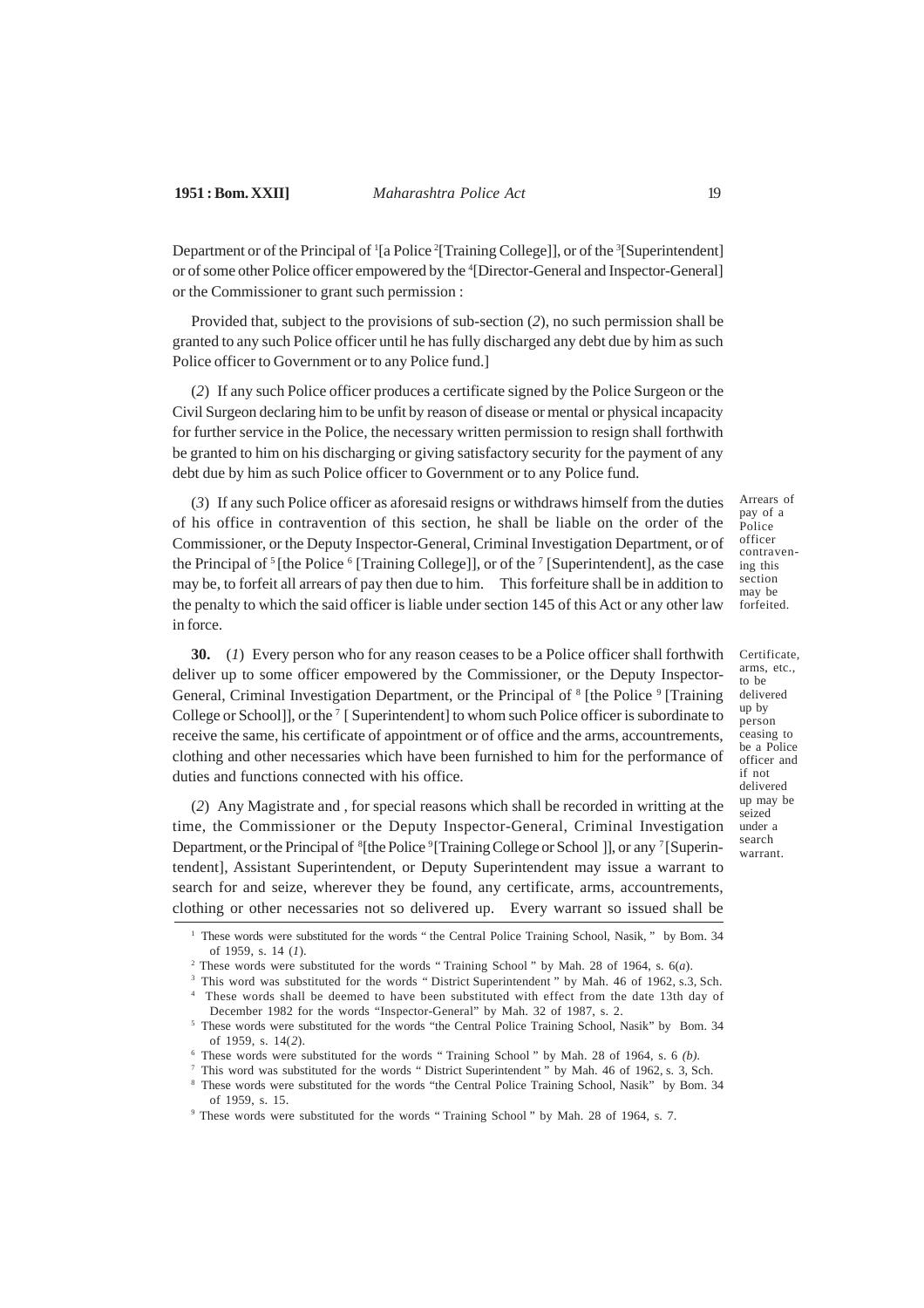executed in accordance with the provisions of the \*Code of Criminal Procedure, 1898, by a V of Police officer or, if the Magistrate, the Commissioner, the Deputy Inspector-General, Criminal Investigation Department, the Principal of <sup>1</sup>[ the Police <sup>2</sup>[Training College or School]], the <sup>3</sup> [ Superintendent], the Assistant Superintendent or the Deputy Superintendent issuing the warrant so directs, by any other person. 1898.

Saving of certain articles.

Occupation of and liability to vacate premises provided for Police officers.

*(3)* Nothing in this section shall be deemed to apply to any article which, under the orders of the <sup>4</sup>[ Director-General and Inspector-General], or the Commissioner, as the case may be, has become the property of the person to whom the same was furnished.

**31.** *(1)* Any Police officer occupying any premises provided by the State Government for his residence—

*(a)* shall occupy the same subject to such conditions and terms as may, generally or in special cases, be specified by the State Government, and

*(b)* shall, notwithstanding anything contained in any law for the time being in force, vacate the same on his ceasing to be a Police officer or whenever the State Government or any officer authorised by the State Government in this behalf thinks it necessary and expedient to require him to do so.

*(2)* If any person who is bound or required under sub-section *(1)* to vacate any premises fails to do so, the State Government or the officer authorised in this behalf by the State Government may order such person to vacate the premises and may direct any Police officer with such assistance as may be necessary to enter upon the premises and remove therefrom any person found therein and to take possession of the premises and delivered the same to any person specified in the direction.

State Government may make order under section 144 of Act V of 1898.

<sup>5</sup> [32. The State Government, whenever it shall seem neceassary, may by notification in the *Official Gazette*, make an order to such effect as any order if made by a Magistrate under section 144 of the \*Code of Criminal Procedure, 1898 could be continued in force by the State Government under the said Code.]

V of 1898.

<sup>1</sup> These words were substituted for the words " the Central Police Training School, Nasik, " by Bom. 34 of 1959, s. 15.

<sup>2</sup> These words were substituted for the words " Training School " by Mah. 28 of 1964, s. 7.

<sup>&</sup>lt;sup>3</sup> This word was substituted for the words " District Superintendent " by Mah. 46 of 1962, s. 3, Sch.

<sup>4</sup> These words shall be deemed to have been substituted with effect from the 13th day of December 1982 for the words " "Inspector-General" by Mah. 32 of 1987, s. 2.

<sup>&</sup>lt;sup>5</sup> This section was substituted for the original by Bom. 34 of 1959, s. 16.

<sup>\*</sup> See now the Code of Criminal Procedure, 1973 (2 of 1974).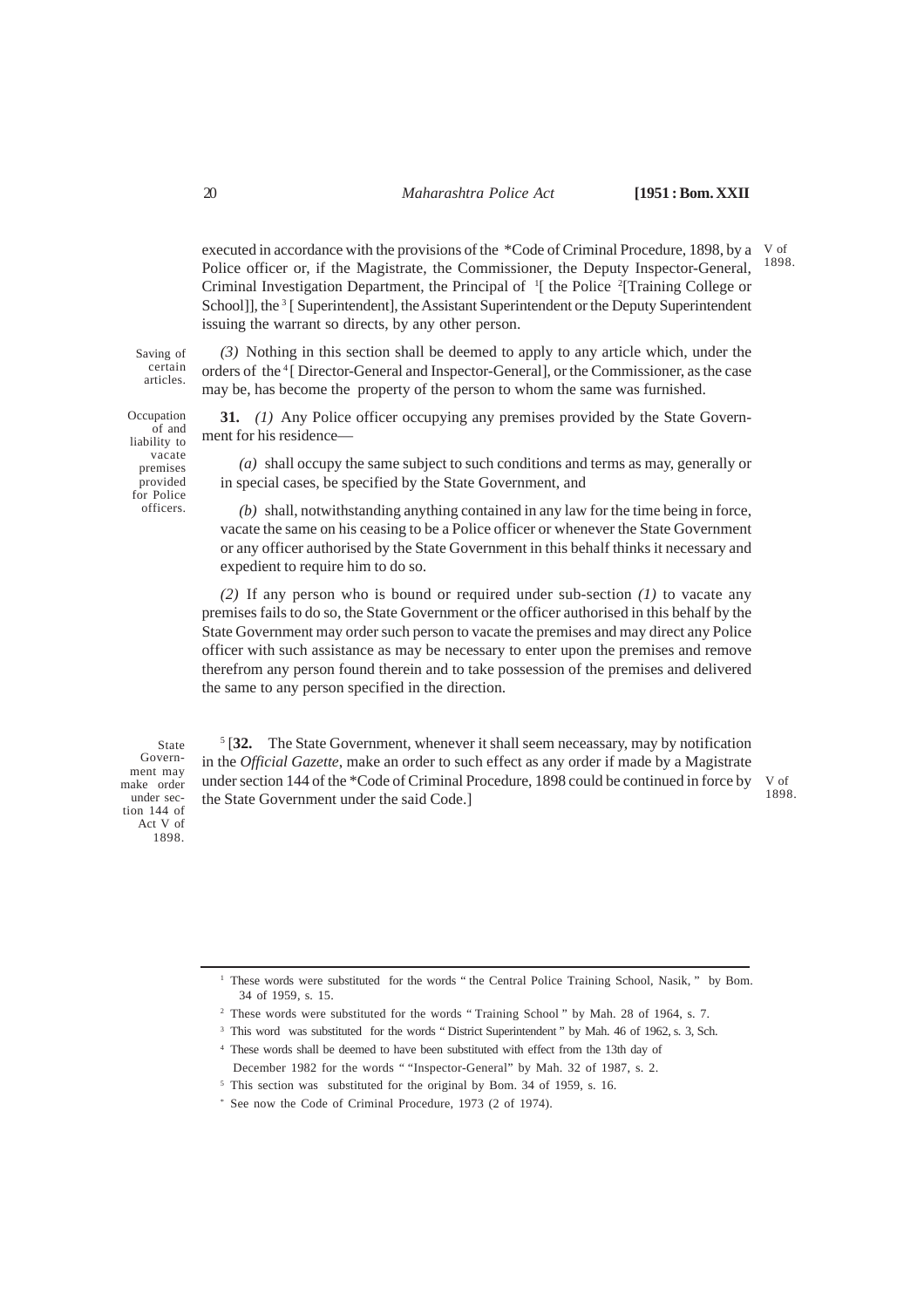#### CHAPTER IV.

#### *Police Regulations.*

<sup>†</sup>  $\ddagger$  **33.** (1) <sup>1</sup> [The Commissioner with respect to any of the matters specified in this sub-section, the District Magistrate ] with respect to any of the said matters (except those falling under  $2$  [ clauses (a), (b), (db), (e), (g), (r), (t) and (u) thereof), and the Superintendent of Police with respect of the matters falling under the clauses aforementioned read with clause (*y*) of this sub-section,] in areas under their respective charges or any part thereof, may make, alter or rescind rules or orders not inconsistent with this Act for—

Power to make rules for regulation of traffic and for preservation of order in public place, etc.

*(a)* licensing and controlling persons offering themselves for employment at quays, wharves and landing places, and outside Railway stations, for the carriage of passengers', baggages, and fixing and providing for the enforcement of a scale of charges for the labour of such persons so employed ;

*(b)* regulating traffic of all kinds in streets and public places, and the use of streets and public places by persons riding, driving, cycling, walking or leading or accompanying cattle, so as to prevent danger, obstruction or inconvenience to the public ;

*(c)* regulating the conditions under which vehicles may remain standing in streets and public places, and the use of streets as halting places for vehicles or cattle ;

*(d)* prescribing the number and position of lights to be used on vehicles in streets and the hours between which such lights shall be used ;

<sup>3</sup> [ *(da)* licensing, controlling or prohibiting the display of any pictures, advertisements, news boards or public notices upon a vessel or boat in territorial waters or on inland waterways other than national waterways ;]

‡ Section 4 of Mah. 45 of 1967 reads as follows:—

<sup>1</sup> This portion was substituted for the words " the Commissioner and the District Magistrate " by Mah. 13 of 1965, s. 3 *(a*).

<sup>2</sup> This portion was substituted for " the clauses *(b*), *(d), (db), (e)* and *(g)* " by Mah. 45 of 1967 s. 2 *(a).*

<sup>3</sup> Clause *(da)* was inserted by Bom. 20 of 1953, s. 6 *(1*).

Saving of existing rules and orders.

<sup>†</sup> Seciton 4 of Mah. 13 of 1965 reads as follows :—

<sup>&</sup>quot; **4.** Notwithstanding the amendments made in section 33 of the principal Act by the last preceding secion, all the rules and orders made by a District Magistrate in exercise of the powers conferred by clauses  $(b)$ ,  $(d)$ ,  $(db)$ ,  $(e)$  and  $(g)$  read with clause  $(y)$  of sub-section  $(I)$  of the said section 33 and in force in any area immeditely before the commencement of this Act shall continue in force therein until altered or repealed or amended by a competent authority." Saving of existing rules and orders.

<sup>&</sup>quot; **4**. Notwithstanding the further amendments made in section 33 of the principal Act by clause *(a*) of secion 2 of this Act, all the rules and orders made by a District Magistrate in exercise of the powers conferred by clauses  $(a)$ ,  $(r)$ ,  $(t)$  and  $(u)$  read with clause  $(y)$  of sub-section  $(I)$  of the said section 33 and in force in any area immeditely before the commencement of this Act shall continue in force therein until altered or repealed or amended by a competent authority. ".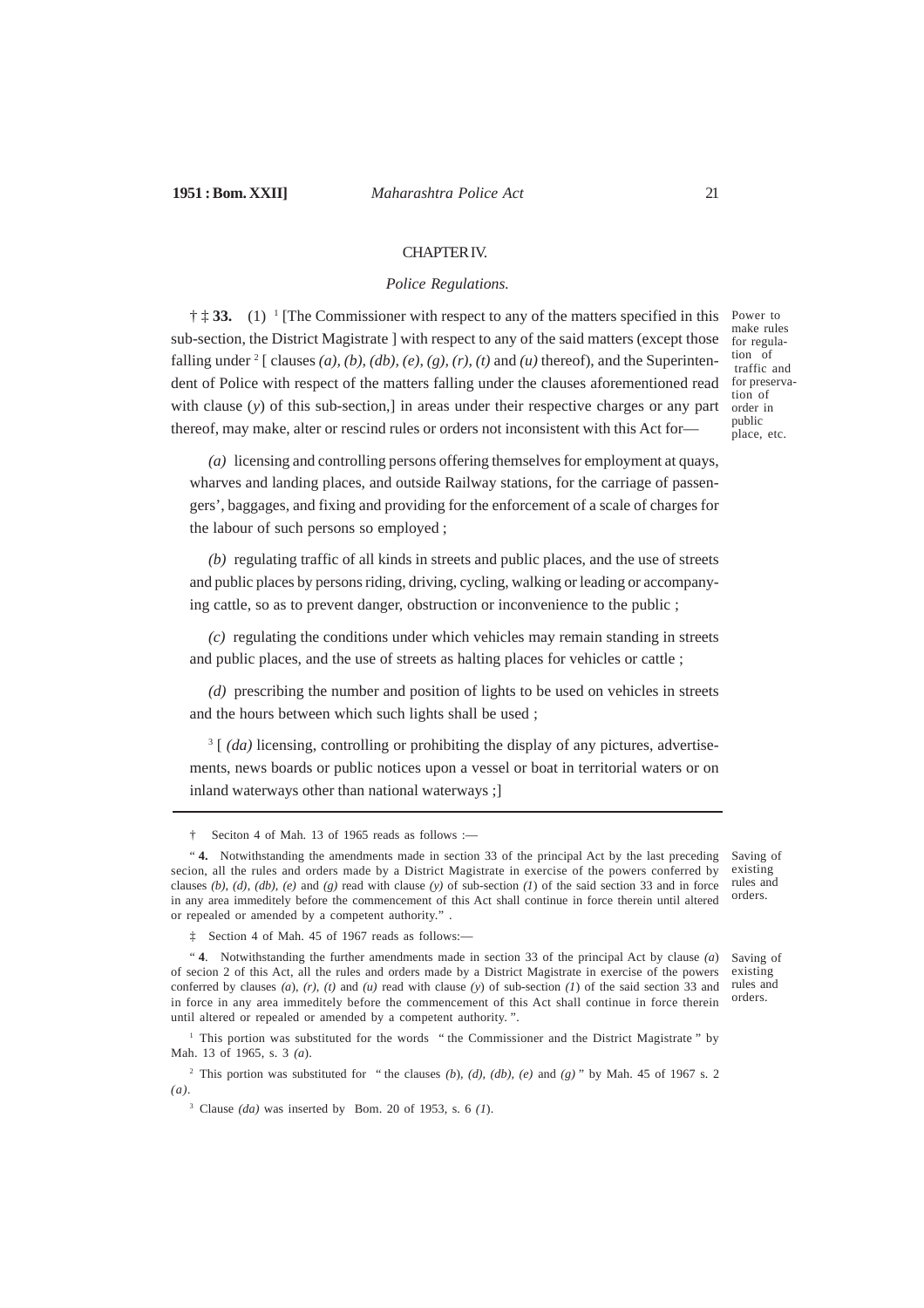<sup>1</sup> [ *(db)* licensing, controlling or prohibiting the erection, exhibition, fixation or retention of any sign, device or representation for the purpose of advertisements, which is visible against the sky from some point in any street and is hoisted or held a loft over any land, building or structure at such heights as (regard being had to the traffic in the vicinity, and the likelihood of such sign, device or representation at that height being a distraction or causing obstruction to such traffic) may be specified in the rule or order;

*(e)* prescribing certain hours of the day during which cattle shall not be driven along the streets, or along certain specified streets, except subject to such regulations as he may prescribe in that behalf ;

*(f)* regulating the leading, driving, conducting or conveying of any elephant or wild or dangerous animal through or in any street ;

*(g)* regulating and controlling the manner and mode of conveying timber, scaffold poles, ladders, iron girders, beams or bars, boilers or other unwieldy articles through the streets, and the route and hours for such conveyance ;

*(h)* licensing, controlling or, in order to prevent the obstruction, inconvenience, annoyance, risk, danger or damage of the residents of passengers in the vicinity, prohibiting the carrying in streets and public places of gunpowder or any other explosive substance ;

*(i)* prohibiting, except along certain specified streets and during specified hours and subject to such regulations as he may prescribe in that behalf, the exposure or movement in any street of persons or animals suffering from contagious or infectious diseases and the carcasses of animals or part thereof and the corpses of persons deceased ;

*(j)* prescribing certain hours of the day during which ordure or offensive matter or objects shall not be taken from or into houses or bulidings in certain streets or conveyed through such streets except subject to such rules as he may make in that behalf ;

*(k)* setting apart places for the slaughtering of animals, the cleaning of carcases or hides, the deposit of noxious or offensive matter and for obeying calls of nature ;

*(l)* in cases of existing or apprehended epidemic or infectious disease of men or animals, the cleanliness and disinfection of premises by the occupier thereof and resident therein and the segregation and management of the persons or animals diseased or supposed to be diseased, as may have been directed or approved by the State Government, with a view to prevent the disease or to check the spreading thereof ;

*(m)* directing the closing or disuse, wholly or for certain purposes, or limiting to certain purposes only the use of any source, supply or receptacle of water, and providing against pollution of the same or of the water therein ;

<sup>&</sup>lt;sup>1</sup> Clause *(db)* was inserted by Bom. 37 of 1959, s. 2.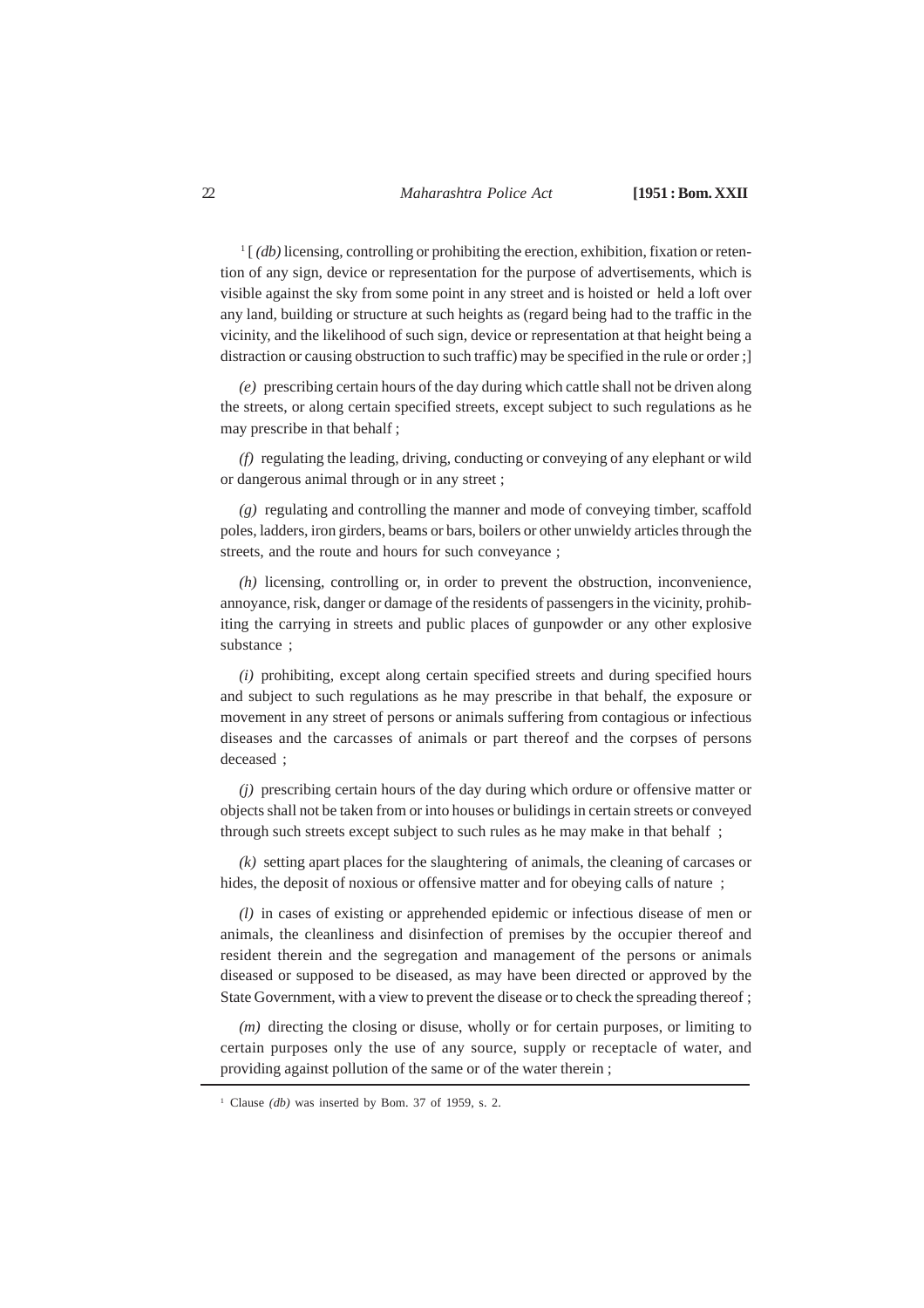(*n)* licensing, controlling or, in order to prevent the obstruction, inconvenience, annoyance, risk, danger or damage of the residents of passengers in the vicinity, prohibiting the playing of music, the beating of drums, tom-toms or other instruments and the blowing or sounding of horns or other noisy instruments in or near streets or public places ;

*(o)* regulating the conduct of and behaviour or action of persons constituting assemblies and processions on or along the street and prescribing in the case of processions, the routes by which, the order in which and times at which the same may pass ;

*(p)* prohibiting the hanging or placing of any cord or pole across a street or part thereof, or the making of a projection or structure so as to obstruct traffic or the free access of light and air ;

(*q*) prohibiting, except under such reasonable rules as he may make, the placing of building materials or other articles or the fastening or detention of any horse or other animals in any street or public place ;

(*r)* licensing, controlling or, in order to prevent obstruction, inconvenience, annoyance, risk, danger or damage of the residents of passengers in the vicinity, prohibiting—

*(i)* the illumination of streets and public places and the exteriors of building abutting thereon by persons other than servants of Government of Municipal officers duly authorized in that behalf,

(*ii*) the blasting of rock or making excavations in or near streets or public places,

(*iii*) the using of a loudspeaker in <sup>1</sup>[or near any public place or in any ] place of public entertainment ;

(*s)* closing certain streets or places temporarily, in cases of danger from ruinous buildings or other cause, with such exceptions as shall appear reasonable ;

(*t)* guarding against injury to person and property in the construction, repair and demolition of buildings, platforms and other structures from which danger may arise to passengers, neighbours or the public ;

(*u*) prohibiting the setting fire to or burning any straw or other matter, or lighting a bonfire or want only discharging a fire-arm or air-gun, or letting off or throwing a fire-work, or sending up a fire balloon or rocket in or upon or within fifty feet of a street or building or the putting up of any post or other thing on the side of or across a street for the purpose of affixing thereto lamps or other contravances for illumination, except subject to such reasonable rules, as he may make in that behalf ;

(*v*) regulating the hours during which and the manner in which any place for the disposal of dead, any dharmashala, village-gate or other place of public resort may be used, so as to secure the equal and appropriate application of its advantages and accommodation and to maintain orderly conduct amongst those who resort thereto ;

<sup>&</sup>lt;sup>1</sup> These words were substituted for the words " any public places or " by Bom. 28 of 1954, s. 7.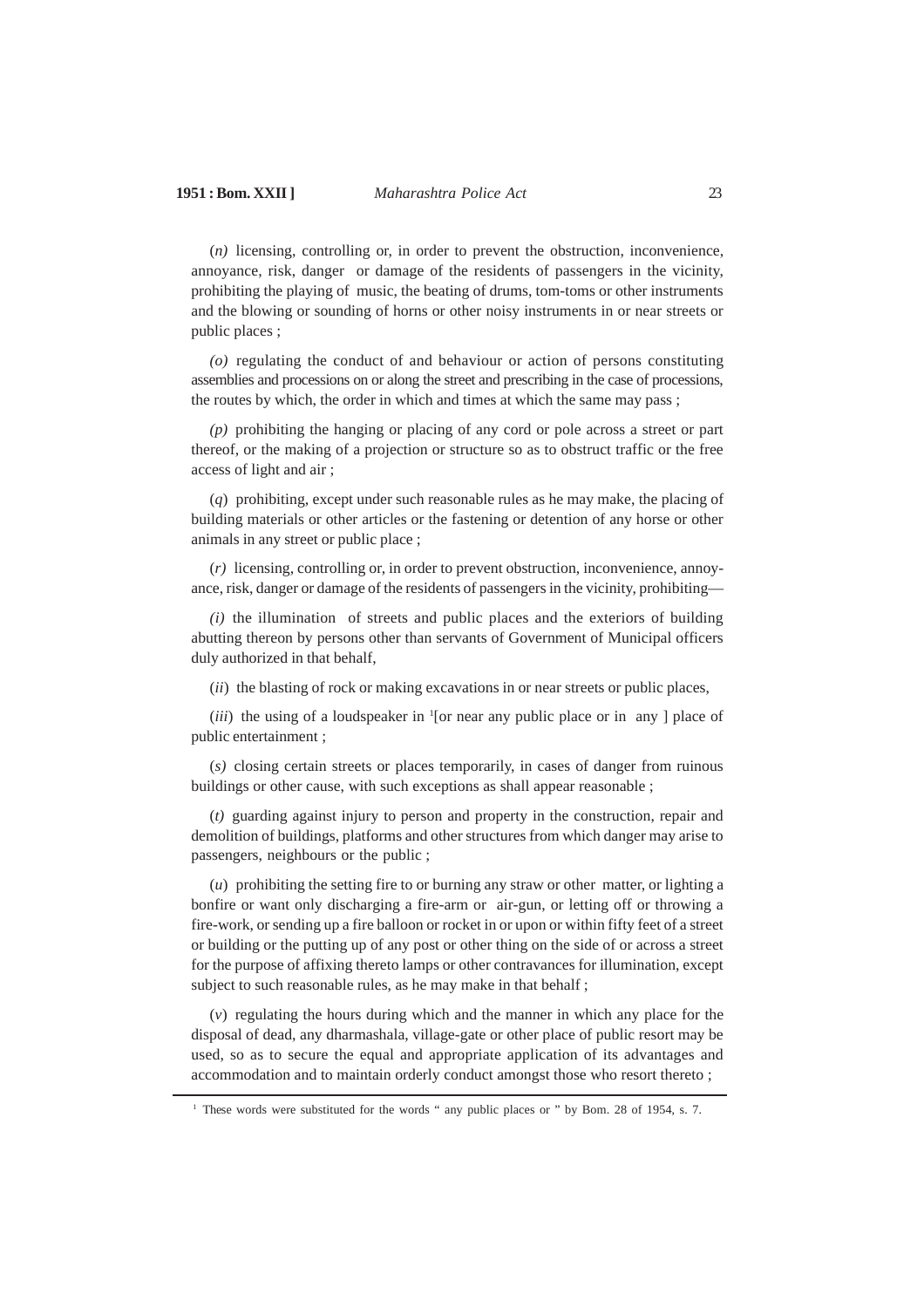(*w*) (*i*) licensing or controlling places of public amusement or entertainment;

(*ii*) prohibiting the keeping of places of public amusement or entertainment or assembly, in order to prevent obstruction, inconvenience, annoyance, risk, danger or damage to the residents or passengers in the vicinity ;

(*iii*) regulating the means of entrance and exit at places of public amusement or entertainment or assembly, and providing for the maintenance of public safely and the prevention of disturbance there at ;

 $\Gamma$ [(*wa*) (*i*) licensing or controlling  $\Gamma$ [in the interest of public order, decency or morality or in the interest of the general public], with such exceptions as may be specified, the musical, dancing, mimetic or the article or other performances for the public amusement, including *melas* and *tamashas ;*

(*ii*) regulating in the interest of public order, decency or morality or in the interest of the general public, the employment of artists and the conduct of the artists and the audience at such performances ;

(*iii*) prior scrutiny of such performances <sup>3</sup>[and of the scripts in respect thereof if any, and granting of suitability certificate therefor subject to conditions if any] <sup>4</sup>[by a Board appointed by the State Government for the purpose, either for the whole State or for the area concerned,] <sup>5</sup>[the members of the Board being persons who in the opinion of the State Government possess knowledge of, or experience in, literature, the theatre and other matters relevant to such scrutiny] or by an Advisory Committee appointed by the Commissioner, or the District Magistrate in this behalf ; <sup>6</sup>[provision for appeal against the order or decision of the Board to the prescribed authority, its appointment or constitution, its procedure and other matter ancillary thereto, and the fees (whether in the form of court-fee stamp or otherwise) to be charged for the scrutiny of such performances or scripts for applications for obtaining such certificates and for issuing duplicates thereof and in respect of such appeals ;]

(*iv*) regulating the hours during which and the places at which such performances may be given ;

 $T(wb)$  licensing or controlling (with such exceptions as may be specified) in the interest of public order, decency or morality or in the interest of the general public places used as dancing schools ;]

(*x*) regulating or prohibiting the sale of any ticket or pass for admission, by whatever name called, to a place of public amusement ;

<sup>1</sup> Clause (*wa*) was inserted by Bom. 20 of 1953, s. 6 (*1*).

 $2$  These words were inserted by Mah. 37 of 1973, s. 2 (1).

<sup>3</sup> These words were inserted, *ibid*, s. 2 (*2*) (*a*).

<sup>4</sup> These words were substituted for the words " by a Board appointed by the State Government" by Mah. 45 of 1967, s. 2 (*b*).

<sup>5</sup> This portion was added by Mah. 37 of 1973, s. 2 (*2*) (*b*).

 $6$  This portion was added, *ibid.*, s. 2 (2) (*c*).

<sup>7</sup> Clause (*wb*) was inserted by Mah. 1 of 1974, s. 3 (*a*) (*i*).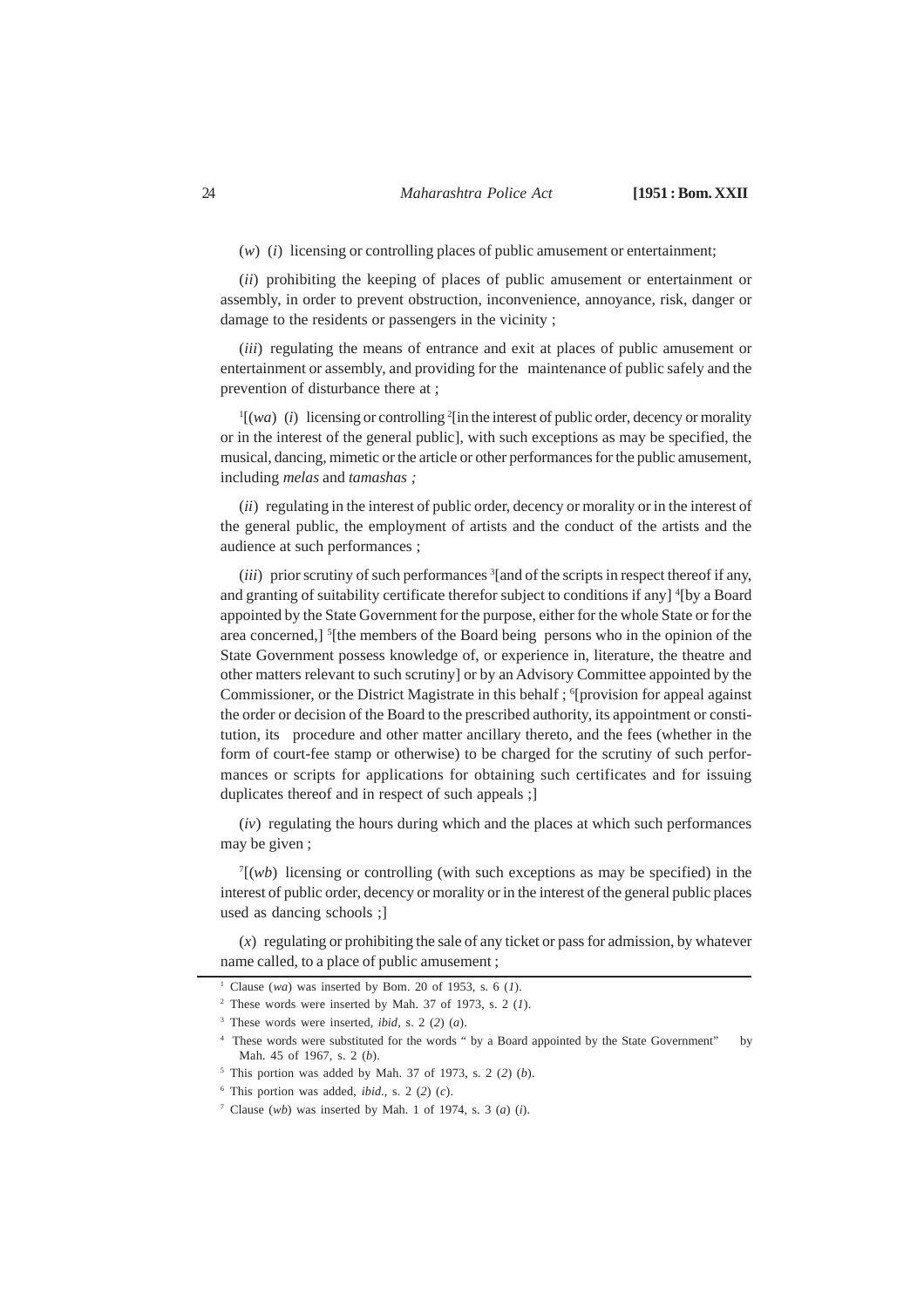<sup>1</sup>[(*xa*) registration of eating houses, including granting a certificate of registration in each case which shall be deemed to be a written permission required and obtained under this Act for keeping the eating house, and annual renewal of such registration prescribed period ;]

(*y*) prescribing the procedure in accordance with which any licence or permission sought to be obtained or required under this Act should be applied for, and fixing the fees to be charged for any such licence or permission :

Provided that nothing in this section and no licence <sup>2</sup>[or certificate of registration] granted under any rule, made thereunder shall authorise any person to import, export, transport, manufacture, sell or possess any liquor, or intoxicating drug, in respect of which a licence, permit, pass or authorisation is required under the Bombay Prohibition Act, 1949, Bom. XXV of 1949. Hyd. 1 of 1316F.

> $3 \mid$  or  $\begin{bmatrix} \text{or} & 4 & * & * & * & * & * & * \end{bmatrix}$

Hyd. IV of 1333F C. P. 11 of 1915, C. P. and Berar VII of 1938. XI of 1878. IV of 1884.

the Abkari Act, the Hyderabad Intoxicating Drugs Act, the Central Province and Berar Excise Act, 1915, or the Central Provinces and Berar Prohibition Act, 1938] or under any other law for the time being in force <sup>5</sup>[ relating to the Abkari, revenue or to the prohibition of the manufacture, sale and consumption of liquor] or shall affect the liability of any person under any such law or shall in any way affect the provisions of the\* Arms Act, 1878, or of the Explosives Act, 1884, or of rules made under either of those enactments or the liability of any person thereunder :

Provided further that any action taken under the rules or orders made under this sub-section or the grant of a licence  $\delta$ [ or certificate or registration ] made under such rules or orders shall be subject to the control and supervision of the State Government :

7 [ Provided also that against any order under granting or refusing to grant or renew or revoking any licence for <sup>8</sup>[ the using of loudspeaker in or near any public place or in any place of public entertainment, or for any places of public amusement or entertainment] <sup>9</sup>[or used as a dancing school]<sup>10</sup>[ or refusing to grant or renew or revoking any certificate of registration for any eating house,] an appeal shall lie to the State Government itself, or to such officer as the State Government may by general or special order specify, within thirty days from the date of receipt of such order by the aggrieved person].

<sup>1</sup> Clause (*xa*) was inserted by Mah. 2 of 1969, s. 3 (*a*) (*i*).

<sup>2</sup> These words were inserted, *ibid*., s. 3a (*ii*).

<sup>&</sup>lt;sup>3</sup> These portion was inserted by Bom. 34 of 1959, s.  $17(1)$ .

<sup>4</sup> The words " that Act as in force in the Saurashtra area or the Kutch area of the State of Bombay " were omitted by the Maharashtra Adaptation of Laws (State and Concurrent Subjects ) Order, 1960.

<sup>5</sup> These words were substituted for the words " relating to the Abkari revenue" by Bom. 34 of 1959, s. 17 (*1*).

<sup>6</sup> These words were inserted by Mah. 2 of 1969, s. 3 (*a*) (*iii*).

<sup>&</sup>lt;sup>7</sup> This proviso was added by Mah. 45 of 1967, s.  $2(c)$ .

<sup>8</sup> These words were substituted for the words " any place of public entertainment " by Mah. 3 of 1995, s. 2.

<sup>9</sup> These words were inserted by Mah. 1 of 1974, s. 3 (*a*) (*ii*).

<sup>10</sup> These words were inserted by Mah. 2 of 1969, s. 3, (*a*) (*iv*).

<sup>\*</sup> Now see the Arms Act, 1959 (54 of 1959).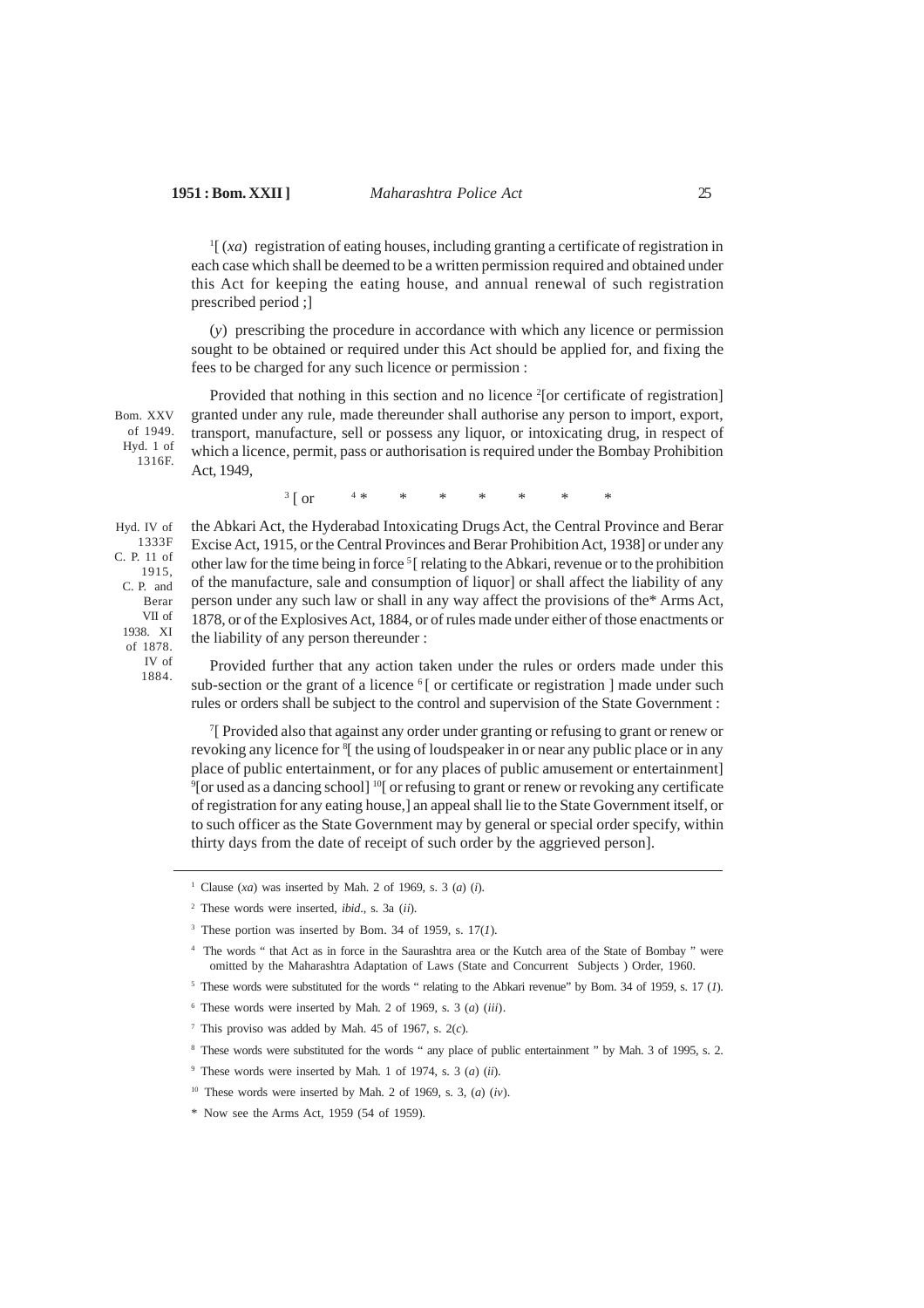$\mathbb{P}[(1A)$  The power to make rules or orders under clauses *(w)*, *(wa)* and *(x)* <sup>2</sup> [of subsection  $(I)$ ] shall in the first instance have effect only in relation to <sup>3</sup> [the Bombay area of the State of Maharashtra]; but the State Government may by notification in the *Official Gazette* provide that such power under any or all of those clauses, shall also have effect, from such date as may be specified in the notification, in any other area of the State.]

4 [(*1B*) The power to make rules, orders or appointment under clauses *(w)* and *(wa)*  $<sup>5</sup>$  [(x) and (xa)] and in so far as it relates to a licence or permission under any of those</sup> clauses, under clause *(y)* of sub-section *(1)*, may, subject to the provision of sub-section (*1A*), also be exercised by a Revenue Commissioner in the revenue division under this charge.]

(2) (*i*) The power of making, altering or rescinding rules under  $\{clauses (a) \text{ and } (c)\}$  of sub-section (*1*) shall be subject to the control of the State Government.

(*ii*) The power of making, altering or rescinding rules under the remaining clauses of sub-section (*1*) shall be subject to the previous sanction of that Government.

(*3*) Every rule made under clause (*v*) of sub-section (*1*) with respect to the use of a place for the disposal of the dead shall be framed with due regard to ordinary and established usages and to the necessities of prompt disposal of the dead in individual cases.

(*4*) Every rule promulgated under the authority of clause (*1*) of sub-section (*1*) shall, if made in relation to <sup>7</sup>[any area which is not under the charge of a Commissioner], be forthwith <sup>8</sup>[reported to the Revenue Commissioner and the State Government].

(*5*) If any rule or order made or promulgated under this section relates to any matter with respect to which there is a provision in any law, rule or by-law of any municipal or local authority in relation to the public health, convenience or safety of the locality, such rule or order shall be subject to such law, rule or by-law of the municipal or local authority, as the case may be.

(*6*) The power of making, altering or rescinding rules under this section shall be subject to the condition of the rules being made, altered or rescinded after previous publication, and every rule made or alteration or rescission of a rule made under this section shall be published in the *Official Gazette* and in the locality affected thereby affixing copies thereof in conspicuous places near to the building, structure, work or place, as the case may be, to which the same specially relates or by proclaiming the same by the beating of drum or by

<sup>&</sup>lt;sup>1</sup> This sub-section was inserted by Bom. 34 of 1959, s. 17 (2).

 $2$  This portion was inserted by Mah. 2 of 1960, s. 3 (*a*).

<sup>&</sup>lt;sup>3</sup> These words were substituted for the words " the area of the pre-Reorganisation State of Bombay excluding the transferred territories " by the Maharashtra Adaptation of Laws (State and Concurrent Subjects) Order, 1960.

<sup>4</sup> Sub-section (*1B*) was inserted by Mah. 2 of 1960.

<sup>&</sup>lt;sup>5</sup> The bracket, letters and words were substituted for " and  $(x)$  " by Mah. 2 of 1969, s. 3 (*b*).

<sup>&</sup>lt;sup>6</sup> These words were substituted for the words " clauses  $(a)$ ,  $(b)$  and  $(c)$  " by Mah. 13 of 1965, s. 3  $(b)$ .

<sup>7</sup> These words were substituted for the words " any area outside Greater Bombay " by Bom. 56 of 1959, s. 3, *Sch*.

<sup>&</sup>lt;sup>8</sup> These words were substituted for the words beginning with the words " reported to " and ending with the words " in this behalf " by Bom. 8 of 1958, s. 3, *Schedule.*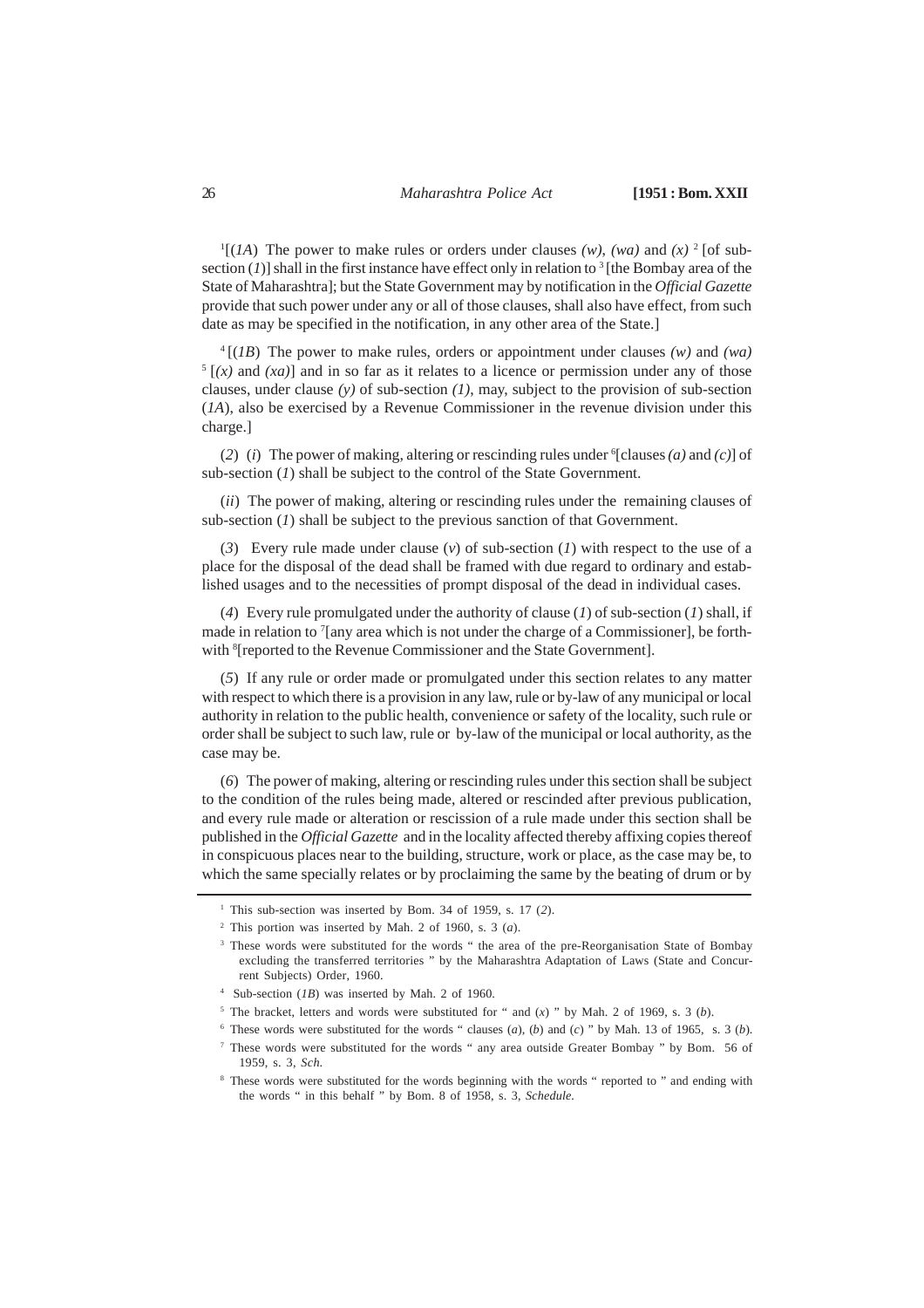Mah. XXXV of 2005.

advertising the same in such local newspapers in English or in the local language, as the authority making, altering or rescinding the rule may deem fit or by any two or more of these means or by any other means it may think suitable :

Provided that any such rules may be made, altered or rescinded without previous publication of <sup>1</sup>[ the Revenue Commissioner, the Commissioner], <sup>2</sup>[ the District Magistrate or the Superintendent,] as the case may be, is satisfied that circumstances exist which render it necessary that such rules or alterations therein or rescission thereof should be brought into force at once.

(*7*) Notwithstanding anything herein before contained in this section or which may be contained in any rule made thereunder, it shall always be lawful for the competent authority to refuse a licence for, or to prohibit the keeping of any place of public amusement or entertainment <sup>3</sup>[or any place used for conducting a dancing school] <sup>4</sup>[or to refuse a certificate of registration for, or to prohibit the keeping of any eating house, as the case may be,] by a person of notoriously bad character.

(*8*) It shall be the duty of all persons concerned to conform to any order duly made as aforesaid so long as the same shall be in operation.

5 [**33A**. (*1*) Notwithstanding anything contained in this Act or the rules made by the Commissioner of Police or the District Magistrate under sub-section (*1*) of section 33 for the area under their respective charges, on and from the date of commencement of the Bombay Police (Amendment) Act, 2005,—

Prohibition of performance of dance in eating house, permit room or beer bar and other consequential provisions.

(*a*) holding of a performance of dance, of any kind or type, in an eating house, permit room or beer bar is prohibited ;

(*b*) all performance licences, issued under the aforesaid rules by the Commissioner of Police or the District Magistrate or any other officer, as the case may be, being the Licensing Authority, to hold a dance performance, of any kind or type, in an eating house, permit room or beer bar shall stand cancelled.

(*2*) Notwithstanding anything contained in section 131, any person who holds or causes or permits to be held a dance performance of any kind or type, in an eating house, permit room or beer bar in contravention of sub-section (*1*), shall, on conviction, be punished with imprisonment for a term which may extend to three years and with fine which may extend to rupees two lakhs :

Provided that, in the absence of special and adequate reasons to the contrary to be mentioned in the judgment of the Court, such imprisonment shall not be less than three months and fine shall not be less than rupees fifty thousand.

(*3*) If it is noticed by the Licensing Authority that any person, whose performance licence has been cancelled under sub-section (*1*), holds or causes to be held or permits to hold a dance performance of any kind or type in his eating house, permit room or beer bar, the Licensing Authority shall, notwithstanding anything contained in the rules framed

<sup>1</sup> These words were substituted for the words " the Commissioner " by Mah. 2 of 1960, s. 3(*c* ).

<sup>&</sup>lt;sup>2</sup> These words were substituted for the words " or the District Magistrate " by Mah. 13 of 1965, s. 3(*c*).

<sup>3</sup> These words were inserted by Mah. 1 of 1974, s. 3(*b*).

<sup>4</sup> These words were inserted by Mah. 2 of 1969, s. 3 (*c*).

<sup>5</sup> Sections 33A and 33B were inserted by Mah. 35 of 2005, s. 2.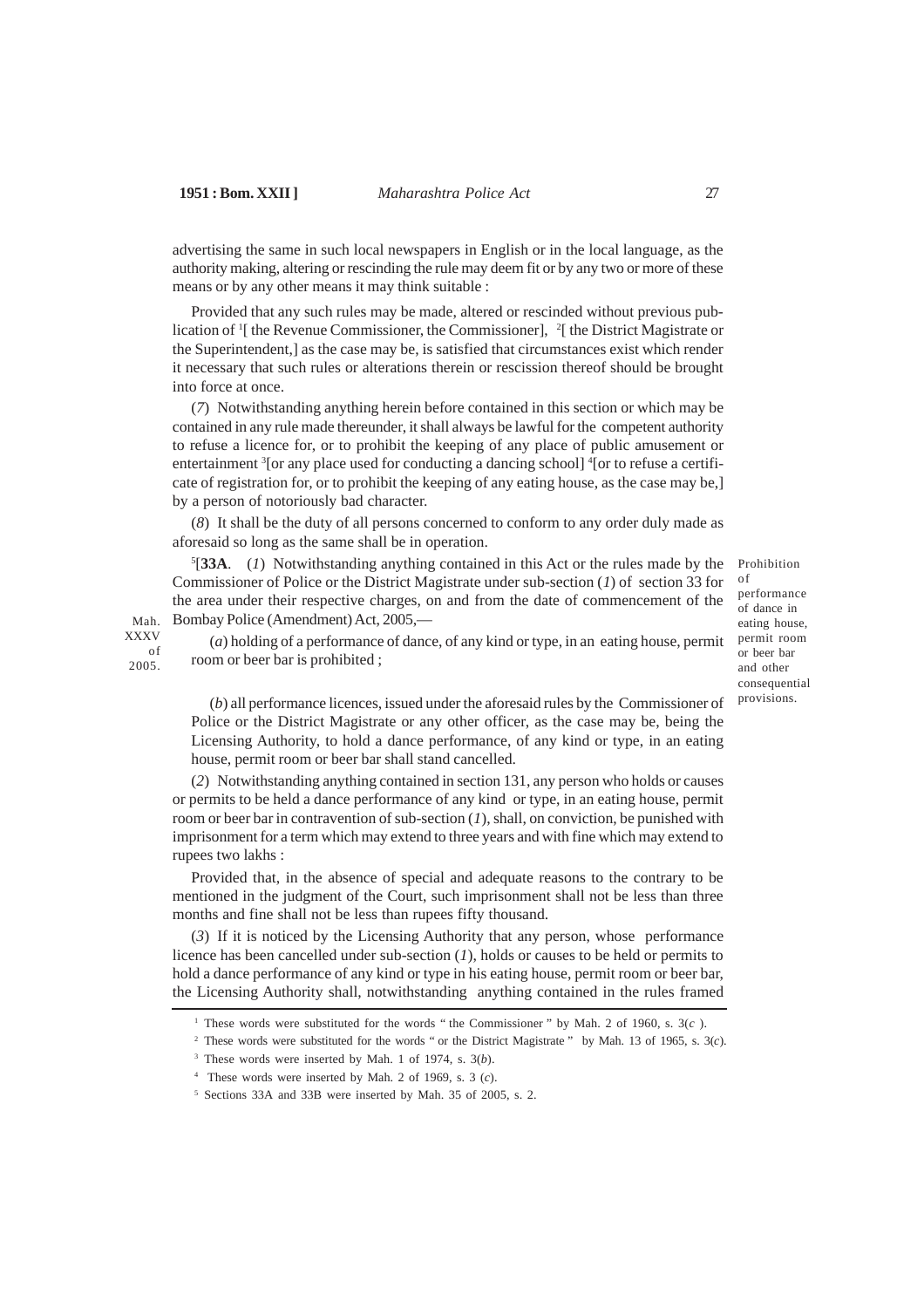under section 33, suspend the Certificate of Registration as an eating house and the licence to keep a Place of Public Entertainment (PPEL) issued to a permit room or a beer bar and within a period of 30 days from the date of suspension of the Certificate of Registration and licence, after giving the licensee a reasonable opportunity of being heard, either withdraw the order of suspending the Certificate of Registration and the licence or cancel the Certificate of Registration and the licence.

(*4*) A person aggrieved by an order of the Licensing Authority cancelling the Certificate of Registration and the licence under sub-section (*3*), may, within a period of 30 days from the date of receipt of the order, appeal to the State Government. The decision of the State Government thereon shall be final.

(*5*) Any person whose performance licence stands cancelled under sub-section (*1*), may apply to the Licensing Authority, who has granted such licence, for refund of the proportionate licence fee. The Licensing Authority, after making due inquiry, shall refund the licence fee on *pro-rata* basis, within a period of 30 days from the date of the receipt of such applications.

(*6*) The offence punishable under this section shall be cognizable and non-bailable.

Nonapplication of the provisions of section 33A in certain cases.

**33B.** Subject to the other provisions of this Act, or any other law for the time being in force, nothing in section 33A shall apply to the holding of a dance performance in a drama theatre, cinema theatre and auditorium; or sports club or *gymkhana,* where entry is restricted to its members only, or a three starred or above hotel or in any other establishment or class of establishments, which, having regard to (*a*) the tourism policy of the Central or State Government for promoting the tourism activities in the State; or (*b*) cultural activities, the State Government may, by special or general order, specify in this behalf.

*Explanation.*—For the purposes of this section, " sports club " or " *gymkhana* " means an establishment registered as such under the provisions of the Bombay Public Trusts Act, 1950, or the Societies Registration Act, 1860 or the Companies Act, 1956, or any other law Bom. for the time being in force.

XXIX of

Competent authority may authorise erection of barriers on streets.

Power to make rules prohibiting disposal of the dead except at places set apart.

**34.** The Commissioner and the  $\frac{1}{2}$ [Superintendent] in areas under their respective  $\frac{0.1}{1950}$ charges may, whenever in his opinion such action is necessary, authorise such Police 21 of officer as he thinks fit to erect barriers on any street for the purpose of stopping temporarily 1860. vehicles driven on such street and satisfy himself that the provisions of law for the time being in force have not been contravened in respect of any such vehicle or by the driver of or the person in charge of such vehicle. The said authority may also make such orders as it deems fit for regulating the use of such barriers. 1 of 1956.

**35.** (*1*) A competent authority may, from time to time, make rules prohibiting the disposal of the dead, whether by cremation, burial or otherwise at places other than those set apart for such purpose :

Provided that no such rules shall be made in respect of any such town or place in which places have not been so set apart :

Provided further that, the competent authority or any officer authorised by it in this behalf may, in its or his discretion on an application made to it or him by any person, grant to such person permission to dispose of the corpse of any deceased person at any place other than a place so set apart, if in its or his opinion such disposal is not likely to cause obstruction to traffic or distrurbance of the public peace or is not objectionable for any other reason.

<sup>1</sup> This word was substituted for the words " District Superintendent " by Mah. 46 of 1962, s. 3, *Sch*.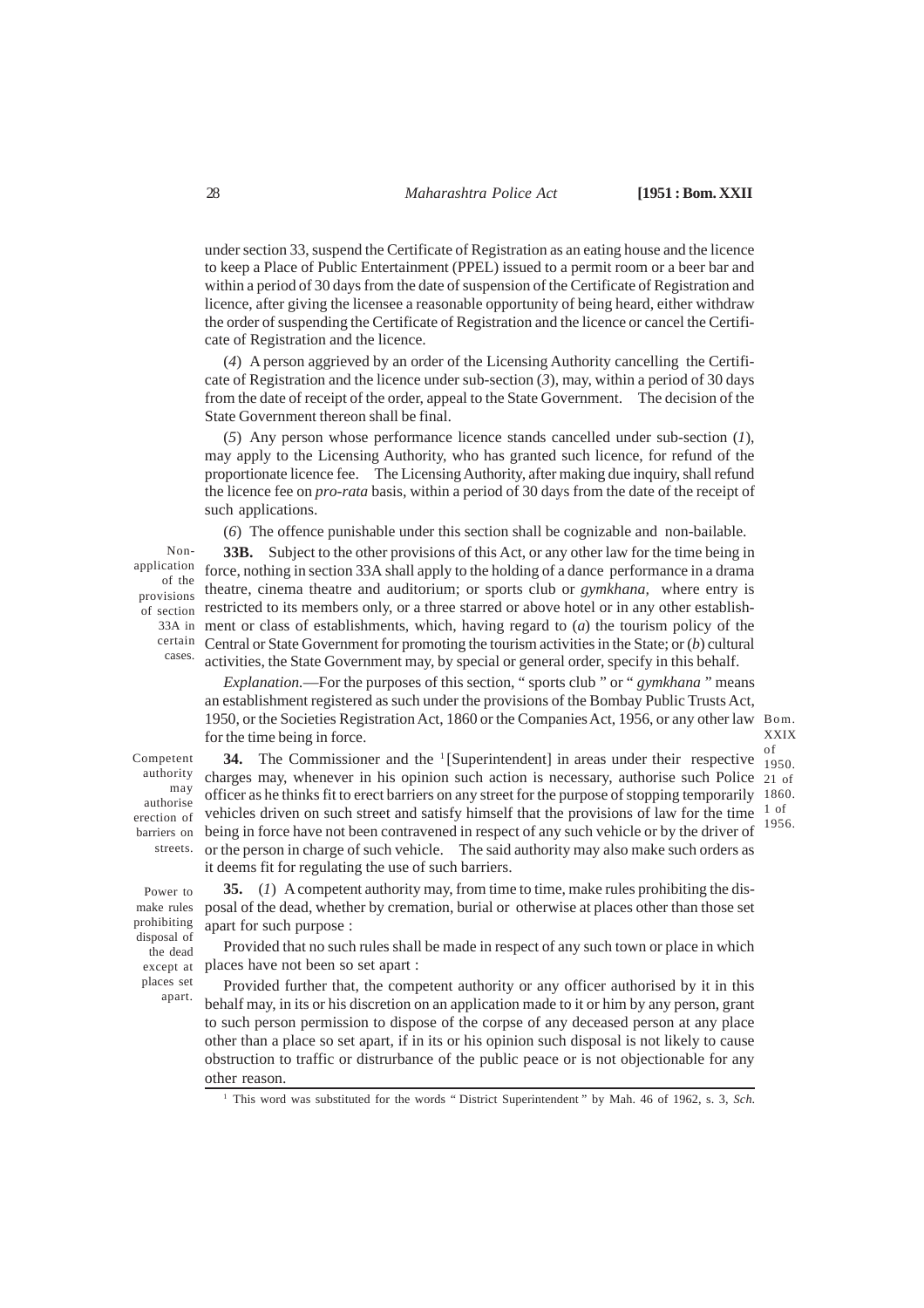(*2*) Any rules made under sub-section *(1)* shall specify the places set apart for the disposal of the dead of different communities or sections of communities.

(*3*) All such rules shall be subject to the condition of previous publication and the date to be specified under clause *(c)* of section 24 of the Bombay General Clauses Act, 1904, shall not be earlier than two months from the date on which the draft of the proposed rules is published. Bom. 1 of 1904.

*Explanation.*—For the purposes of this section, a place set apart for the disposal of the dead means a place set apart for such purpose under any custom, usage or law for the time being inforce.

**36.** In areas under their respective charges the Commissioner, and subject to his orders every Police officer not inferior in rank to an Inspector, and the <sup>1</sup>[Superintendent] and subject to his orders any Police officer of not lower than such rank as may be specified by the State Government in that behalf, may, from time to time as occasion may arise, but not so as to contravene any rule or order under section 33 give all such orders either orally or in writing as may be necessary to—

Power of Commissioner or the 1 [Superintendent] and of other officers to give direction to the public.

*(a)* direct the conduct of, and behaviour or action of persons constituting processions or assemblies on or along the streets ;

*(b)* prescribe the routes by which and the time at which any such processions may or may not pass ;

*(c)* prevent obstructions on the occasion of all processions and assemblies and in the neighbourhood of all places of worship during the time of worship and in all cases when any street or public place or place of public resort may be thronged or liable to be obstructed ;

*(d)* keep order on and in all streets, quays, wharves, and at and within public bathing, washing and landing places, fairs, temples and all other places of public resort ;

*(e)* regulate and control the playing of music or singing, or the beating of drums, tom-toms and other instruments and the blowing or sounding of horns or other noisy instruments, in or near any street or public place ;

2 [(*ea)* regulate and control the use of loud speakers in or near any public place or in any place of public entertainment ;]

*(f)* make reasonable orders subordinate to and in furtherance of any order made by a competent authority under sections 33, 35, 37 to 40, 42, 43 and 45 of this Act.

**37.** *(1)* The Commissioner and the District Magistrate in areas under their respective charges may, whenever and for such time as he shall consider necessary for the preservation of public peace or public safety by a notification publicly promulgated or addressed to individuals, prohibit at any town, village or place or in the vicinity of any such town, village or place—

Power to prohibit certain acts for prevention of disorder.

<sup>1</sup> This words was substituted for the words " District Superintendent " by Mah. 46 of 1962, s. 3, *Sch*.

<sup>2</sup> Clause (*ea*) was inserted by Bom. 28 of 1954, s. 8.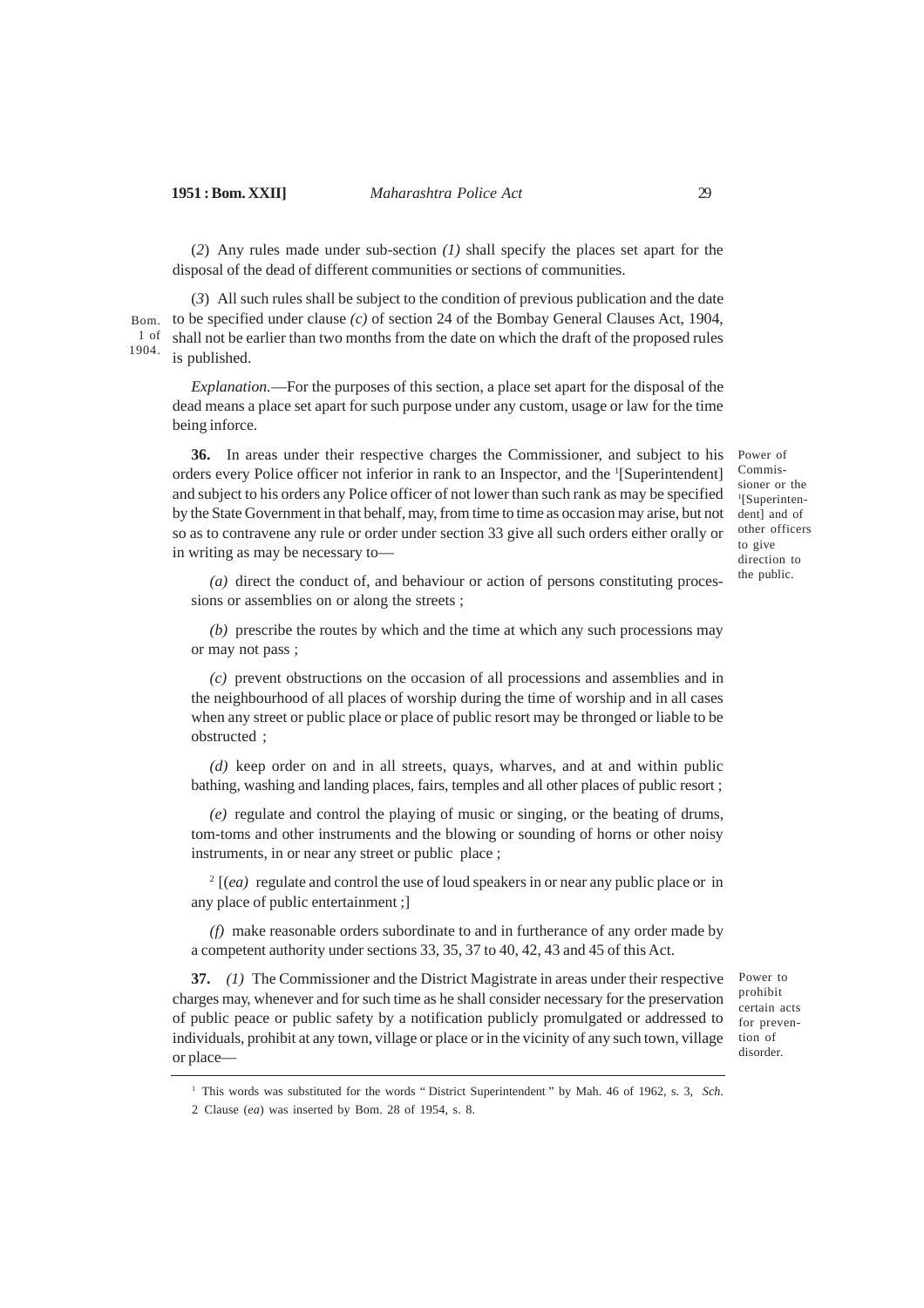*(a)* the carrying of arms, cudgels, swords, spears, bludgeons, guns, knives, sticks or lathis, or any other article, which is capable of being used for causing physical violence,

*(b)* the carrying of any corrosive substance or explosives,

*(c)* the carrying, collection and preparation of stones or other missiles or instruments or means of casting or impelling missiles,

*(d)* the exhibition of persons or corpses or figures or effigies thereof,

*(e)* the public utterance of cries, singing of songs, playing of music,

*(f)* delivery of harangues, the use of gestures of mimetic representations, and the preparation, exhibition or dissemination of pictures, symbols, placards or any other object or thing which may in the opinion of such authority offend against decency or morality or undermine the security of or tend to over-throw the State.

*(2)* If any person goes armed with any such article or carries any corrosive substance or explosive or missile incontravention of such prohibition, he shall be liable to be disarmed or the corrosive substance or explosive or missile shall be liable to be seized from him by any Police officer, and the article, corrosive substance, explosive or missile so seized shall be forfeited to the State Government.

*(3)* The authority empowered under sub-section *(1*) may also by order in writing prohibit any assembly or procession whenever and for so long as it considers such prohibition to be necessary for the preservation of the public order :

Provided that no such prohibition shall remain in force for more than fifteen days without the sanction of the State Government.

*(4)* The authority empowered under sub-section *(1)* may also by public notice temporarily reserve for public purpose any street or public place and prohibit persons from entering the area so reserved, except under such conditions as may be prescribed by such authority.

Power to prohibit, etc., continuance of music, sound or noise.

**38.** (1) If the Commissioner or <sup>1</sup> [ Superintendent ] is satisfied from the report of an officer in charge of a Police Station or other information received by him that it is necessary to do so in order to prevent annoyance, disturbance, discomfort or injury or risk of annoyance, disturbance, discomfort or injury to the public or to any persons who dwell or occupy property in the vicinity, he may, by a written order issue such directions as he may consider necessary to any persons for preventing, prohibiting, controlling or regulating—

(*a*) the incidence or continuance in or upon any premises of—

*(i*) any vocal or instrumental music,

*(ii)* sounds caused by the playing, beating, clashing, blowing or use in any

<sup>1</sup> This words was substituted for the words " District Superintendent " by Mah. 46 of 1962, s. 3, *Sch*.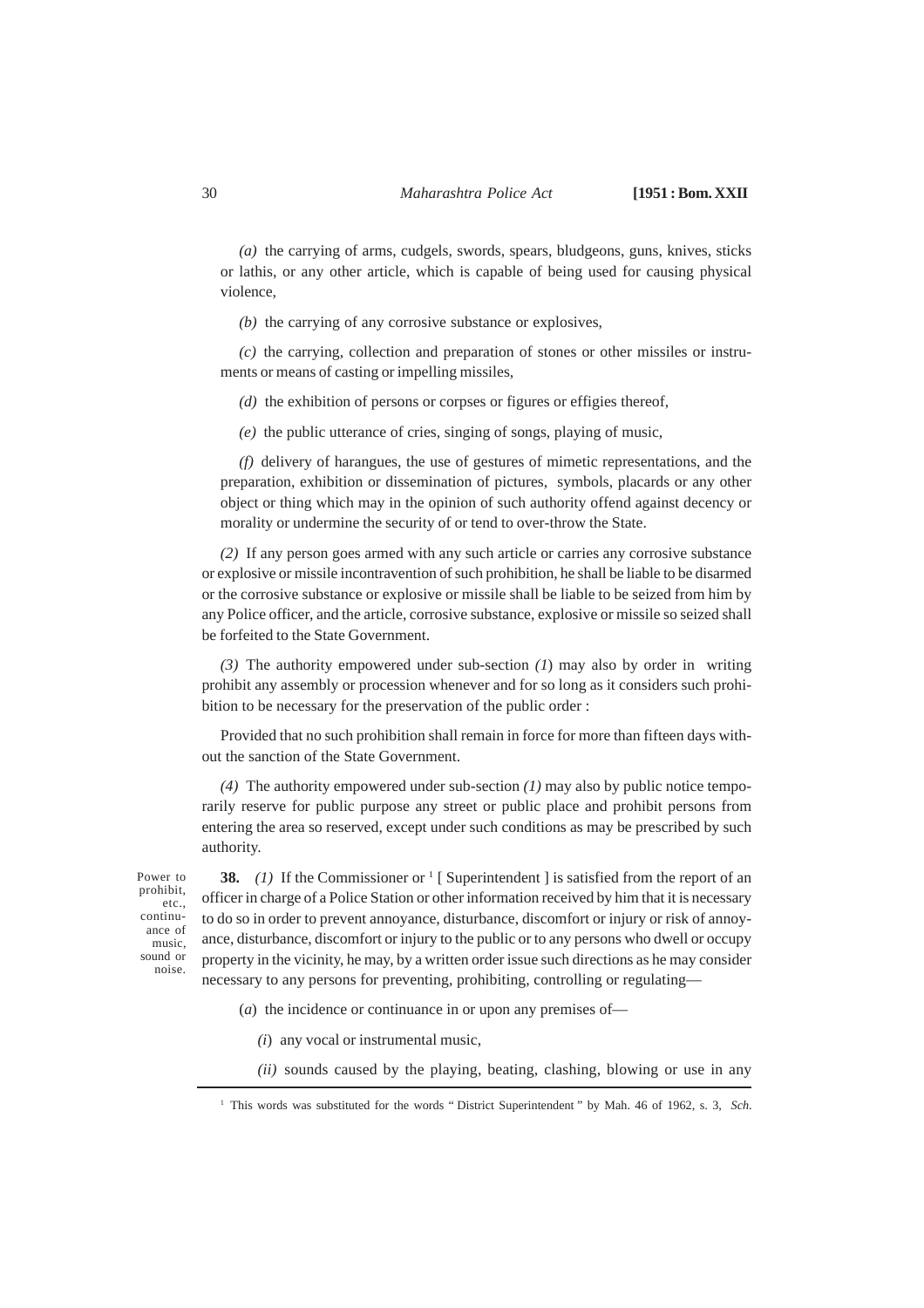manner whatsoever of any instrument, appliance or apparatus or contrivance which is capable of  $\frac{1}{2}$  [producing or reproducing sound], or

*(b)* the carrying on, in or upon, any premises of any trade, avocation or operation resulting in or attended with noise.

*(2)* The authority empowered under sub-section (*1*) may, either on its own motion or on the application of any person aggrieved by an order made under sub-section (*1*), either rescind, modify or alter any such order :

Provided that before any such application is disposed of, the said authority shall afford to the applicant an opportunity of appearing before it either in person or by pleader and showing cause against the order and shall, if it rejects any such application either wholly or in part, record its reasons for such rejection.

**39**. (*1*) In order to prevent or suppress any riot or grave disturbance of peace, the Commissioner and the <sup>2</sup> [Superintendent ], in areas under their respective charges, may temporarily close or take possession of any buliding or place, and may exclude all or any persons therefrom, or may allow access thereto to such persons only and on such terms as he shall deem expedient. All persons concerned shall be bound to conduct themselves in accordance with such orders as the authority making orders may make and notify in exercise of the authority hereby vested in it.

Issue of orders for prevention of riot, etc.

Compensation to lawful occupier of building or place closed or taken possession of.

Issue of orders for

maintenance

of order at religious ceremonials, etc.

(*2*) If the lawful occupier of such building or place suffers substantial loss or injury by reason of the action taken under sub-section (*1*), he shall be entitled, on application made to the authority concerned within one month from the date of such action, to receive reasonable compensation for such loss or injury, unless such action was in the opinion of such authority rendered necessary either by the use to which such building or place was put or intended to be put or by the misconduct of persons having access thereto.

(*3*) In the event of any dispute in any case under sub-section (*2*) the decision of the Chief Presidency Magistrate or the District Magistrate, as the case may be, shall be conclusive as to the amount (if any) to be paid, and as to the person to whom it is to be paid. Disputes as to compenstion to be settled.

**40**. (*1*) In any case of an actual or intended religious or ceremonial or corporate display or exhibition or organised assemblage in any street or public place, as to which or the conduct of or participation in which it shall appear to a competent authority that a dispute or contention exists which is likely to lead to grave disturbance of the peace, such authority may give such orders as to the conduct of the persons concerned towards each other and towards the public as it shall deem necessary and reasonable under the circumstances, regard being had to the apparent legal rights and to any established practice of the parties and of the persons interested. Every such order shall be published in the town or place wherein it is to operate, and all persons concerned shall be bound to conform to the same.

<sup>&</sup>lt;sup>1</sup> These words were substituted for the words " producing sound " by Bom. 28 of 1954, s. 9.

<sup>&</sup>lt;sup>2</sup> This words was substituted for the words " District Superintendent" by Mah. 46 of 1962, s. 3, Sch.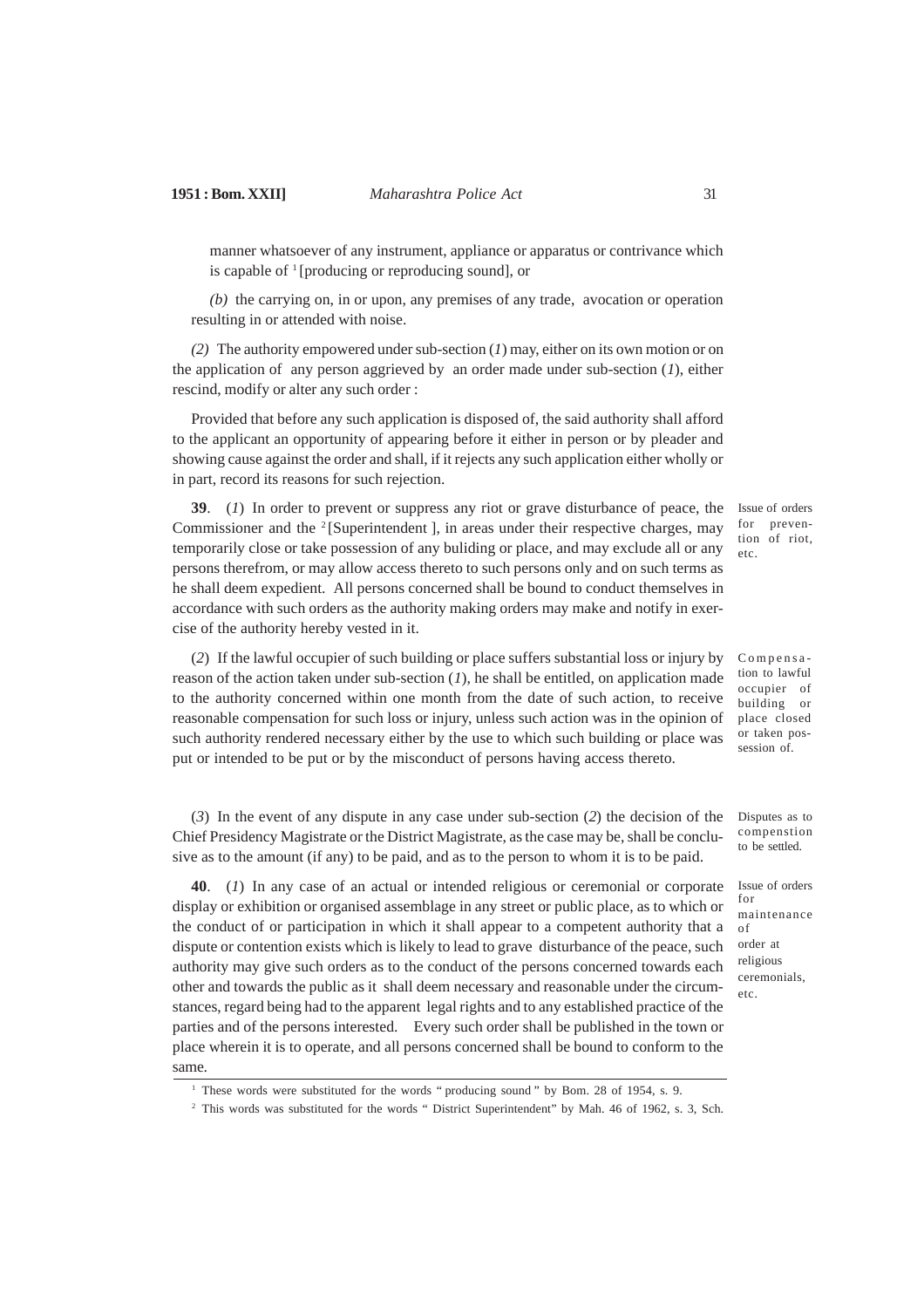(*2*) Any order under sub-section (*1*) shall be subject to a decree, injuction or order made by a Court having jurisdiction, and shall be recalled or altered on its being made to appear to the authority making the order that such order is inconsistent with a judgement, decree, injunction or order of such Court, on the complaint, suit or an application of any person interested, as to the rights and duties of any person affected by the order aforesaid.

**41.** (*1*) For the purpose of preventing serious disorder or breach of the law or manifest

and imminent danger to the persons assembled at any public place of amusement or at an assembly or meeting to which the public are invited or which is open to the public, the senior Police officer of highest rank superior to that of constable, present at such place of amusement or such assembly or meeting may, subject to such rules and orders as may have been lawfully made, give such reasonable directions as to the mode of admission of the public to, and for securing the peaceful and lawful conduct of the proceedings and the maintenance of the public safety at such place of amusement or such assembly or meeting, as he thinks Police to provide against disorder, etc., at places of amusement and public meetings.

Police to have free access thereto.

(*2*) The Police shall have free access to every such place to amusement assembly or meeting, for the purpose of giving effect to the provisions sub-section (*1*) and to any direction made thereunder.

necessary and all persons shall be bound to conform to every such reasonable direction.

#### **42.** (*Discontinuance of brothels*) *Deleted by Mah. 28 of 1964, s. 8.*

District Magistrate may take special measures to prevent outbreak of epidemic disease at fair, etc.

**43.** (*1*) Whenever it shall appear to the Commissioner or District Magistrate that any place in the areas under their respective charges, at which, on account of a pilgrimage, fair or other such occurrence, large bodies of persons have assembled or are likely to assemble is visited or will probably be visited with an outbreak of any epidemic disease, he may take such special measures and may by public notice prescribe such regulations to be observed by the residents of the said place and by persons present thereat or repairing thereto or returning therefrom as he shall deem necessary to prevent the outbreak of such disease or the spread thereof.

(*2*) It shall be lawful for the District Magistrate or for the Collector or the Chief Presidency Magistrate on the requisition of the Commissioner or the District Magistrate to assess and levy such reasonable fees on persons falling under the provisions of subsection (*1*) as will provide for the expenses of the arrangements for sanitation and the preservation of order at and about the place of assemblage.

(*3*) When the place of assemblage is within the limits of a municipality or corporation such sums as shall be necessary for the purposes aforesaid may be recovered from the municipality or corporation.

Distruction of stray

dogs.

44. (1) The Commissioner and the <sup>1</sup>[Superintendent] in areas under their respective charges may from time to time, by public notice, proclaim that any stray dogs found, during such period as may be specified in the said notice, wandering in the streets or in any public place may be destroyed, and any dog so found within such period may be destroyed accordingly.

<sup>&</sup>lt;sup>1</sup>This words was substituted for the words " District Superintendent " by Mah. 46 of 1962, s. 3, Sch.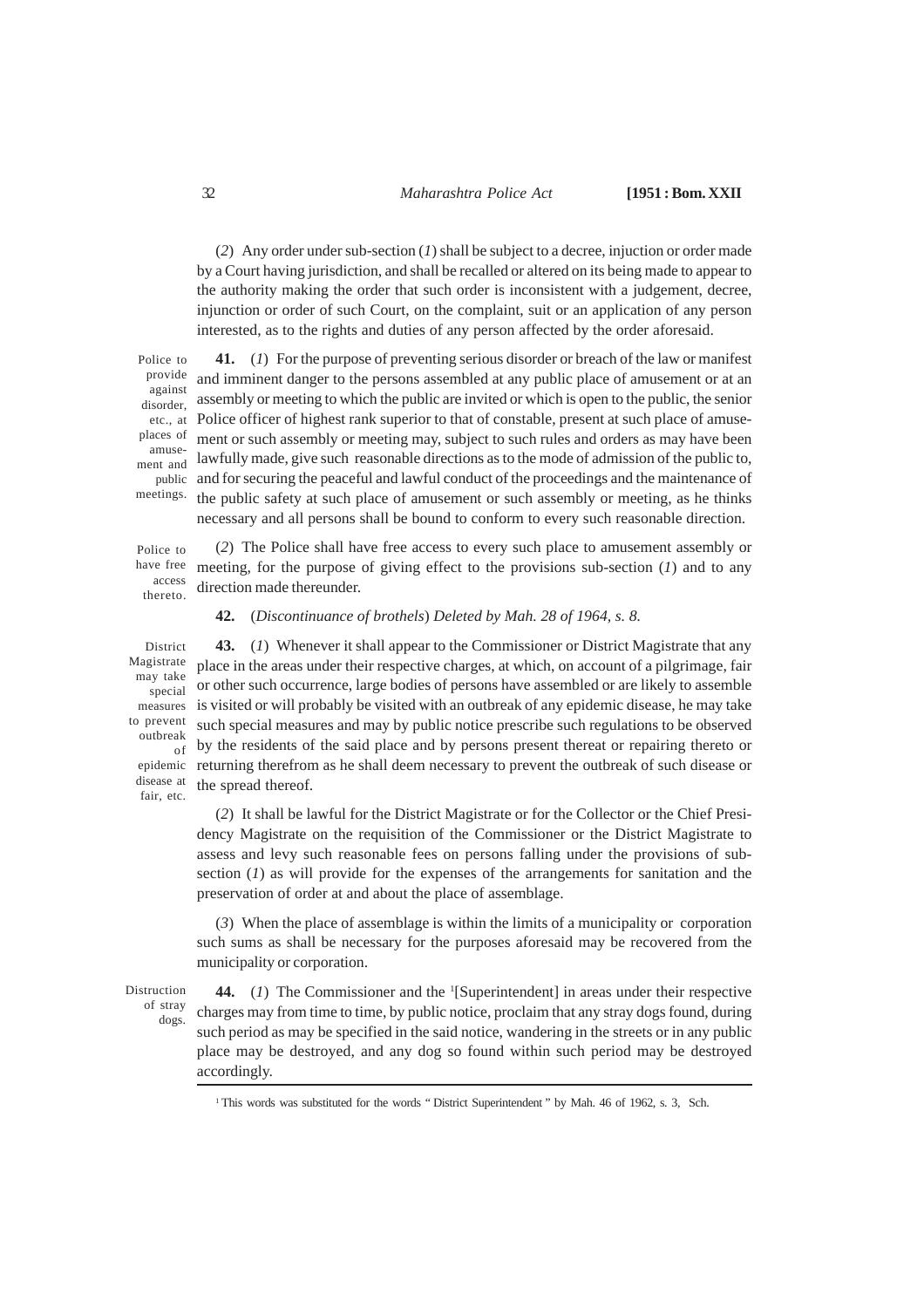(*2*) The authority empowered under sub-section (*1*) may by public notice require that every dog, while in any street or public place and not led by some person, shall be muzzled in such a manner as effectually to prevent it from biting, while not obstructing its breathing or drinking, and the Police may, so long as such notice remains in force, destroy, or take possession of and detain, any dog found loose without muzzle in any street or place beyond the premises of the owner thereof :

Provided that any dog so found, wearing a collar on which an apparently genuine name and address of an owner is inscribed, shall not, unless it is rabid, be forthwith destroyed, but information of the detention thereof shall forthwith be sent by post or otherwise to such owner.

*(3)* Any dog which has been detained under sub-section *(2)* for a period of three clear days without the owners providing a muzzle and paying all expenses connected with such detention, may be destroyed or sold with the sanction and under the orders of the competent authority.

*(4)* The proceeds of the sale of any dog under sub-section *(3)* shall be applied, as far as may be, in discharge of the expenses incurred in connection with its detention, and the balance, if any, shall form part of the consolidated fund of the State.

*(5)* Any expenses incurred in connection with the destruction or detention of any dog under this section shall, subject to the provisions of sub-section *(4)*, be recoverable from V of the owner thereof upon a warrant issued by the competent authority as if it were a warrant under section 386 of the \*Code of Criminal Procedure, 1898. 1898.

**45.** *(1)* Any Police officer who in any street or public place other than a place of worship finds any animal other than a bull or a cow so diseased, or so severely injured, and in such a physical condition, that in his opinion it cannot without cruelty be removed, shall, if the owner is absent or refuses to consent to the destruction of the animal, at once summon the Veterinary Practitioner in charge of the area in which the animal is found and, if the Veterinary Practitioner certifies that the animal is mortally injured, or so severely injured, or so diseased, or in such a physical condition, that it is cruel to keep it alive, the Police officer may, without the consent of the owner, destroy the animal or cause it to be destroyed :

Provided that if in the opinion of the Veterinary Practitioner the animal can be removed from the place where it is found without causing it great suffering, and if the owner or person incharge of the animal or in their absence any other person on the spot is willing and offers to remove the animal to a Veterinary Hospital or Panjrapole within such time as the Veterinary Practitioner considers reasonable, the Veterinary Practitioner shall allow the animal to be removed by such owner, person incharge of the animal or other person. If the owner or person incharge of the animal or such other person is unwilling or fails so to remove the animal, the Veterinary Practitioner may direct the Police officer to remove the animal before it is destroyed from the place where it is found to such other place as he may think fit :

Provided further that when the animal is destroyed in any street or public place it shall, as far as possible, be screened from the public gaze while it is being destroyed.

(*2*) The State Government may appoint such persons as it thinks fit to be Veterinary Practitioners and may declare the areas of which they shall be incharge for the purposes of this Act.

Now see the Code of Criminal Procedure, 1973 (2 of 1974).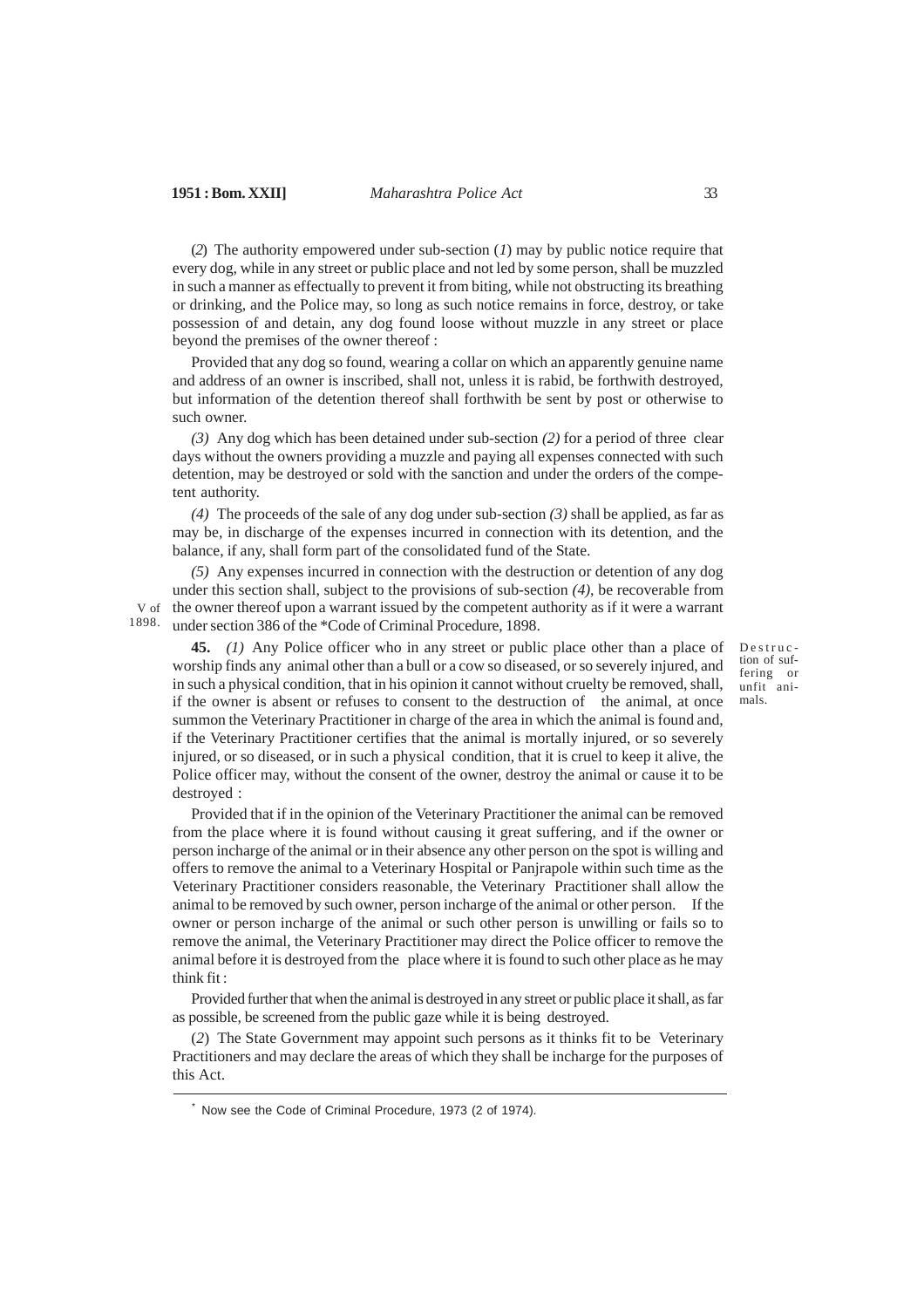### 34 *Maharashtra Police Act* **[1951 : Bom. XXII**

Powers under this Chapter to be exercised by 1 [Superintendent] subject to the control of District Magistrate and Commissioner and by District Magistrates subject to the control of State Government.

**46**. Every power conferred by this Chapter on a <sup>1</sup>[Superintendent] not specially empowered by the State Government to exercise that power or on any officer subordinate to him shall be exercised by him subject to the orders of the District Magistrate and all rules, regulations and orders made under this Chapter shall, if made by <sup>2</sup>[the Revenue Commissioner or the Commissioner], be governed by such rules and orders as the State Government may from time to time make in this behalf and, if made by the District Magistrate or the '[Superintendent] specially empowered in that behalf, shall be subject to the provisions of section 17.

### **CHAPTER V.**

# *Special measures for maintenance of public order and safety of State* 1. Employment of Additional Police, recovery of cost thereof and of riots compensation—its assessment and recovery.

Employment of additional Police on application of a person.

47. (1) The Commissioner or <sup>1</sup>[Superintendent] may, on the application of any person, depute any additional number of Police to keep the peace, to preserve order or to enforce any of the provisions of this or any other Act in respect of any particular class or classess of offences or to perform any other Police duties at any place in the area under his charge.

(*2*) Such additional Police shall be employed at the cost of the person making the application, but shall be subject to the orders of the Police authorities and shall be employed for such period as the appointing authority thinks fit.

(*3*) If the person upon whose application such additional Police are employed shall at any time make a written requistion to the appointing authority to which the application for the employment of additional Police was made, for the withdrawal of the said Police, he shall be relieved from the cost thereof at the expiration of such period not exceeding one month from the date of the delivery of such requisition, as the State Government or the appointing authority, as the case may be, shall determine.

Employment of additional police at large works and when apprehension regarding behaviour of employees exists.

**48.** (*1*) Whenever it appears to the State Government or a competent authority that, —

(*a*) any large work which is being carried on or any public amusement which is being conducted is likely to impede the traffic or to attract a large number of people, or

(*b*) that the behaviour or a reasonable apprehension of the behaviour, of the persons employed on any railway, canal or other public work, or in or upon any manufactory or other commercial concern under construction or in operation at any place necessitates the employment of additional Police at such place, the State Government or the competent authority may depute such additional Police to the said place as it shall think fit and keep the said Police employed at such place for so long as such necessity shall appear to it to continue.

<sup>2</sup> These words were substituted for the words " the Commissioner " by Mah. 2 of 1960, s. 4.

<sup>&</sup>lt;sup>1</sup> This word was substituted for words "District Superintendent " by Mah. 46 of 1962, s. 3, Sch.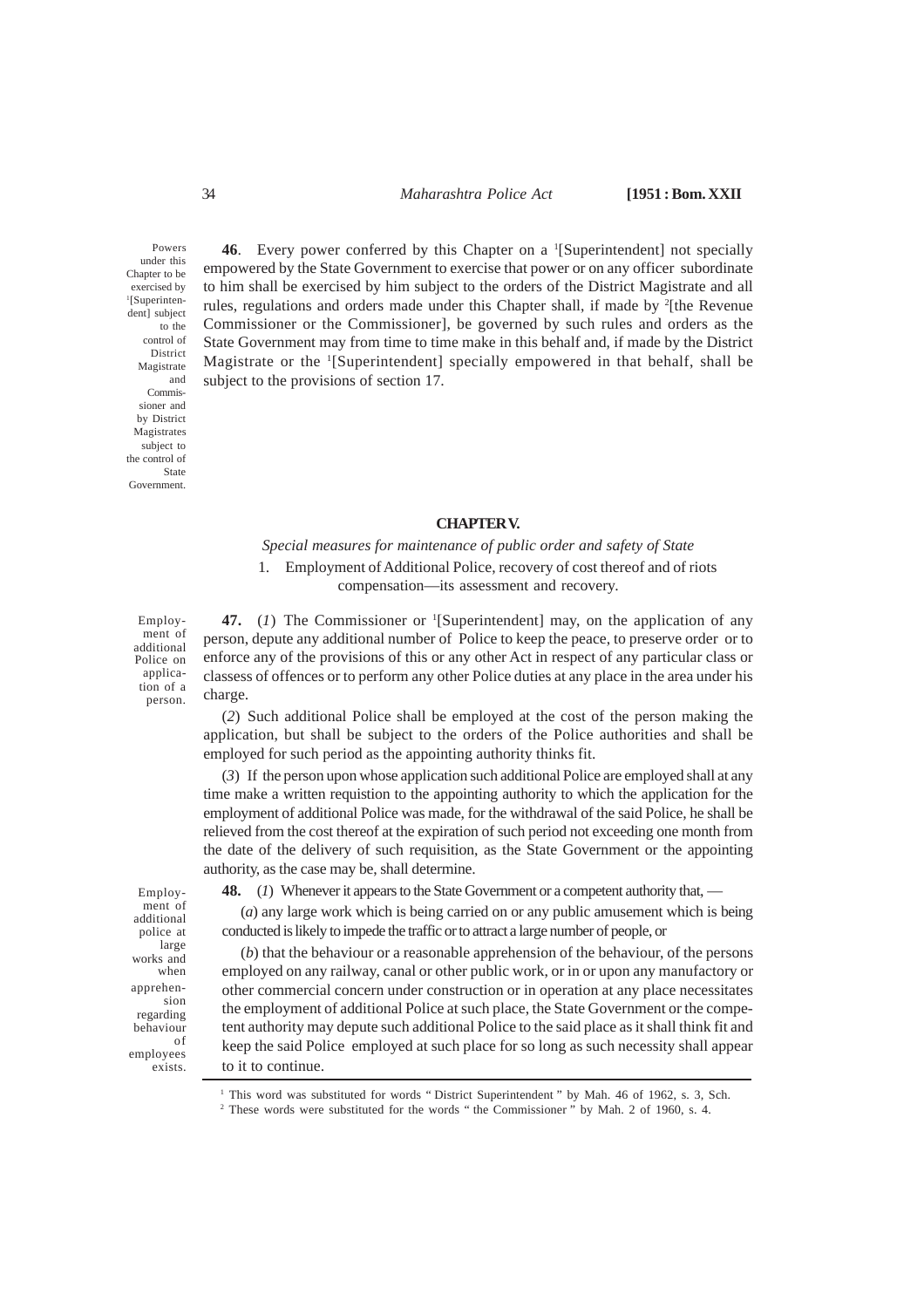(*2*) Such additional Police shall be employed at the cost of the person by whom the work, amusement, manufactory or concern is being constructed, conducted or carried on and the said person shall pay the costs therefor at such rates as the State Government or the competent authority, as the case may be, shall from time to time require.

**49.** In case of any dispute under section 47 or 48 the decision of the Chief Presidency Magistrate, in Greater Bombay, and the District Magistrate, in the district, shall be conclusive as to the amount to be paid and as to the person by whom it is to be paid and the sum so ascertained may, on the requisition of the Chief Presidency Magistrate or the District Magistrate be recovered by the Collector as if it were an arrear of land revenue due by the person found to be answerable therefor.

**50.** (*1*) If in the opinion of the State Govenment any area is in a disturbed or dangerous condition or in which the conduct of the inhabitants or of any particular section of the inhabitants renders it expendient temporarily to employ additional Police, it may by notification in the *Official Gazette* specify—

(*a*) the area (hereinafter called " the disturbance area " ) in which the additional Police is to be employed,

(*b*) the period for which the additional Police is to be employed :

Provided that the period fixed under clause (*b*) may be extended by the State Government from time to time, if in its opinion it is necessary to do so in the general interest of the public. The cost of the additional Police shall be a tax imposed under this section and shall be recovered in the manner prescribed in the succeeding sub-sections.

(*2*) The decision of the State Govenment under clauses (*a*) and (*b*) of sub-section (*1*) shall be final.

(*3*) On the issue of such notification, the State Government may require,—

(*a*) in any disturbance area which is within the limits of a Corporation, the Municipal Commissioner, the Collector or any other authority,

(*b*) in any disturbance area which is within the limits of municipality, the municipality, the Collector or any other authority,

(*c*) in any disturbance area which is outside the areas specified in clauses (*a*) and (*b*) the Collector or any other authority,

to recover, whether in whole or in part, the cost of such additional Police generally from all persons who are inhabitants of the disturbance area or specially from any particular section or sections, or class or classes of such persons, and in such proportion as the State Government may direct :

Provided that where the Municipal Commissioner or the Municipality is directed to recover such cost, an additional sum not exceeding 3 per cent of the amount of such cost shall also be recoverable.

(*4*) (*i*) The State Government may require the Municipal Commissioner or the Municipality to recover such cost and the additional sum by an addition to the general or property tax which shall be imposed and levied in all or such of the municipal wards, sub-wards or sections thereof, as the State Government may direct. Every addition to the general or property tax imposed under this sub-section shall be recovered by the Municipal Commissioner or the Municipality from each person liable therefor in the same manner as the general or property tax due from him. The provisions of the relevant Municipal Act shall

Recovery of cost of additional Police employed under sections 47 and 48.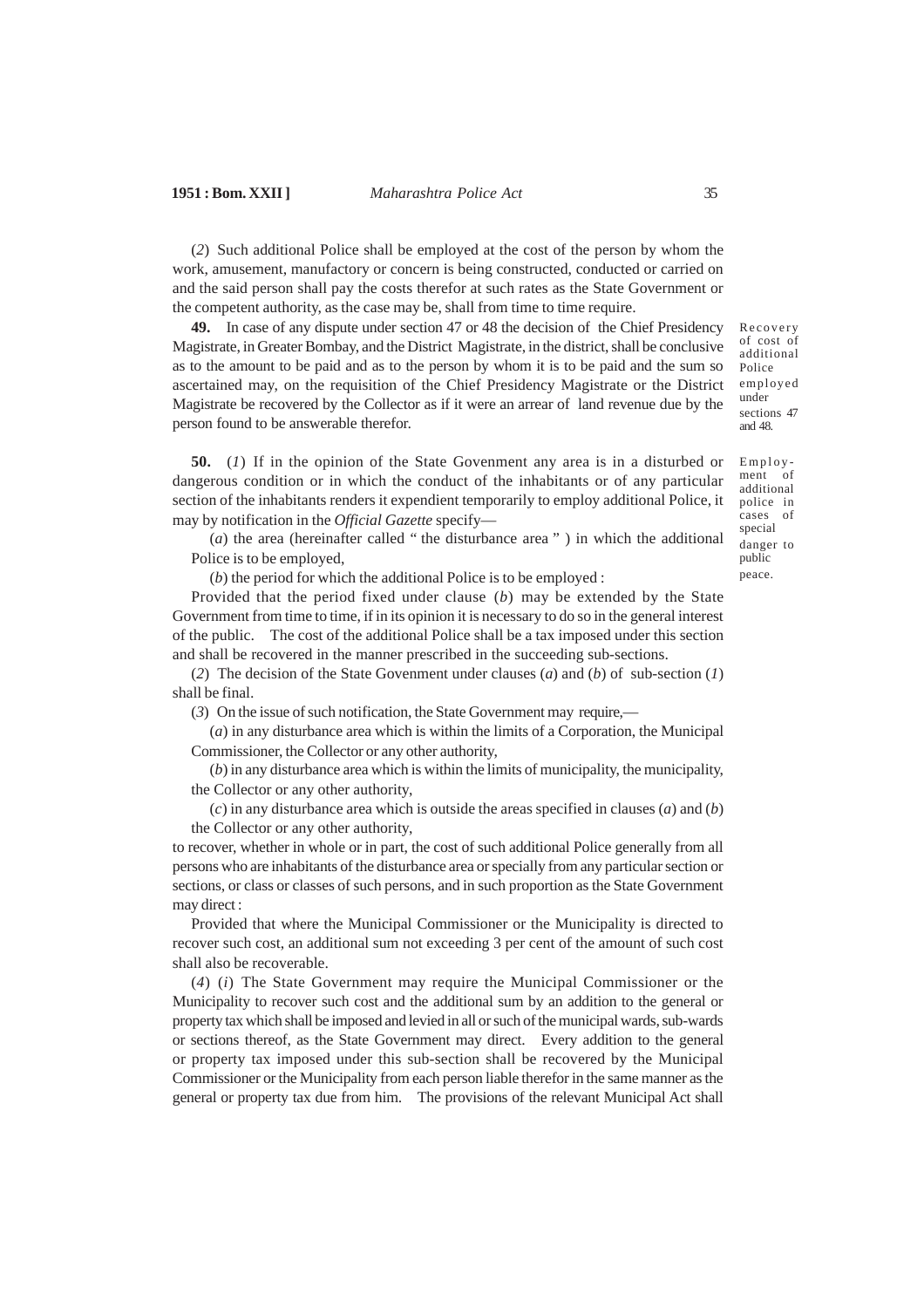apply to any such addition as if it were part of the general or property tax levied under the said Act. Such addition shall be a charge along with the general or property tax, on the properties, in such municipal wards or sub-wards or sections.

(*ii*) The State Government may also require the Municipal Commissioner or the Municipality to recover such cost and the additional sum from each person liable therefor under sub-section (*3*) in such manner as the State Government may direct.

(*iii*) Where the Municipal Commissioner or a Municipality makes default in imposing and levying any such tax or in making such recovery, the State Government may direct the Collector to impose and levy such tax or to make such recovery.

(*5*) Every amount recoverable by the Collector or other authority under this section shall be recoverable as if it were an arrear of land revenue due by the person liable therefor.

(*6*) It shall be lawful for the State Government by order to exempt any person from liability to bear any portion of the cost of such additional Police.

(*7*) Out of the total amount recovered by the Municipal Commissioner or by a Municipality under sub-section (*4*) or (*5*) whether before or after the coming into operation of this Act the amount of the cost shall be paid to the State Government and the balance, if any, shall be credited to the Municipal fund constituted under the relevant Municipal Act. Such amount of cost shall be paid to the State Government every three months.

*Explanation.—*In this section the expression " inhabitants " when used with reference to any area includes person who themselves or by their agents or servants occupy or hold land or other immovable property within such area and landlords who themselves or by their agents or servants collect rent from holders or occupiers of land in such area notwithstanding that they do not actually reside therein.

Compensation for injury caused by unlawful assembly, how recoverable, date to be

> fixed for liability.

**51.** <sup>1</sup>  $\binom{1}{l}$  When any loss or damage is caused to any property or when death results or grievous hurt is caused to any person or persons, by anything done in the prosecution of the common object of an unlawful assembly, the District Magistrate may, by order, specify— *(a)* the area (hereinafter called " the disturbance area "), in which in his opinion such unlawful assembly was held ;

*(b)* the date on which or the period during which such unlawful assembly was held.] *(2)* The decision of the <sup>2</sup> [District Magistrate] under clauses (*a*) and (*b*) of subsection *(1)* shall be final.

*(3)* On the <sup>3</sup> [issue of an order under sub-section (1), the District magistrate], may, after such inquiry as he deems necessary, determine the amount of the compensation which, in his opinion should be paid to any person or persons in respect of the loss or damage or death or grievous hurt aforesaid. The amount of compensation shall be a tax imposed under this section and shall be recovered in the manner prescribed in the succeding sub-sections.

<sup>&</sup>lt;sup>1</sup> Sub-section (*1*) was substituted by Mah. 2 of 2009, s.  $2(a)$ .

<sup>2</sup> These words were substituted for the words " State Government ", *ibid,* s.2 (*b*).

<sup>&</sup>lt;sup>3</sup> These words, brackets and figure were substituted for the words "issue of a notification under subsection (*1*), the Chief Presidency Magistrate in Greater Bombay, and the District Magistrate in district, with the previous sanction of the Revenue Commissioner ", *ibid,* s.2 (*c*).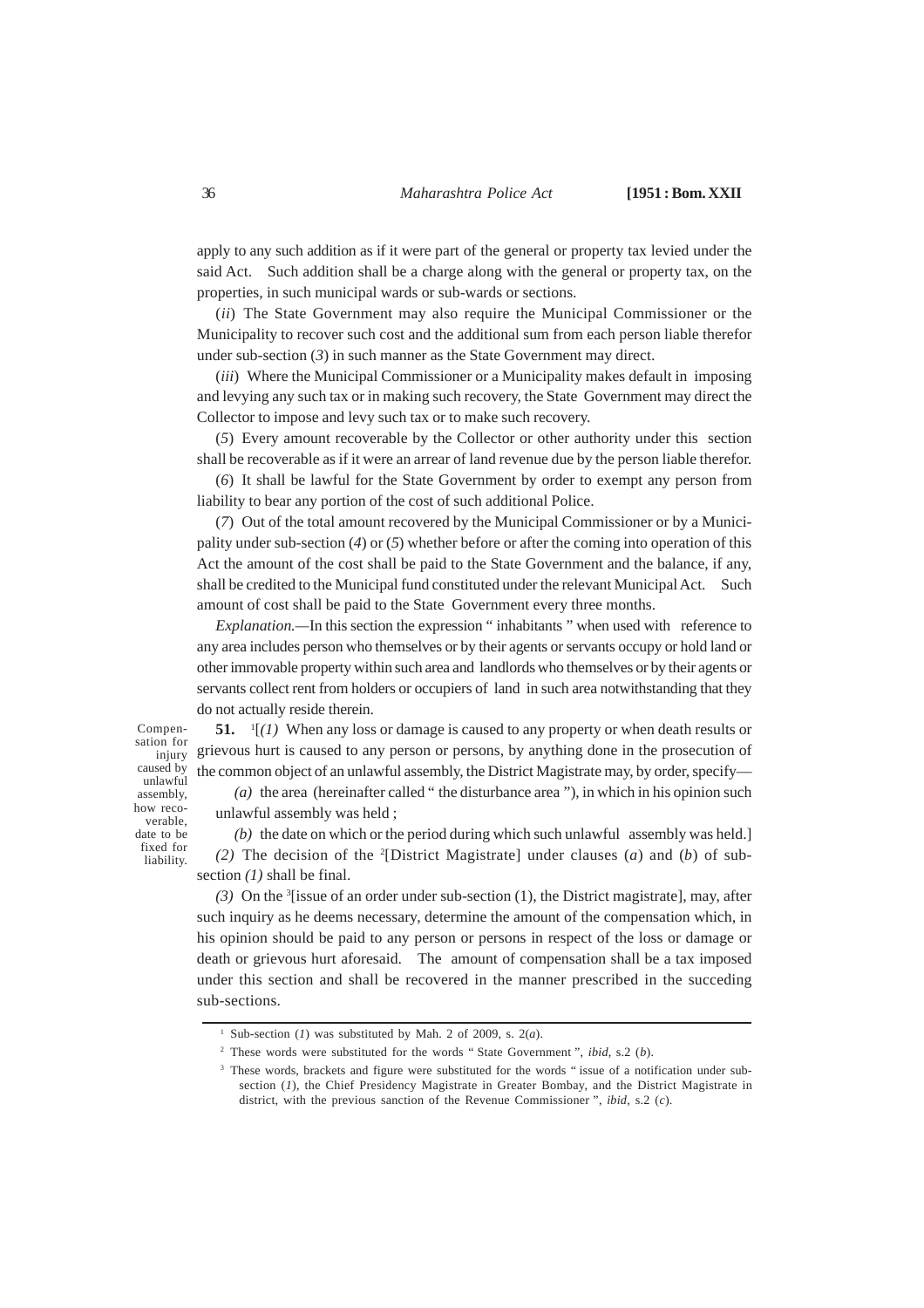(4) The <sup>1</sup>[District Magistrate] may require,—

*(a)* in any disturbance area which is within the limits of a Corporation, the Municipal Commissioner, 2 [or any other authority authorised by the collector] ;

*(b)* in any disturbance area which is within the limits of a municipality, the municipality, 2 [or any other authority authorised by the collector], and

*(c)* in any disturbance area which is outside the area specified in clauses (*a*) and (*b*), <sup>3</sup>[or any other authority authorised by the collector];

to recover the amount (hereinafter called " the compensation amount ") as determind under sub-section *(3)* either in whole or in part and where the Municipal Commissioner or the Municipality is required to recover such amount, an additional sum not exceeding three percent. of the compensation amount (hereinafter referred to as " the Municipal recovery costs "), generally from all persons who were inhabitants of the disturbance area <sup>4</sup> [or the members of the unlawful assembly as specified in sub-section (*1*), or specially from any particular section or sections, or class or classes of such persons and in such proportion as] the District Magistrate may direct.

5 (*4A*) If the District Magistrate observes that the amount of compensation as determined under sub-section  $(3)$ , either in whole or in part is to be recovered from persons or section or sections or class or classes of such persons are inhabitants of the area, which is beyond the area of his jurisdiction, the District Magistrate, shall send the information, along with his report, to the District Magistrate of the district in whose jurisdiction such persons or section or sections or class or classes of such persons are residing, to recover the amount from them. On receiving such information, the District Magistrict of such area shall recover the amount of compensation in the manner as provided under this section.

*(5)* (*i*) The <sup>6</sup> [District Magistrate], may require the Municipal Commissioner or the Municipality concerned to recover the compensation amount and the municipal commissioner or the Municipality concerned to recover the compensation amount and the municipal recovery cost by an addition to the general or property tax which shall be imposed and levied in the disturbance area. Every addition to the general or property tax imposed under this sub-section shall be recovered by the Municipal Commissioner or the Municipality concerned from each person liable therefor in the same manner as the general or property tax due from him. The provisions of the relevant Municipal Act shall apply to any such additions as if it were part of the general or property tax levied under the relevant Municipal Act. Such addition shall be a charge along with the general or property tax on the properties in the area aforesaid.

(*ii*) The <sup>7</sup> [District Magistrate], may also require the Municipal Commissioner or the Municipality concerned to recover the compensation amount and the municipal recovery cost from each person liable therefor under sub-section *(4)* in such a manner as he may direct.

(*6*) Where a Municipal Commissioner or a Municipality makes a default in imposing and levying any such tax or in making any such recovery, the State Government may direct the Collector to impose and levy such tax or to make such recovery.

(*7*) Every amount recoverably by the Collector or other authority under this section shall be recoverable as if it were an arrear of land revenue due by the person liable therefor.

(*8*) Out of the total amount recovered by the Municipal Commissioner or by a Municipality under sub-section  $(5)$  or  $(7)$  whether before or after the coming into operation of this Act, the proportionate amount of the municipal recovery cost shall be deducted therefrom and the amount not exceeding the compensation amount determined by

<sup>1.</sup> These words were substituted for the words " Chief Presidency Magistrate or the District Magistrate, as the case may be," by Mah. 2 of 2009, s.2 (*d*) (*ii*).

<sup>2.</sup> These words were substituted for the words " the Collector or any other authority ", *ibid,* s.2(*ii*).

<sup>3.</sup> These words were substituted for the words " the Collector or any other authority ", *ibid,* s.2(*iii*).

<sup>&</sup>lt;sup>4.</sup> These words were substituted for the words " or specially from any particular section or sections, or class or classes of such persons in the said area, and in such proportion as the Chief Presidency Magistrate or ", *ibid,* s.2(*d*)(*iv*).

<sup>5.</sup> Sub-section (*4A*) was inserted, *ibid,* s.2(*e*).

<sup>&</sup>lt;sup>6.</sup> These words were substituted for the words " Chief Presidency Magistrate or the District Magistrate, as the case may be, ", *ibid,* s.2(*f*)(*i*).

<sup>&</sup>lt;sup>7.</sup> These words were substituted for the words " Chief Presidency Magistrate or the District Magistrate, as the case may be, ", *ibid,* s.2(*f*)(*ii*).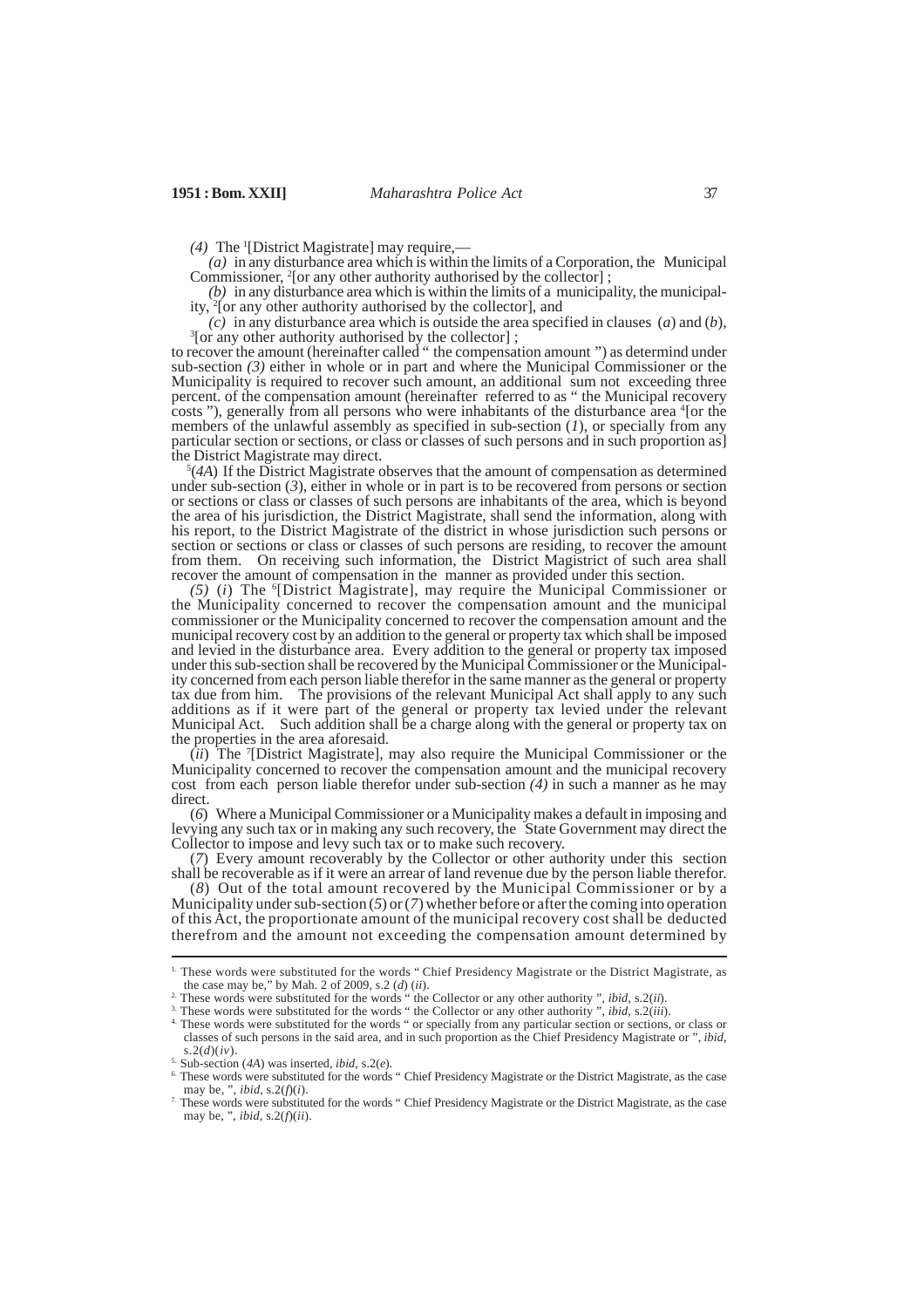the <sup>1</sup> [District Magistrate], under sub-section (*3*) shall be paid to him for the payment of compensation to the persons entitled thereto and the balance, if any, shall be credited to the municipal fund constituted under the relevant Municipal Act, such amount shall be paid to 1 [District Magistrate], every three months.

*(9)* It shall be lawful for the <sup>2</sup> [District Magistrate], by order to exempt any persons from liability to pay any portion of the compensation amount.

*(10)* The State Government may, (*a*) on its own motion, or (*b*) on an application made by a person within a period of thirty days from date of the order of the <sup>3</sup>[District Magistrate], granting or refusing to grant an exemption thereunder, set aside or modify such order.

*Explanation*.—In this section the expression " inhabitants " when used with reference to any disturbance area includes persons who themselves or by their agents or servants occupy or hold land or other immovable property within such area and landlords who themselves or by their agents or servants collect rent from holders or occupiers of land in such area, notwithstanding that they do not actually reside therein.

 $4[(11)$ The provisions of this section shall be in addition to, and not in derogation of, the provisions of any other law for the time being in force.]

52. (1) It shall be lawful for the <sup>5</sup>[District Magistrate] to award or apportion all or any moneys recovered as compensation amount under sub-sections (*3*) to (*8*) of section 51 to any person or among all or any persons whom he considers entitled to compensation in respect of the loss or damage or death or grievous hurt aforesaid.

or apportion compensation.

9 [District Magistrate] to award

*(2)* No compensation shall be awarded under this section except upon a claim made within 45 days from the date of <sup>6</sup>[the order issued by the District Magistrate], under sub-section (1)

of section 51 and unless the <sup>7</sup> [District Magistrate] is satisfied that the person claiming compensation or where such claim is made in respect of the death of any person, that person also has himself been free from blame in connection with the occurences which led to the loss, damage, death or grievous hurt as aforesaid.

*(3)* The compensation payable to any person under section 51 in respect of death or grievous hurt shall not in any way be capable of being assigned or charged or be liable to attachment or to pass to any person other than the person entitled to it by operation of law, nor shall any claim be set off against the same.

*(4)* Every direction and order made by the <sup>8</sup> [District Magistrate] under this or the preceding section shall be subject to revision by the State Government but save as aforesaid, shall be final.

*(5)* No Civil suit shall be maintainable in respect of any loss or injury for which compensation has been granted under this section.

<sup>&</sup>lt;sup>1.</sup> These words were substituted for the words " Chief Presidency Magistrate or the District Magistrate, as the case may be," by Mah. 2 of 2009, s.2 (*g*).

<sup>&</sup>lt;sup>2.</sup> These words were substituted for the words " Chief Presidency Magistrate or the District Magistrate, as the case may be," *ibid,* s.2 (*h*).

<sup>3.</sup> These words were substituted for the words " Chief Presidency Magistrate or the District Magistrate, as the case may be," *ibid,* s.2 (*i*).

<sup>4.</sup> Sub-section (*11*) was added, *ibid,* s.2(*j*).

<sup>5.</sup> These words were substituted for the words " Chief Presidency Magistrate or the District Magistrate, as the case may be, with the previous sanction of the Revenue Commissier ", *ibid,* s.3(*h*).

<sup>6.</sup> These words were substituted for the words " the notification issued by the State Government ", *ibid,* S.3(*b*)(*i*). 7. These words were substituted for the words " Chief Presidency Magistrate or the District Magistrate, as the case may be, ", *ibid,* s.3(*b*)(*ii*).

<sup>8.</sup> These words were substituted for the words " Chief Presidency Magistrate or the District Magistrate, as the case may be, ", *ibid,* s.3(*c*).

<sup>9.</sup> These words were substituted for the words " Chief Presidency Magistrate or the District Magistrate ", *ibid,* s.3(*d*).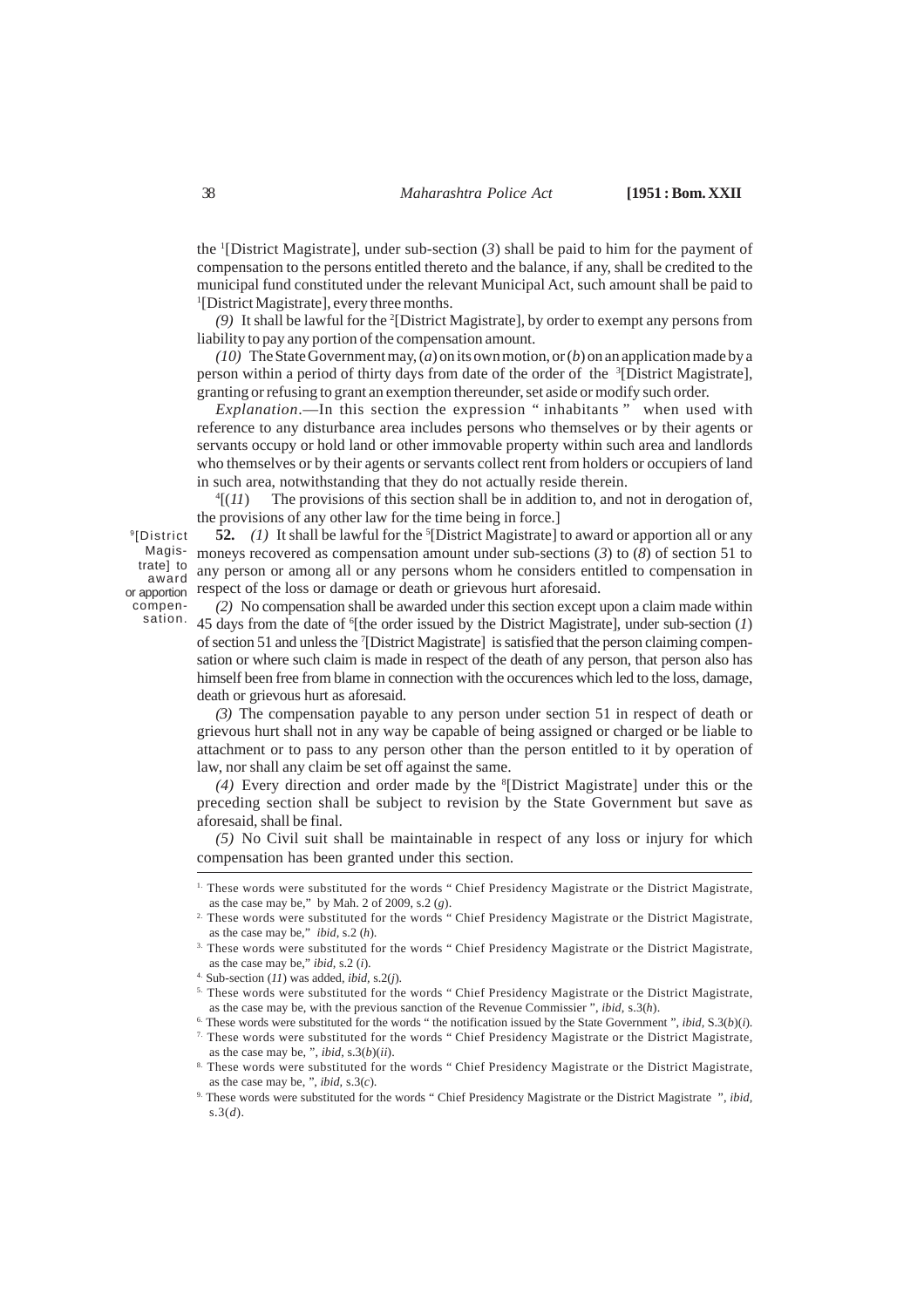53. The <sup>1</sup>[District Magistrate], shall discharge his functions under sections 51 and 52 subject to any general or special orders of the State Government in this behalf.

<sup>2</sup>[ District Magistrate] to discharge functions under orders of State Government.

Proportionate recovery of the cost of additional Police and compensation for loss caused by unlawful assembly.

Bom. LVII of 1947.

**54.** *(1)* Notwithstanding anything contained in the Bombay Rents, Hotel and Lodging House Rates Control Act, 1947, <sup>3</sup>[or any law corresponding thereto in force in any area of the <sup>4</sup> [State of Maharashtra,]] where under the provisions of section 50 or 51, the Municipal Commissioner, the Municipality or the Collector, as the case may be, is required to recover the cost of the additional police including the additional sum referred to in sub-section  $(3)$  of section 50 (hereinafter called " the additional cost ") or the compensation amount and the municipal recovery cost (hereinafter called " the riot tax " ) by an addition to the general or property tax the landlord from whom any portion of the additional cost or the riot tax is recovered, in respect of any premises shall be entitled to recover 75 percent, of such portion from the tenant in the occupation of the premises during the period fixed under sub-section (1) of section 50 or on the date or during the greater part of the period specified under clause *(b)* of sub-section *(1)* of section 51, as the case may be, in the manner specified in sub-section *(2)*.

*(2)* The amount referred to in sub-section (*1*) and to be recovered from a tenant referred to therein, shall bear the same proportion as the rent payable by him in respect of the premises in his occupation bears to the total amount of rent recoverable for the whole premises if let, and the same shall be recoverable from the tenant in not less than four equal instalments.

*(3)* The provisions of sub-section (*1*) in so far as they relate to the recovery of the riot tax from the tenant shall not apply to Greater Bombay during the period during which section 10-B of the Bombay Rents, Hotel and Lodging House Rates Control Act, 1947, is in force in the said area.

<sup>&</sup>lt;sup>1</sup> These words were substituted for the words "Chief Presidency Magistrate or District Magistrate, as the case May be, " by the Mah. 2 of 2009, s. 4 (*i*).

<sup>&</sup>lt;sup>2</sup> These words were substituted for the words "Chief Presidency Magistrate or the District Magistrate, " *ibid*, s. 4 (*ii*).

<sup>3</sup> These words were inserted by Bom. 34 of 1959, s. 18.

<sup>4</sup> These words were substituted for the words " State of Bombay " by the Maharashtra Adaptation of Laws (State and Concurrent Subject) Order, 1960.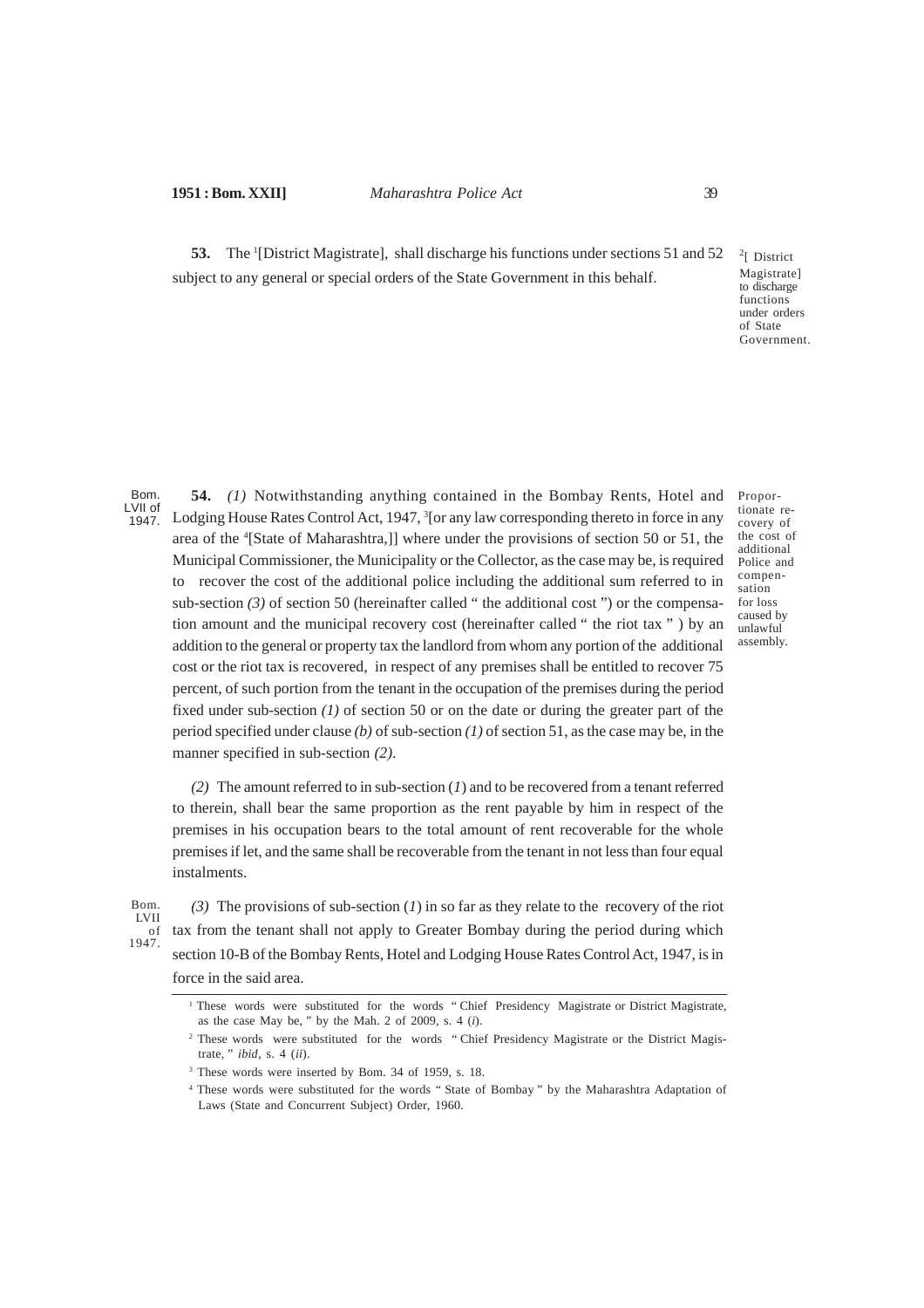II Dispersal of Gangs and Removal of Persons convicted of certain offences

<sup>1</sup> [and of certain beggar].

Dispersal of gangs and bodies of persons.

**55.** Whenever it shall appear in Greater Bombay and in other areas in which Commissioner is appointed under section 7 to the Commissioner and in a district to the District Magistrate, the Sub-Divisional Magistrate or the  $2$  [Superintendent]  $3 \times \times \times \times$  empowered by the State Government in that behalf, that the movement or encampment of any gang or body of persons in the area in his charge is causing or is calculated to cause danger or alarm or reasonable suspicion that unlawful designs are entertained by such gang or body or by members thereof, such officer may, by notification addressed to the persons appearing to be the leaders or chief men of such gang or body and published by beat of drum or otherwise as such officer thinks fit, direct the members of such gang or body so to conduct themselves as shall seem necessary in order to prevent violence and alarm or disperse and each of them to remove himself outside the area within the local limits of his jurisdiction <sup>4</sup> [or such area and any district or districts, or any part thereof, contiguous thereto] within such time as such officer shall prescribe, and not to enter to area <sup>5</sup> [for the areas and such contiguous districts, or part thereof, as the case may be,] or return to the place from which each of them was directed to remove himself.

Removal of persons about to commit offence.

**56.** <sup>6</sup> [(*1*)] Whenever it shall appear in Greater Bombay and other areas for which a Commissioner has been appointed under section 7 to the Commissioner and in other area or areas to which the State Government may, by notification in the *Official Gazette*, extend the provisions of this section, to the District Magistrate, or the Sub-Divisional Magistrate specially empowered by the State Government in that behalf *(a)* that the movements or acts of any person are causing or calculated to cause alarm, danger or harm to person or property or  $(b)$  that there are reasonable grounds for believing that such person is engaged or is about to be engaged in the commission of an offence involving force or violence or an offence punishable under Chapter XII, XVI or XVII of the Indian Penal Code, or in the XLV abatement of any such offence and when in the opinion of such officer witnesses are not

of 1860.

<sup>&</sup>lt;sup>1</sup> These words were added by Mah. 15 of 1976, s. 4, Sch.

<sup>2</sup> These words were substituted for the words " District Superintendent " by Mah. 46 of 1962, s. 3, Sch.

<sup>&</sup>lt;sup>3</sup> The word "specially" was deleted and shall be deemed always to have been deleted, by Mah. 3 of 1995, s. 3.

<sup>4</sup> These words were inserted by Bom. 1 of 1956, s. 3 (*1*).

<sup>5</sup> These words were inserted *ibid* s. 3 (*1*).

 $6$  Section 56 was re-numbered as sub-section (*1*) of that section by Mah. 33 of 1981, s. 2 (*1*).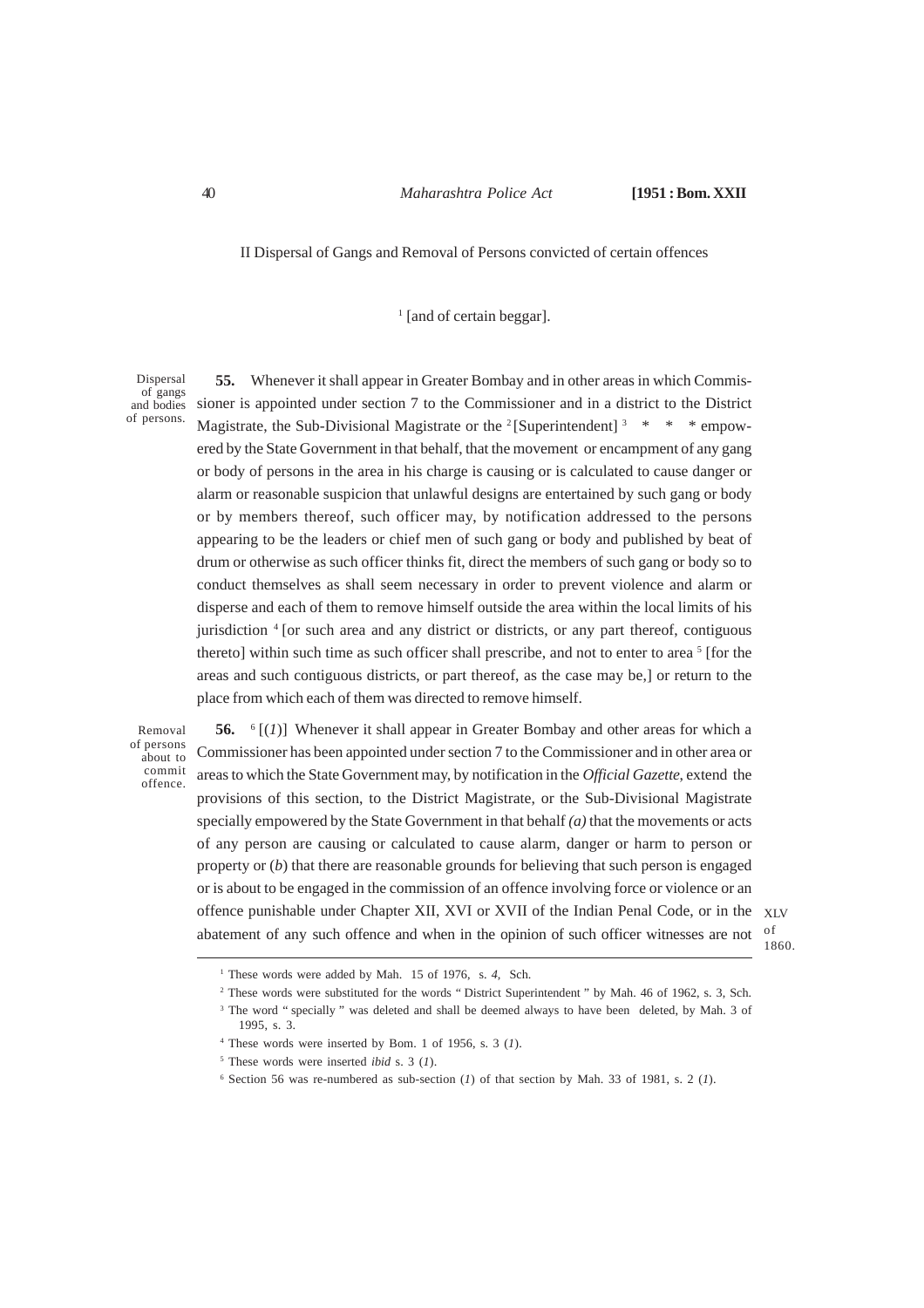Mah. VII of 1981.

1980.

## **1951 : Bom. XXII]** *Maharashtra Police Act* 41

willing to come forward to give evidence in public against such person by reason of apprehension on their part as regards the safety of their person or property, or <sup>1</sup>[(bb) that there are reasonable grounds for believing that such person is acting or is about to act (1) in any manner prejudicial to the maintenance of public order as defined in the Maharashtra Prevention of Communal, Antisocial and other Dangerous Activities Act, 1980 or (2) in any manner prejudicial to the maintenance or supplies of commodities essential to the community as defined in the Explanation to sub-section (*1*) of section 3 of the Prevention of Blackmarketing and Maintenance of Supplies of Essential Commodities Act, 1980, or (3) that an outbreak of epidemic disease is likely to result from the continued residence of an immigrant, the said office may, by an order in writing duly served on him or by beat of drum or otherwise as he thinks fit, direct such person or immigrant so to conduct himself as shall seem necessary in order to prevent violence and alarm <sup>2</sup> [or such prejudicial act], or the outbreak or spread of such disease or <sup>3</sup> [notwithstanding anything contained in this Act or any other law for the time being in force, to remove himself outside such area or areas in the State of Maharashtra (whether within the local limits of the jurisdiction of the officer or not and whether continguous or not), by such route, and within such time, as the officer may specify and not to enter or return to the area or areas specified (hereinafter referred to as " the specified area or areas ") from which he was directed to remove himself.] 7 of

4 [(*2*) An officer directing any person under such-section (*1*) to remove himself from any specified area or areas in the State may further direct such person that during the period the order made against him is in force, as and when he resides in any other areas in the State, he shall report his place of residence to the officer-in-charge of the nearest police station once in every month, even if there be no change in his address. The said officer may also direct that, during the said period, as and when he goes away from the State, he shall, within ten days from the date of his departure from the State send a report in writing to the said officer, either by post or otherwise, of the date of his departure, and as and when he comes back to the State he shall, within ten days, from the date of his arrival in the State, report the date of his arrival to the officer-in-charge of the police station nearest to the place where he may be staying.]

 $5$  [57.  $5$ [(1)] If a person has been convicted—

XLV of 1860. (*a*) (*i*) of an offence under Chapter XII, XVI or XVII of the Indian Penal Code, or

Removal of persons convicted of certain offences.

(*ii*) of any offence under section 65, 66A or 68 of the Bombay Prohibition Act, 1949, or Bom. XXV of 1949.

<sup>&</sup>lt;sup>1</sup> This portion was inserted by Mah. 7 of 1981, s. 17  $(a)$ .

<sup>2</sup> These words were inserted *ibid*., s. 17 (*b*).

<sup>&</sup>lt;sup>3</sup> This portion was substituted for the portion begining with the words " to remove himself outside the area " and ending with the words " directed to remove himself " by Mah. 33 of 1981., s. 2 (*1*).

<sup>4</sup> Sub-section (*2*) was added, *ibid.,* s. 2 (*2*).

<sup>5</sup> Section 57 was substitued by Mah. 29 of 1970, s. 2 and was renumbered as sub-section (*1*) of that section by Mah. 33 of 1981, s. 3 (*1*).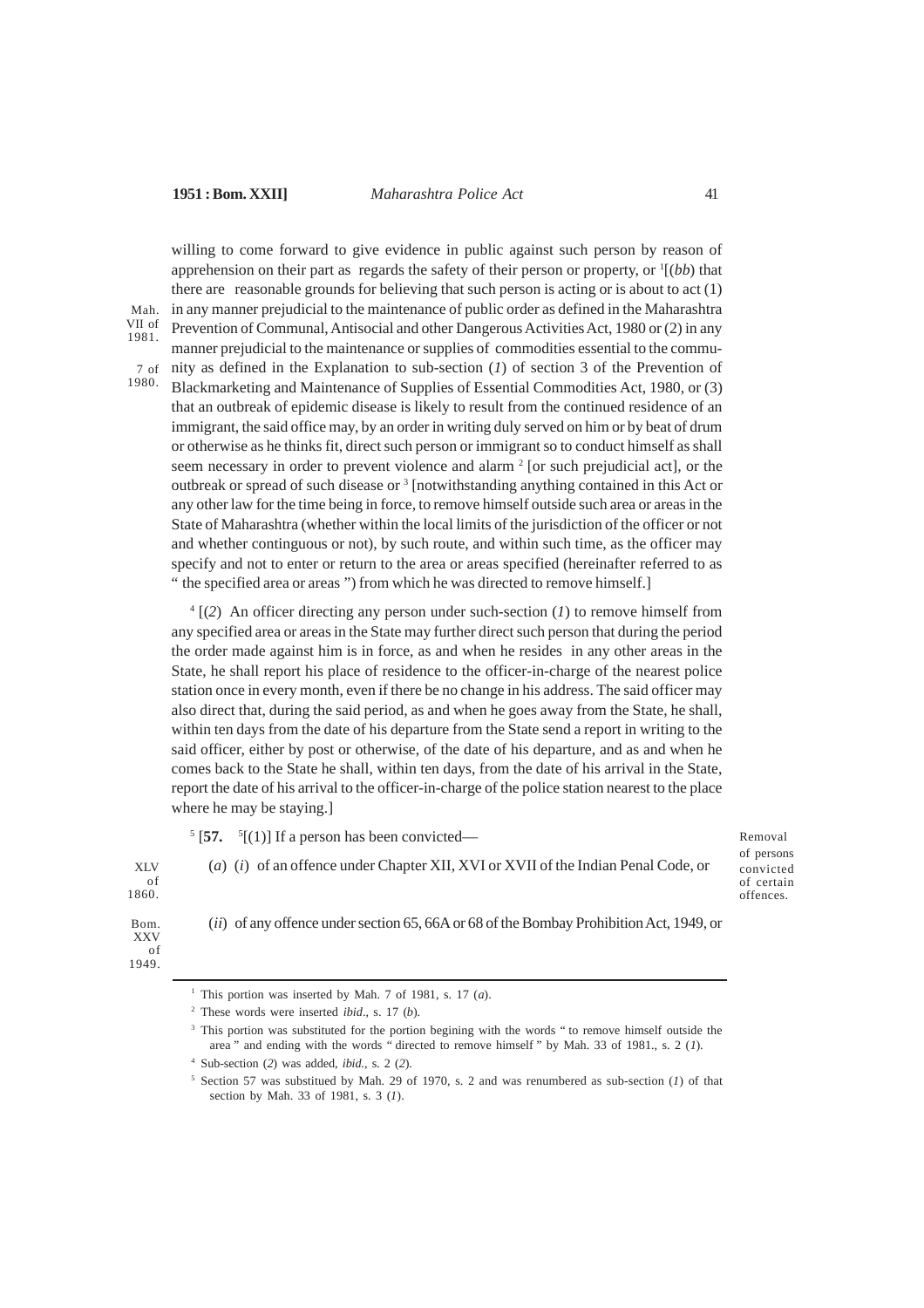| ( <i>iii</i> ) of an offence under section 3, 4, 5, 6 or 9 of the Suppression of Immoral Traffic CIV of<br>in Women and Girls Act. 1956. or | 1956.            |
|---------------------------------------------------------------------------------------------------------------------------------------------|------------------|
| $(iv)$ of an offence under section 135 of the Customs Act, 1962, or                                                                         | $52$ of<br>1962. |

(*v*) of an offence under section 4, or for accepting bet in any public street or thoroughfare or in any place to which the public have or are permitted to have access, or in any race course under clause (*a*) of section 12 or under section 12A of the Bombay Prevention of Gambling Act, 1887, or Bom. IV of 1887.

(b) twice or more of an offence under the Bombay Prohibition Act, 1949 not being an Bom. offence under section 65, 66A or 68, or XXV of 1949.

<sup>1</sup> [ (*b-a*) twice or more of an offence under section 3 or 4 of the Railway Property (Unlawful Possession) Act, 1966, or] 29 of 1966.

(*c*) thrice or more of an offence under section 122 or 124 of this Act, the Commissioner, the District Magistrate, or the Sub-Divisional Magistrate specially empowered by the State Government in this behalf, if he has reason to believe that such person is likely again to engage himself in the commission of an offence similar to that for which he was convicted, may direct such person<sup>2</sup> [notwithstanding anything contained in this Act or any other law for the time being in force, to remove himself outside such area or areas in the State of Maharashtra (whether within the local limits of the jurisdiction of the officer or not and whether contiguous or not), by such route, and within such time, as the officer may specify and not to enter or return to the area or areas so specified (hereinafter referred to as " the specified area or areas ") from which he was directed to remove himself.]

 $3 \left[ (2) \right]$  An officer directing any person under sub-section (*1*) to remove himself from any specified area or areas in the State may further direct such person that, during the period the order made against him is in force, as and when he resides in any other areas in the State, he shall report his place of residence to the officer-in-charge of the nearest police station once in every month, even if there be no change in his address. The said officer may also direct that, during the said period, as and when he goes away from the State, he shall, within ten days from the date of his departure from the State, send a report in writing to the said officer either by post or otherwise, of the date of his departure, and as and when he comes back to the State, he shall, within ten days from the date of his arrival in the State report the date of his arrival to the officer-in-charge of the police station nearest to the place where he may be staying.]

<sup>1</sup> Clause *(b-a)* was inserted by Mah. 33 of 1981, s. 3 *(i) (a)*.

<sup>&</sup>lt;sup>2</sup> This was substituted for the portion begining with the words " to remove himself outside the area " and ending with the words " directed to remove himself, " *ibid*, 3 (*i*) (*b*).

<sup>3</sup> Sub-section (*2*) was added, *ibid*., s. 3 *(2)*.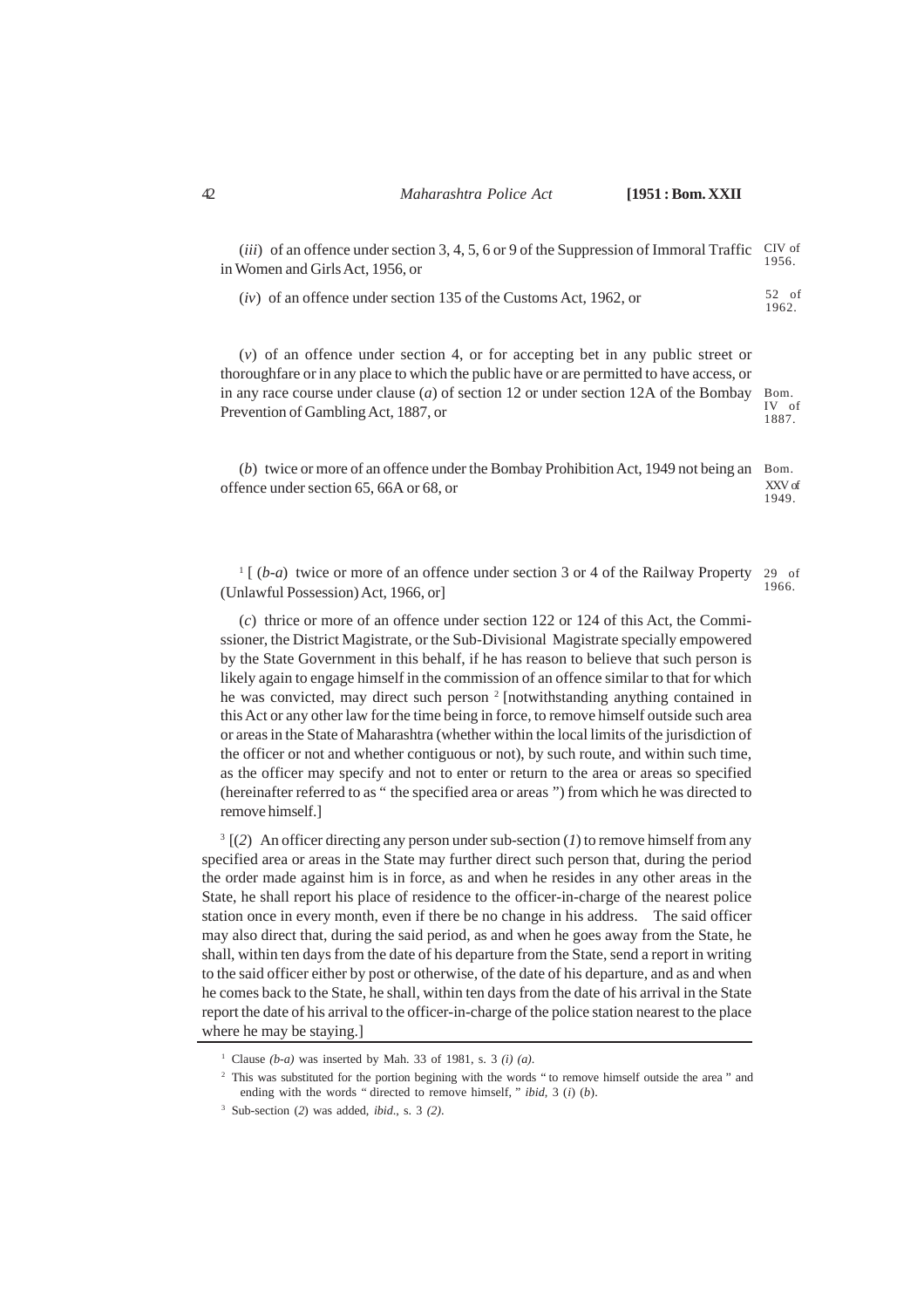XLV of 1860.

## **1951 : Bom. XXII]** *Maharashtra Police Act* 43

*Explanation.—*For the purpose of this section " an offence similar to that for which a person was convicted " shall mean—

*(i)* in the case of a person convicted of an offence mentioned in clause *(a) (i)* an offence falling under any of the Chapters of the Indian Penal Code, and

*(ii)* in the case of a person convicted of an offence mentioned in clause *(a)* (excluding sub-clause *(1)* thereof), *(b)* and *(c)*, an offence falling under the provisions of the Acts mentioned respectively in the said clauses.]

<sup>1</sup>[57 A. In area in which the Bombay Prevention of Begging Act, 1959 is in force, the Commissioner or the District Magistrate having jurisdiction in that area, on receipt of a copy of the order of the Court made under clause (b) of sub-section *(5)* of section 5 of that Act, shall examine the person who has been directed to appear before him, and if the begger. Commissioner or the District Magistrate is satisfied that such person is not likely to engage himself in the said area in any lawful profession, trade, calling or employment, such officer may by order in writing duly served on such person direct such person to remove himself outside the area or areas where the said Act is in force within such time as may be specified in the order and not to enter or return to the area or areas, as the case may be, from which he was directed to remove himself : Bom.  $X<sub>L</sub>$  of 1960.

Provided that, before serving such order on any person, the Commissioner or as the case may be, the District Magistrate shall, in consultation with the State Government or in accordance with any general or special order issued by the State Government for this purpose, offer to such person the option of accepting an employment in any undertaking, public works, or otherwise on such terms and conditions as may be specified by him in this behalf. Where such option is accepted, the fact of such acceptance shall be recorded in the externment order :

Provided further that, where the Commissioner or the District Magistrate is satisfied that such person is unfit for any work he shall refer the case of such person to the Court, with a request that the Court may order such person to be detained in a Certified Institution, as provided is clause (c) of sub-section *(5)* of section 5 of the Bombay Prevention of Begging Act, 1959].

Bom. XL of 1960.

**58**. A direction made under section 55, <sup>2</sup>[56, 57 or 57A] not to enter any particular Period of area  ${}^{3}$ [or such area and any district or districts, or any part there of, contiguous thereto, operation of <sup>4</sup>[or any specified area or areas] as the case may be,] shall be for such period as may be under secspecified therein and shall in no case exceed a period of two years  $\frac{5}{1}$  from the date on tion 55,  $\frac{2}{5}$  56, which the person removes himself or is removed from the area, district or districts or part <sup>57</sup> and 57A.] aforesaid ] <sup>6</sup>[ or from the specified area or areas, as the case may be].

orders

<sup>1</sup> Section 57A was inserted by Mah. 15 of 1976, s. 3.

<sup>2</sup> These figures, word and Letters were substituted for the figures and word "56 or 57" by Mah.15 of 1976, s. 4, Sch.

<sup>4</sup> These words were inserted by Mah. 33 of 1981, s. 4 *(a)*.

<sup>5</sup> These words were substituted for the words "from the date on which it was made", by Mah. 29 of 1970. s. 3.

<sup>6</sup> These words were inserted by Mah. 33 of 1981, s. 4 *(b)*.

Removal of certain persons declared to be

<sup>3</sup> These words were inserted by Bom. 1 of 1956, s. 6.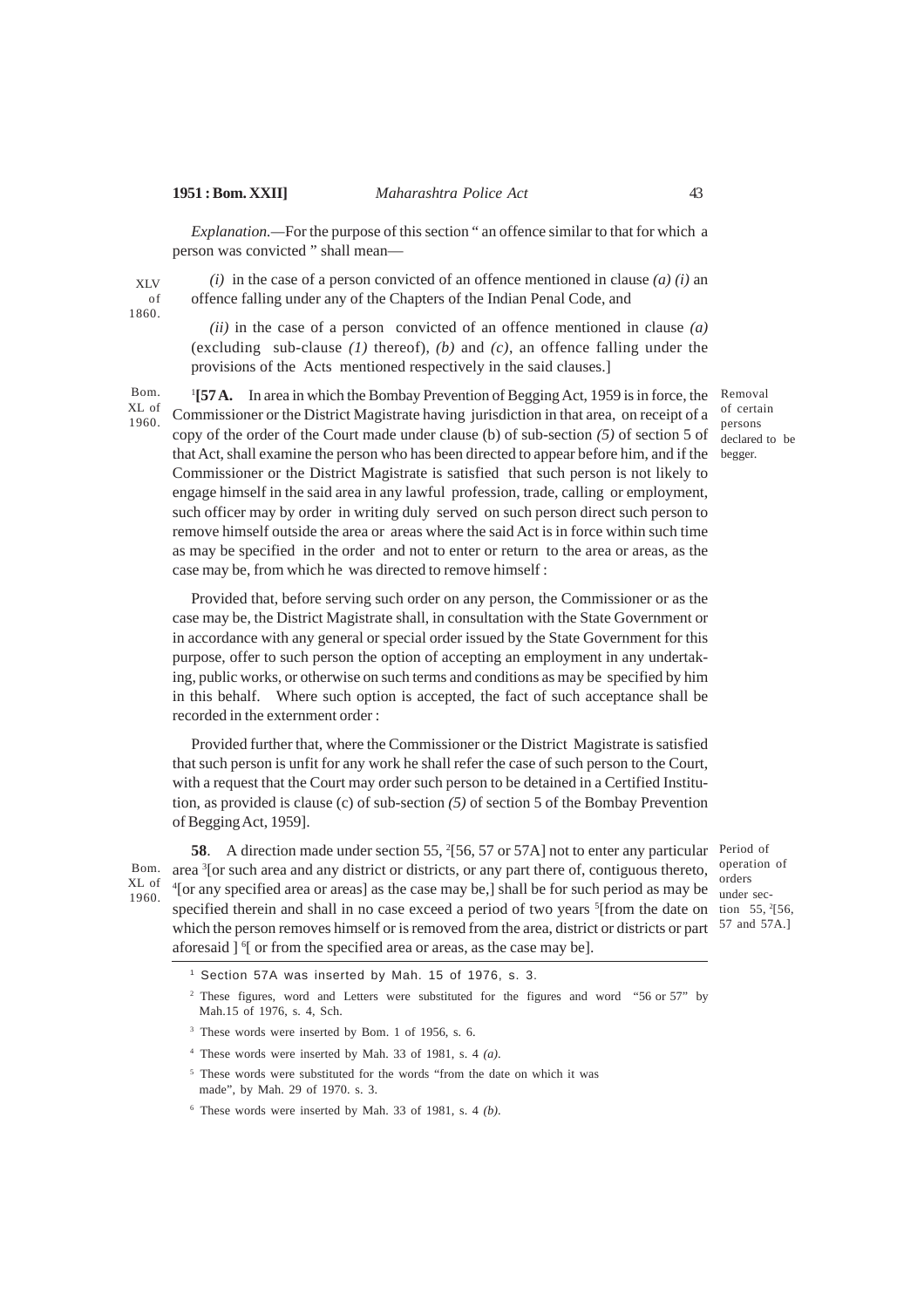### 44 *Maharashtra Police Act* **[1951 : Bom. XXII**

Hearing to be given before order 1 [56, 57 or 57A] is passed.

**59.** (1) Before an order under section 55,  $\frac{1}{56}$ , 57 or 57A] is passed against any person the officer acting under any of the said sections or any officer above the rank of an Inspector authorised by that officer shall inform the person in writing of the general under sections 55, nature of the material allegations against him and give him a reasonable opportunity of tendering an explanation regarding them. If such person makes an application for the examination of any witness produced by him, the authority or officer concerned shall grant such application ; and examine such witness, unless for reasons to be recorded in writing, the authority or officer is of opinion that such application is made for the purpose of vaxation or delay. Any written statement put in by such person shall be filed with the record of the case. Such person shall be entitled to appear before the officer proceeding under this section by an advocate or attorney for the purpose of tendering his explanation and examining the witness produced by him.

> *(2)* The authority or officer proceeding under sub-section *(1)* may, for the purpose of securing the attendance of any person against whom any order is proposed to be made under section 55, <sup>1</sup> [56, 57 or 57A] require such person to appear before him and to pass a security bond with or without sureties for such attendance during the inquiry. If the person fails to pass the security bond as required or fails to appear before the officer or authority during the inquiry, it shall be lawful to the officer or authority to proceed with the inquiry and thereupon such order as was proposed to be passed against him may be passed.

**60**.  $^{2}$ [(1)] Any person aggrieved by an order made under section 55,  $^{1}$  [56, 57 or 57A] may appeal to the State Government<sup>3</sup> [or to such other officer as the State Government may by order specify (hereinafter referred to as " the specified officer "),] within thirty days from the date of such order. Appeal.

4 [ *(2)* An appeal under this section shall be preferred in duplicate in the form of a memorandum, setting forth concisely the grounds of objection to the order appealed against, and shall be accompanied by that order of a certified copy thereof.

(3) On receipt of such appeal the State Government <sup>5</sup>[ or the specified order] may, after giving a reasonable opportunity to the appellant to be heard either personally, or by a pleader, advocate or attorney and after such further inquiry, if any, as it may deem necessary, confirm, vary or cancel, or set aside the order appealed against, <sup>6</sup> [ or remand the case for disposal with such directions as it or he thinks fit, and make its or his order] accordingly :

Provided that,the order appealed against shall remain in force pending the disposal of the appeal, unless the State Government<sup>5</sup> [ or the specified officer] otherwise directs.

<sup>1</sup> These figures, word and letters were substituted for the figures and word " 56 or 57" by Mah. 15 of 1976, s. 4, Sch.

<sup>&</sup>lt;sup>2</sup> This section was renumbered as sub-section  $(1)$  by Bom. 34 of 1959, s. 20.

<sup>3</sup> These words and brackets were inserted by Mah. 3 of 1995, s. 5 *(a)*.

<sup>4</sup> Sub-sections *(2*), *(3*) and *(4*) were added by Bom. 34 of 1959, s. 20.

<sup>5</sup> These words were inserted by Mah. 3 of 1995, s. 5 *(b)*.

<sup>6</sup> These words were substituted for the words " and make its order ". *ibid*., s. 5 *(b)*.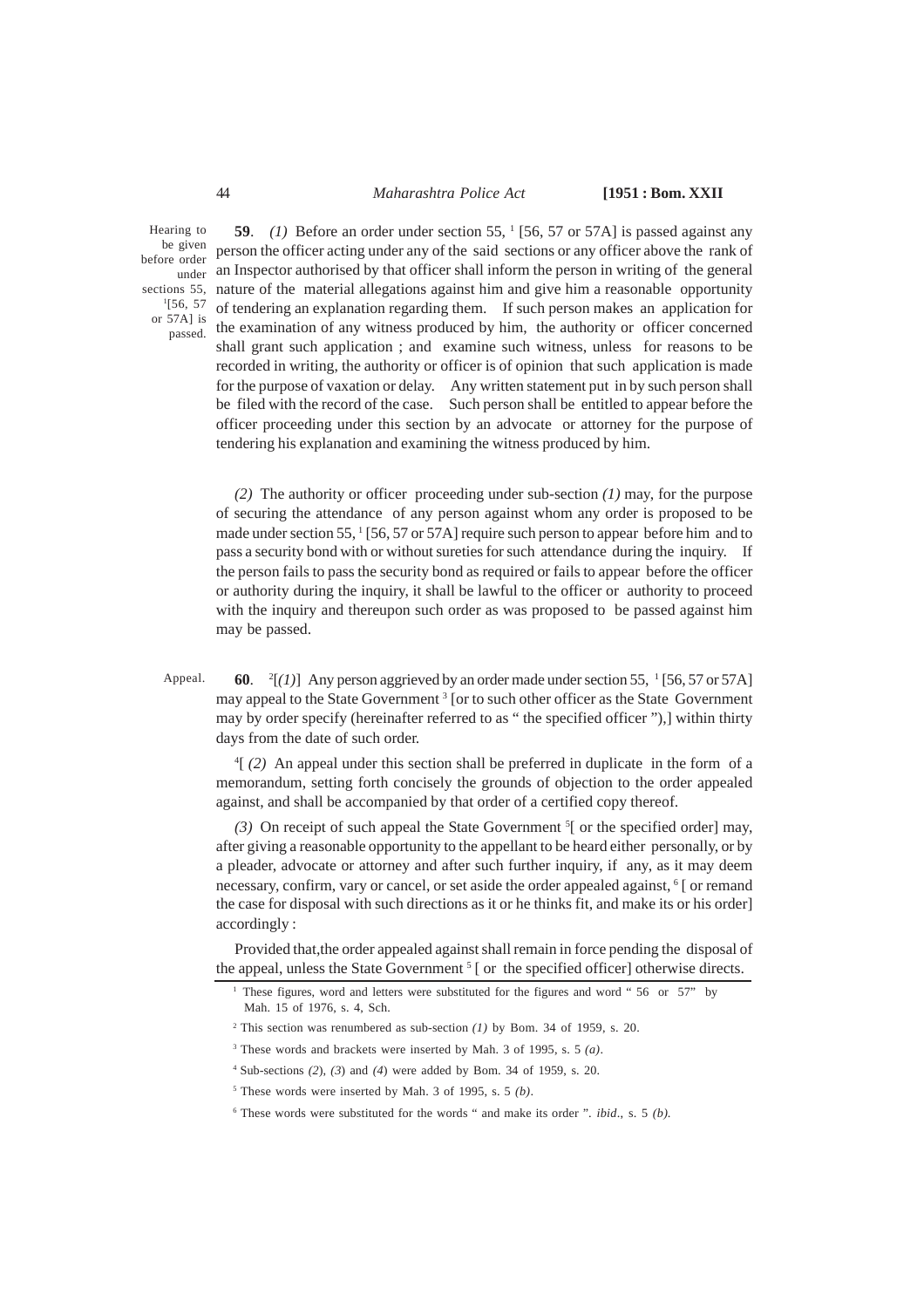<sup>1</sup>[*Explanation*.—For the purposes of this sub-section the power to vary the order appealed against shall include, and shall be deemed always to have included, the power to hold such order in abeyance and to make conditional order permitting the person to enter or return to the area or such areas and any contiguous districts or part thereof, or to the specified area or areas, as the case may be, from which he was directed to remove himself.]

(*4*) In calculating the period of thirty days provided for an appeal under this section, the time taken for granting a certified copy of the order appealed against shall be excluded.]

**61**. Any order passed under section 55, <sup>2</sup>[56, 57 or 57A] or by the State Government Finality under section 60 shall be called in question in any Court except on the ground that the authority making the order or any officer authorised by it had not followed the procedure laid down in sub-section  $(1)$  of section 59 or that there was no material before the  $\frac{1}{\text{Government}}$ authority concerned upon which it could have based its order or on the ground that the in certain said authority was not of opinion that witnesses were unwilling to come forward to give cases. evidence in public against the person in respect of whom an order was made under section 56.

**62.** <sup>3</sup> [(1)] If a person to whom a direction has been issued under section 55,  $^{2}[56,$  Procedure 57 or 57A] to remove himself from <sup>4</sup> [any area, district or part thereof or from any speci- on failure of fied area––]

*(i)* fails to remove himself as directed,

of order passed by State

person to leave the area and his entry thereinafter removal.

#### or

*(ii)* having so removed himself except with the permission in writing of the authority making the order <sup>5</sup>[as provided in sub-section *(2)*], <sup>6</sup>[enters the areas, district or part thereof or the specified area] within the period specified in the order, the authority concerned may cause him to be arrested and removed in police custody to such place <sup>7</sup> [outside the area, district or part thereof or outside the specified area, and as the case may be], as the said authority may in each case prescribe.

 ${}^{8}$ [(2) The authority making an order under section 55, <sup>2</sup>[56, 57 or 57A] may in writing permit any person in respect of whom such order has been made to enter or return to the area, including any contiguous districts or part thereof <sup>9</sup>[or to the specified area or areas,] from which

<sup>&</sup>lt;sup>1</sup> This *Explanation* was added, and shall be deemed always to have been added, by Mah. 3 of 1995, s. 5 *(b)*.

<sup>&</sup>lt;sup>2</sup> These figures, word and letter were substituted for the figures and word "56 or 57" by Mah. 15 of 1976, s, 4 Sch.

<sup>3</sup>This section was renumbered as sub-section *(1)* by Bom. 37 of 1959 s. 3.

<sup>4</sup>These words were substituted for the words "an area" by Mah. 33 of 1981, s. 5 *(a) (i).*

<sup>&</sup>lt;sup>5</sup> These words, brackets and figure were inserted by Bom. 37 of 1959, s. 3.

 $6$  These words were substituted for the words " enters the area" by Mah. 33 of 1981, s. 5.  $(a)$  (ii).

<sup>7</sup>These words were substituted for the words " outside the area " *ibid.*, s. 5 *(a) (ii*).

<sup>8</sup>Sub-section (*2*) was added by Bom. 37 of 1959, s. 3 (*2*).

<sup>&</sup>lt;sup>9</sup> These words were inserted by Mah. 33 of 1981, s. 5  $(b)(i)$ .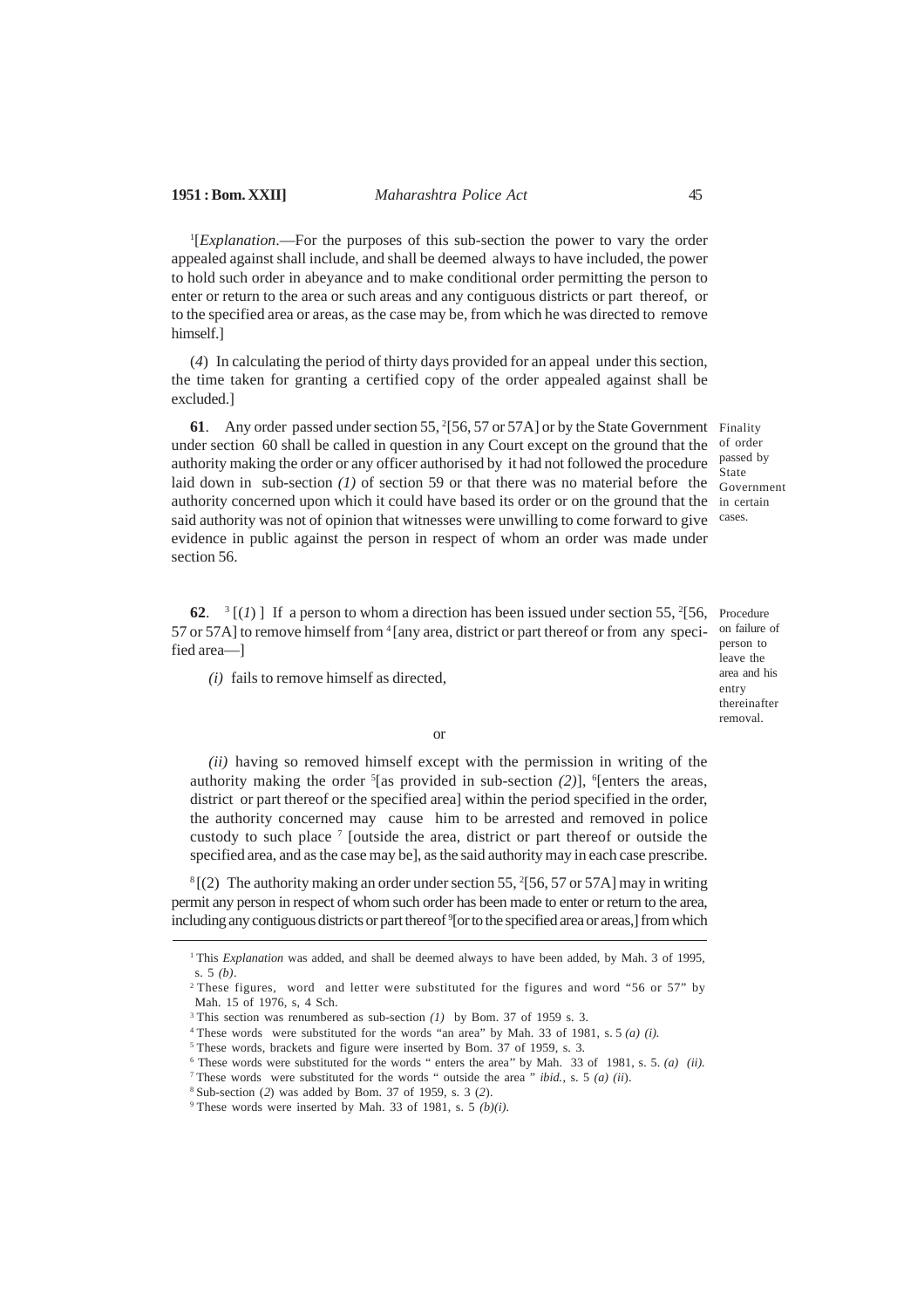### 46 *Maharashtra Police Act* **[1951 : Bom. XXII**

he was directed to remove himself for such temporary period and subject to such conditions as may be specified in such permission and may require him to enter into a bond with or without surety for the due observance of the conditions imposed. The authority aforesaid may at any, time revoke any such permission. Any person who with such permission enters or returns <sup>1</sup>[to such area, district or part thereof or to such specified area] shall observe the conditions imposed, and at the expiry of the temporary period for which he was permitted to enter or return, or on the earlier revocation of such permission shall remove himself outside such area, or the area and any contiguous districts or part thereof, <sup>2</sup>[or outside such specified area or areas, ] and shall not enter therein or return thereto within the unexpired residue of the period specified in the original order made under section 55, <sup>3</sup>[56, 57 or 57A] without a fresh permission. If such person fails to observe any of the conditions imposed, or to remove himself accordingly, or having so removed himself enters or returns to the area, or the area and any contiguous district or parts thereof <sup>4</sup>[ or to the specified area or areas], without fresh permission, the authority concerned may cause him to be arrested and removed in police custody to such place <sup>5</sup>[outside the area and district or part thereof or outside the specified area or areas, as the case may be,] as that authority may in each case prescribe].

Temporary permission to enter or return to the which a person was directed to himself.

**63**. *(1)* The State Government <sup>6</sup>[ or any officer specially empowered by the State Government in that behalf] may , by order, permit any person in respect of whom an order has been made under section 55, <sup>3</sup>[56, 57 or 57A], to enter or return for a temporary period area from to <sup>7</sup>[the area or such areas] and any contiguous districts or part thereof, <sup>8</sup>[ or to the specified area or areas,] as the case may be, from which he was directed to remove himself, subject to such conditions as it <sup>9</sup>[or he] may by general or special order specify remove and which such person accepts and may, at any time, revoke any such permission.

> *(2)* In permitting a person under sub-section *(1)* to enter or return to <sup>7</sup> [the area or such areas] and any contiguous districts or part thereof,  $^{10}$  [or to the specific area or areas], as the case may be from which he was directed to remove himself, the State Government <sup>11</sup>[ or such officer] may require him to enter into bond with or without surety for the observance of the conditions imposed.

 $6$  These words were inserted by Bom. 34 of 1959, s. 21 $(1)(a)$ .

<sup>&</sup>lt;sup>1</sup> These words were substituted for the words " such area" by Mah. 33 of 1981, s.  $5.(b)(ii)$ .

<sup>2</sup>These words were inserted *ibid*., s. 5 *(b)(iii).*

<sup>&</sup>lt;sup>3</sup>These figures, word and letter were substituted for the figures and word "56 or 57" by Mah.15 of 1976, s. 4, Sch.

<sup>&</sup>lt;sup>4</sup> These words were inserted by Mah. 33 of 1981, s.  $5(b)(iv)$ .

<sup>&</sup>lt;sup>5</sup> These words were substituted for the words "outside the area" *ibid*, s.  $5(b)(v)$ .

<sup>7</sup> These words were inserted by Bom. 1 of 1956, s. 7.

 $8$  These words were inserted by Mah. 33 of 1981, s.  $6(a)$ .

<sup>&</sup>lt;sup>9</sup> These words were inserted by Bom. 34 of 1959, s.  $21(1)(b)$ .

<sup>10</sup>These words were inserted by Mah. 33 of 1981, s. 6*(b)*.

<sup>11</sup>These words were inserted by Bom. 34 of 1959, s. 21*(2)*.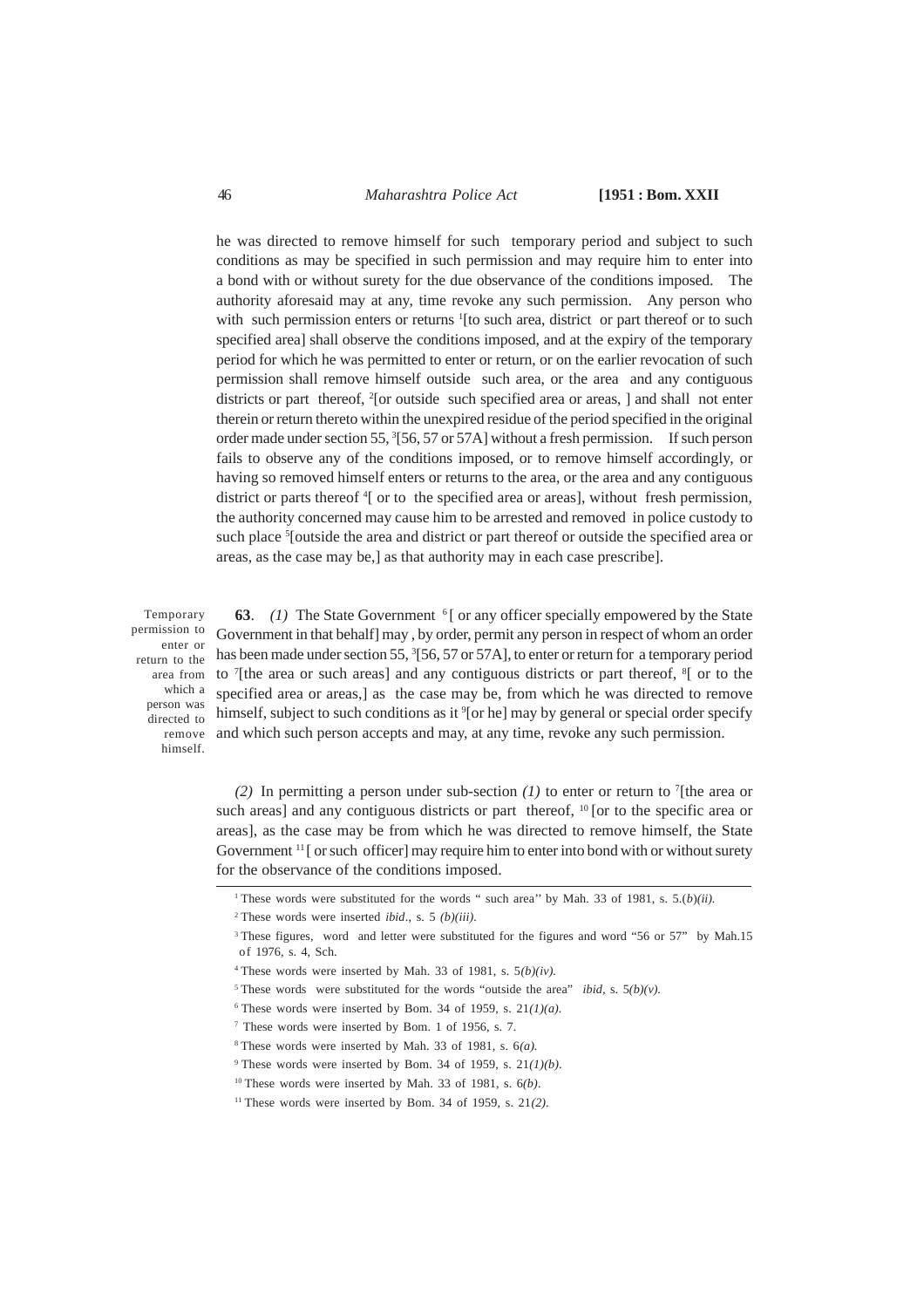(3) Any person permitted under sub-section  $(I)$  to enter or return to <sup>1</sup>[the area or such areas] and any contiguous districts or part thereof,  $2$  [or to the specified area or areas,] as the case may be, from which he was directed to remove himself shall surrender himself at the time and place and to the authority specified in the order or in the order revoking the said order, as the case may be.

3 [**63AA**. *(1)* The State Government or any officer specially empowered by the State Government in that behalf, may, in like circumstances and in like manner exercise the powers exercisable, <sup>4</sup> [in any areas for which a Commissioner is appointed] by the Commissioner, and in a district by the District Magistrate, sub-Divisional Magistrate or <sup>5</sup>[Superintendent]  $\frac{6}{5}$   $*$   $*$  ] empowered by the State Government in that behalf, as the case may be, under section 55,  $7$ [56, 57 and 57A], with this modification that  $8$ [under sections 55 and 57A] it shall, be lawful for the State Government or the officer specially empowered to direct the members of  $9$ [the gang or body, or person]  $^{10}$ [or persons declared to be beggers], as the case may be, to remove themselves from, and not to enter or return to, any local area, or any such areas and any districts or part thereof, whether contiguous thereto or not.

(*2*) The provisions of sections 58, 59, 60, 61, 62 and 63 shall *mutatis mutandis* apply to the exercise of any powers under this section as they apply to exercise of any powers under section 55, <sup>11</sup>[56, 57 or 57A].

## $12$ [III. Control of camps, etc., and Uniforms.

**63A**. *(1)* If the State Government is satisfied that it is necessary in the interest of the maintenance of public order so to do, it may by general or special order, prohibit or restrict through the <sup>13</sup>[State of Maharashtra] or any part thereof all meetings and assemblies of persons for the purpose of training or drilling themselves or being trained or drilled to the use of arms, or for the purpose of practising military exercise, movements or evolution or for the purpose aforesaid of attending or holding or taking any part in any camp, parade or procession.

*(2)* If the State Government is satisfied that the wearing in public by any member of the body or association or organisation to be specified in the order to be issued hereunder of any dress or article of apparel resembling any uniform or part of uniform required

Control of camps, parades, etc., and banning use of

uniforms, etc.

Powers of exterment of State Government and officers specially empowered.

<sup>&</sup>lt;sup>1</sup> These words were inserted by Bom. 1 of 1956, s. 7.

<sup>2</sup>These words were inserted by Mah. 33 of 1981, s. 6 *(c).*

<sup>&</sup>lt;sup>3</sup> Section 63AA was inserted by Bom. 1 of 1956, s. 8.

<sup>4</sup>These words were substituted for the words " in Greater Bombay '' by Bom. 56 of 1959, s. 3, Sch.

<sup>&</sup>lt;sup>5</sup>This word was substituted for the words "District Superintendent" by Mah. 46 of 1962,s. 3, Sch. <sup>6</sup> The word "specially" was deleted and shall be deemed always to have been deleted by Mah. 3 of 1995, s. 7.

<sup>&</sup>lt;sup>7</sup> These figures, word and letter were substituted for the figures and word "56 or 57" by Mah. 15 of 1976, s. 4, Sch.

<sup>8</sup> These words, figures and letter were inserted by Mah. 33 of 1981, s. 7 (a).

<sup>9</sup>These words were substituted for the words " such gang or body, or persons or immigrants or persons convicted " *ibid*., s. 7 *(b).*

 $10$ <sup>10</sup>These words were inserted by Mah. 15 of 1976, s. 4, Sch.

<sup>&</sup>lt;sup>11</sup> These figures, word and letter were substituted for the figures and word "56 or 57" *ibid.* 

 $12$  This heading and section 63A were inserted by Bom. 20 of 1953, s. 7.

<sup>&</sup>lt;sup>13</sup> These words were substituted for the words " State of Bombay" by the Maharashtra Adaptation of Laws (State and Concurrent Subjects) Order, 1960.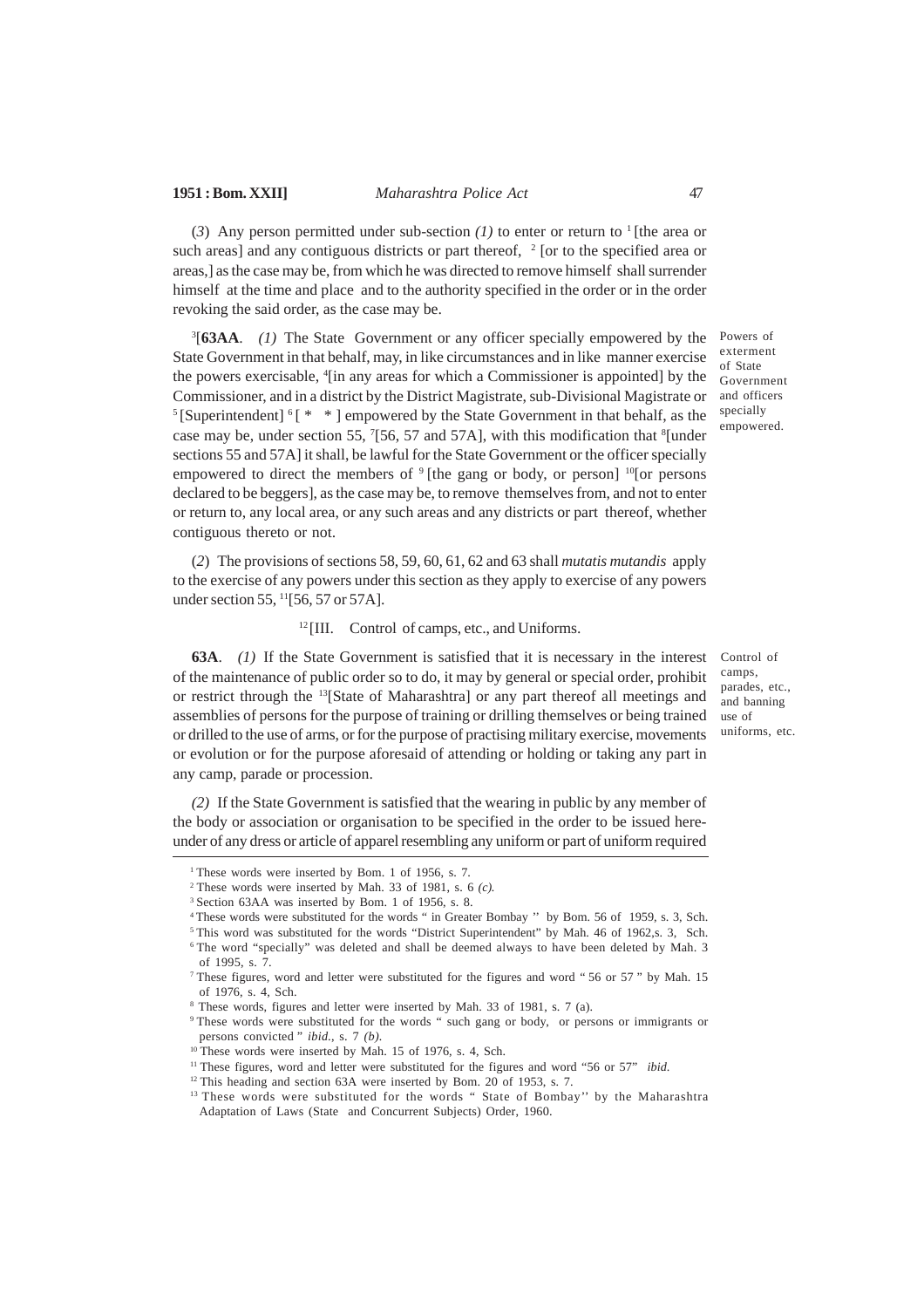to be whom by a member of the Armed Forces of the Union or by a member of the Police Force or of any force constituted under any law for the time being in force, would be likely to prejudice the security of the State or the maintenance of public order, the State Government may, by general or special order prohibit or restrict the wearing, or display in public, of any such dress or article of apparel by any member of such body or association or organisation.

*(3*) Every general or special order under sub-sections *(1)* and *(2)* shall be published in the manner prescribed for the publication of a public notice under section 163.

*Explanation.*—For the purposes of sub-section *(2)*, a dress or an article of apparel shall be deemed to be worn or displayed in public, if it is worn or displayed in any place to which the public have access.]

#### <sup>1</sup>[IV. Village Defence Parties.

**63B.** *(1)* For the protection of persons, the security of property and the public tion of safety in villages, the <sup>2</sup> [Superintendent] may constitute voluntary bodies, hereinafter in Village this section called "Village defence parties", for any villages within his jurisdiction, as  $\frac{d}{n_{\text{entries}}}$  he deems fit. Constituparties.

> *(2)* Subject to any general or special orders which the State Government may make in this behalf, every person between the ages of 20 and 50 and residing in a village and who in the opinion of the  $2$  [Superintendent] is a fit and proper person having regard to the nature of duties and functions to be performed under the provisions of this section shall be eligible for appointment as a member of the village defence party constituted for this village.

> (3) The <sup>2</sup> [Superintendent] may by a written order signed by himself, and sealed with his own seal, appoint any person eligible under sub-section *(2)* to be a member of a village defence party.

> (4) For each village party the <sup>2</sup> [Superintendent] shall appoint a person eligible under sub-section *(2)* to be an honourary commandant called the Kotwal.

> *(5)* For the direction and supervision of village defence parties in a taluka, the <sup>2</sup> [Superintendent] may appoint a police officer, not below the rank of Head Constable, to be a Taluka Village Defence Officer, and any person who is willing to serve and in the opinion of the <sup>2</sup>[Superintendent] is fit to be a Joint Taluka Defence Officer.

> (*6)* For the direction and supervision of village defence parties in a district, the 2 [ Superintendent] may appoint a police officer, not below the rank of Sub-Inspector to be a district Village Defence Officer, and any person who is willing to serve and in the opinion of the <sup>2</sup>[Superintendent] is fit, to be a Joint District Village Defence Officer.

<sup>&</sup>lt;sup>1</sup> This heading and section 63B were inserted by Bom. 1 of 1956, s. 9.

<sup>&</sup>lt;sup>2</sup> This word was substituted for the words "District Superintendent" by Mah. 46 of 1962, s.3, Sch.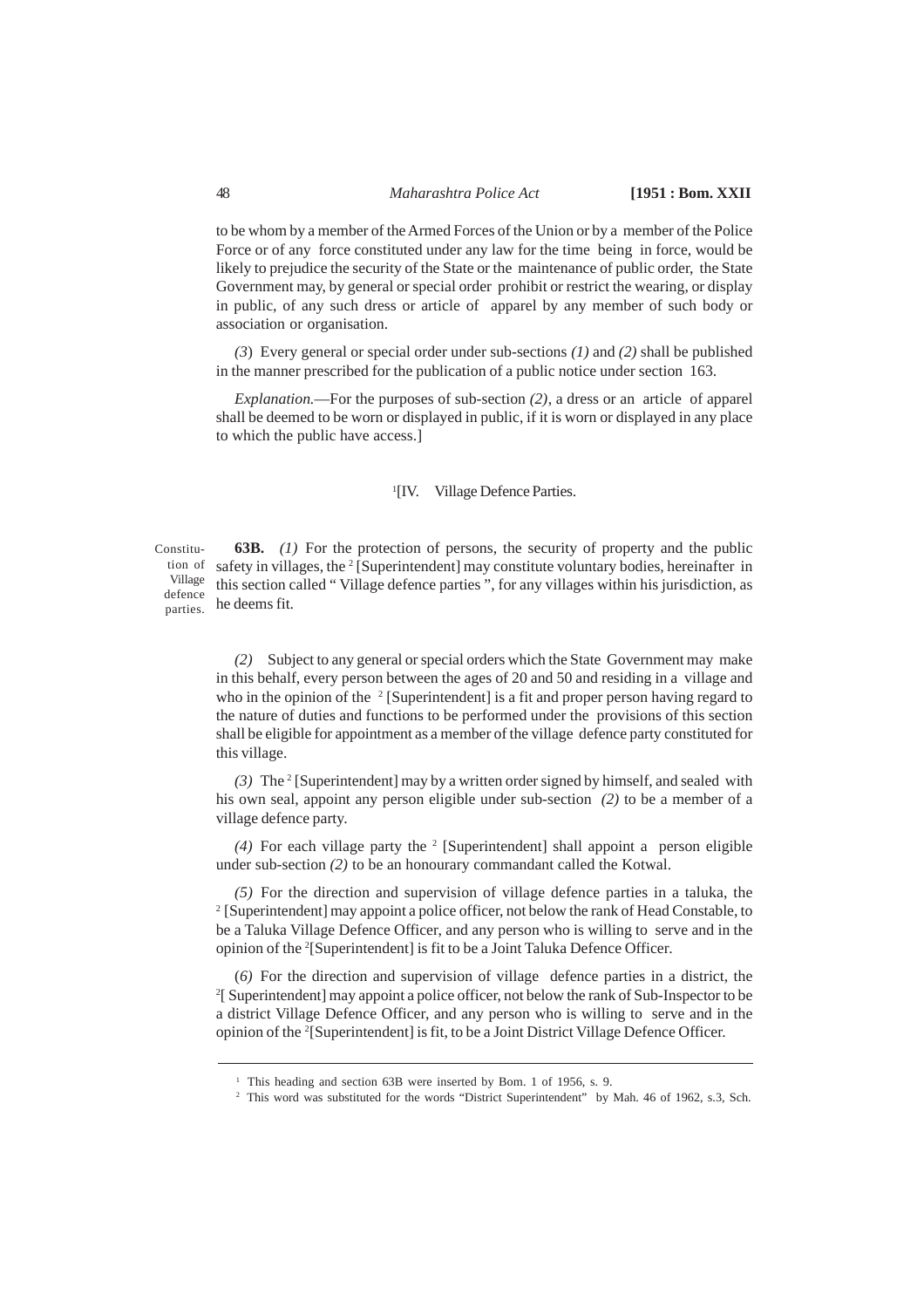*(7)* Members of village defence parties and officers, appointed under this section shall be under the direction and control of the <sup>1</sup>[ Superintendent] and shall receive such training, and discharge such duties, as may be determined by the <sup>1</sup>[ Superintendent].

*(8)* Members of village defence parties and officer (other than police officers) appointed under this section, shall be subject to such terms and conditions of service as may be determined with the previous approval of the State Government, by the <sup>1</sup>[ Superintendent].

*(9)* The <sup>1</sup> [ Superintendent] or any officers appointed under this section may at any time call out officers subordinate to them, or any members of a village defence party for training or to discharge the duties assigned to them.

*(10)* Every member of a village defence party and every officer appointed under this section shall,—

*(a)* on appointment receive a certificate in a form approved by the State Government in this behalf ;

*(b)* when called out for duty, have the same powers, privileges and protection as a police officer appointed under this Act.

*(11)* Notwithstanding anything contained in any law for the time being in force, a member of a village defence party or any officer (other than a police officer) appointed under this section, shall not be disqualified from being chosen as, or for being a member of—

*(a)* the <sup>2</sup>[Maharashtra] Legislative Assembly or the <sup>2</sup>[Maharashtra] Legislative Council, or

*(b)* any local authority,

by a reason only of the fact that he is a member of a village defence party or such officer.

3 [ *(12)* In such districts as the State Government may by notification in the *Official* Gazette specify, the powers, duties and functions of <sup>1</sup>[ Superintendent], District Village Defence Officer and Taluka Village Defence Officer under this section shall be exercised, performed and discharged by such officers of the Home Guards as the Commandant General appointed under the \*Bombay Home Guards Act, 1947 may direct, and thereupon all the forgoing provisions of this section shall apply but, references therein to the <sup>1</sup>[ Superintendent], District Village Defence Officer and Taluka Village Defence Officer shall be deemed to be references to the relevant officers of the Home Guards].

Bom. III of 1947.

<sup>&</sup>lt;sup>1</sup> This word was substituted for the words " District Superintendent " by Mah. 46 of 1962, s. 3, Sch.

<sup>2</sup> This word was substituted for the word " Bombay " by Maharashtra Adaptation of Laws (State and Concurrent Subjects) Order, 1960.

<sup>3</sup> Sub-section *(12)* was inserted by Bom. 34 of 1959, s. 23.

The short title of this Act was amended as " the Maharashtra Home Guards Act " by Mah. 24 of 2012, sch, entry 24, *w.e.f.* 1-5-1960.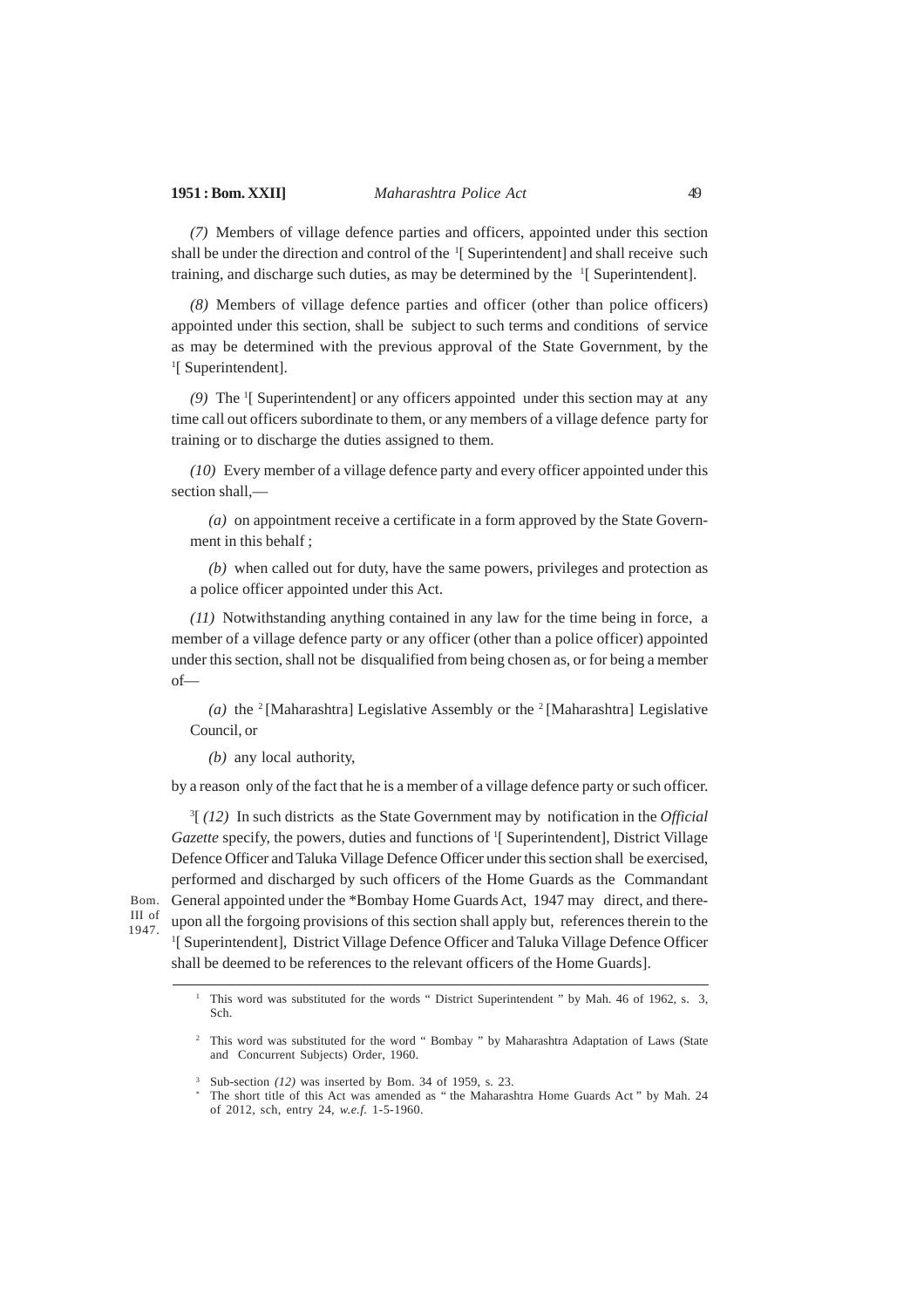#### **CHAPTER VI.**

*Executive powers and duties of the Police.*

Duties of a Police officer.

**64.** It shall be the duty of every Police officer—

*(a)* promptly to serve every summons and obey and execute every warrant or other order lawfully issued to him by competent authority, and to endeavour by all lawful means to give effect to the lawful commands of his superior ;

*(b)* to the best of his ability to obtain intelligence concerning the commission of cognizable offences or designs to commit such offences, and to lay such information and to take such other steps, consistent with law and with the orders of his superior as shall be best calculated to bring offenders to justice or to prevent the commission of cognizable, and within his view of non-cognizable offences ;

*(c)* to prevent to the best of his ability the commission of public nuisances ;

*(d)* to apprehend without unreasonable delay all persons whom he is legally authorised to apprehend and for whose apprehension there is sufficient reason ;

*(e)* to aid another Police officer when called on by him or in case of need in the discharge of his duty, in such ways as would be lawful and reasonable on the part of the officer aided ;

*(f)* to discharge such duties as are imposed upon him by any law for the time being in force.

Power to enter places of public resort.

**65.** *(1)* Every Police Officer may, subject to the rules and orders made by the State Government or by a person lawfully authorised, enter for any of the purposes referred to in section 64 without a warrant, and inspect any place of public resort which he has reason to believe is used as drinking shop, or a shop for the sale of intoxicating drugs or a place of resort of loose and disorderly characters.

Power to search suspected

thereon proceed according to sections 523 and 525 of the  $*$ Code of Criminal Procedure,  $v_{\text{of}}$ 1898. (*2*) When in a street or a place of public resort a person has possession or apparent possession of any article which a Police officer in good faith suspects to be stolen persons in a property, such Police officer may search for and examine the same and may require an street. account thereof, and, should the account given by the possessor be manifestly false or suspicious, may detain such article and report the facts to a Magistrate, who shall 1898, or other law in force.

Duties of Police officers towards the public.

**66.** It shall be the duty of every Police officer,—

*(a)* to afford every assistance within his power to disabled or helpless persons in the street, and to take charge of intoxicated persons and of lunatics at large who appear dangerous or incapable of taking care of themselves;

*(b)* to take prompt measures to procure necessary help for any person under arrest or in custody, who is wounded or sick, and whilst guarding or conducting any such person, to have due regard to his condition ;

<sup>\*</sup> Now see Code of criminal procedure, 1973 (2 of 1974)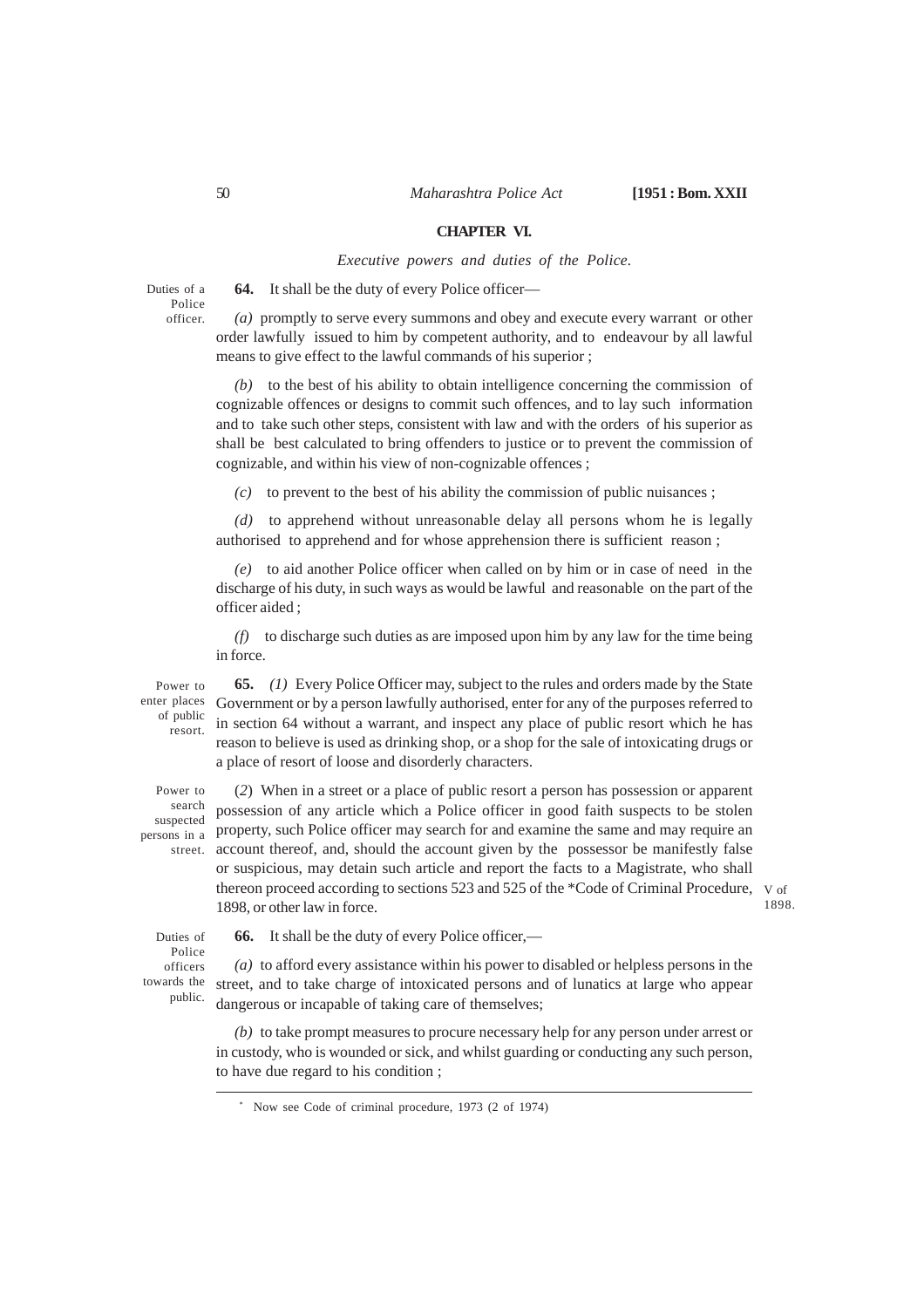*(c)* to arrange for the proper sustenance and shelter of every person who is under arrest or in custody ;

*(d)* in conducting searches, to refrain from needless rudeness and the causing of unnecessary annoyance ;

*(e)* in dealing with women and children, to act with strict regard to decency and with reasonable gentleness ;

(*f*) to use his best endeavours to prevent any loss or damage by fire ;

(*g*) to use his best endeavours to avert any accident or danger to the public.

**67.** It shall be the duty of a Police officer—

( $a$ ) to regulate and control the traffic in the streets, to prevent obstructions therein traffic, etc. in and, to the best of his ability, to prevent the infraction of any rule or order made under streets. this Act or any other law in force for observance by the public in or near the streets ;

(*b*) to keep order in the streets and at and within public bathing, washing and landing places, fairs, temples and all other places of public resort and in the neighbourhood of places of public worship during the time of public worship ;

(*c*) to regulate resort to public bathing, washing and landing places, to prevent overcrowding thereat and in public ferry-boats and, to the best of his ability, to prevent the infraction of any rule or order lawfully made for observance by the public at any such place or on any such boat.

**68.** All persons shall be bound to conform to the reasonable directions of a Police Persons officer given in fulfilment of any of his duties under this Act.

**69.** A Police Officer may restrain or remove any person resisting or refusing or Power of omitting to conform to any direction referred to in section 68 and may either take such Police officer person before a Magistrate or, in trival cases, may release him when occasion is past. Police.

**70.** Whenever a notification has been duly issued under section 37 or an order has Enforcement been made under section 38 or 39, it shall be lawful for any Magistrate in a District or Police Officer to require any person acting or about to act contrary thereto to desist or to abstain from so doing, and, in case of refusal or disobedience, to arrest the person 38 or 39. offending. Such Magistrate or Police Officer may also seize any object or thing used or about to be used in contravention of such notification, or order as aforesaid, and the thing seized shall be disposed of according to the order of any District Magistrate having jurisdiction at the place.

**71.** It shall be the duty of the Police to see that every regulation and direction made Duty of Police by any authority under section 43, 55, 56<sup>1</sup>[57, 57-A or 63-AA] is duly obeyed, to warn persons who from ignorance fail to obey the same and to arrest any person who wilfully section 43, 55, disobeys the same.

to see orders issued under 56, <sup>1</sup> [57, 57-A  $\overline{0.63}$ -AA] are

<sup>1</sup> These figures, letters and word were substituted for the figures, word and letter "57 or 63-A" by carried out. Mah. 15 of 1976, s. 4, sch.

Police to regulate

bound to conform to reasonable orders of

to restrain, remove, etc.

of orders issued under section 37,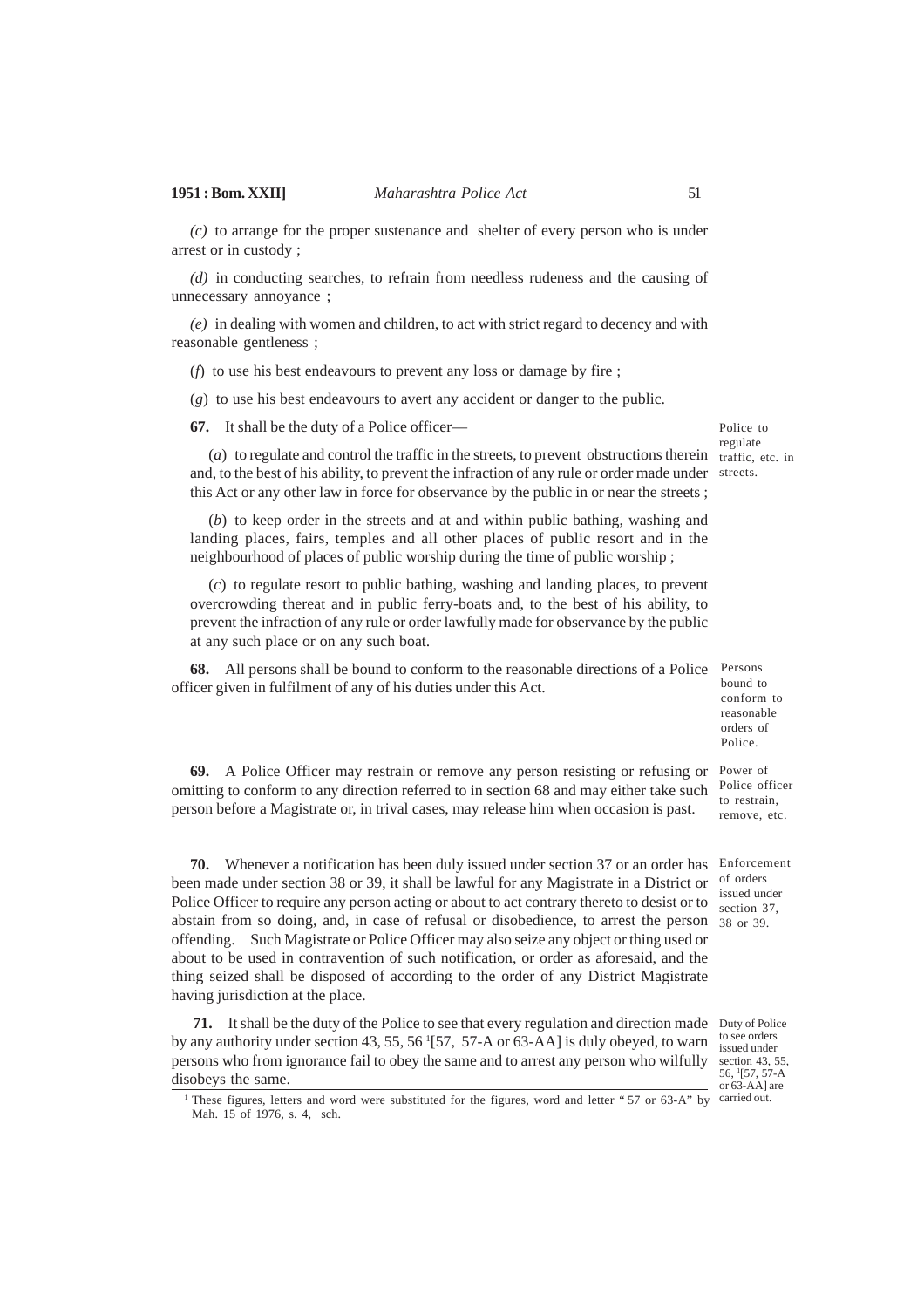When Police officer may arrest without warrant.

**72.** Any Police officer may, without any order from a Magistrate and without a warrant, arrest—

(*1*) any person who has been concerned in an offence punishable under section 121 or against whom reasonable complaint has been made or credible information has been received or a reasonable suspicion exists, of his having been concerned in such offence ;

(*2*) any person who contravences a rule or order under clause (*x*) of sub-section *(1)* of section 33 or an order or notification under section 36, 37, 56, <sup>1</sup>[57, 57A or 63 AA;]

2 [(2A) any person who contravences any order made under sub-section (*1*) of section 63A ;]

(*3*) any person who commits an offence punishable under section 122 or section 136.

When Police without a

**73.** Any Police officer may, without an order from a Magistrate and without a warmay arrest rant, arrest any person committing in his presence any offence punishable under <sup>3</sup>[clause (*a*), (*b*), (*c*), (*d*), (*e*), (*f*), (*g*), (*h*), (*i*), *(j*), (*k*), or (*m*) of sub-section (*1*) of section 11 of the warrant. Prevention of Cruelty to Animals Act, 1960].

1960.

1960.

**73A.** [*Extension of section 6B of Act XI of 1890 as in force in pre-Reorganisation State to rest of the State for the purposes of sections 74 to 77*]. *Deleted by Mah. 24 of 1964, s. 3.*

**74.** When in respect of an animal an offence under <sup>4</sup>[sub-section (1) of section 11 or regard to section 12 of the Prevention of Cruelty to Animals Act, 1960 (hereinafter in this section 59 of and in sections 75 and 77 referred to as " the said Act")] has been committed, of when  $s_{[Act\ LIX\ of}$  there is reasonable ground for suspecting that such offence has been committed, a 1960]. Police officer may-Powers with offences under

*(a)* take the animal to a Magistrate, or

*(b)* if the accused person so requires take the animal to a veterinary officer, if any, empowered by State Government in this behalf, or

 $(c)$  take the animal to an infirmary appointed under  $6$  [section 35] of the said Act for treatment and detention, pending direction of a Magistrate under  $[$  \* \* \* \* \* ] the said section, or

<sup>1</sup> These figures, letters and word were substituted for the figures, word and letter "57 or 63A " by Mah. 15 of 1976, S. 4, Sch.

<sup>2</sup> Clause (*2A*) was inserted by Bom. 20 of 1953 s. 8.

<sup>&</sup>lt;sup>3</sup> This portion was substituted for the portion " section 3, 3A, 4, 5, 6 or 6C of the Prevention of Cruelty to Animals Act, 1890 or under section 3, 4 or 5A of the Prevention of Cruelty to Animals Act, " by Mah. 24 of 1964, s. 2.

<sup>4</sup> This portion was substituted for the portion " section 3 or section 5 or section 6 of the Prevention of Cruelty to Animals Act, 1890 or under section 3 or 4 or 5 of the Prevention of Cruelty to Animals Act", *ibid,* s. 4*(b).*

<sup>5</sup> These words and figures were substituted for the words and figures "Act XI of 1890 or corresponding laws," *ibid*, s. 4*(c).*

<sup>6</sup> This word and figures were substituted for the words and figures "sub-section *(1)* of section 6B" *ibid*., s. 4 *(b)(i).*

<sup>7</sup> The words and figures " sub-sections. *(2)* and *(3)* of " were deleted, *ibid.,* s. 4 *(b) (ii).*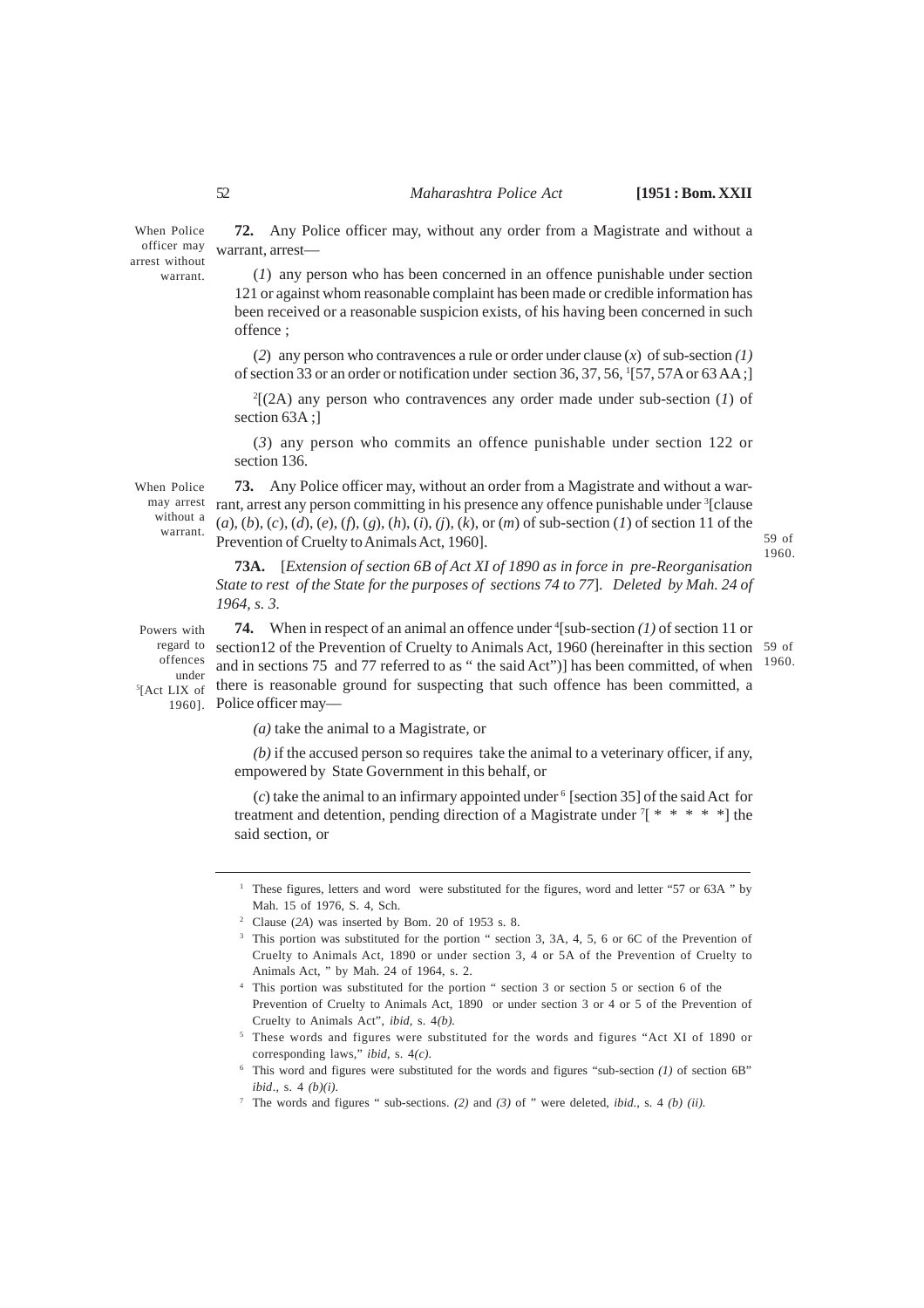*(d)* When the animals is in such a physical condition that it cannot be taken to a veterinary officer or a Magistrate, draw up a report of the condition of the animal in the presence of two or more respectable persons describing such wounds, sores, fractures, bruises or other marks of injury as may be found on the body of the animal :

Provided that, in cases falling under clause *(b)* or *(d)* the Police officer may direct that the animal shall be sent for detention in a dispensary or any suitable place approved by the State Government by general or special order and be there detained until its production before a Magistrate :

Provided further that an animal so detained shall be produced before a Magistrate with the least possible delay and within a period not exceeding three days from the date on which it was sent for detention and shall be handed over to its owner unless the Magistrate passes an order for its further detention in an infirmary.

**75.** When an animal is brought before a Magistrate under section 74, the Magistrate may direct the animal to be returned to the person from whose possession it was taken, on such person giving security to the satisfaction of the magistrate binding himself to produce the animal when required, or may direct that the animal shall be sent for treatment and care to an infirmary and be there detained as provided in <sup>1</sup>[section 35] of the said Act or may make such order as he thinks fit regarding the disposal or custody and production of the animal.

**76.** The veterinary officer before whom an animal is brought under section 74 shall with all convenient speed examine the same and draw up a report of such examination. A copy of the report shall be delivered free of charge to the accused person, if he applies for it.

**77.** When under section 74 a Police officer directs that an animal shall be sent for detention in a dispensary or any suitable place before its production before a Magistrate or under section 74 a Magistrate directs that an animal shall be sent for treatment and care to an infirmary and be detained therein, the provisions of <sup>2</sup> [section 35] of the said Act, shall so far as may be, apply.

**78.** When a Police officer in good faith suspects that any animal being employed in any work or labour is, by reason of any sore, unfit to be so employed, he may require the person in charge of such animal to unsaddle or unload it for the purpose of ascertaining whether any sore exists and, if any person refuses to do so, may himself unsaddle or unload the animal or may cause the same to be unsaddled or unloaded.

<sup>4</sup>[ **79.** Any Police officer may, without an order from a Mgistrate and without a warrant, arrest any person committing in his presence any offence punishable under section 117 or section 125 or section 130 or sub-clause *(i), (iv)* or *(v)* of section 131 or clause *(i)* of section 135 in respect of contravention of any order made under section 39 or 40].

Power of Magistrate to return animal to person from whose possession it was taken.

Veterinary officer to examine the animal.

Animal to be dealt with under  ${}^{3}$ [Act LIX of 1960].

power of Police officer to unsaddle the animal or unload.

Power of Police to arrest without warrant when certain offences committed in his presence.

<sup>1</sup>This word and figures were substituted for the word, figures and letters " sub-sections *(2)* and *(3)* of section 6B " by Mah. 24 of 1964, s. 5.

<sup>2</sup>This word and figures were substituted for the words and figures " sub-sections (*5*), (*6*) and (*7*) of section 6B " *ibid*., s. 6, *(a)*.

<sup>3</sup>This word and figures were substituted, *ibid*., s. 6*(b)*.

<sup>4</sup>This section was substituted for the original by Bom. 21 of 1954, s. 3, Second Schedule.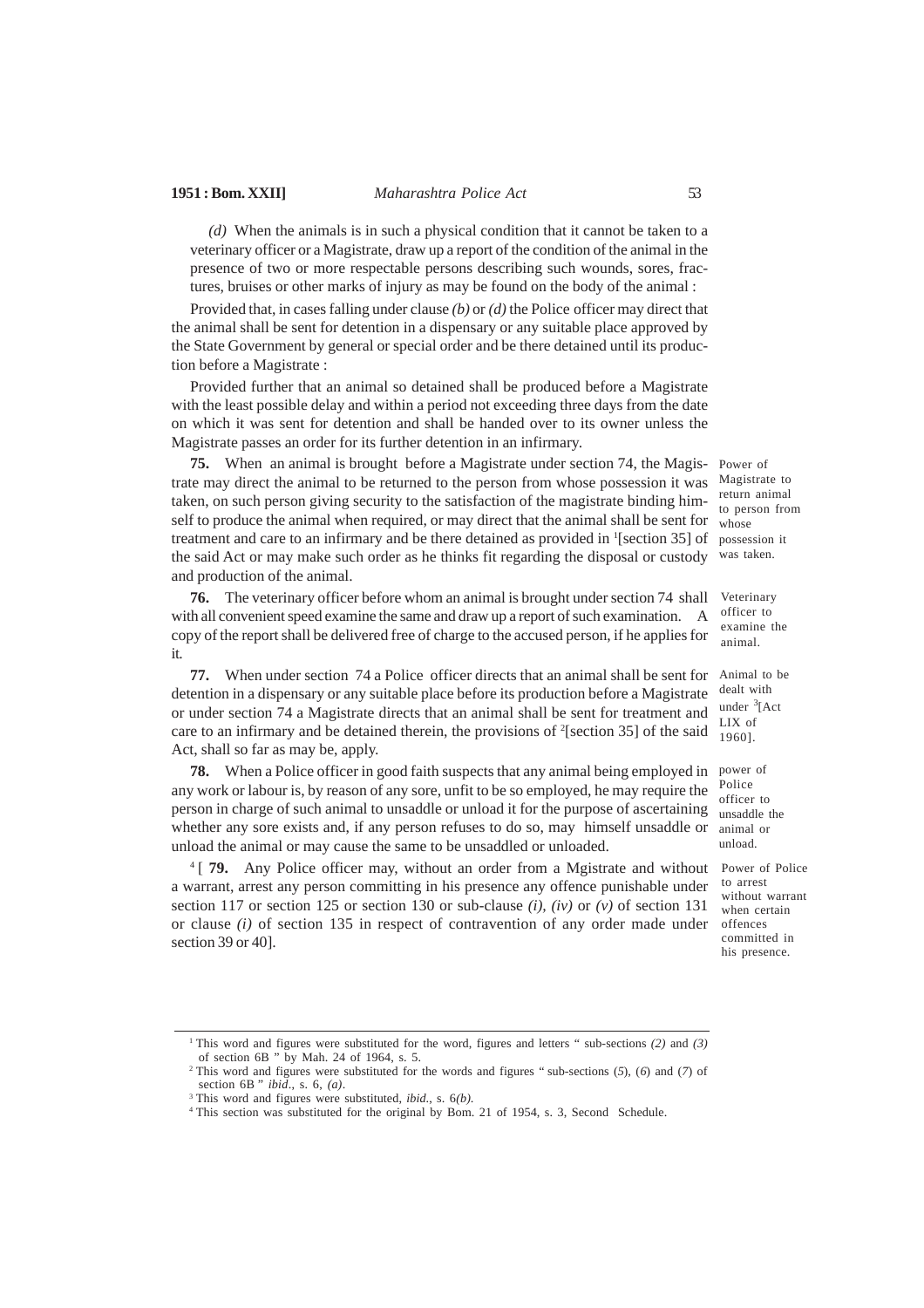## 54 *Maharashtra Police Act* **[1951 : Bom. XXII**

Other powers of arrest.

**80.** *(1)* Any Police officer specially employed in this behalf by a competent authority may arrest without warrant for an offence specified in section 110.

*(2)* Any Police officer may, on the information of any person in possession, or charge of any dwelling house, private premises or land or ground attached thereto, arrest without warrant any person alleged to have committed therein or thereon an offence punishable under section 120.

**81.** A Police officer may arrest without warrant any person committing in his presence in any street or public place any non-cognizable offence punishable under this Act, or under any rule thereunder and for which no express provisions has been made elsewhere or under any other law for the time being in force, if such person–– Refusal to obey warning or to accompany Police.

*(i)* after being warned by a Police officer persists in committing such offence, or

*(ii)* refuses to accompany the Police officer to a Police Station on being required so to do.

Police to take charge of unclaimed property. **82.** *(1)* The Police shall take temporary charge––

*(a)* of all unclaimed property found by, or made over to them, and also

*(b)* of all property found lying in any public street, if the owner or person in charge of such property on being directed to remove the same, refuses or omits to do so.

 $(2)$ <sup>1</sup>[In any area for which a Commissioner has been appointed] the property of which the Police have taken charge under sub-section *(1)* shall be handed over to the Commissioner.

Intestate property over four hundred

**83.** *(1)* <sup>1</sup> [In any area under the charge of a Commissioner] if any property of the nature referred to in section 82 appears to have been left by a person who has died intestate, and not to be under four hundred rupees in value, the Commissioner shall rupees in communicate with the Administrator-General with a view to its being dealt with under the value. provisions of the Administrator-General's Act, 1913, or other law for the time being in II of force.

1913.

 $(2)^{2}$ [In areas outside the charge of a Commissioner] the property shall be delivered to the police-patel, if any, of the town or village in which the same was found, and a receipt therefor taken from the police-patel, who shall forward such property to the Magistrate to whom such police-patel is subordinate. If in any such case there be no police-patel of such town or village, the Police shall forthwith report to such-Magistrate as the Magistrate of the district shall, from time to time, appoint in this behalf, and act thereafter as the said first mentioned Magistrate shall direct.

Intestate property over four hundred rupees in value.

**84.** If the property regarding which a report is made to a Magistrate under section 83 or under section 19 of the Bombay Village Police Act, 1867, <sup>3</sup>[or of that Act as in force in Bom. Kutch area of the State of Bombay, or under section 21 of the Saurashtra Village Police

VIII of 1867. Saur. Ord. XXXI of 1949.

<sup>&</sup>lt;sup>3</sup> These words and figures were inserted by Bom. 84 of 1959, s. 27.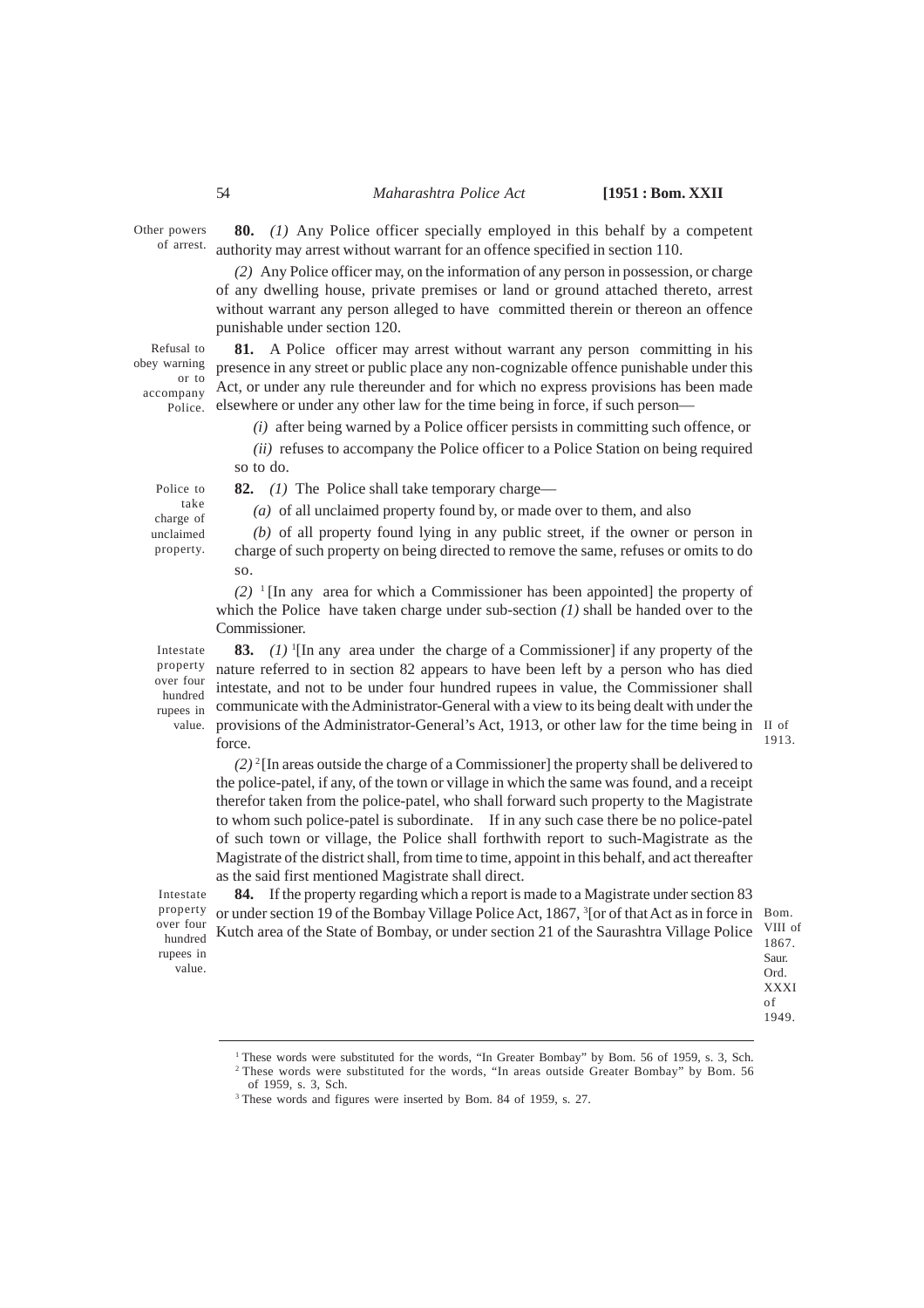Ordinance, 1949,] appears to such Magistrate to have been left by a person who has died intestate and without known heirs and to be likely, if sold in public auction, to realise more than, four hundred rupees net proceeds, he shall communicate with the District Judge with a view to its being dealt with under the provisions of section 10 of Bombay Regulation VIII of 1827 (Regulation to provide for the formal recognition of heirs, *etc.*) or other law in force.

**85.** (1) In any case not covered by section 83 or 84, the Commissioner<sup>1</sup> [the Superintendent] or the Magistrate concerned, as the case may be, shall issue a proclamation specifying the articles of which such property consists, and requiring any person who may have a claim thereto appear before himself or some other officer whom he appoints in this behalf and establish his claim within <sup>2</sup> [two months] from the date of such proclamation.

*(2)* If the property, or any part thereof, is subject to speedy and natural decay, or consists of live-stock, or if the property appears to be of less value than <sup>3</sup>[two thousand and five hundered rupees], it may be forthwith sold by auction under the orders of the Commissioner <sup>4</sup>[the Superintendent] or the Magistrate concerned, as the case may be, and the net proceeds of such sale shall be dealt with in the same manner as is hereinafter provided for the disposal of the said property.

**86.** (1) The Commissioner <sup>5</sup>[or, the Superindent] or the Magistrate concerned, as the case may be shall on being satisfied of the title of any claimant to the possession or administration of the property specified in the proclamation issued under sub-section *(1)* of section 85, order the same to be delivered to him, after deduction or payment of the expenses properly incurred by the Police in the seizure and detention thereof.

*(2)* The Commissioner <sup>5</sup> [or, the Superintendent] or the Magistrate concerned, as the case may be, may, at his discretion, before making any order under sub-section (*1*), take such security as he may think proper from the person to whom the said property is to be delivered, and nothing herein before contained shall affect the right of any person to recover the whole or any part of the same from the person to whom it may have been delivered pursuant to such order.

**87.** If no person establishes his claim to such property within the period specified the proclamation it shall be at the disposal of the State Government, and the property or such part, thereof as has not already been sold under sub-section (2) of section 85, may be sold by auction under the orders of the Commissioner, <sup>6</sup>[or, the Superintendent] or the Magistrate concerned, as the case may be.

XXX IX of 1925. III of 1913.

**88.** Nothing in the Indian Succession Act, 1925 or in the Administrator General's Act, 1913, shall apply to intestate property which is dealt with by the Commissioner under sub-section *(1)* of section 85, nor shall the provisions of section 10 of Regulation VIII of 1827, <sup>7</sup>[or of any corresponding law in force] likewise be deemed to apply to intestate property which is dealt with by a Magistrate under sub-section *(1)* of section 85.

<sup>1</sup> These words were inserted by Mah. 40 of 2000, s.10  $(a)$   $(i)$ .

Procedure in other cases.

Power to sell perishable property at once.

Delivery of property to person entitled.

Power to take security.

In default of claim, property to be at disposal of State Government.

Procedure not affected by Indian Succession Act or Administrator General's Act or Regulation VIII of 1827 <sup>8</sup> [or corresponding law.]

<sup>2</sup>These words were substituted for the words, "six months" *ibid,* s. 10 (*a*) (*ii*).

<sup>3</sup>These words were substituted for the words "five rupees" *ibid,* s. 10 (*b*) (*i*).

<sup>4</sup>These words were inserted, *ibid,* s.10 *(b) (ii).*

<sup>5</sup>These words were inserted, *ibid,* s.11 *(a)* and *(b).*

<sup>6</sup>These words were inserted, *ibid,* s.12.

<sup>&</sup>lt;sup>7</sup> These words were inserted, by Bom. 34 of 1959, s. 28  $(1)$ .

<sup>8</sup>These words were inserted, *ibid,* s. 28*(2)*.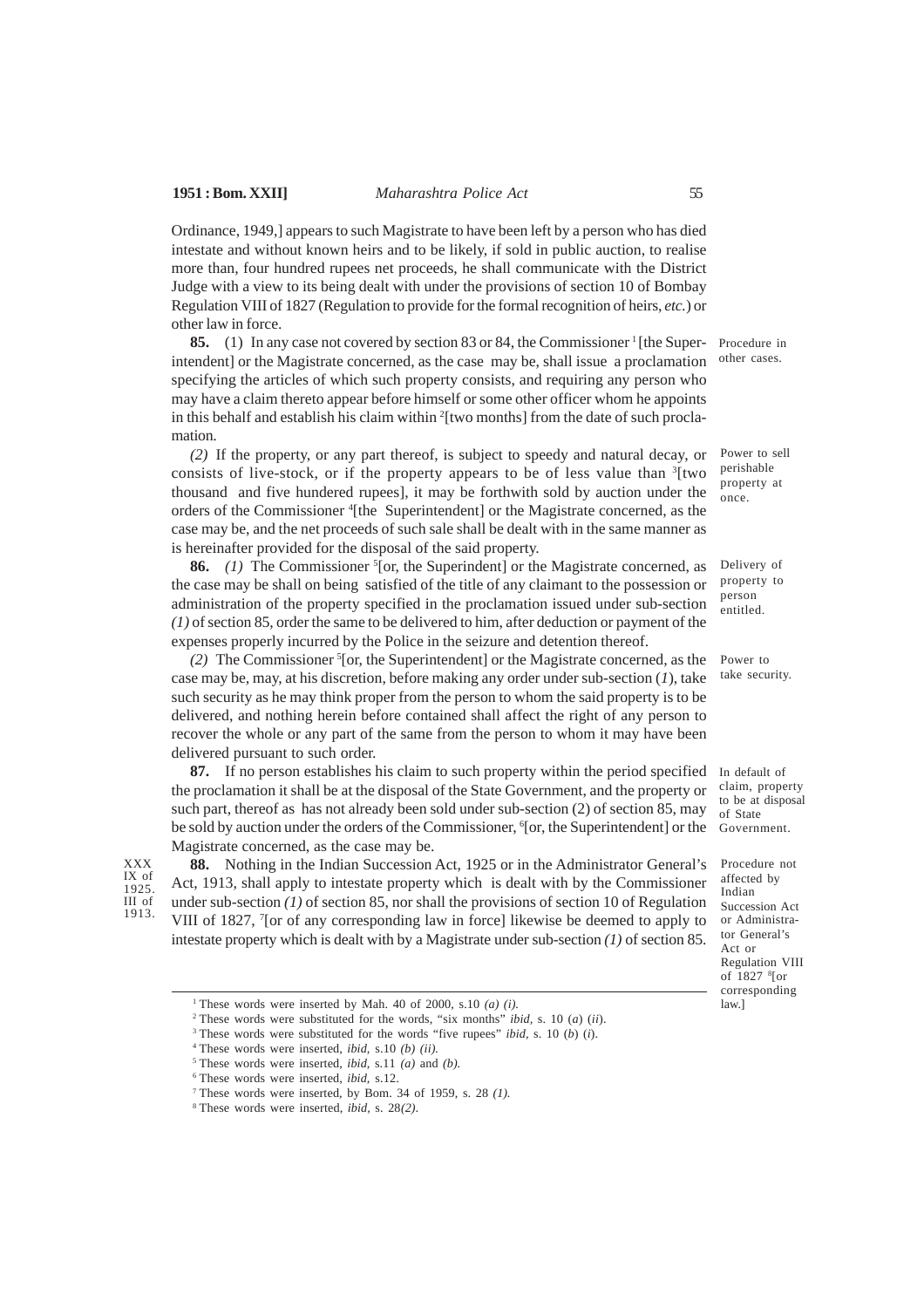### 56 *Maharashtra Police Act* **[1951 : Bom. XXII**

1871. Hyd. V of

Police officer may take charge of stray cattle.

Power to establish cattlepounds and appoint poundkeepers.

Penalty for allowing cattle to stray in to street or trespass upon private or public property.

**89.** <sup>1</sup> [In any areas outside the charge of a Commissioner] a Police officer may I of take charge of any animal falling under the provisions of the Cattle Trespass Act, 1871,  $2\left[3*****\right]$  or, as the case may be, under the Hyderabad Cattle Trespass Act,] which may be found straying in a street, and may take or send the same to the nearest pound, and the owner and other persons concerned shall thereon become subject to the F. provisions of the <sup>4</sup> [relevant Act.] 1337

**90.** (1) <sup>5</sup>[In any area <sup>6</sup>[(other than Greater Bombay)] under the charge of a Commissioner], the Commissioner  $7$ <sup>\*</sup> \* \* \* ] shall, from time to time, appoint such places as he thinks fit to be public pounds, and may appoint to be keepers of such pounds Police officers of such rank as may be approved by the State Government.

*(2)* Every pound-keeper so appointed shall, in the performance of his duties be subject to the direction and control of the Commissioner,  $8$ [\* \*].

9 [**90A.** *(1)* whoever in <sup>10</sup>[any area <sup>6</sup> [(other than Greater Bombay under the charge of a Commissioner] allows any cattle which are his property or in his charge to stray in any street or to trespass upon any private or public property shall, on conviction, be punished—

*(i)* for the first offence, with imprisonment of a term which may extend to one month or with fine which may extend to <sup>11</sup>[three thousand rupees] or with both ;

*(ii)* for the second or subsequent offence, with imprisonment for a term which may extend to six months or with fine which may extend to <sup>12</sup>[five thousand rupees] or with both.

*(2)* The Magistrate trying the offence under sub-section *(1)* may order,—

(a) that the accused shall pay such compensation, not exceeding  $13$ [two thousand rupees] as the Magistrate considers reasonable, to any person for any damage proved to have been caused to his property or to produce of land by the cattle under the control of the accused trespassing on his land ; and also

*(b)* that the cattle in respect of which an offence has been committed shall be forfeited to the State Government.

*(3)* Any compensation awarded under sub-section (*2*) may be recovered as if it were a fine imposed under this section.

*(4)* An offence under this section shall be cognizable].

- <sup>4</sup>These words were substituted for the words " said Act " by Bom. 34 of 1959*,* s. 29(*2*).
- <sup>5</sup> These words were substituted for the words " in Greater Bombay " by Bom. 56 of 1959, s. 3, Sch.

<sup>7</sup> The words and figures " and in other areas to which the State Government may by notification in the *Official Gazette*, extend the provisions of this section and sections 91, 92, 93 and 94 of this Act, any officer appointed in that behalf by the State Government " were deleted by Bom. 20 of 1953, s. 9.

<sup>&</sup>lt;sup>1</sup> These words were substituted for the words " in any area outside Greater Bombay " by Bom. 56 of 1959, s. 3, sch*.*

<sup>2</sup>This portion was inserted by Bom. 34 of 1959, s. 29*(1)*.

<sup>&</sup>lt;sup>3</sup> The words " or of that Act as in force in the Saurashtra area of State of Bombay "were omitted by the Maharashtra Adaptation of laws (State and Concurent Subjects) Order, 1960.

<sup>&</sup>lt;sup>6</sup> These brackets and words were inserted by Mah. 18 of 1974, ss. 5 and 6.

<sup>8</sup>The words " or such officer as aforesaid " were deleted, *ibid*.

<sup>9</sup> Section 90A was inserted, *ibid*., s.10.

<sup>&</sup>lt;sup>10</sup> These words were substituted for the words " Greater Bombay " by Bom. 56 of 1959, s. 3, Sch.

<sup>&</sup>lt;sup>11</sup> These words were substituted for the words " three hundred rupees " by Mah. 40 of 2000, s. 13 (*a*) (*i*).

<sup>12</sup> These words were substituted for the words " five hundred rupees " *ibid*., s. 13(*a*) (*ii*).

<sup>13</sup> These words were substituted for the words " two hundred and fifty rupees " *ibid*., s. 13(*b*).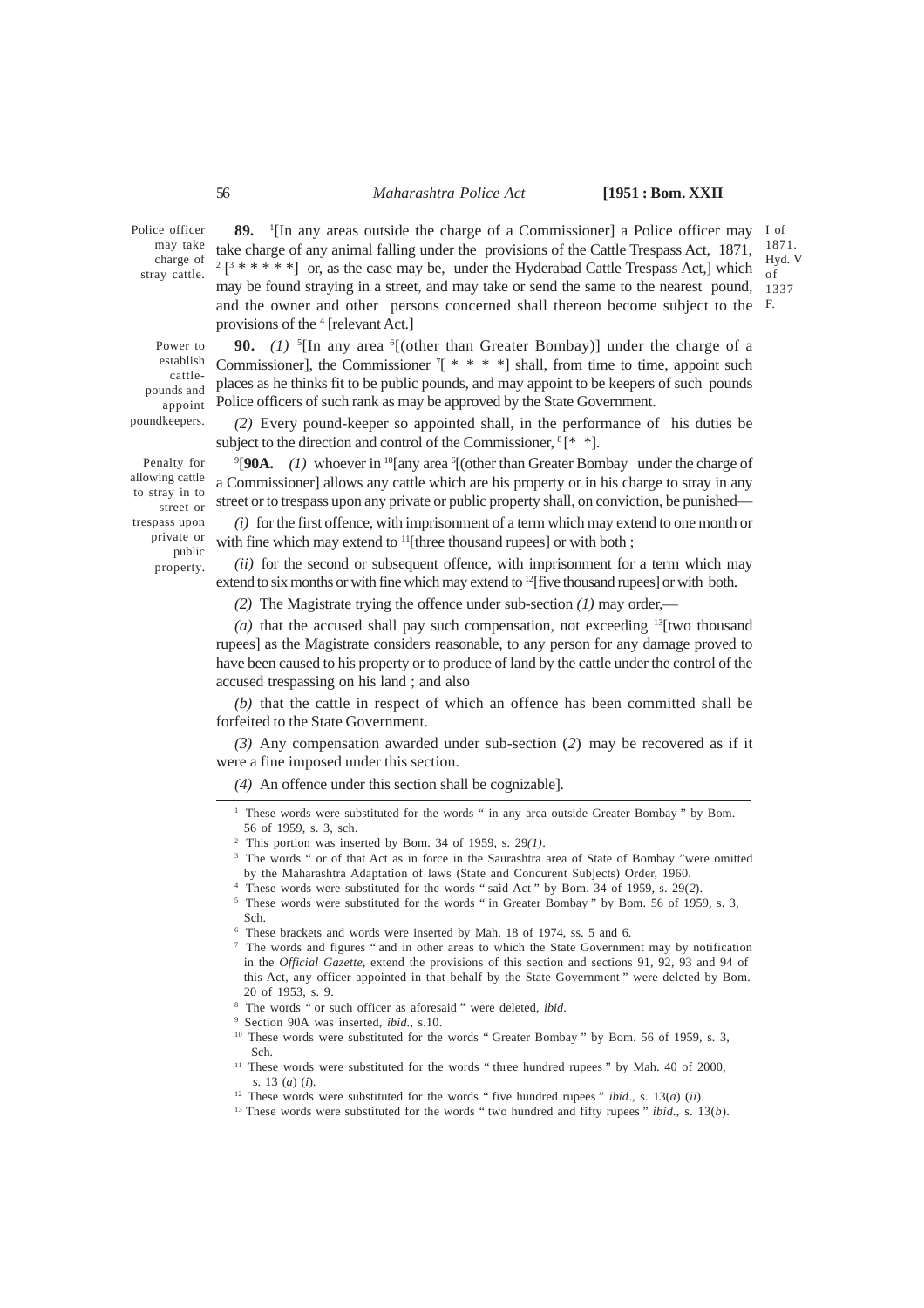**91.** It shall be the duty of every Police officer, and it shall be lawful for Impounding any other person, to seize, and take to any such public pound for confinement therein, any cattle found straying in any street or trespassing upon any private or public property in <sup>1</sup>[any area <sup>2</sup>[(other than Greater Bombay)] under the charge of a Commissioner]<sup>3\*</sup> \* \* \* \*. of cattle.

**92.** If the owner of the cattle impounded under section 91 or his agent Delivery of appears and claims the cattle, the pound-keeper shall deliver them to him on payment of the pound-fees and expenses chargeable in respect of such cattle under section 94.

**93.** (1) If within ten days after an animal has been impounded no person appearing Sale of cattle to be the owner of such animal offers to pay the pound-fee and expenses chargeable not claimed. under section 94, such animal shall be fortwith sold by auction, and the surplus remaining after deducting the fee and expenses aforesaid from the proceeds of the sale shall be paid to any person who, within fifteen days after the sale, proves to the satisfaction of such officer as the Commissioner authorises in this behalf  $4 * * *$ that he was the owner of such animal, and shall in any other case, form part of the consolidated fund of the State.

*(2)* No Police officer or pound-keeper shall, directly or indirectly, purchase any cattle at a sale under sub-section *(1)*.

**94.** *(1)* The pound-fee chargeable shall be such as the State Government may, Rate to be from time to time by notification in the *Official Gazette*, specify for each kind of animal 5 \* \* \*.

*(2*) The expenses chargeable shall be at such rates for each day during any part of which an animal is impounded, as shall from time to time be fixed by the Commissioner<sup>6\*</sup> \* in respect of such animal.

**95**. *(1)* Notwithstanding anything contained in section 153 of the \*Code of Powers as to Criminal Procedure, 1898, any Police officer generally or specially deputed, in <sup>1</sup> [any area under the charge of a Commissioner], by the Commissioner and else where, by the <sup>7</sup> [Superintendent] or any other officer specially empowered in that false weights behalf by the State Government, may without warrant enter any shop or premises and measures. for the purpose of inspecting or searching for any weights or measures or instruments for weighing or measuring used or kept therein. V of 1898.

*(2)* If he finds in such shop or premises weights, measures or instruments, for weighing or measuring which he has reason to believe are false, he may seize the same and shall forth with give information of such seizure to the Magistrate having jurisdiction, and if such weights, measures, or instruments shall be found by the Magistrate to be false, they shall be destroyed.

cattle claimed.

fixed by notification.

inspection, search and seizure of

<sup>&</sup>lt;sup>1</sup> These words were substituted for the words " Greater Bombay " by Bom. 56 of 1959, s. 3, Sch.

<sup>2</sup> These brackets and words were inserted by Mah. 18 of 1974, s. 7.

<sup>&</sup>lt;sup>3</sup> The words " or in such areas as aforesaid " were deleted by Bom. 20 of 1953, s. 11.

<sup>4</sup> The words and figures " or any other officer appointed under section 90 " were deleted, *ibid.*, s. 12.

<sup>&</sup>lt;sup>5</sup> The words " for the whole State or for such area as may be specified in the notification " were deleted, *ibid.*, s. 13*(1)*.

<sup>6</sup> The words " or any officer appointed as aforesaid " were deleted, *ibid.*, s.13*(2)*.

<sup>7</sup> This word was substituted for the words " District Superintendent " by Mah. 46 of 1962,  $s. 3.$  Sch.

<sup>\*</sup> Now see Code of Criminal Procedure, 1973 (2 of 1974).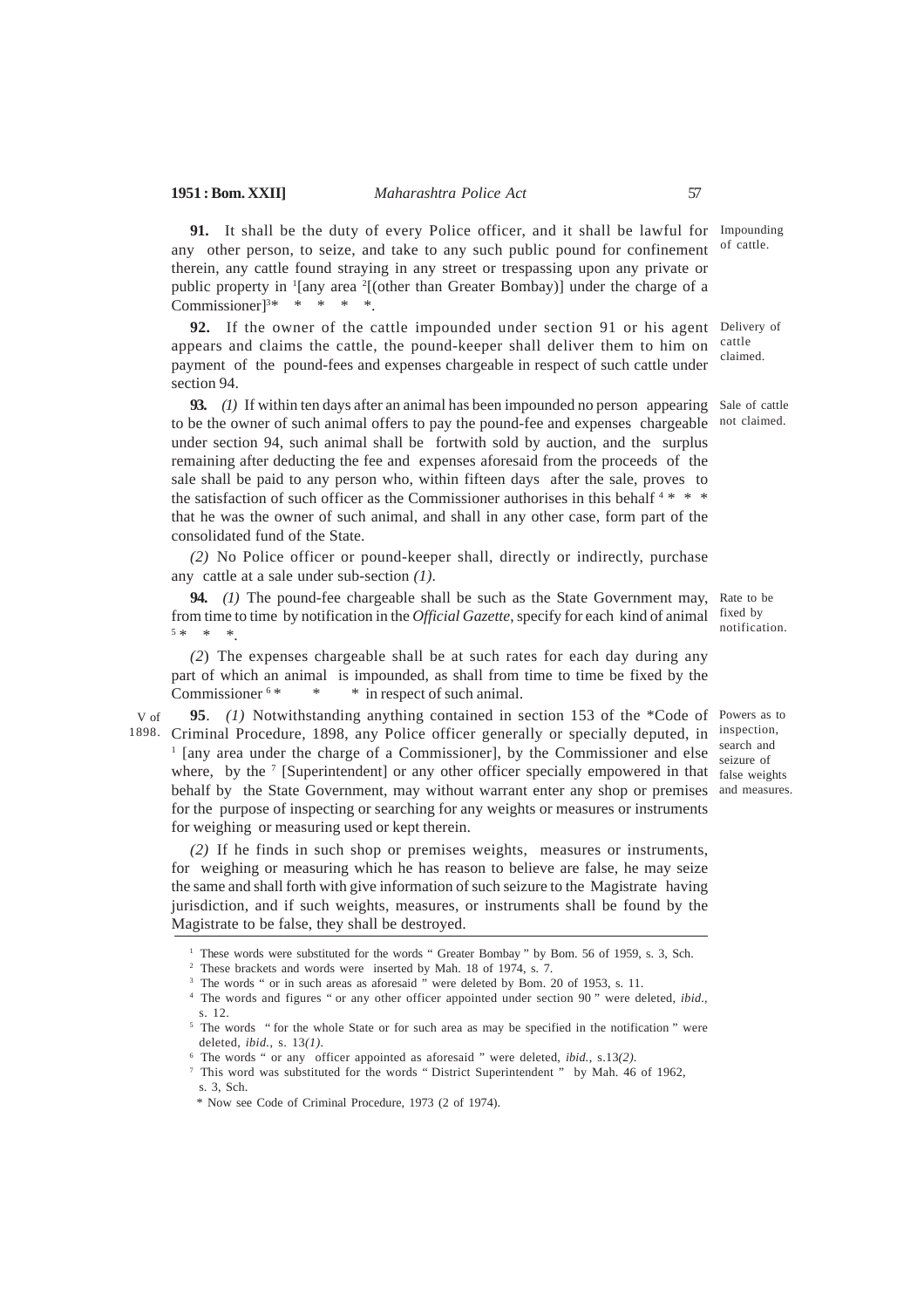*(3)* Weights and measures purporting to be of the same denomination as weights and measures, the standards where of are kept under any law from time in force shall, if they do not correspond with the said standards, be deemed to be false within the meaning of this section.

**96.** *(1)* Notwithstanding anything contained in sections 129, 130, sub-section *(2)* of section 167, and section 173 of the \*Code of Criminal Procedure, 1898—

V of 1898.

*(i)* the powers and duties of a Magistrate under sections 129 and 130 of that Code may, in  $1$  [any area under the charge of a Commissioner] be exercised and performed by the Commissioner,

*(ii)* the Presidency Magistrate in Greater Bombay to whom an accused person is forwarded under sub-section *(2)* of section 167 of the Code, may, whether he has or has not jurisdiction to try the case, from time to time, authorise the detention of the accused in such custody as such Magistrate thinks fit for a term not exceeding fifteen days at a time,

*(iii)* the officer in charge of the Police Station shall forward his report under section 173 of the Code to the Commissioner or such other officer as the Commissioner may direct in that behalf.

*(2)* Nothing contained in section 62 of the \*Code of Criminal Procedure, 1898, shall operate to require any officer in charge of a Police Station<sup>1</sup>[any area under the charge of a Commissioner] to submit any report provided for by that section to any Magistrate. V of 1898.

*(3)* Sections 127 and 128 of the Code of \*Criminal Procedure, 1898, in their application to Greater Bombay <sup>2</sup> [and any other area for which a Commissioner has been appointed] shall be amended as follows :— V of 1898.

*(a)* in section 127, for the words " police station " the words " section or any police officer not below the rank of a sub-inspector authorised by the State Government in this behalf " shall be substituted ;

*(b)* in section 128, for the words " police station whether within or without the presidency-towns " the words and figures " section or any police officer authorised under section 127 " shall be substituted.

A superior Police Officer may himself duties imposed on his inferior,

**97.** A Police officer of rank superior to that of constable may perform any duty assigned by law or by a lawful order to any officer subordinate to him ; and in case of any duty imposed on such subordinate, a superior where it shall appear perform to him necessary, may aid, supplement, supersede or prevent any action of such subordinate by his own action or that of any person lawfully acting under his command or authority, whenever the same shall appear necessary or expedient for etc. giving more complete or convenient effect to the law or for avoiding an infringement thereof.

Emergency duties of police.

**98.** *(1)* The State Government may, by notification in the *Official Gazette,* declare any specified service to be an essential service to the community :

Procedure to be followed by officers and **Magistrates** in certain cases.

<sup>1</sup>These words were substituted for the words " Greater Bombay " by Bom. 56 of 1959, s. 3, Sch*.* 2 These words were inserted, *ibid.*

<sup>\*</sup> Now see Code of Criminal Procedure, 1973 (2 of 1974).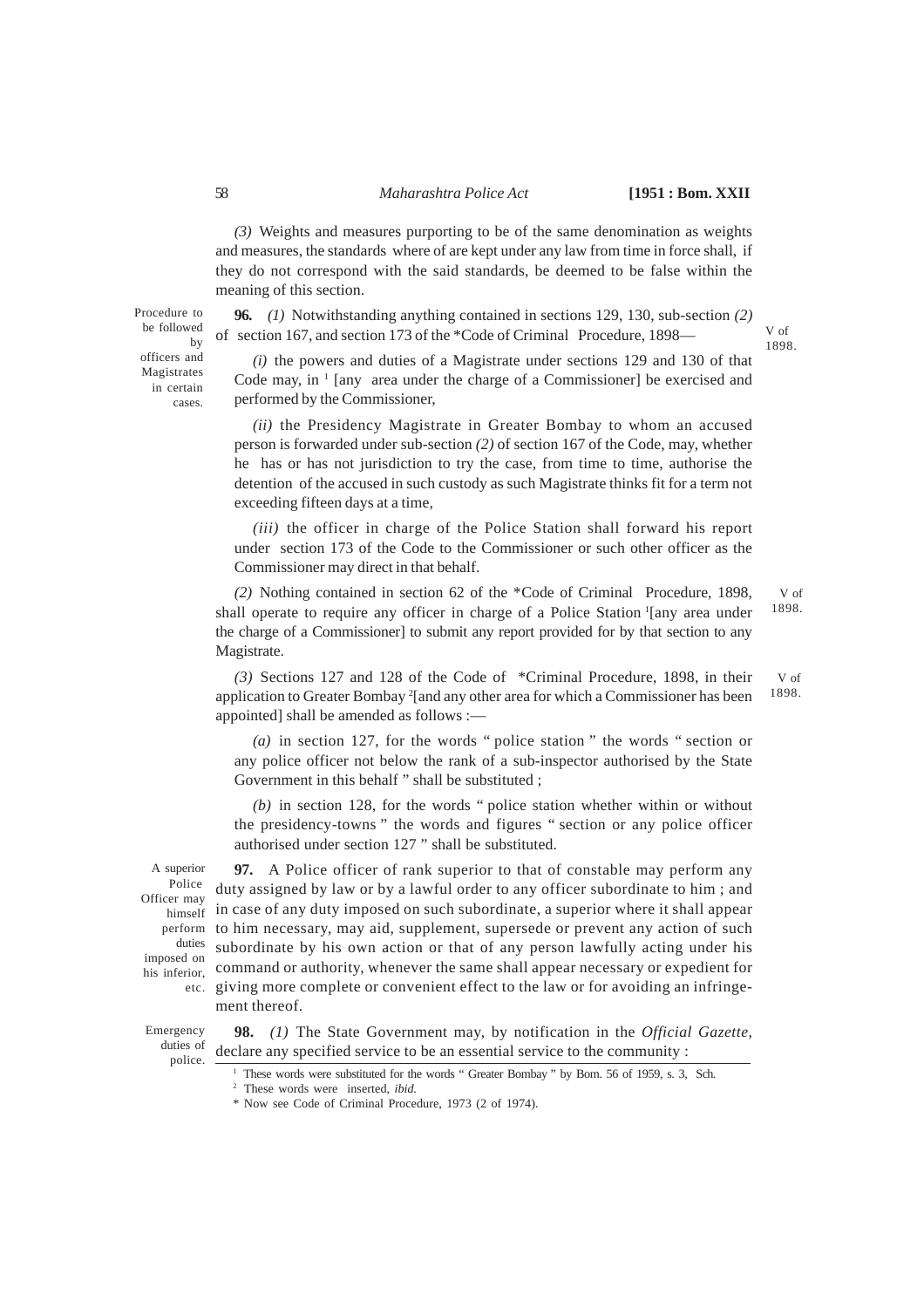Provided that such notification shall remain in force for one month in the first instance, but may be extended, from time to time, by a like notification.

*(2)* Upon a declaration being made under sub-section *(1)* and so as it remains in force, it shall be the duty of every Police officer to obey any order given by any superior officer in relation to employment upon or in connection with the service specified in the declaration ; and every such order shall be deemed to be a lawful order within the meaning and for the purposes of this Act.

#### CHAPTER VII.

#### *Offences and Punishments.*

**99.** No person shall—

(a) when driving a vehicle along a street and except in cases of actual Disregarding necessity or of some sufficient reason, for deviation, fail to keep, on the left side of street and when passing any other vehical proceeding in the same direction fail to keep on the right side of such vehicle ; or

*(b)* leave in any street or public place insufficiently tended or secured any Leaving animal or vehicle.

100. No person shall cause obstruction, damage, injury, danger, alarm or Causing mischief in any street or public place, —

*(i)* by any misbehaviour, negligence or ill-usage in the driving, management, animal. treatment or care of any animal or vehicle ; or

*(ii)* by driving any vehicle or animal laden with timber, poles, or other unwidely articles through a street or public place contrary to any regulation made in that behalf and published by a competent authority.

**101.** No person shall in any street or public place expose for hire or sale Exposing any animal or vehicle, clean any furniture or vehicle, or clean or groom any horse or other animal, except at such times and places as a competent authority permits, or shall train or break in any horse or other animal or make any vehicle or any part of a vehicle, or except when in the case of an accident repairing on the spot is unavoidable, repair any vehicle or part of a vehicle or carry on therein any manufacture or operation so as to be a serious impediment to traffic or a serious annoyance to residents or to the public.

**102.** No person shall cause obstruction in any street or public place by allowing any animal or vehicle which has to be loaded or unloaded, or to take up or set down passengers, to remain or stand therein longer than may be necessary for such purpose, or by leaving any vehicle standing or fastening any cattle therein, or using any part of a street or public place as a halting places for vehicle or cattle, or by leaving any box, bale, package or other thing whatsoever in or upon a street for an unreasonable length of time or contrary to any regulation made and published by a competent authority by exposing anything for sale or setting out anything for sale in or upon any stall, booth, board, cask, basket or in any other way whatsoever.

the rule of the road.

cattle, etc., insufficiently tended.

obstruction or mischief by

animals for hire or sale, etc.

Causing any obstruction in a street.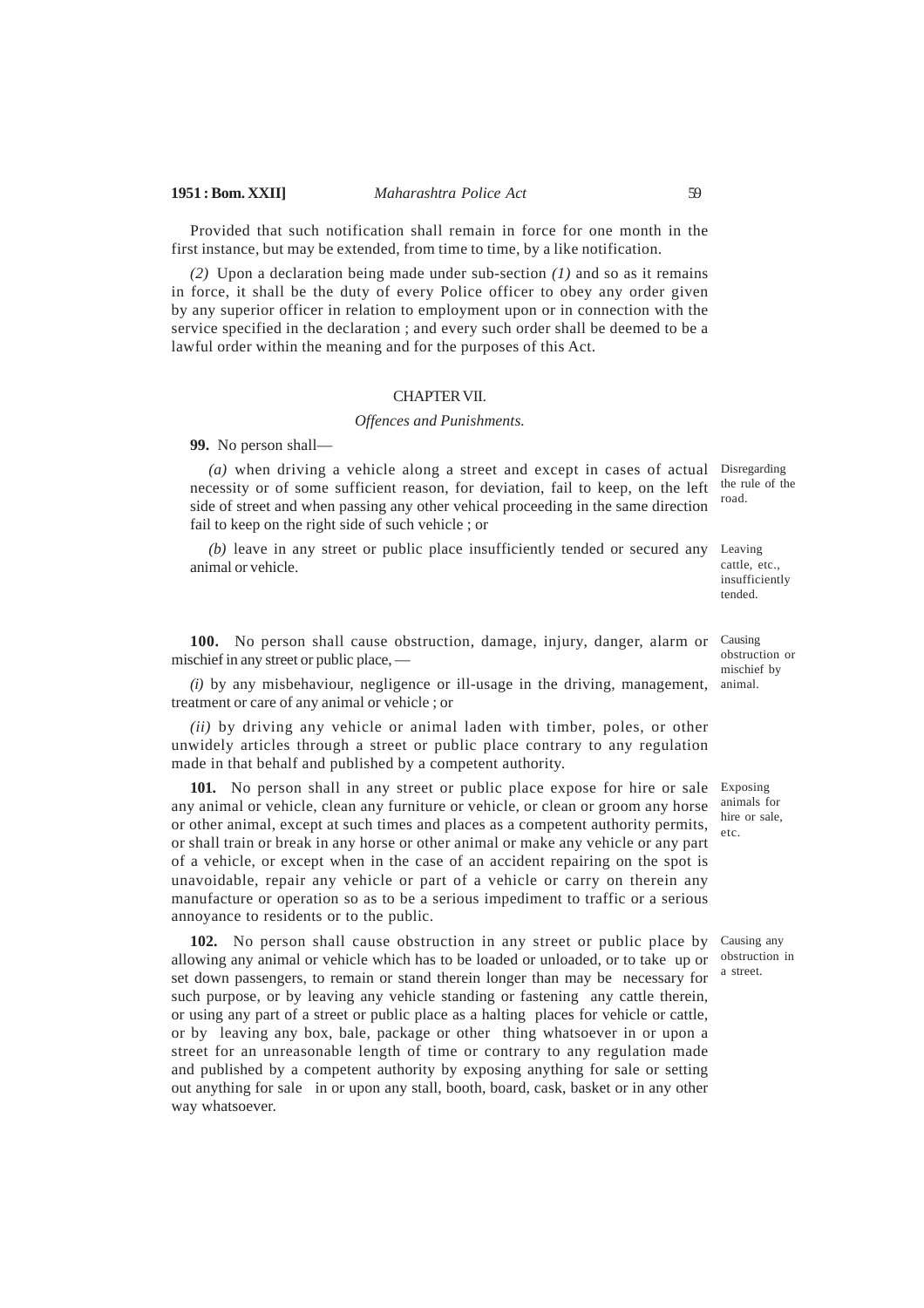### 60 *Maharashtra Police Act* **[1951 : Bom. XXII**

Obstructing a footway.

**103.** No person shall drive, ride, lead, propel or leave on any footway any animal or vehicle other than a perembulator or fasten any animal so that the same can stand across or upon such foootway.

**104.** No person shall exhibit, contrary to any regulation made and notified mimetic, by <sup>1</sup>[the Revenue Commissioner or the Commissioner] or a District Magistrate, as the case may be, any mimetic, musical or other performances of a nature to attract formances, crowds or carry or place bulky advertisements, pictures, figures or emblems in any street or public place whereby an obstruction to passengers or annoyance to the inhabitants may be occasioned. Exhibiting musical or other peretc.

**105.** No person shall slaughter any animal, clean a carcass or hide, or bathe or wash his person in or near to and within sight of a street or public place (except at a public place. place set apart for the purpose by order of a competent authority) so as to cause annoyance to the neighbouring residents or to passers by. Doing offensive acts on or near street or

Letting loose horse, etc., and suffering dogs to be at large. Bathing or washing in places not set apart

**106.** No person shall in any street or public place (A) negligently let loose any horse or other animal, so as to cause danger, injury, alarm or annoyance, or sufffer a ferocious dog to be at large without a muzzle or (B) set on or urge a dog ferocious or other animal to attack, worry or put in fear any person or horse or other animal.

**107.** No person shall bathe or wash in or by the side of a public well, tank , or reservoir not set apart for such purposes by order of a competent authority, or in or by the side of any pond, pool, aqueduct, part of a river, stream, nala or for those other source or means of water-supply in which such bathing is forbidden by order purposes. of the competent authority.

Defiling water in public wells, etc.

**108.** No person shall defile or cause to be defiled, the water in any public well, tank, reservoir, pond, pool, aqueduct or part of a river, stream, nala or other source or means of water-supply, so as to render the same less fit for any purpose for which it is set apart by the order of the competent authority.

**109.** No person shall obstruct or incommode a person bathing at a place set apart for the purpose by the order of the competent authority under section 107 by wilful intrusion or by using such place for any purpose for which is not so set apart. Obstructing bathers.

Behaving indecently in public.

**110.** No person shall wilful and indecently expose his person in any street or public place or within sight of and in such manner as to be seen from, any street or public place, whether from within any house or building or not, or use indecent language or behave indecently or riotously, or in a disorderly manner in a street or place of public resort or in any office, station or station house.

Obstructing or annoying passengers in the street.

**111.** No person shall wilfully push, press, hustle or obstruct any passenger in a street or public place or by violent movements, menacing gestures, wanton personal annoyance, screaming, shouting, wilfully frightening horses or cattle or otherwise disturb the public peace or order.

<sup>&</sup>lt;sup>1</sup>These words were substituted for the words " the Commissioner " by Mah. 2 of 1960, s. 5.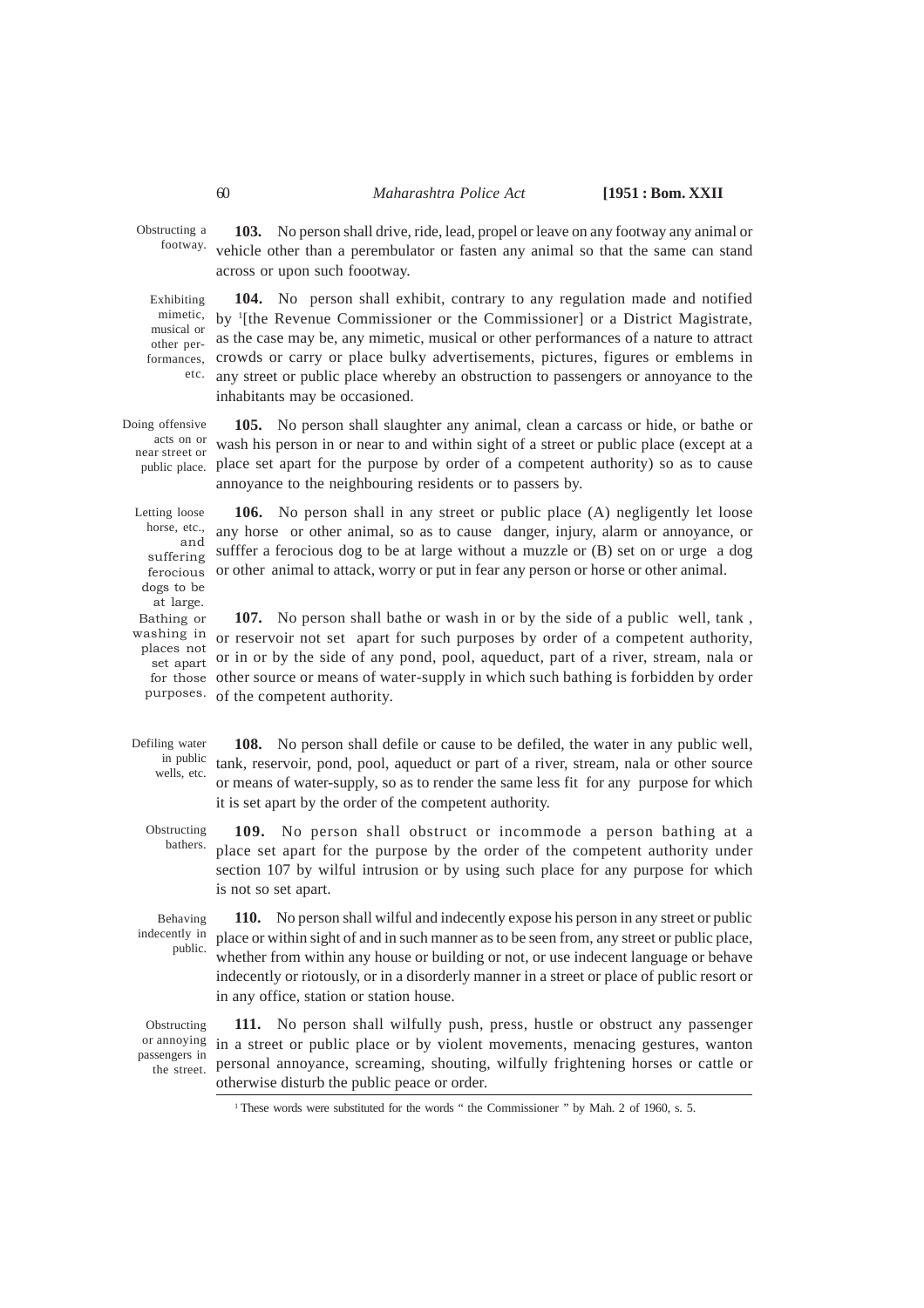**112.** No person shall use in any street or public place any threatening, Misbehaviour obusive or insulting words or behaviour with intent to provoke a breach of the with intent to peace or whereby a breach of the peace may be occasioned.

**113.** No person shall fly a kite so as to cause danger, injury or alarm to persons <sup>1</sup>[horses] or property.

**114.** *[Begging and exposing offensive ailments] Repealed by Bom. X of 1960, S.2 (14), Schedule.*

**115.** No person shall in or near to any street, public place or place of public Committing resort––

*(a)* commit a nuisance by easing himself, or

*(b)* having the care or custody of any child under seven years of age suffer such child to commit a nuisance as aforesaid <sup>2</sup> [or

(c) spit or throw any dust, ashes, refuse or rubbish so as to cause annoyance to any passerby.]

**116.** No person shall, in any Court, Police Station, Police office, building occupied by Government or building occupied by any public body, smoke or spit in contravention of a notice by a competent authority in charge of such place and fixed to such Court, Station, office or building.

**117.** Any person who contravenes any of the provisions of sections 99 to 116 (both inclusive) shall, on conviction, be punished with fine which may extend to 3 [twelve hundred rupees].

**118.** *(1)* In any local area in which the State Government by notification in the Penalty for *Official Gazette* brings this section into force, whoever through neglect or otherwise fails to keep in confinement or under restrain between one hour after sunset and sunrise any cattle which are his property or in his charge shall, on cattle, etc. conviction, <sup>4</sup> [be punished,––

*(i)* for the offence, with imprisonment for a term which may extend to one month or with fine which may extend to <sup>5</sup> [four thousand rupees];

*(ii)* for the second or subsequent offence, with imprisonment for a term which may extend to six months or with fine which may extend to 6 [five thousand rupees] or with both].

provoke a breach of the peace.

Prohibition against flying kite.

nuisance in or near street, etc.

Disregard of notice in public building.

Penalties for offenders under sections 99 to 116.

failure to keep in confinement

<sup>&</sup>lt;sup>1</sup> This word was substituted for the words " houses " by Bom. 21 of 1954, s. 3, Second Schedule.

<sup>2</sup> This word and clause was inserted by Bom. 1 of 1956, s. 12.

<sup>&</sup>lt;sup>3</sup> These words were substituted for the words " hundred rupees " by Mah. 40 of 2000, s. 14.

<sup>4</sup> This portion was substituted for the words beginning with words " in punished " and ending with the words " or with both " by Bom. 20 of 1953, s.14 *(1).*

 $^5$  These words were substituted for the words "three hundred rupees" by Mah. 40 of 2000, s. 15 *(a)*.

<sup>6</sup> These words were substituted for the words " five hundred rupees", *ibid.*, s.15 *(b)*.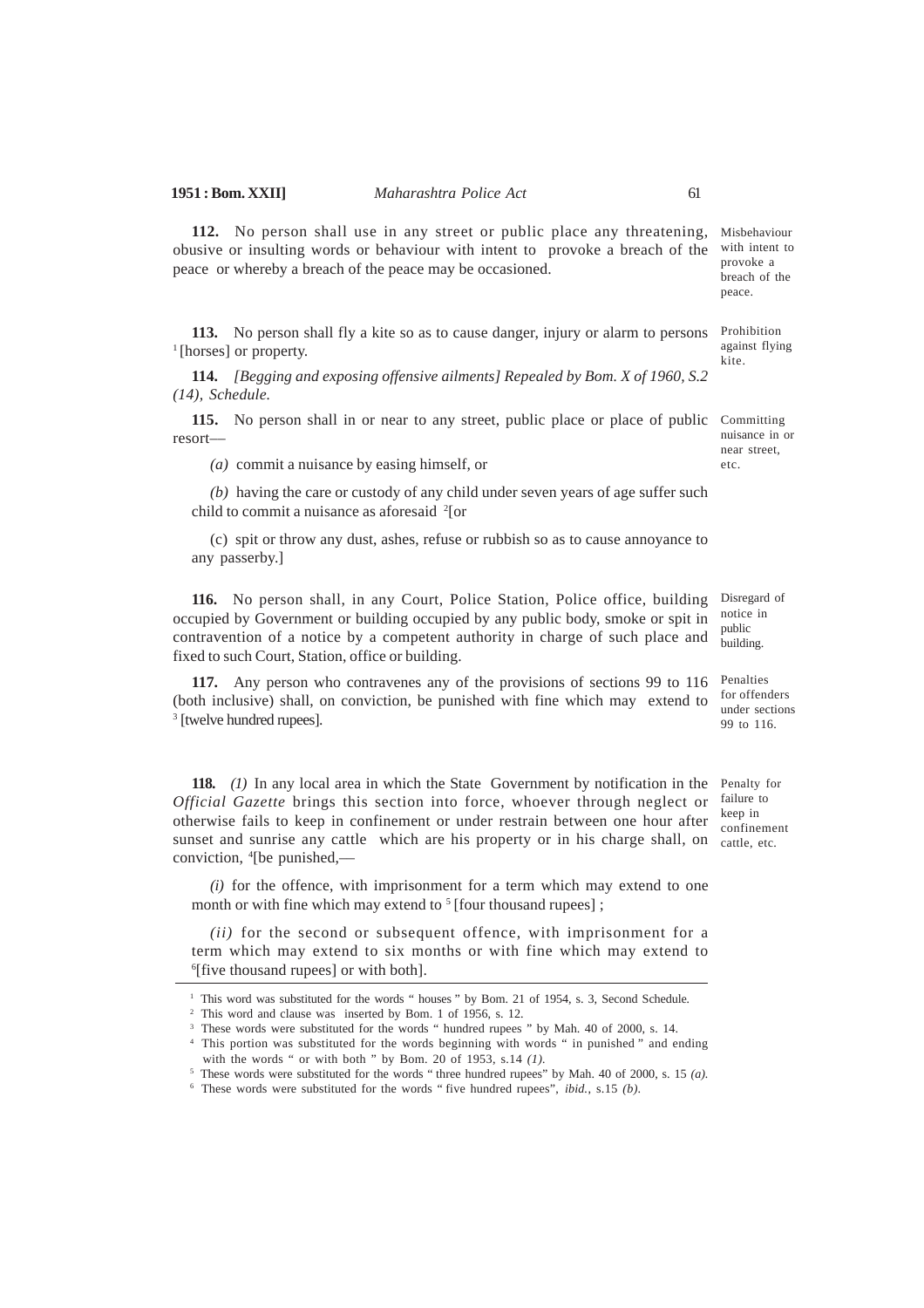#### 62 *Maharashtra Police Act* **[1951 : Bom. XXII**

of F.

*Explanation*.—Cattle shall not be deemed to be kept in confinement within the meaning of this sub-section unless they are effectively confined within a fence, wall or other enclosure and shall not be deemed to be kept under restraint within the meaning of this sub-section unless they are restrained by means of a rope or other attachment.

1 [*(1A)* The Magistrate trying the offence under sub-section (*1*) may order,––

*(a)* that the accused shall pay such compensation not exceeding two hundred and fifty rupees, as the Magistrate considers reasonable to any person for any damages proved to have been caused to his property or to produce of land by the cattle under the control of the accused trespassing on his land ; and also

*(b)* that the cattle in respect of which the offence has been committed shall be forfeited to the State Government.

*(1B)* Any compensation awarded under sub-section (*1A*) may be recovered as if it were a fine imposed under this section.

*(1C)* The offence under this section shall be cognizable].

(*2*) Any person may seize any cattle not being kept in confinement or under restraint as required by this section and may take or send the same to the nearest cattle-pound, and the owner and other persons concerned shall thereon become subject to the provisions of the Cattle Trespass Act,  $1871 \frac{2}{3}$  \* \* \*  $\frac{1}{3}$  of the <sub>I of</sub> Hyderabed Cattle Trespass Act, as the case may be]. All officers of Police and all <sup>1871.</sup> police-patels and all members of the village police shall when required,  $H_g^{\text{yd}}$ . aid in preventing resistance to such seizures and rescues from persons making 1337 such seizures.

(3) Any fine imposed under this section, may without prejudice to any other means of recovery provided of law, be recovered by sale of all or any of the cattle in respect of which the offence was committed, whether they are the property of the person convicted of the offence or were only in his charge when the offence was committed.

Punishment for cruelty to animals.

**119.** Whoever in any place <sup>4</sup>[in any area for which a Commissioner has not been appointed] cruelly beats, goads, overworks, ill-treats or tortures, or causes or procures to be cruelly beaten, goaded, over-worked, ill-treated or tortured any animal, shall, on conviction, be punished with imprisonment which may extend to one month or with fine which may extend to  $5$ [two thousand five hundred rupees,] or with both.

Wilful trespass.

**120.** Whoever without satisfactory excuse wilfully enters or remains in or upon any dwelling house or premises or any land or ground attached thereto, or on any ground, building, monument or structure belonging to Government or appropriated to public purposes, or on any boat or vessel, shall, on conviction, whether he causes any actual damages or not, be punished with fine which may extend to <sup>6</sup>[five thousand rupees].

<sup>1</sup>Sub-sections *(1A)*, *(1B)* and *(1C)* were inserted by Bom. 20 of 1953, s. 14(*2*).

This portion was inserted by Bom. 34 of 1959, s. 30.

The words " or of that Act as in force in the Saurashtra area of the State of Bombay " were omitted by the Maharashtra Adaptation of Laws (State and Concurrent Subjects) Order,1960. These words were substituted for the words, " outside Greater Bombay " by Bom. 56 of 1954,

s.3, Sch.

<sup>5</sup>These words were substituted for the words " one hundred rupees" by Mah. 40 of 2000, s. 16*.*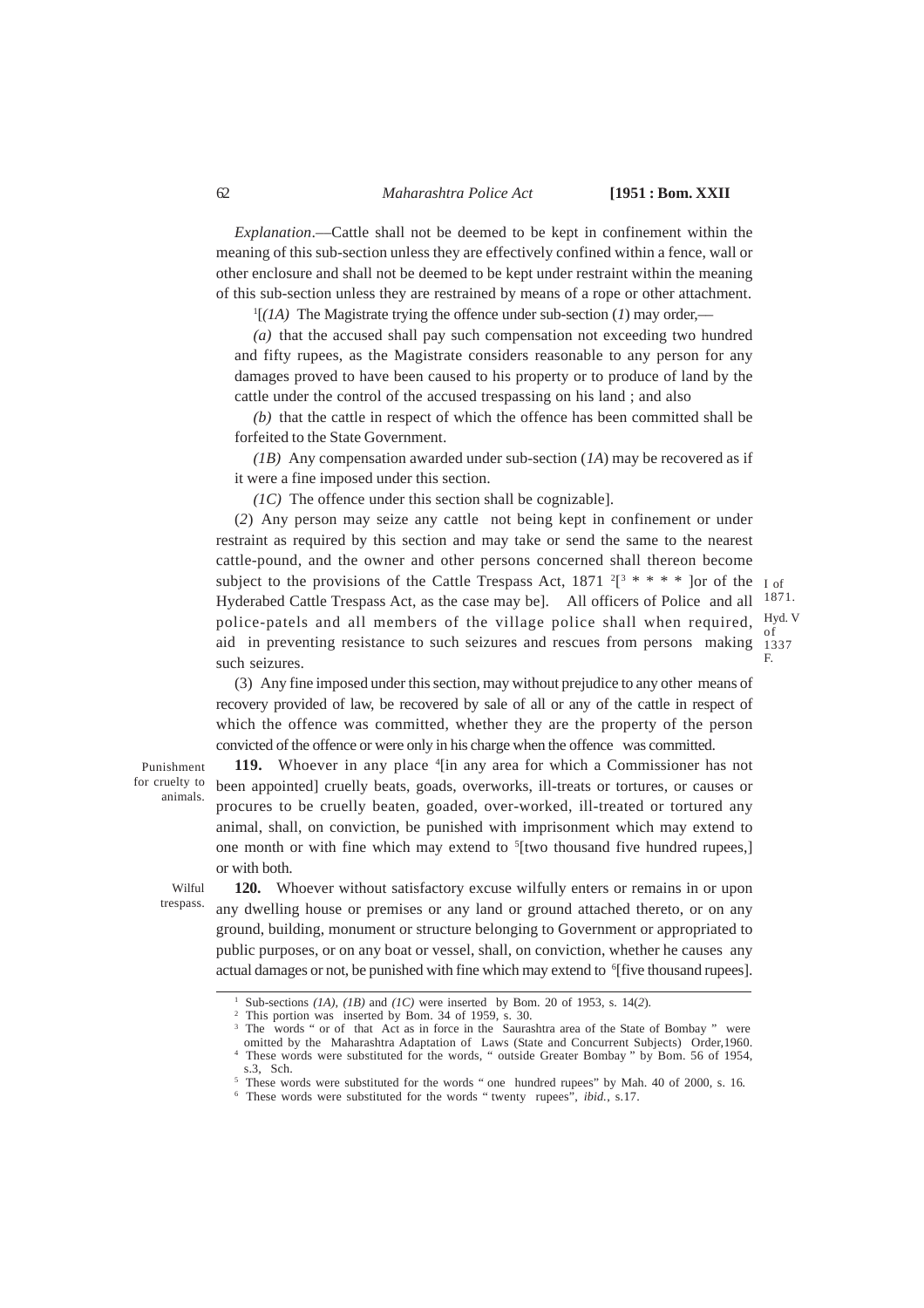121. Whoever knowingly gives or causes to be given a false alarm of fire to the False alarm of fire brigade of a municipality or corporation or to any officer or fireman thereof whether  $\frac{fire}{domeq}$ by means of a street fire-alarm, statement, message or otherwise, or with intent to give fire-alarm. such false alarm, wilfully breaks the glass of, or otherwise damages a street fire-alarm, shall, on conviction, be punished with imprisonment for a term which may extend to three months or with fine which may extend to <sup>1</sup>[three hundred rupees] or with both.

122. Whoever is found between sunset and sunrise-

*(a)* armed with any dangerous instrument with intent to commit an offence, or

*(b)* having his face covered, or otherwise disguised, with intent to commit an offence, or

*(c)* in any dwelling-house or other building or on board any vessel or boat sunrise. without being able satisfactorily to account for his presence there, or

*(d)* lying or loitering in any street, yard or other place, being a reputed thief and without being able to give a satisfactory account of himself, or

*(e)* having in his possession without lawful excuse (the burden of proving which excuse shall be on such person) <sup>2</sup>[any implement of house-breaking,—

shall, on conviction, be punished with imprisonment which may extend to one year, but shall not, except for reasons to be recorded in writing, be less than one month and shall also be liable to fine which may extend to <sup>3</sup>[one hundred rupees]].

123. Whoever not being a member of the armed forces of the Union and acting Carrying as such or a Police Officer, goes armed with any sword, spear, bludgeons, gun or other offensive weapon or with any explosive or corrosive substance in any street or authority. public place unless so authorised by lawful authority, shall be liable to be disarmed by any Police Officer, and weapon or substance so seized shall be forfeited to the State Government, unless redeemed within two months by payment of such fine not exceeding <sup>4</sup> [twelve thousand five hundred rupees] as the Commissioner or the District Magistrate in areas under their respective charges imposes.

124. Whoever has in his possession or conveys in any manner, or offers for sale or Possession of pawn, anything which there is reason to believe is stolen property or property fraudulently obtained, shall, if he fails to account for such possession or to act to the satisfaction of the Magistrate, on conviction, be punished with imprisonment for a term <sup>5</sup>[which may extend to one year but shall not, except for reasons to be recorded in writing, be less than one month and shall also be liable to fine which may extend to <sup>6</sup>[five thousand rupees]].

damage to

Being found under suspicious circumstances between sunset and

weapon without

property of which no satisfactory account can be given.

<sup>&</sup>lt;sup>1</sup> These words were substituted for the words " one hundred rupees" by Mah. 40 of 2000, s. 18.

<sup>&</sup>lt;sup>2</sup> These words were substituted for the words " any implement of house breaking shall, on conviction be punished with imprisonment for a term which may extend to three months " by Mah. 29 of 1970, s.4.

<sup>&</sup>lt;sup>3</sup> These words were substituted for the words " five hundred rupees " by Mah. 40 of 2000, s. 19.

<sup>4</sup> These words were substituted for the words " five hundred rupees", *ibid.*, s.20.

<sup>&</sup>lt;sup>5</sup> These words were substituted for the words " which may extend to three months or with fine which may extend to one hundred rupees or both" by Mah. 29 of 1970, s. 5*.*

<sup>6</sup> These words were substituted for the words " five hundred rupees" by Mah. 40 of 2000, s. 21.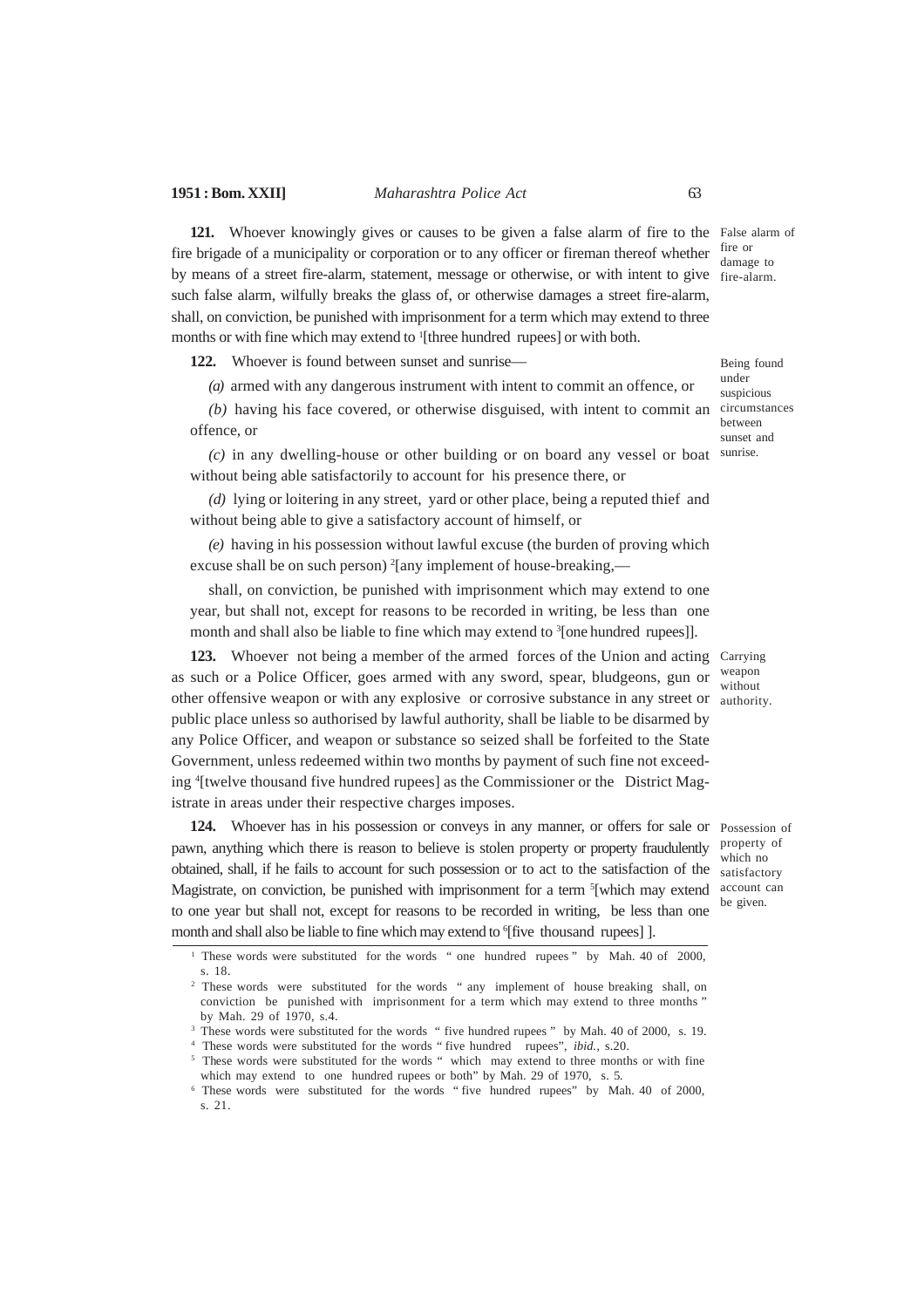**125.** Whoever––

Taking spirits into public hospital or into barracks or on boards of vessels of war.

*(a)* takes or introduces, or attempts to take or introduce, any spirits or spirituous or fermented liquors or intoxicating drugs or preparations into any public hospitals without the permission of a medical officer of such hospital, or

(b) not being amenable to the Articles of war takes or introduces, or attempts to take or introduce, any such spirits, liquors, drugs or preparations not belonging to any person above the rank of a non-commissioned officer,

*(i)* into the barracks or buildings occupied by the troops composing the Garrison of Bombay or into any military barracks, guard-rooms or encampments, or

*(ii)* on board or alongside of any vessel of war belonging to Government, shall, on conviction, be punished with imprisonment for a term which may extend to two months, or with fine which may extend to <sup>1</sup>[three thousand rupees], or with both and such spirits, liquor, drugs or preparations and the vessels containing the same, shall be forfeited to the State Government.

Omission by pawnbrokers etc., to report to Police possession or tender of property suspected to be stolen.

**126.** Whoever, being a pawn-broker, dealer in second-hand property, or worker in metals, or reasonably believed by the Commissioner, or <sup>2</sup>[Superintendent], in the areas under their respective charges to be such a person, and having received from a Police officer written or printed information that the possession of any property suspected to have been transferred by any offence mentioned in section 410 of the Indian Penal Code, or by any offence punishable under sections 417, 418, 419 or 420 of the said Code, is XLV found in possession or thereafter comes into the possession, or has an offer either by  $\frac{1}{2}$ way of sale, pawn, exchange or for custody, alteration or otherwise howsoever, made to him, of property answering the description contained in such information, shall, unless–

1860.

(i) he forthwith gives information to the Commissioner, or the <sup>2</sup>[Superintendent], as the case may be, or at a Police station of such possession or offer and takes all reasonable means to ascertain and to give information as aforesaid of the name and address of the person from whom the possession or offer was received, or

*(ii)* the property being, as an article of common wearing apparel or otherwise, incapable of identification from the written or printed information given, has been in no way concealed after the receipt of such information,

on conviction, be punished with fine which may extend to <sup>3</sup>[two thousand rupees] in respect of each such article of property so in his possession or offered to him.

Melting, etc., of such property.

**127.** Whoever, having received such information as is referred to in section 126, alters, melts, defaces or puts away or causes or suffers to be altered, melted, defaced or put away without the previous permission of the Police any such property, shall, on proof that the same was stolen property within the meaning of section 410 of the Indian Penal Code, or property in respect of which any offence punishable under sections 417, 418, 419 or 420 of the said Code has been committed, be punished with imprisonment for a term which may extend to three years, or with fine, or with both.

XLV of 1860.

<sup>&</sup>lt;sup>1</sup> These words were substituted for the words " one hundred rupees " by Mah. 40 of 2000, s. 22.

<sup>&</sup>lt;sup>2</sup> This word was substituted for the words " District Superintendent " by Mah. 46 of 1962, s. 3., Sch.

<sup>&</sup>lt;sup>3</sup> These words were substituted for the words " fifty rupees " by Mah. 40 of 2000, s. 23.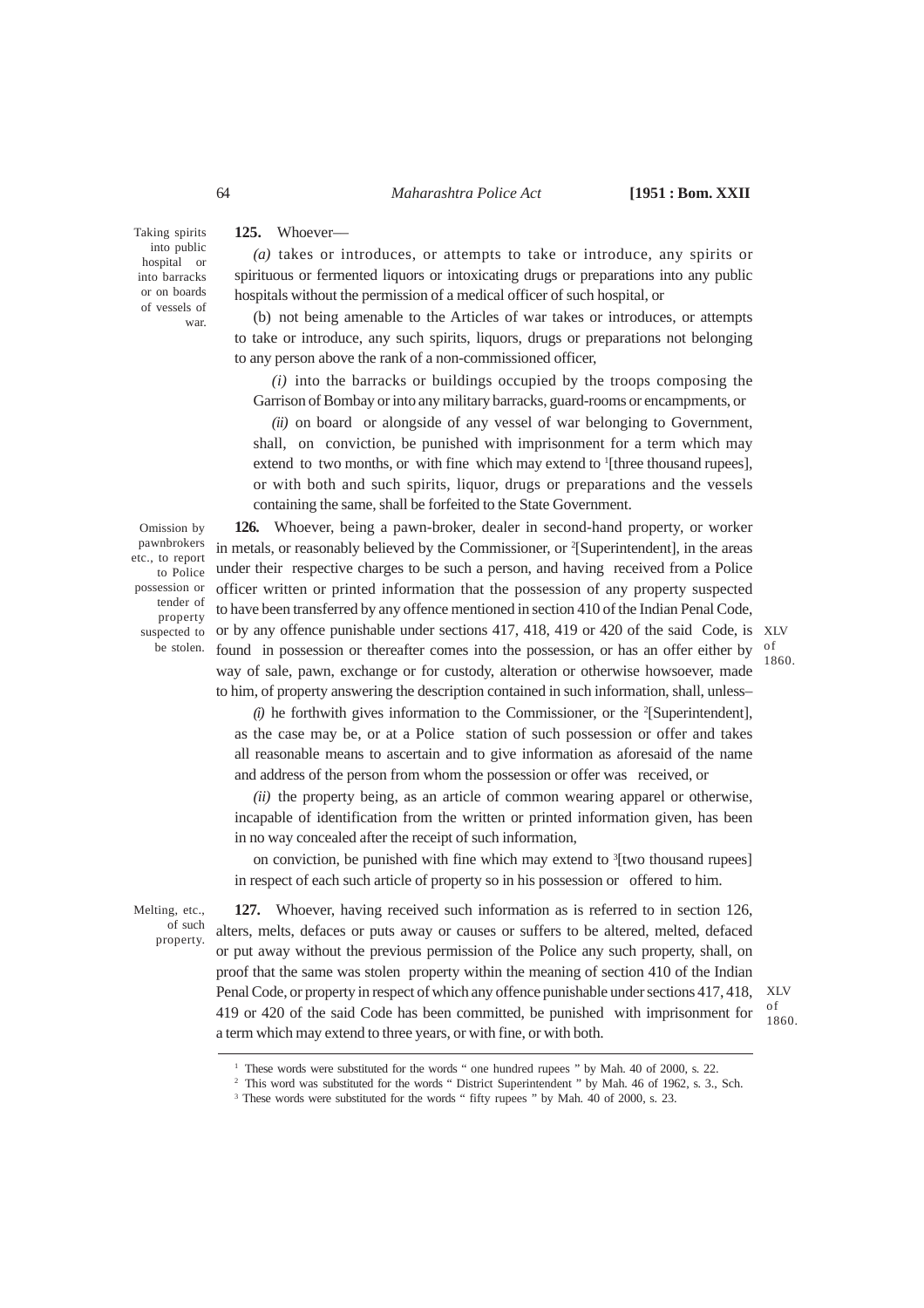128. Whoever takes from any child not appearing to be above the age of fourteen Taking pledge years any article whatsoever as a pawn, pledge or security for any sum of money lent, advanced or delivered to such child, or without the knowledge and consent of the owner of the article buys from such child any article whatsoever, shall, on conviction, be punished with fine which may extend to <sup>1</sup>[two thousands rupees].

**129.** Whoever, being the keeper of any place of public amusement or entertainment, knowingly permits drunkenness or other disorderly behaviour or any gaming whatsoever, in such place, shall, on conviction, be punished with a fine which may extent to <sup>2</sup> [two thousand five hundred rupees].

130. Whoever, by any fraud or unlawful device or malpractice in playing at Cheating at or with cards, dice or other game, or in taking a part in the stakes or wages, or in betting on the sides or hands of the players, or in wagering on the event of any game, sport, pastime, or exercise, wins from any other person, for himself or any other or others, any sum of money or valuable thing, shall be deemed guilty of cheating within XLV the meaning of section 415 of the Indian Penal Code, and be liable to punishment of accordingly.

1860.

<sup>3</sup>[130A. Whoever assembles with others or joins any assembly in a street Gambling in assembled for the purpose of gaming or wagering shall, on conviction, be punished street. with fine which may extend to <sup>4</sup>[five hundred rupees] or may be released after a due admonition.]

**131.** <sup>5</sup><sup>[6</sup>] Save as provided in section 131A, whoever]—

*(a)* contravenes any rule or order made under section 33 or any of the conditions of a licence issued under such rule or order, or

*(b)* abets the commission of any offence under clause *(a)* shall, on conviction, be punished]––

*(i)* if the rule or order under which the said licence was issued was made under clause *(b), (g), (h), (i),* sub-clauses *(i)* and *(ii)* of clause *(r)* or clause *(u)* of sub-section *(1)* of section 33, with imprisonment for a term which may extend to eight days or with fine which may extend to  $\frac{7}{2}$  [one thousand two hundred fifty rupees] or will both ;

<sup>1</sup> These words were substituted for the words " one hundred rupees " by Mah. 40 of 2000, s. 24.

<sup>2</sup>These words were substituted for the words " one hundred rupees ", *ibid,* s. 25.

<sup>3</sup> Section 130A was inserted by Bom. 20 of 1953, s. 15.

<sup>4</sup> These words were substituted for the words " fifty rupees " by Mah. 40 of 2000, s. 26.

<sup>5</sup> This portion was substituted for the original by Bom. 21 of 1954, s. 3., Second Schedule.

<sup>6</sup> These words were substituted for the word " Whoever" by Bom. 28 of 1954, s. 10.

<sup>7</sup> These words were substituted for the words " fifty rupees" by Mah. 40 of 2000, s. 27 *(a)*.

from child.

Permission of disorderly conduct at places of public amusement, etc.

games.

Penalty for contravening rules, etc., under section 33.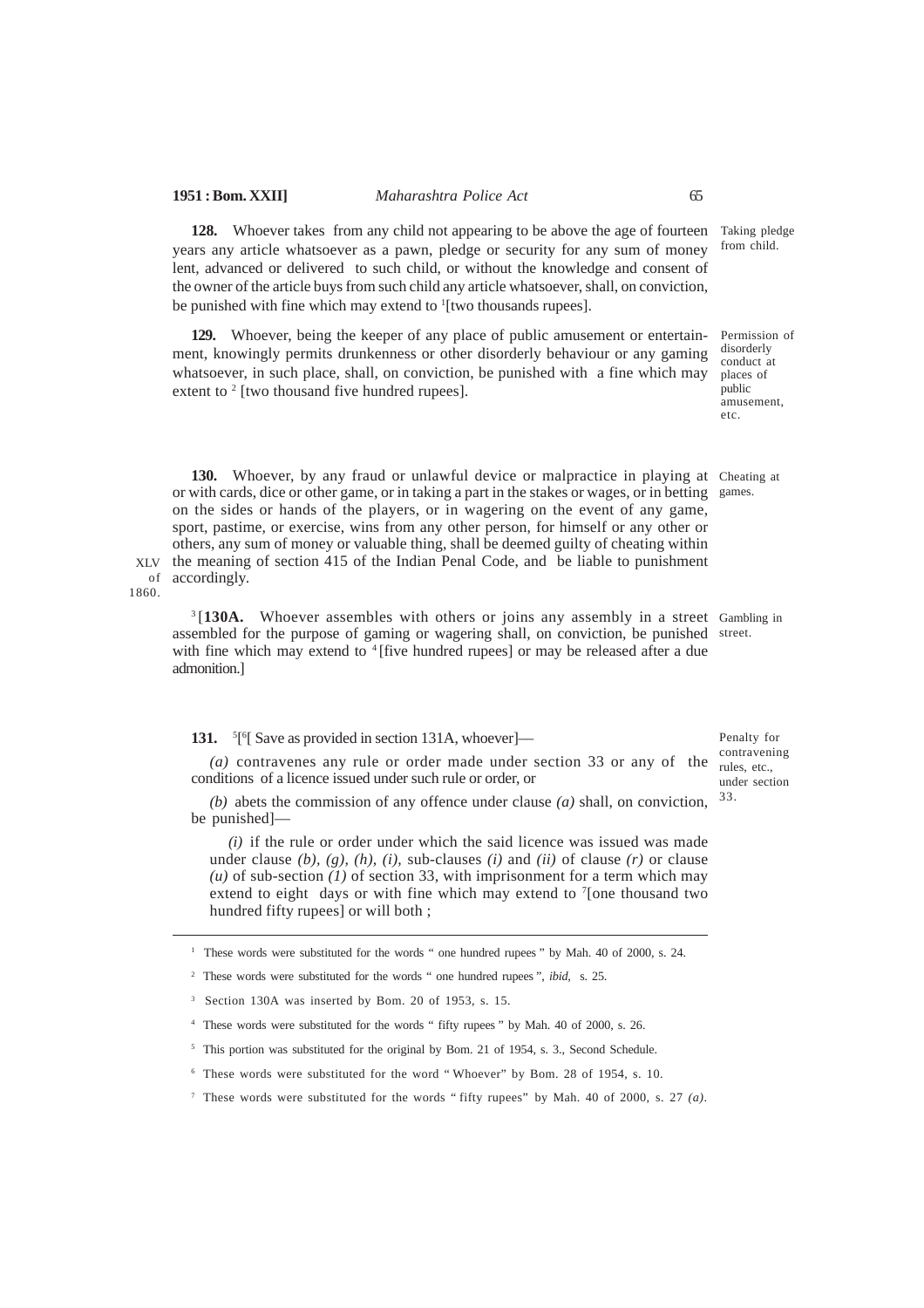$\frac{1}{1}$  (*ia*) if the rule or order under which the said licence was issued was made under sub-clause *(iii)* of clause *(r),* of sub-section *(1)* of section 33, with imprisonment for a term which may extend to three months or with fine which may extend to two thousand rupees or with both ;]

*(ii)* if the rule or order contravened was made <sup>2</sup> [under clause *(wb)* or *(x)*] of sub-section *(1)* of section 33, with imprisonment for a term which may extend to three months or with fine which may extend to <sup>3</sup>[twelve thousand and five hundred rupees] or with both ;

*(iii)* if the rule or order contravened or the rule or order under which the said licence was issued was made under clauses *(n)* and *(o)* of sub-section *(1)* of section 33 with fine which may extend to <sup>4</sup>[five thousand rupees];

*(iv)* if the rule or order contravened was made under clause *(b)* of sub-section *(1)* of section 33 and prohibits the sale or exposure for sale of any goods on any street or portion thereof so as to cause obstruction to traffic or inconvenience to the public––

*(a)* for the first offence, with imprisonment for a term which may extend to one month or with fine which may extend to  $\frac{5}{1}$  [two thousands five hundred rupees] or with both, and

*(b)* for a subsequent offence, with imprisonment for a term which may extend to six months and fine which may extend to  $6$ [five thousand rupees]; and

*(v)* if the rule or order contravened or the rule or order under which the said licence was issued <sup>7</sup> [ was made under any clause of sub-section *(1)* of section 33 and for the contravention of which no penalty is provided for under this section], with fine which may extend to <sup>8</sup> [five hundred rupees].

Lability of licencee of place of public entertainment for acts of servants.

<sup>9</sup>[131-AA. The holder of a licence, granted under this Act, in respect of a place of public entertainment <sup>10</sup> [or a place in which a dancing school is conducted] shall be responsible, as well as the actual offender, for any offence under section 131 committed by his servant or other agent acting with his express or implied permission on his behalf, as if he himself had committed the same unless he establishes that all due and reasonable precautions were taken by him to prevent the commission of such offence.]

<sup>1</sup> Sub-clause *(ia)* was inserted by Mah. 40 of 2000, s. 27 *(b).*

<sup>2</sup> This was substituted for the words, letter and brackets " under clause *(x)* " by Mah. 1 of 1974, s. 4.

<sup>3</sup> These words were substituted for the words " five hundred rupees " by Mah. 40 of 2000, s. 27 *(c)*.

<sup>4</sup> These words were substituted for the words " two hundred rupees ", *ibid*, s. 27 *(d).*

<sup>5</sup> These words were substituted for the words " two hundred rupees ", *ibid,* s. 27 *(e) (1).*

 $6$  These words were substituted for the words " five hundred rupees ", *ibid, s.* 27  $(e)$   $(2)$ .

<sup>7</sup> These words, brackets and figures were substituted for the words " was made under any other clause " by Mah. 30 of 1962, s. 2.

<sup>8</sup> These words were substituted for the words " fifty rupees " by Mah. 40 of 2000, s. 27 *(f)*.

<sup>&</sup>lt;sup>9</sup> Section 131-AA was inserted by Bom.1 of 1956, s. 14.

<sup>&</sup>lt;sup>10</sup> These words were inserted by Mah. 1 of 1974, s. 5.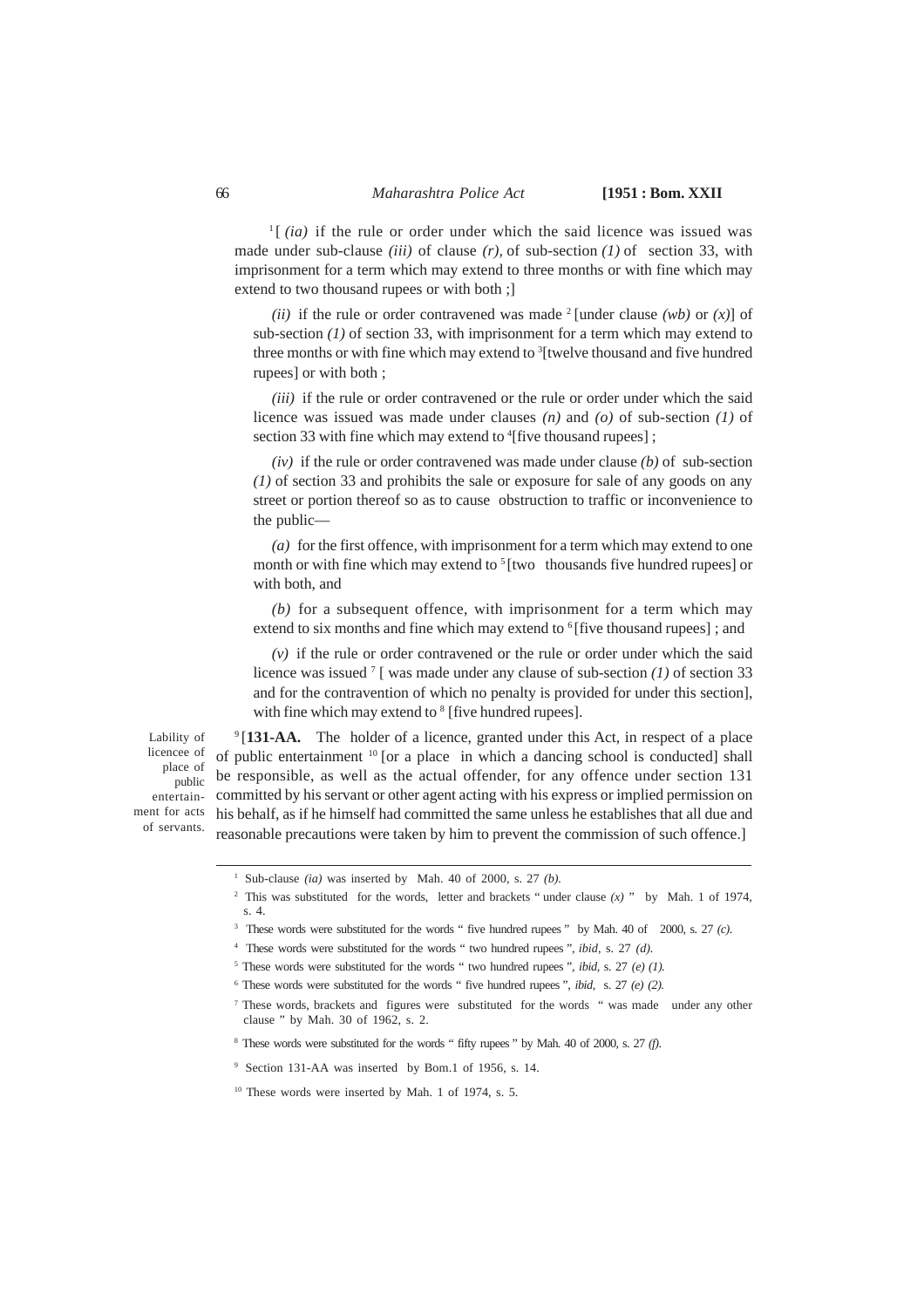<sup>1</sup>[131-A. (1) Whoever fails to obtain a licence under this Act in respect of place of <sup>10</sup>[Penalty for public entertainment  $2$  [or a place in which a dancing school is conducted  $3^{3}$  [or a certificate of registration thereunder in respect of any eating house, or to renew the licence or the certificate, as the case may be,] within the prescribed period shall,  $\frac{place}{}$  of on conviction, be punished with a fine which may extend to <sup>4</sup> [two thousands rupees].

(2) Any Court trying any such offence shall in addition direct that the person keeping the place of public entertainment, <sup>5</sup>[or the eating house] <sup>6</sup>[or conducting a dancing school], in respect of which the offence has been committed shall <sup>7</sup> [close such place, dancing school, or as the case may be, $\int$ <sup>5</sup> [or eating house] until he obtains a licence or fresh licence, <sup>8</sup> [or certificate of registration, fresh registration certificate, renewing such as the case may be, in respect thereof and thereupon such person shall forthwith comply with such direction.]

(3) If the person fails to comply with any such direction he shall, on conviction, be published with imprisonment for a term which extend to one month or with fine which may extend to <sup>9</sup>[five thousand rupees] or with both.

*(4)* Without prejudice to any action taken under sub-section *(3)*, on the failure of such person to comply with the direction of the Court any Police officer authorised by the Commissioner the District Magistrate, as the case may be, by an order in writing, may take or cause to be taken such steps and use or cause to be used such force as may, in the opinion of such officer, be reasonably, necessary for securing compliance with the Court's direction.]

132. Whoever contravenes, disobeys, opposes, or fails to conform to an order Penalty for under section 31 requiring him to vacate any premises, shall, on conviction, be punished with imprisonment which may extend to three months, or with fine which may extend section 31. to <sup>11</sup>[five thousand rupees] or with both.

133. Whoever contravenes any rule made under section 35 shall, on conviction, Penalty for be punished with imprisonment for a term which may extend to three months or with  $\frac{\text{contravening}}{\text{interaction}}$ fine which may extend to  $^{12}$  [five thousand rupees] or with both.

not obtaining licence in respect of public entertainment or certificate or registration in respect of eating house or for not licence or certificate within prescribed period.]

disobedience to order under

rules, etc. under section 35.

 $1$  Section 131-A was inserted by Bom.28 of 1954, s. 11.

<sup>2</sup> These words were inserted by Mah.1 of 1974, s. 6 *(a)*.

<sup>&</sup>lt;sup>3</sup> These words were substituted for the words " or to renew a licence granted under this Act in respect of such a place " by Mah. 2 of 1969, s. 4*(a)*.

<sup>4</sup> These words were substituted for the letters and figures " Rs. 50 " by Mah. 40 of 2000, s. 28*(a)*.

<sup>5</sup> These words were inserted by Mah. 2 of 1969, s. 4*(b)*.

<sup>6</sup> These words were inserted by Mah.1 of 1974, s. 6*(b) (i)*.

<sup>7</sup> These words were substituted for the words " close such place or ", *ibid,* s. 6*(b) (ii)*.

<sup>8</sup> These words were inserted, *ibid*, s. 6*(c)*.

<sup>9</sup> These words were substituted for the letters and figures " Rs. 200 " by Mah. 40 of 2000, s. 28*(b)*.

<sup>10</sup> The marginal note was substituted for the original by Mah. 2 of 1969, s. 4*(c)*.

<sup>&</sup>lt;sup>11</sup> These words were substituted for the words " five hundred rupees " by Mah. 40 of 2000, s. 29.

<sup>12</sup> These words were substituted for the words " two hundred rupees " *ibid,* s. 30.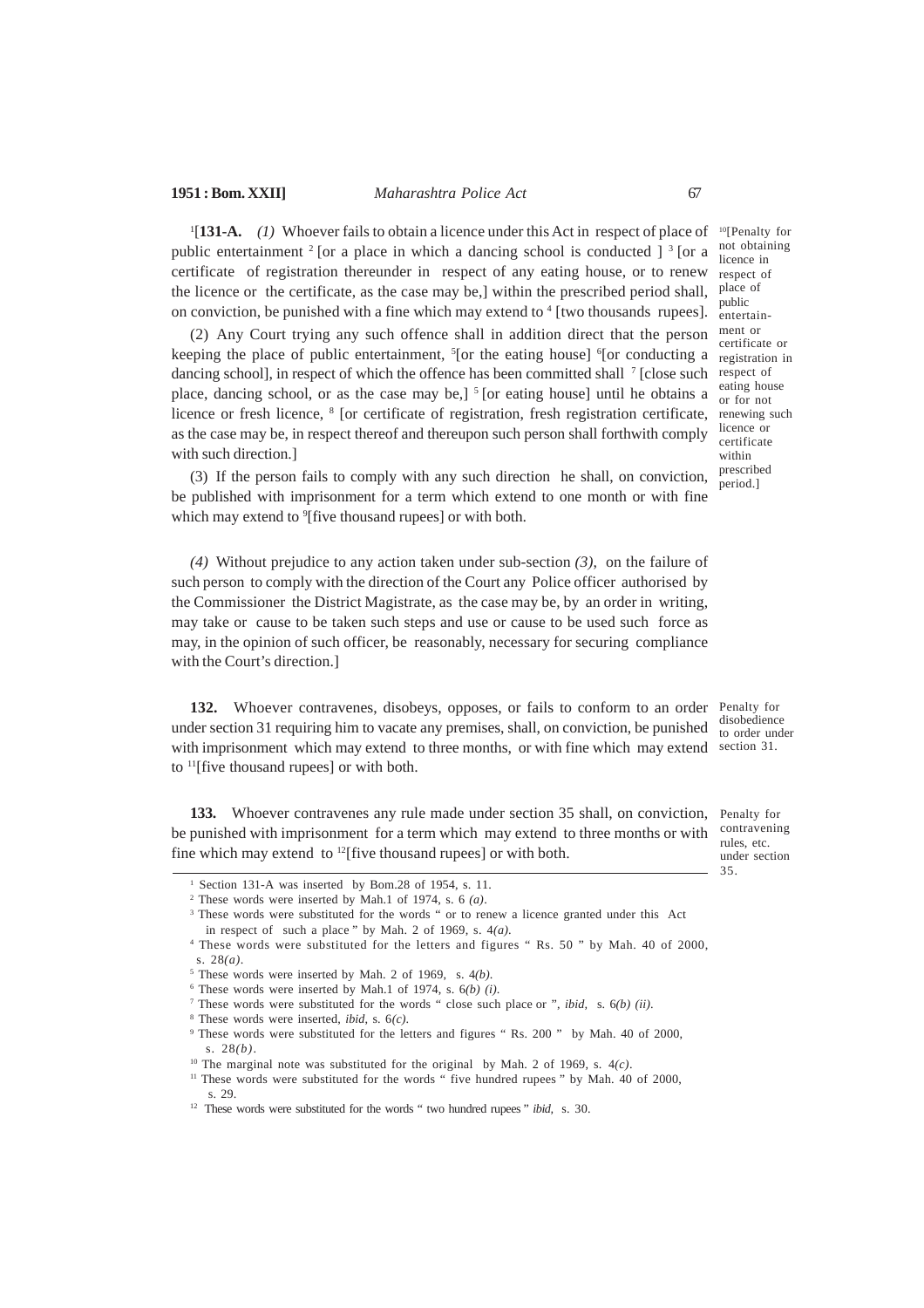Penalty for contravention of rules, etc. under section 36

Penalty for tion of rules or

directions under section 37, 39 or 40.

**134.** Whoever contravenes, disobeys, opposes or fails to conform to any order given by a Police officer under section 36 shall, on conviction, be punished with fine which may extend to  $\frac{1}{1}$  (five thousand rupees).

**135.** Whoever disobeys an order lawfully made under section 37, 39 or 40 or abets contraven- the disobedience thereof shall, on conviction, be punished—

> *(i)* if the order disobeyed or of which the disobedience was abetted was made under sub-section *(1)* of section 37 or under section 39, or section 40, with imprisonment for a term which may extend to one year but shall not except for reasons to be recorded in writing, be less than four months and shall also be liable to fine, and

> *(ii)* if the said order was made under sub-section *(2)* of section 37, with imprisonment for a term which may extend to one month or with fine which may extend to <sup>2</sup> [twenty thousand five hundred rupees], and

> *(iii)* if the said order was made under sub-section *(3)* of section 37, with fine which may extend to <sup>3</sup>[two thousand five hundred rupees].

Penalty for made under section 38.

section 41.

**136.** Whoever disobeys any direction lawfully made under section 38 or abets the contravening disobedience thereof shall, on conviction, be punished with imprisonment for a term rules, etc., which may extend to three months or with fine which may extend to <sup>4</sup>[five thousand rupees] or with both.

**137.** Whoever opposes, or fails to conform to any direction given by the Police under section 41 shall, on conviction, be punished with fine which may extend to <sup>5</sup>[five hundred rupees]. Penalty for contravening rules, etc. made under

### **138.** *[Penalty for failure to comply with order under section 42] Deleted by Mah. 28 of 1964, s. 9.*

**139.** Whoever contravenes or abets the contravention of any regulation contraven- made under section 43 shall, on conviction, be punished with imprisonment which tion of a may extend to three months or with fine which may extend to <sup>6</sup>[two thousand five regulation hundred rupees] or, with both. Penalty for made under

Penalty for contravening directions under section 68.

section 43.

**140.** Whoever opposes or fails to conform to any direction given by the Police under section 68 or abets the opposition or failure to do so shall, on conviction, be punished with fine which may extend to <sup>7</sup>[five hundred rupees].

<sup>&</sup>lt;sup>1</sup> These words were substituted for the words " two hundred rupees " by Mah. 40 of 2000, s. 31.

<sup>2</sup> These words were substituted for the words " one hundred rupees ", *ibid.,* s. 32 *(a)*.

<sup>3</sup> These words were substituted for the words " one hundred rupees", *ibid.,* s. 32 *(b)*.

<sup>4</sup> These words were substituted for the words " five hundred rupees ", *ibid.,* s. 33.

<sup>5</sup> These words were substituted for the words " two hundred rupees ", *ibid.,* s. 34.

<sup>6</sup> These words were substituted for the words " two hundred rupees " *ibid*, s. 35 .

<sup>7</sup> These words were substituted for the words " fifty rupees", *ibid.,* s. 36.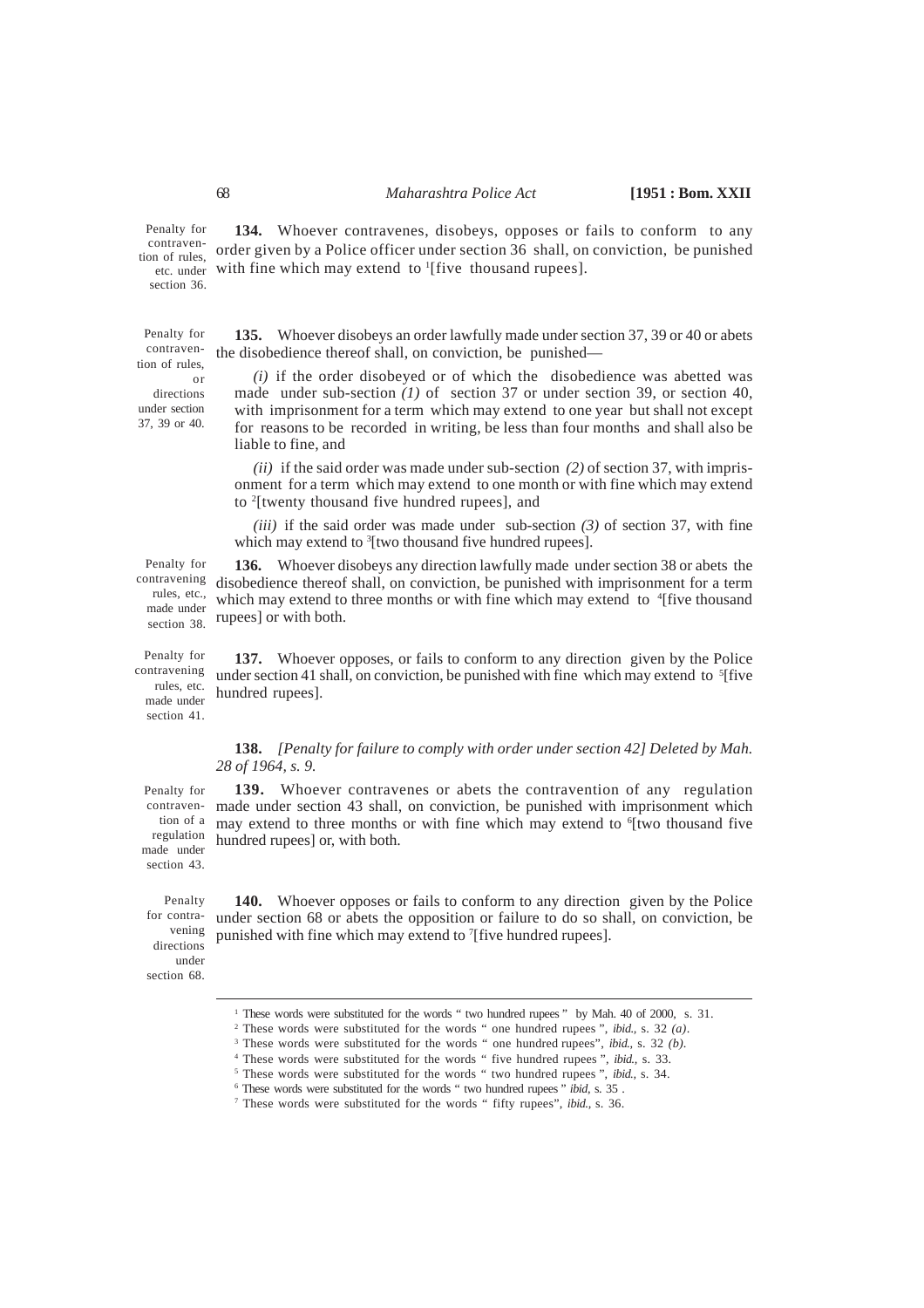141. Whoever opposes or disobeys or fails to conform to any direction issued Penalty for under section 55, 56 <sup>1</sup> [57, 57A or 63AA] or obets opposition to or disobedience of any such direction shall, on conviction, be punished with imprisonment which may extend to one year but shall not, except for reasons to be recorded in writing, be less than four 55, 56, 57, months, and shall also be liable to fine. contravention of directions under section 1 [57A or 63AA.]

 $^{2}$ [142. **[142**. Without prejudice to the power to arrest and remove a person in the circum-Penalty for stances and in the manner provided in section 62, any person who–– entering

(a) in contravention of a direction issued to him under sections  $55, 56, 1$  [57, 57A or 63AA] enters or returns without permission to the area, or any district or districts or part thereof<sup>3</sup> [or to any specified area or areas,] from which he was directed to remove himself ;

 $(b)$  enters or returns to any such area or district aforesaid or part thereof  $\frac{4}{1}$  or to any such specified area or areas,] with permission granted under sub-section *(2)* of section 62 but fails, contrary to the provisions thereof, to remove himself  $5$  [outside such area, district or part thereof or outside such specified area or areas, as the case may be,] at the expiry of the temporary period for which he was permitted to enter or return or on the earlier revocation of such permission, or having removed himself at the expiry of such temporary period or on revocation of the permission, enters or returns thereafter without fresh permission ;

without permission area from which a person is directed to remove himself or overstaying when permitted to return temporarily, 7 [or for failure to report place or residence or departure or arrival.]

 $^6$  [(*c*) fails, without sufficient cause, to make a report about his place of residence or about his date of departure or arrival as required by sub-section *(2)* of section 56 or of section 57,]

shall, on conviction, be punished with imprisonment for a term which may extend to two years, but shall not, except for reasons to be recorded in writing, be less than six months, and shall also be liable to fine].

143. Whoever fails without sufficient cause to surrender in accordance with sub- Penalty for section *(3)* of section 63 shall, on conviction, be punished with imprisonment which may extend to two years and shall, also be liable to fine.

failure to surrender in accordance with subsection *(3)* of section 63.

<sup>&</sup>lt;sup>1</sup> These figures, letters and words were substituted for the figures, word and letters "57 or 63AA" by Mah. 15 of 1976, s. 4, Sch.

<sup>2</sup> This section was substituted for the original by Bom. 37 of 1959, s. 4.

<sup>3</sup> These words were inserted by Mah. 33 of 1981, s. 8 *(a)*.

<sup>4</sup> These words were inserted, *ibid,* s. 8 *(b) (i)*.

<sup>5</sup> These words were substituted for the words " outside such area ", *ibid,* s. 8 *(b) (ii).*

<sup>6</sup> This clause was inserted, *ibid,* s. 8 *(c).*

<sup>7</sup> These words were added, *ibid,* s. 8 *(d)*.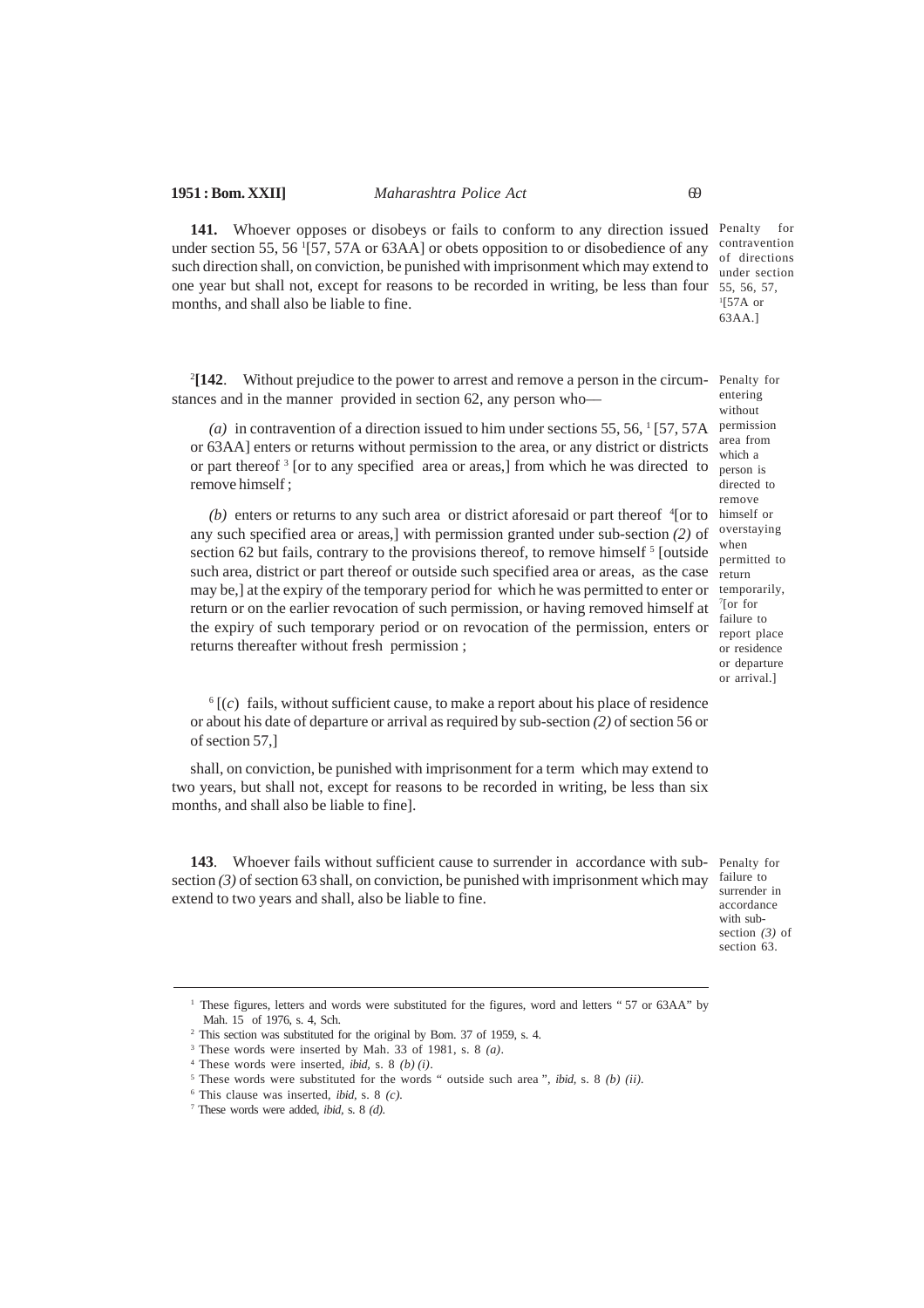Penalty for contravention of order 63A.

1 [ **143A**. *(1)* Whoever contravenes any order made under sub-section *(1)* of section 63A shall, on conviction, be punished with imprisonment for a term which may under section extend to one year or with fine or with both.

> *(2)* Whoever contravenes any order made under sub-section *(2)* of section 63A shall, on conviction, be punished with imprisonment for a term which may extend to three years or with fine or with both.]

Dangerous performances.

2 [ **143B**. *(1)* No person shall without the previous permission of the Commissioner or the District Magistrate, as the case may be, and except in accordance with any conditions subject to which such permission is granted hold or give in any place which is likely to cause an assembly of person, any performance in which or during which he buries himself underground, or seals himself in receptacle or other thing, in such manner as to prevent all access of air to him and for such time as would ordinarily result in death by suffocation.

*(2)* If any person contravenes or attempts to contravene the provisions of this section, he shall, on conviction, be punished with imprisonment for a term which may extend to one year or with fine, or with both.

(3) Notwithstanding anything contained in the \*Code of Criminal Procedure, 1898, V of the offence punishable under this section shall be cognizable.]

**144.** Any person who having been appointed a Special Police officer under section

1898.

Neglect or refusal to serve as Special Police

Penalty for making false statement, etc., and for misconduct of Police

21 shall, without sufficient cause, neglect or refuse to serve as such or to obey any lawful order or direction that may be given to him for the performance of his duties, shall, on officer. conviction, be punished with fine which may extend to <sup>3</sup>[two thousand rupees].

**145.** *(1)* Any person who makes a false statement or uses a false document for the purpose of obtaining employment or release from employment as a Police officer, or

(2) any Police officer who *(a)* is guilty of cowardice, or *(b)* resigns his office or withdraws himself from duties thereof in contravention of section 29, or *(c)* is guilty of officers. any wilful breach or neglect of any provision of law or of any rule or order which as such Police officer, it is his duty to observe or obey, or *(d)* is guilty of any violation of duty for which no punishment is expressly provided by any other law in force, on conviction, be punished with imprisonment for a term shall, which may extend to three months, or with fine which may extend to one hundred rupees, or with both.

Consequence of failure to return to duty after leave.

*(3)* A Police officer who being absent on leave fails without resonable cause to report himself for duty on the expiration of such leave shall, for the purpose of clause *(b)* of sub-section *(2)* be deemed to withdraw himself from the duties of his office within the meaning of section 29.

<sup>&</sup>lt;sup>1</sup> Section 143A was inserted by Bom. 20 of 1953, s. 16.

<sup>2</sup> Section 143B was inserted by Bom. 34 of 1959, s. 31.

<sup>&</sup>lt;sup>3</sup> These words were substituted for the words " fifty rupees " by Mah. 40 of 2000, s. 37.

<sup>\*</sup> *See* now the code of Criminal Procedure, 1973 (2 of 1974).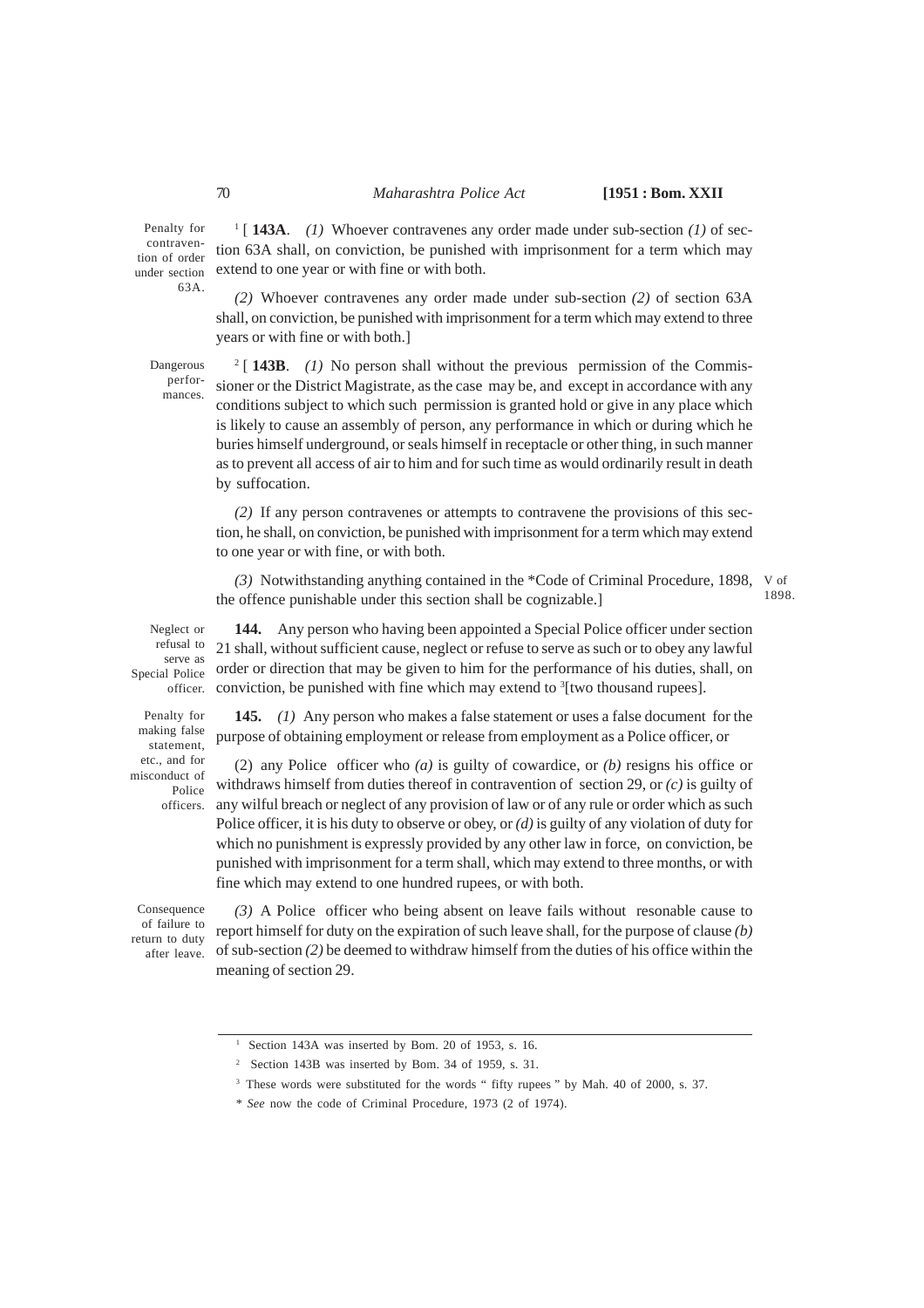**146.** Any Police officer, who wilfully neglects or refuses to deliver up his certificate of appoinment or of office or any other article, in accordance with the provision of subsection *(1)* of section 30, shall on conviction, be punished with imprisonment for a term which may extend to one month, or with fine which may extend to two hundred rupees, or with both.

**147.** Any Police officer who––

*(a)* without lawful authority or reasonable cause enters or searches, or causes to be entered or searched, any building, vessel, tent or place ;

- *(b)* vexatiously and unnecessarily seizes the property of any person ;
- *(c)* vexatiously and unnecessarily detains, searches or arrests any person ;
- *(d)* offers any unnecessary personal violence to any person in his custody ; or
- *(e)* holds out any threat or promise not warranted by law,

shall for every such offence, on conviction, be punished with imprisionment for a term which may extend to six months or with fine which may extend to five hundred rupees, or with both.

148. Any Police officer who vexatiously and unnecessarily delays forwarding any Penalty for person arrested to a Magistrate or to any other authority to whom he is legally bound to forward such person, shall, on conviction, be punished with imprisonment for a term which may extend to six months or with fine which may extend to five hundred rupees, or  $\frac{1}{\text{arrested}}$ . with both.

149. Whoever opposes or fails forthwith to comply with any reasonable direction Penalty for given by a Magistrate or a Police officer under section 70 or abets opposition thereto or failure to comply therewith, shall, on conviction, be punished with imprisonment for a with direction term which may extend to one year but shall not except for reasons to be recorded in  $\frac{\text{given under}}{\text{section 70}}$ writing be less than four months and shall also be liable to fine.

<sup>1</sup>[149A. If any person not being a member of the Police Force, wears, without the Penalty for permission of an officer authorised by the State Government in this behalf by a general unauthoris-ed or special order for any area  $2 \times 3$  [State of Maharashtra]] the uniform of the Police use of Police Force or any dress having the appearance or bearing any of the distinctive marks of that uniform, he shall, on conviction, be punished with fine which may extend to  $4$  [two thousand rupees].]

150. Offences against this Act, when the accused person or any one of the Jurisdiction accused persons is a Police officer above the rank of a constable, shall not be cognizable except by a Presidency Magistrate or a Magistrate not lower than a Second Class Police officer Magistrate.

Penalty for failure to deliver up certificate of appointment or of office or other article.

Vexatious entry, search, arrest, etc., by Police officer.

vexatious delay in forwarding a person

opposing or not complying section 70.

uniform.

when offender is a above the rank of constable.

<sup>&</sup>lt;sup>1</sup> This section was inserted by Bom. 6 of 1955, s. 3.

<sup>2</sup> These words were substituted for the words " in the state " by the Bombay Adaptation of Laws (State and Concurrent Subjects) Order, 1956.

<sup>&</sup>lt;sup>3</sup> These words were substituted for the words "State of Bombay" by the Maharashtra Adaptation of Laws (State and Concurrent Subjects) Order, 1960.

<sup>4</sup> These words were substituted for the words " two hundred rupees " by Mah. 40 of 2000, s. 38.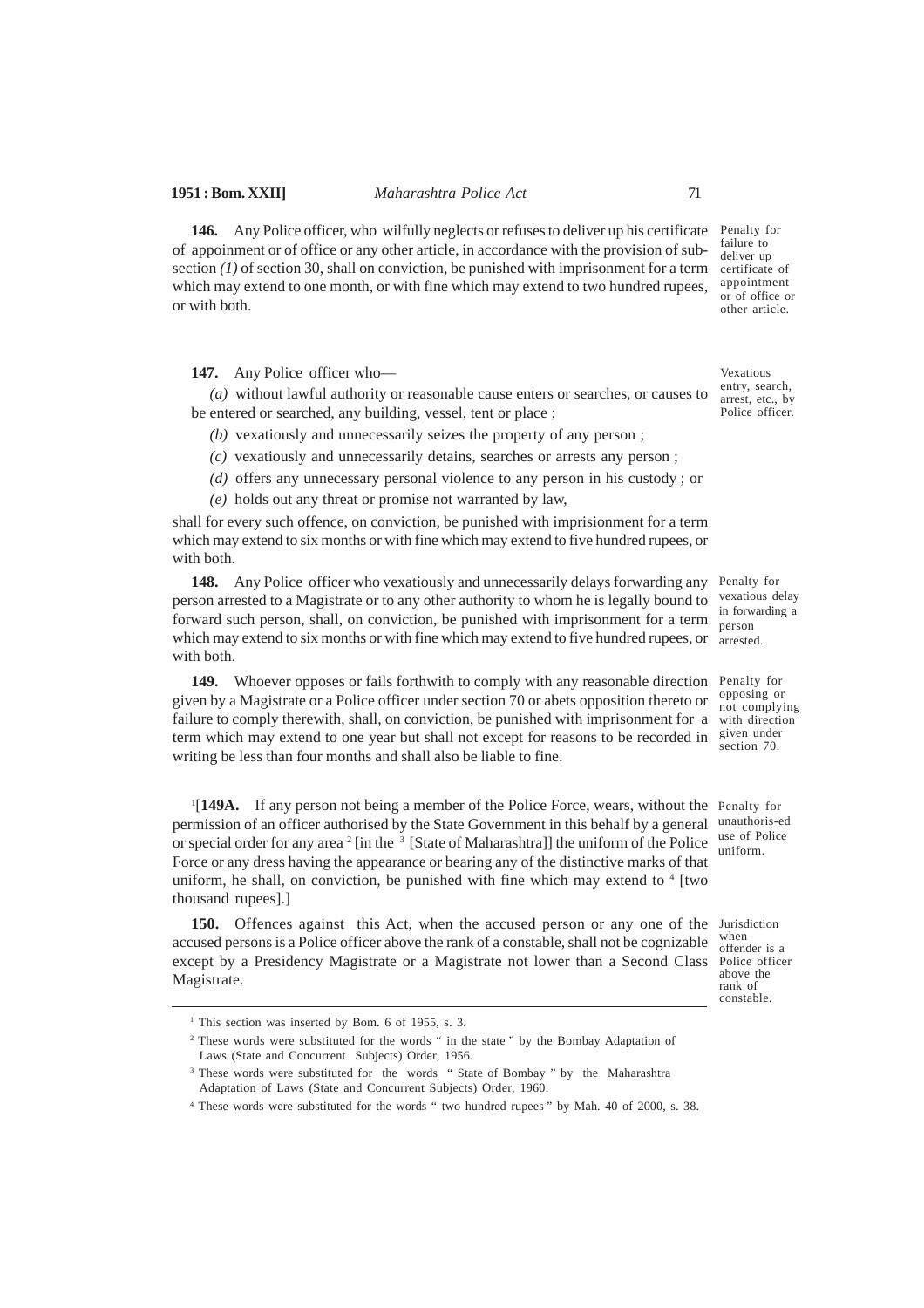Prosecution for certain offences against the Act to be in the discretion of the police. Summary disposal of certain cases.

**151.** It will not, except in obedience to a rule or order made by the State Government or by the competent authority, be incumbent on the Police to prosecute for an offence punishable under section 117, 119, 131, 134, 137, 139, 140 or 144 when such offence has not occasioned serious mischief and has been promptly desisted from on warning given.

<sup>1</sup>[151A. *(1)*<sup>2</sup> [A Court] taking cognizance of an offence punishable under section 117, or under <sup>3</sup> [sub-clauses] (iii), (iv) or (v) of section 131, may State upon the summons to be served on the accused person that he may, by a specified date prior to the hearing of the charge plead guilty to the charge by registered letter and remit to the Court such sum, not exceeding <sup>4</sup>[two thousand rupees], as the Court may specify.

(*2*) Where an accused persons pleads guilty and remits the sum specified, no further proceedings in respect of the offence shall be taken against him.]

**152.** Nothing in this Act shall be constructed to prevent any person form being prosecuted and punished under any other enactment for any offence made punishable by this Act or from being prosecuted and punished under this Act for an offence punishable under any other enactment :

Provided that, all such cases shall be subject to the provisions of section 403 of the V of \*Code of Criminal Procedure, 1898. 1898.

### CHAPTER VIII.

### *Miscellaneous.*

**153.** All fees paid for licences or written permissions issued under this Act, and all sums paid for the service of processes by Police officers, and all rewards, forfeitures and penalties or shares thereof which are by law payable to Police officers as informers, shall, save in so far as any such fees or sums belong under the provisions of any enactment in force to any local authority, be credited to the State Government :

Provided that, with the sanction of the State Government, or under any rule made by the State Government in that behalf, the whole or any portion of any such reward, forfeiture or penalty may, for special services, be paid to a Police officer, or be divided amongst two or more Police officers.

**154.** No Municipal or other local rates shall be payable by the State Government on account of the occupation or use of any house or place <sup>5</sup>[by members of the Police Force for the convenient performance of their duties, in any area of the <sup>6</sup>[Bombay area of the State of Maharashtra excluding] Greater Bombay, and also in such of the remaining areas of the <sup>7</sup> [State of Maharashtra] as may be notified by the State Government in the *Official Gazette*].

Prosecution for offences under other enactments not affected.

Disposal of fees, rewards, etc.

No Municipal or other rates to be payable by State Government on Police buildings.

<sup>&</sup>lt;sup>1</sup> This section was inserted by Bom. 1 of 1956, s. 17.

<sup>&</sup>lt;sup>2</sup> These words were substituted for the portion begining with " A Court " and ending with " of section 33 " by Mah. 28 of 1964, s. 10.

<sup>3</sup> This word was substituted for the word " paragraph " by Mah. 40 of 2000, s. 39*(a)*.

<sup>4</sup> These words were substituted for the words " twenty five rupees ", *ibid*., s. 39*(b)*.

<sup>&</sup>lt;sup>5</sup> This portion was substituted for the portion begining with the words " in any area " and ending with the words " their duties " by Bom. 34 of 1959, s. 33.

<sup>&</sup>lt;sup>6</sup> These words were substituted for the words "Pre-Reorganisation State of Bombay excluding the transferred territories and " by the Maharashtra Adaptation of Laws (State and Concurrent Subjects) Order, 1960.

<sup>7</sup> These words were substituted for the words " State of Bombay ", *ibid*.

<sup>\*</sup>*See* now Code of Criminal procedure, 1973 (2 of 1974).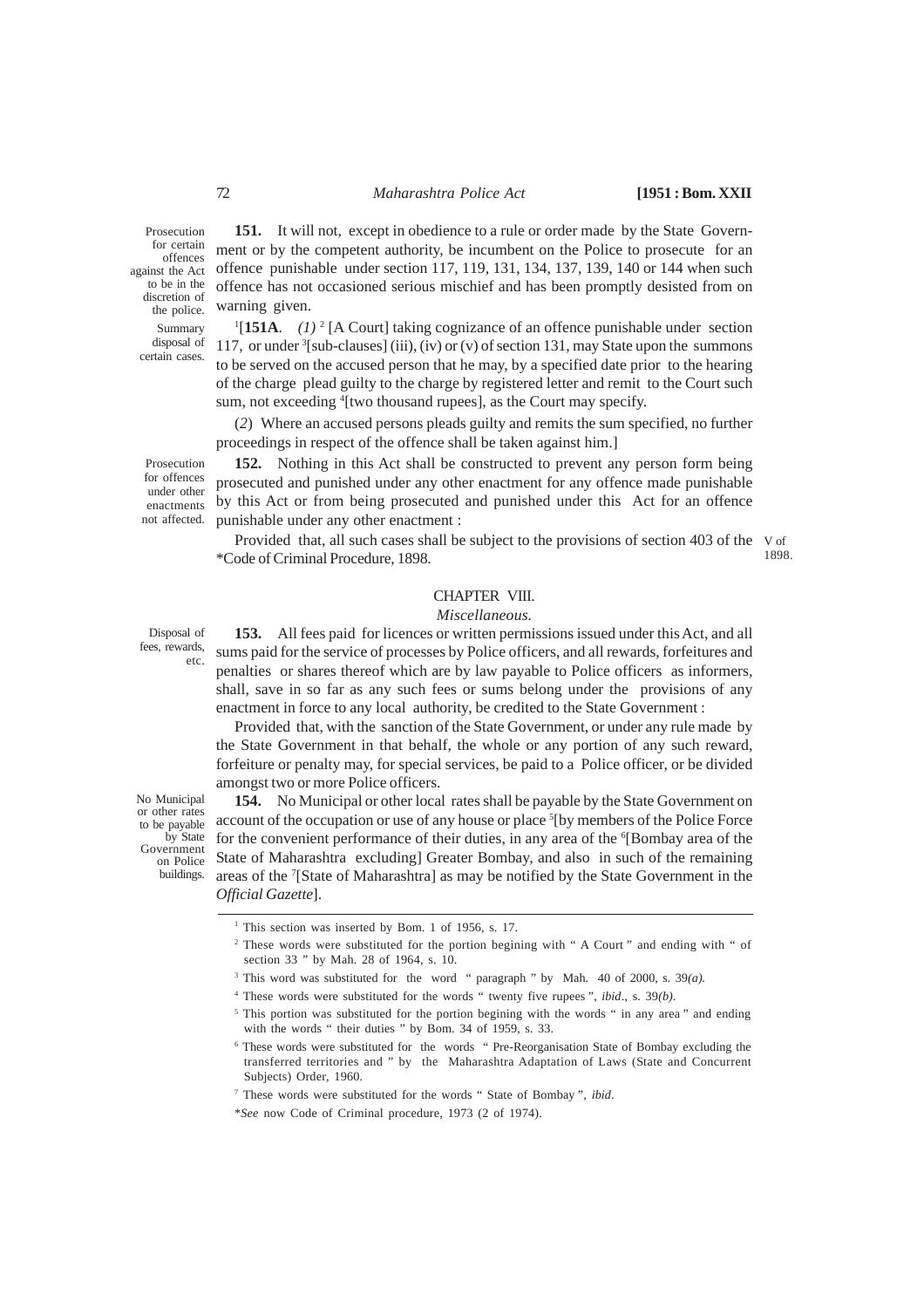**155.** Any order of notification published or issued by the State Government or by a Magistrate or officer under any provision of this Act, and the due publication or issue thereof, may be proved by the production of a copy thereof in the *Official Gazette,* or of a copy thereof signed by such Magistrate or officer, and by him certified to be a true copy of an original published or issued according to the provisions of the section of this Act applicable thereto.

**156.** No rule, order, direction, adjudication, inquiry or notification made or published, and no act done under any provision of this Act or of any rule made under this Act, or in substantial conformity to the same, shall be deemed illegal, void, invalid or insufficient by reason of any defect of form or any irregularity of procedure.

**157.** Notwithstanding anything contained in any law for the time being in force, in Presumption a prosecution or an offence for the contravention of a direction issued under section 55, 56, <sup>1</sup> [57, 57A or 63AA] on the production of an authentic copy of the order, it shall, until the contrary is proved and the burden of proving which shall lie on the accused, be of directions presumed––

*(a*) that the order was made by the authority competent under this Act to make it ;

*(b)* that the authority making the order was satisfied that the grounds on or the purpose for which it was made existed, and that it was necessary to make the same ; and

*(c)* that the order was otherwise valid and in conformity with the provisions of this Act.

<sup>2</sup>[157A. Whenever in consequence of the office of a Commissioner, Magistrate Officers or Police officer becoming vacant, any officer holds charge of the post of such holding charge Commissioner, Magistrate or Police officer or succeeds, either temporarily or permanently, to his office, such officer shall be competent to exercise all the powers and perform all the duties respectively conferred and imposed by this Act on such Commissioner, Magistratre or Police officer, as the case may be.]

**158.** If any person permitted under sub-section *(1)* of section 63 fails to observe any condition imposed under the said sub-section or in the bond entered into by him under sub-section *(2)* of the said section his bond shall be forfeited and any person bound thereby shall pay the penalty thereof or show cause to the satisfaction of the Court why such penalty should not be paid.

Method of proving orders and notifications.

Rules and orders not invalidated by defect of form or irregularity in procedure.

in prosecu tions for contravention issued under section 55, 56, 1 [57, 57A or 63AA].

of or succeeding to vacancies competent to exercise power.

Forfeiture of bond entered into by person permitted to enter or return to the area from which he was directed to remove himself.

<sup>&</sup>lt;sup>1</sup> These figures, letters and word were substituted for the figures, word and letters "57 or 63AA" by Mah. 15 of 1976, s. 4., Sch.

<sup>2</sup> Section 157A was inserted by Bom. 57 of 1954, s. 5.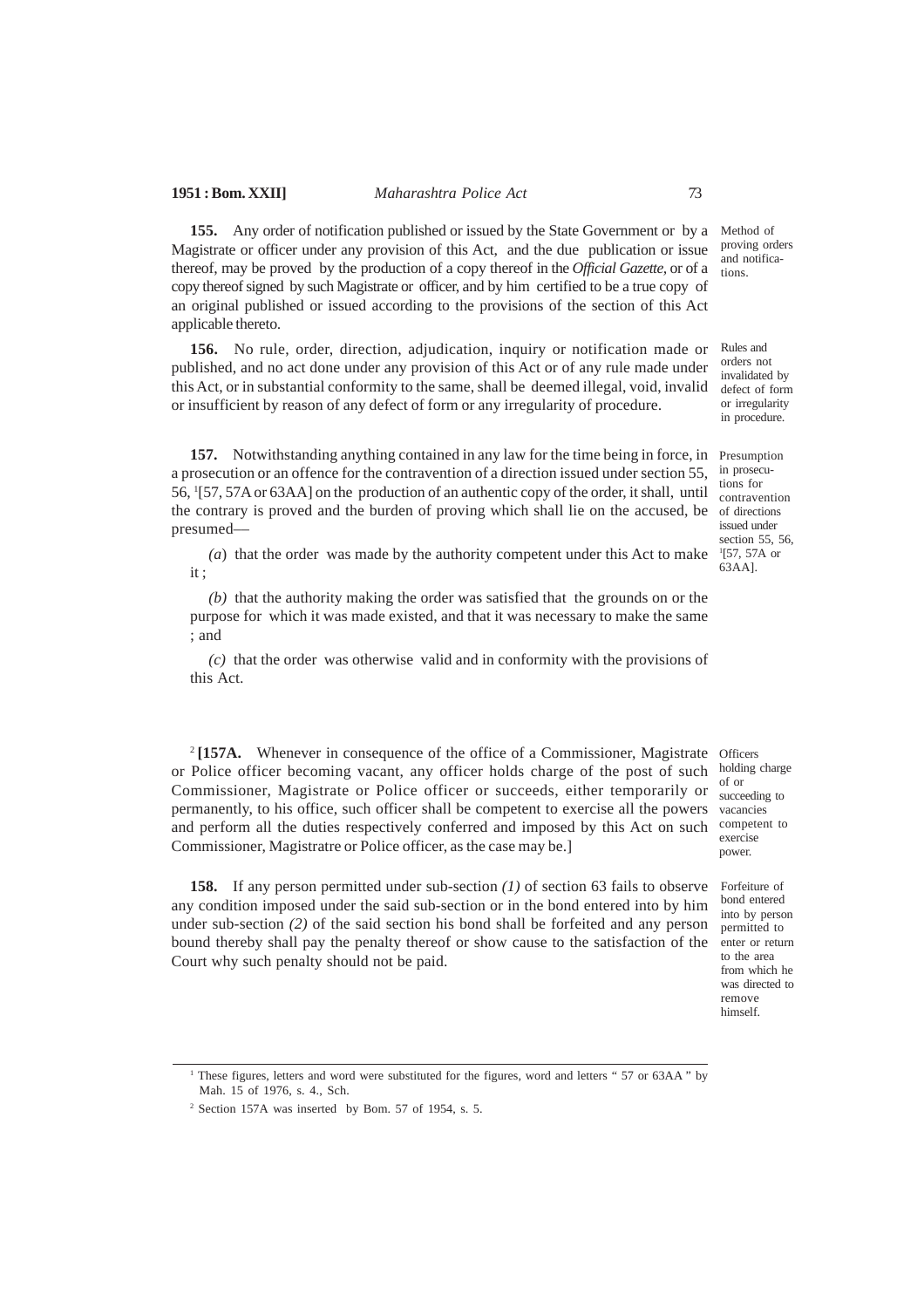order or direction made or given therein.

**159.** <sup>1</sup> [No Revenue Commissioner, Magistrate] or Police officer shall be liable to any penalty or to payment of damages on account of an act done in good faith, in pursuance or intended pursuance of any duty imposed or any authority conferred on him by any provision of this Act or any other law for the time being in force or any rule,

No Magistrate or Police officer to be liable to penalty or damage for act done in good faith in pursuance of duty.

No public servant liable as aforesaid for giving effect in good faith to any rule, order or direction issued with apparent authority.

Suits or prosecutions in respect of acts done under colour of duty as aforesaid not to be to be dismissed, if not instituted 5 [ within the prescribed

**160.** No public servant or person duly appointed or authorised shall be liable to any penalty or to payment of any damages for giving effect in good faith to any such order or direction issued with apparent authority by the State Government or by a person empowered in that behalf under this Act or any rule, order or direction made or given thereunder.

**161**. *(1)* In any case of alleged offence by <sup>2</sup> [ the Revenue Commissioner, the Commissioner ], a Magistrate, Police officer or other person, or of a wrong alleged to have been done by <sup>3</sup> [ such Revenue Commissioner, Commissioner ], Magistrate, Police officer or other person, by any act done under colour or in excess of any such duty or authority as aforesaid, or wherein it shall appear to the Court that the offence or wrong if committed or done was of the character aforesaid, the prosecution or suit shall not be entertained, or entertained, or shall be dismissed, if instituted, more than six months after the date of the act complained of ;

<sup>4</sup> [ Provided that, any such prosecution against a Police officer may be entertained by the Court, if instituted with the previous sanction of the State Government within two period ]. years from the date of the offence.]

In suits as aforesaid one month's notice of suit to be given with sufficient description of wrong complained of.

*(2)* In the case of an intended suit on account of such a wrong as aforesaid, the person intending to use shall be bound to give to the alleged wrong-doer one month's notice at least of the intended suit with sufficient description of the wrong complained of, failing which such suit shall be dismissed.

- <sup>2</sup> These words were subsituted for the words "the Commissioner" by Mah. 2 of 1960, s. 6.
- 3 These words were subsituted for the words " such Commissioner ", *ibid.*
- 4 This proviso was added by Mah. 45 of 1967, s. 3 *(a)*.
- 5 These words were subsituted for the words " within six months ", *ibid,* s. 3 *(b).*

<sup>&</sup>lt;sup>1</sup> These words were subsituted for the words "No Magistrate " by Bom. 8 of 1958, s. 3 Schedule.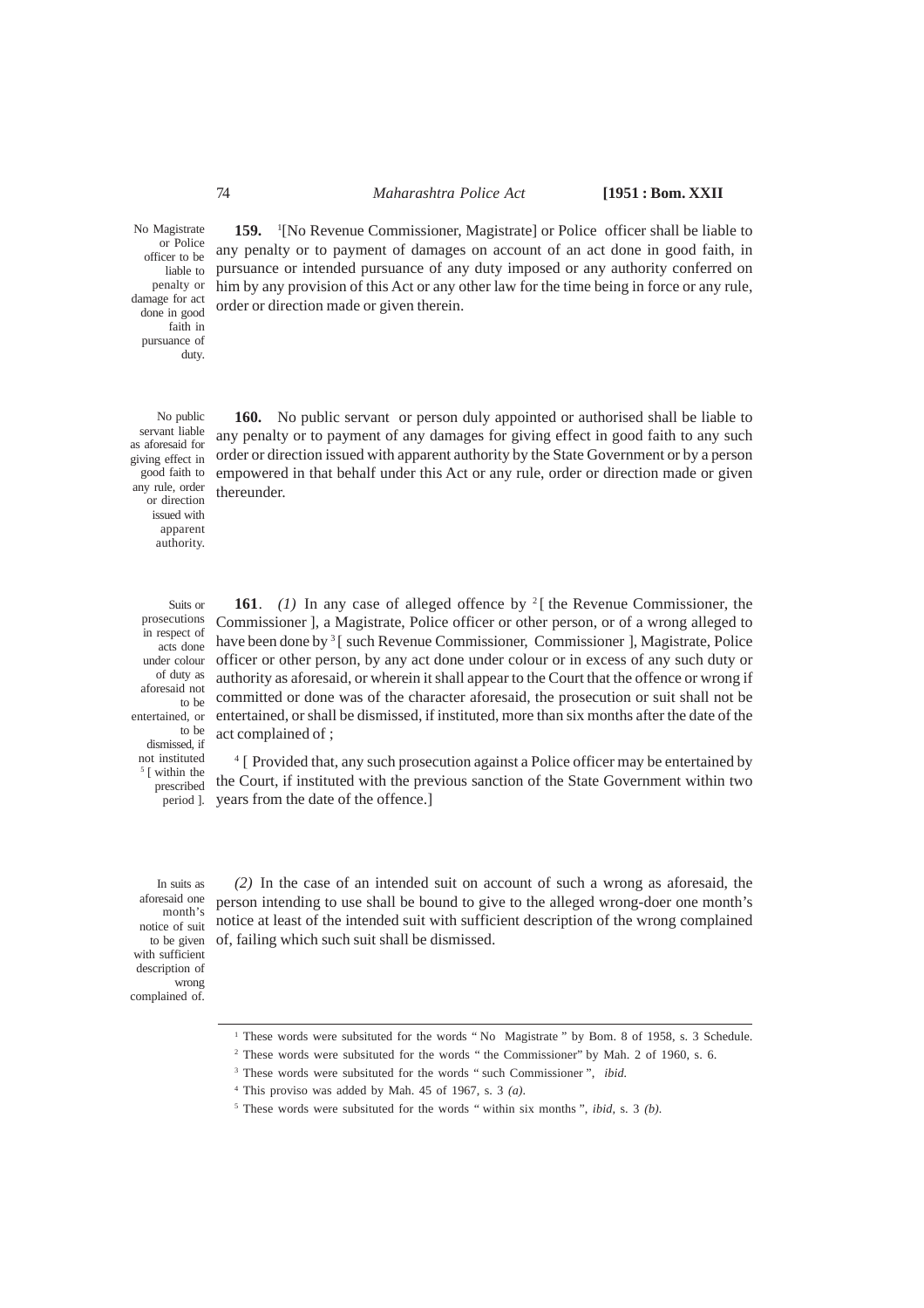*(3)* The plaint shall set forth that a notice as aforesaid has been served on the defendant and the date of such service, and shall state whether any, and if any, what tender of amends has been made by the defendant. A copy of the said notice shall be annexed to the plaint endorsed or accompanied with a declaration by the plaintiff of the time and manner of service thereof.

**162.** *(1)* Any licence or written permission granted under the provisions of this Act shall specify the period and locality for which, and the conditions and restrictions subject to which, the same is granted, and shall be given under the signature of the competent authority and such fee shall be charged therefor as is prescribed by any rule under this Act in that behalf.

*(2)* Any licence or written premission granted under this Act may at any time be suspended or revoked by the competent authority, if any of its conditions or restrictions is infringed or evaded by the person to whom it has been granted, or if such person is convicted of any offence in any matter to which such licence or permission relates.

(3) When any such licence or written permission is suspended or revoked, or when When licence the period for which the same was granted has expired, the person to whom the same was granted shall, for all purposes of this Act, deemed to be without a licence or written permission, until the order for suspending or revoking the same is cancelled, or until the same is renewed, as the case may be.

*(4)* Every person to whom any such licence or written permission has been granted Grantee to shall, while the same remains in force, at all reasonable time, produce the same if so required by a Police Officer.

*Explanation*.—For the purpose of this section any such infringement or evasion by, or conviction of, a servant or other agent acting on behalf of the person to whom the licence or written permission has been granted shall be deemed to be the infrigement or evasion by, or as the case may be, conviction of, the person to whom such licence or written permission has been granted.

**163.** Any public notice required to be given under any of the provisions of this Act Public notices shall be in writing under the signature of a competent authority and shall be published in the locality to be affected thereby, by affixing copies thereof in conspicuous public place, or by proclaiming the same with beat of drums, or by advertising the same in such local newspaper,—English or regional language or Hindi,—as the said authority may deem fit, or by any two or more of these means and by any other means it may think suitable.

**164.** Whenever under this Act, the doing or the omitting to do anything or the validity of anything depends upon the consent, approval, declaration, opinion or satisfaction of a competent authority, a written document signed by a competent authority purporting to convey or set forth such consent, approval, declaration, opinion or satisfaction shall be sufficient evidence thereof.

Plaint to set forth service of notice and tender of amends.

Licences and written permissions to specify conditions, etc., and to be signed. Revocation of

licences, etc.

revoked, etc., grantee to be deemed without licence.

produce licence, etc., when required.

how to be given.

Consent, etc., of a competent authority may be proved by writing under his signature.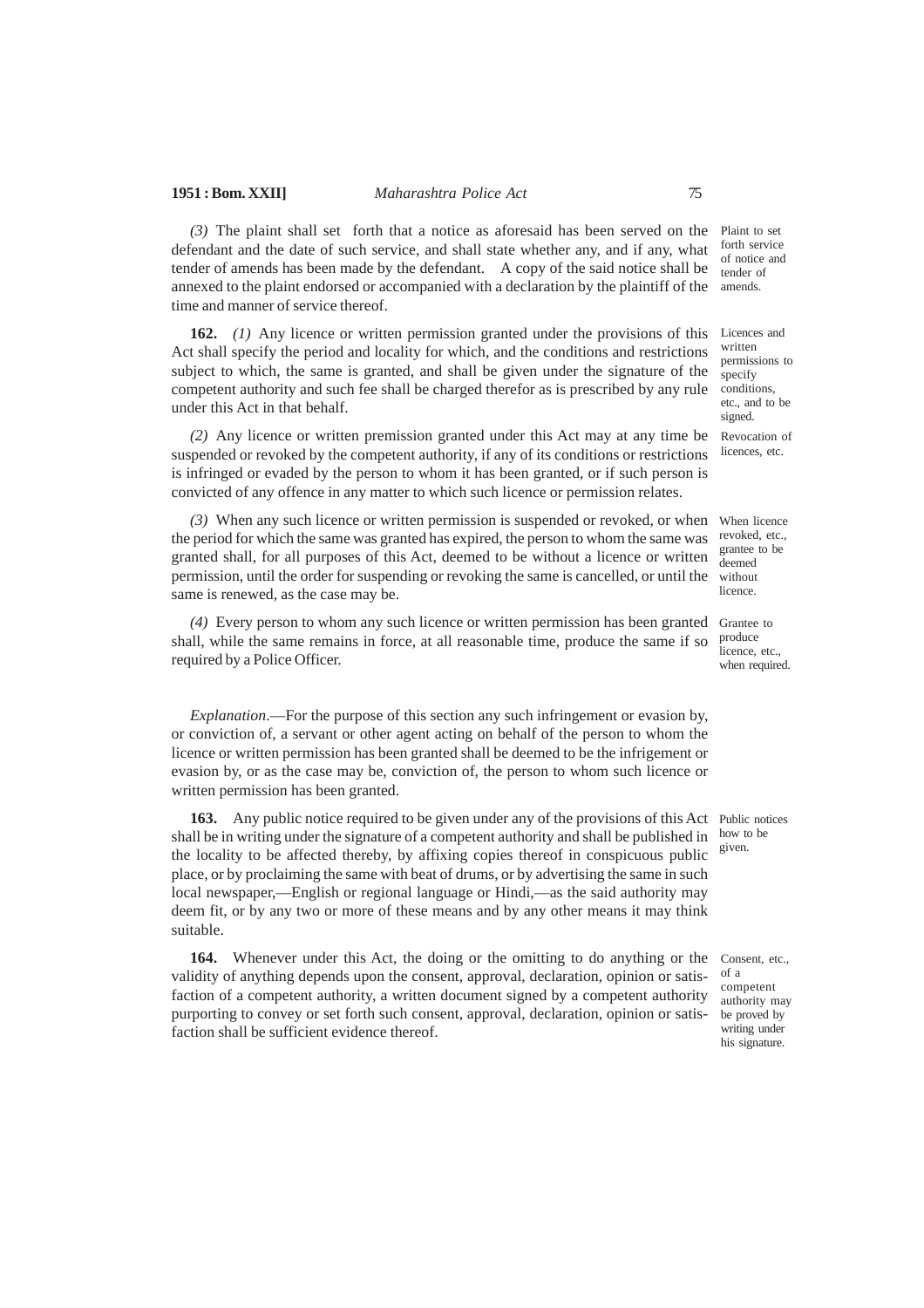Signature on notice, etc., may be stamped.

Persons interested may apply to State Government to annul, reverse or alter any rule or

**165.** Every licence, written permission, notice or other document, not being a summons or warrant or search warrant, required by this Act, or by any rule thereunder, to bear the signature of the Commissioner shall be deemed to be properly signed if it bears a fascimile of his signature stamped thereon.

**166.** *(1)* In the case of any rule or order made by the State Government under an authority conferred by this Act and requiring the public or a particular class of persons to perform some duty or act, or to conduct or order themselves or those under their control in a manner therein described, it shall be competent to any person interested to apply to the State Government by a memorial given to a Secretary to the State Government to annul, reverse or alter the rule or order aforesaid on the ground of its being order. unlawful, oppressive or unreasonable.

When a suit shall lie to the District Court to declare a rule or order unlawful.

*(2)* After such an application as aforesaid and the rejection thereof wholly or in part or after the lapse of four months without an answer to such application or a decision thereon published by the State Government, it shall be competent to the person interested and deeming the rule or order contrary to law to institute a suit against the State for a declaration that the rule or order is unlawful either wholly or in part. The decision in such suit shall be subject to appeal ; and a rule or order finally adjudged to be unlawful shall by the State Government be annulled or reversed or so altered as to make it conformable to law.

Repeal and saving.

**167.** (1) The enactments <sup>1</sup>[specified in Part I of Schedule] are hereby repealed : Provided that-

(*i*) All rules prescribed, appointments made, powers conferred, orders made or passed, directions and certificates issued, consent, permit, permission or licences given, summons or warrants issued or served, persons arrested or detained or discharged on bail or bond, search warrants issued, bond forfeited, penalty incurred under any such enactment shall, so far as they are consistent with this Act, be deemed to have been respectively prescribed, made, conferred, given, passed, served, arrested, detained, discharged, forfeited and incurred thereunder.

*(ii)* All references made in any Bombay Act to any of the Acts hereby repealed shall be read as if made to the corresponding provision of this Act.

(2) Nothing in sub-section *(1)* shall be deemed to affect––

*(a)* the validity, invalidity, effect or consequence of anything done or suffered to be done in an area before the date on which the provisions of this Act come into force in such area ;

*(b)* any right, privilege, obligation or liability already acquired, accrued or incurred before such date ;

*(c)* any penalty, forefeiture or punishment incurred or inflicted in respect of any act before such date ;

*(d)* any investigation, legal proceeding or remedy in respect of such right, privilege, obligation, liability, penalty, forfeiture or punishment ;

<sup>&</sup>lt;sup>1</sup> These words and figures were substituted for the words " specified in Schedule I " by Bom. 34 of 1959, s. 34, *(1).*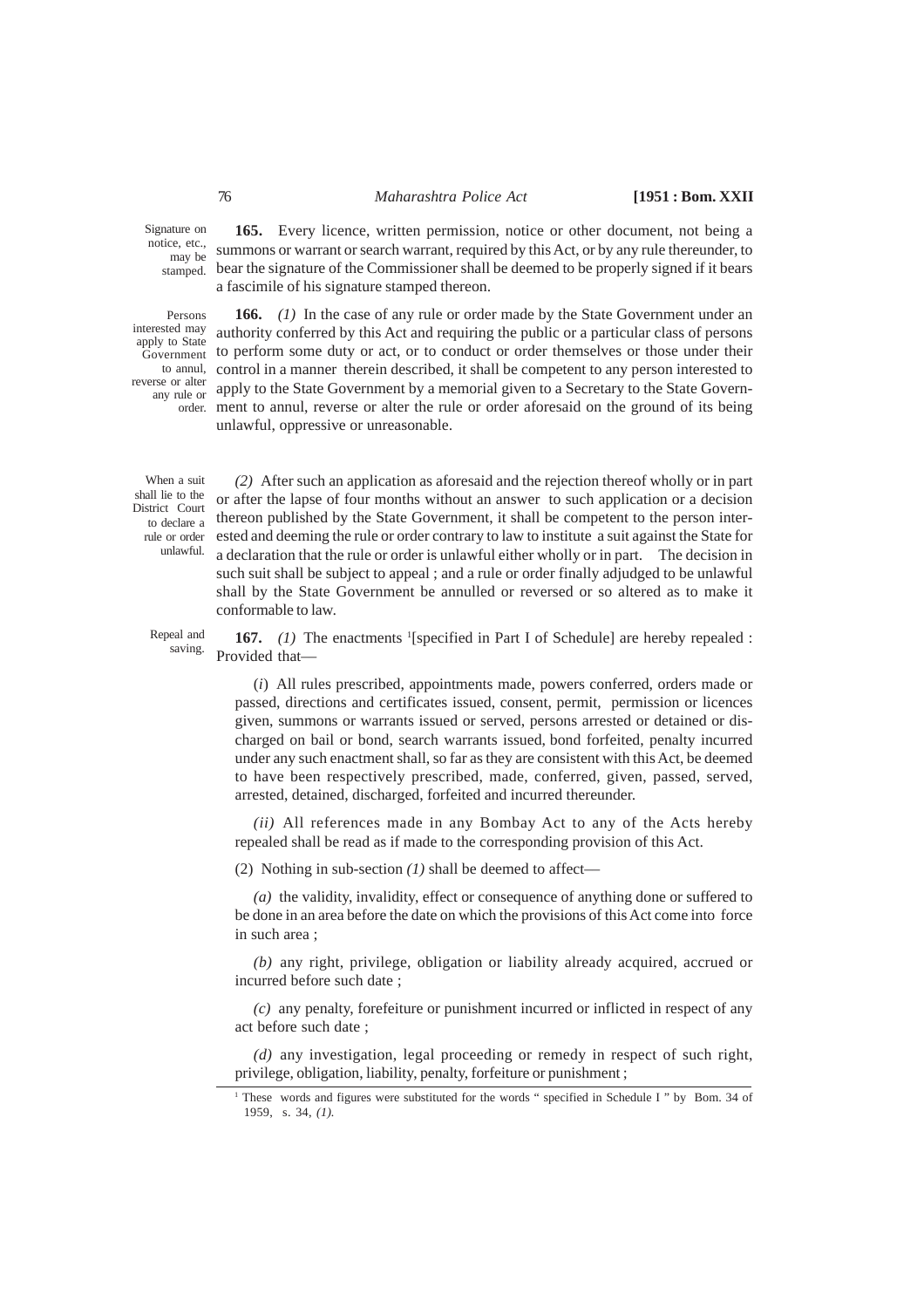*(e)* any legel proceeding pending in any Court or before any officer on the aforesaid date or anything done or suffered to be done in the course of such proceedings; and any such proceeding or any appeal or revisional proceedings arising out of such proceeding shall be instituted, continued or disposed of, as the case may be, as if this Act had not come into force.

1 [(2A) On the commencement of this Act in that part of the State to which it is XXXIV extended by the Bombay Police (Extension and Amendment) Act, 1959, the laws speciof fied in Part II of Schedule I and in Schedule IV, as in force in that part of State, shall stand repealed : 1959.

Provided that, such repeal shall not affect––

*(a)* the previous operation of any law so repealed, or anything duly done or suffered thereunder ; or

*(b)* the right, privilege, obligation or liability acquired, accrued or incurred under any law so repealed ; or

*(c)* any penalty incurred in respect of anything done against any law so repealed, and any investigation, legal proceeding or remedy in respect of any such right, privilege, obligation, liability or penalty as aforesaid may be instituted, continued or enforced, and any such penalty may be imposed, as if this Act had not come into force in the relevant part of the State :

Provided further that, subject to the preceding proviso, anything done or any action taken (including any rule prescribed, appointment made, power conferred, order made and passed, direction or certificate issued, consent, permit, permission or licence given, summons or warrant issued or served, person arrested or detained or discharged on bail or bond, search warrant issued or bond forfeited), under any such repealed law shall, in so far as it is not inconsistent with this Act, be deemed to have been done or taken under the corresponding provision of this Act, as if the said provisions were in force in the relevant part of the State when such thing was done or such action was taken, and shall continue in force accordingly, unless and until superseded by anything done or any action taken under this Act :

Provided also that, any reference to any such repealed law, or to any provision thereof, in any law for the time being in force, shall be construed as a reference to this Act or to the corresponding provision thereof.]

\**(3)* The enactment specified in Schedule III in its application to the 2 [Pre-Reorganisation State of Bombay, excluding the transferred territories,] is hereby amended to the extent and in the manner mentioned in the fourth column thereof.

Bom. VIII of 1867. Sau. Ord. XXXII of 1949.

168. Nothing in this Act shall affect the provisions of the Bombay Village Police <sup>4</sup>[Saving of Act, 1867 <sup>3</sup> [that Act as in force in the Kutch area of the State of Bombay or of the Saurashtra Village Police Ordinance, 1949, or any law corresponding thereto in force in  $\frac{v_{\text{mag}}}{\text{and} \text{Reserve}}$ any part of the State] or any enactment which may be made, and in regard to the Reserve Police]. Police.

laws relating to Village Police

<sup>2</sup> These words were substituted for the words, "State of Bombay " by the Bombay Adaptationed of Laws (State and Concurrent Subjects) Order, 1956.

<sup>1</sup> Sub-section (*2A*) was inserted by Bom. 34 of 1959, s. 34*(2).*

<sup>\*</sup>Sub-section (*3*) shall stand unmodified, *vide* the Maharashtra Adaptation of Laws (State and Concurrent Subjects) Order, 1960.

<sup>3</sup> These words and figures, were inserted by Bom. 34 of 1959, s. 35*(1).*

<sup>4</sup> This marginal note was substituted for original, *ibid,* s. 35*(2).*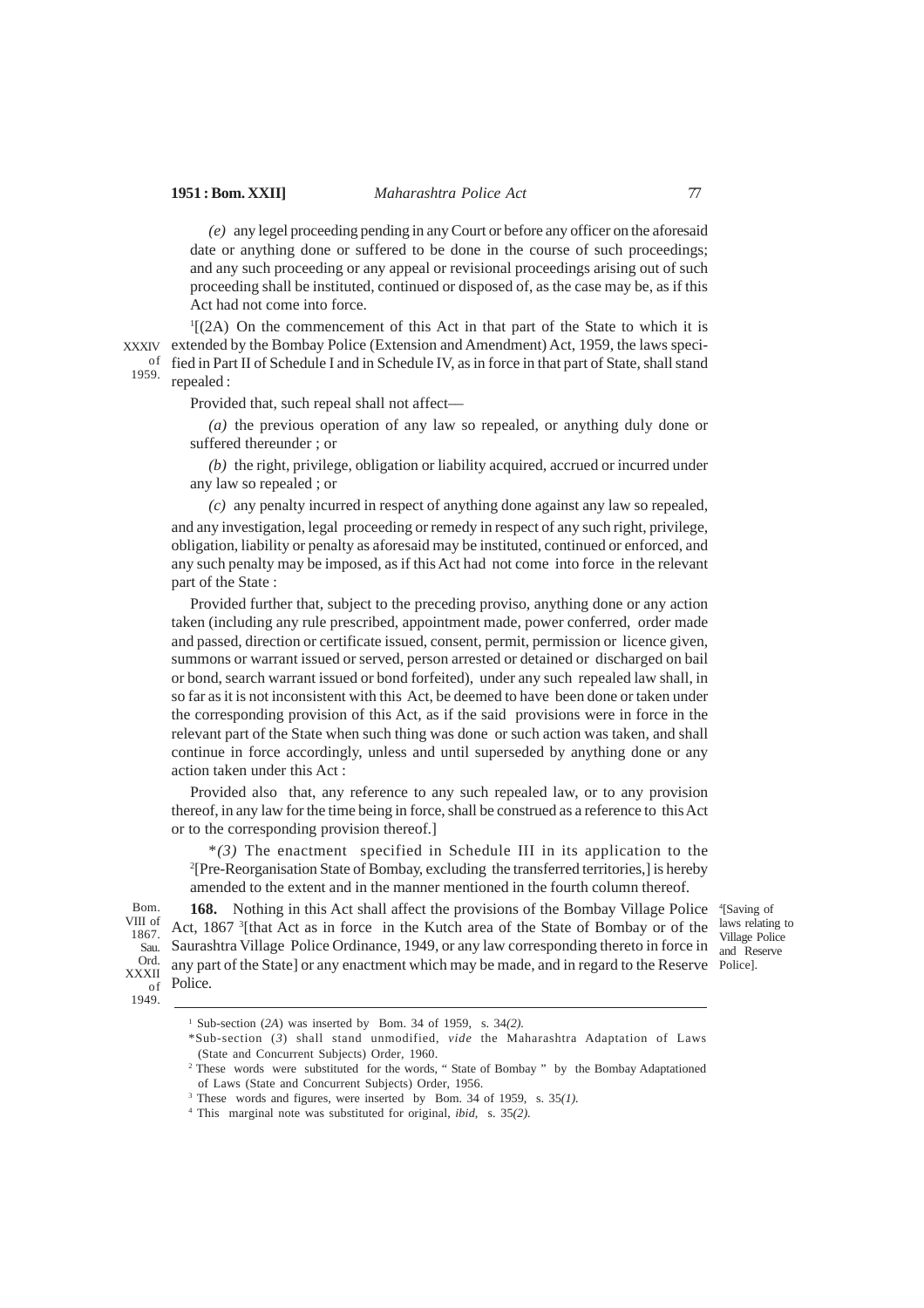|                                                                                                                                                |                                              |       | <b>SCHEDULE I.</b><br>[See sections 3 and 5 and <sup>1</sup> [sub-section $(1)$ and $(2A)$ ] of section 167]                                                                    |
|------------------------------------------------------------------------------------------------------------------------------------------------|----------------------------------------------|-------|---------------------------------------------------------------------------------------------------------------------------------------------------------------------------------|
| Year<br>(1)                                                                                                                                    |                                              | No.   | Short title                                                                                                                                                                     |
|                                                                                                                                                |                                              | (2)   | (3)                                                                                                                                                                             |
| 1890<br>1902<br>1949                                                                                                                           | $\ddot{\phantom{0}}$                         | XVI.  | $^{2}[PART I]$<br>IV<br>The Bombay District Police Act, 1890<br>The City of Bombay Police Act, 1902.<br>$\mathbb{N}$<br>The Police Forces (Control and<br>Direction) Act, 1949. |
| 1861                                                                                                                                           |                                              |       | <sup>3</sup> [PART II<br>V<br>$\therefore$ The Police Act, 1861, as in force in<br>the Vidarbha Region of the State of<br>Bombay, 1890.                                         |
|                                                                                                                                                |                                              |       | V<br>The Bombay District Police Act, 1890,<br>as in force in the Kutch area of the<br>State of Bombay.                                                                          |
| 1329F<br>1954                                                                                                                                  | $\ddot{\phantom{0}}$<br>$\ddot{\phantom{0}}$ | XVIII | The Hydrabad District Police Act.<br>X<br>The Saurashtra Police Act, 1954].                                                                                                     |
|                                                                                                                                                |                                              |       | <b>CERTIFICATE</b><br>OF<br>APPOINTMENT IN THE POLICE FORCE.<br>No<br><sup>4</sup> [STATE OF MAHARASHTRA]<br>Certificate of Appointment issued under the Police                 |
| Act of $1951$<br>Act of 1861.                                                                                                                  |                                              |       | (Photograph to be affixed<br>in the case of                                                                                                                                     |
| $Mr. \ldots$ .<br>Officer under the Bombay Police Act of 1951.<br>Act V of 1861.<br>. 1                                                        |                                              |       | <sup>5</sup> [Inspectors]<br>and]<br>Sub-Inspectors.)<br>with the powers, functions and privileges of a Police<br>In the Bombay District Police.                                |
|                                                                                                                                                |                                              |       | Railway Police.                                                                                                                                                                 |
|                                                                                                                                                |                                              |       | Designation                                                                                                                                                                     |
| <sup>2</sup> This sub-heading was inserted, <i>ibid</i> , s. $36(2)$ .<br>$3$ This sub-heading and entries were added, <i>ibid</i> , s. 36(3). |                                              |       | <sup>1</sup> These words, bracket, figures and letter were subsituted for the word, brackets and<br>figure " Sub-section $(1)$ " by Bom. 34 of 1959, s. 36 $(1)$ .              |

<sup>4</sup> These words were subsituted for the words " State of Bombay " by the Maharashtra

Adaptation of Laws (State and Concurrent Subjects) Order, 1960. <sup>5</sup> The words" Inspectors and " were deleted by Bom. 20 of 1953, s. 20 and inserted

again by Bom. 28 of 1954, s. 12.

<sup>6</sup> These words were subsituted for the words " Greater Bombay " by Bom. 56 of 1959, s. 3 Sch.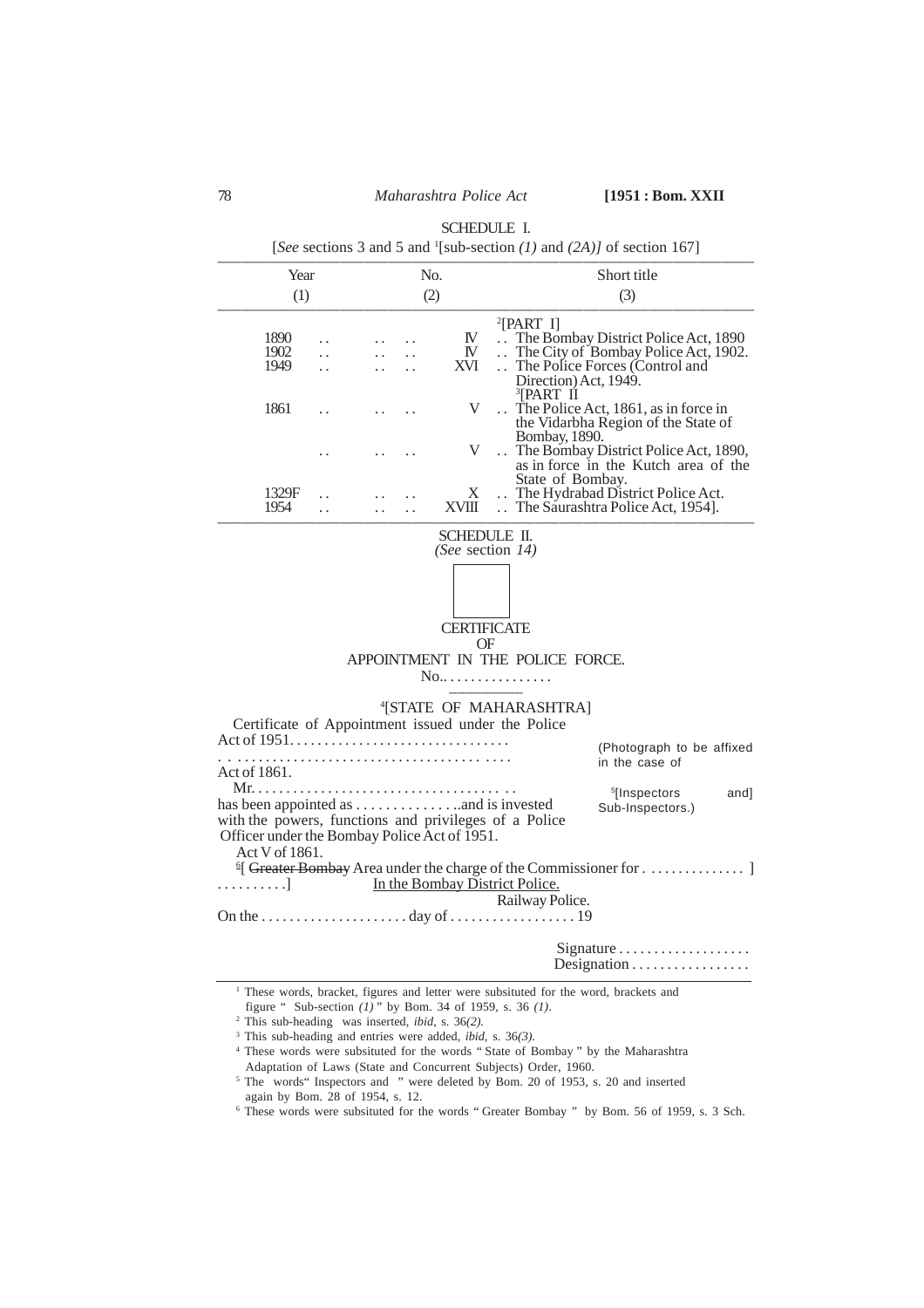# SCHEDULE III.

|      | [See sub-section $(3)$ of section 167] |                                             |                                                                                                                                                                                                                                                                                                                                  |  |  |  |  |  |
|------|----------------------------------------|---------------------------------------------|----------------------------------------------------------------------------------------------------------------------------------------------------------------------------------------------------------------------------------------------------------------------------------------------------------------------------------|--|--|--|--|--|
| Year | No.                                    | Short title                                 | Amendment                                                                                                                                                                                                                                                                                                                        |  |  |  |  |  |
| (1)  | (2)                                    | (3)                                         | (4)                                                                                                                                                                                                                                                                                                                              |  |  |  |  |  |
| 1898 | and the state                          | Code of<br>$\sim$<br>Criminal<br>Procedure. | In clause ( <i>a</i> ) sub-section (2) of section 1 of the<br>$Act--$<br>(i) for the words "towns of Calcutta, Madras and<br>Bombay" the words "towns of Calcutta and<br>Madras " shall be substituted ;<br><i>(ii)</i> for the words " towns of Calcutta, and<br>Bombay" the words " town of Calcutta" shall<br>be substituted. |  |  |  |  |  |

# ––––––––––––––––––––––––––––––––––––––––––––––––––––––––––––––––––––––––––––—

# 1 [SCHEDULE IV. [*See* sub-section *(2A)* of section 167]

| Year                 |                              | No.           |  | Short title<br>(3)                                                                                      |
|----------------------|------------------------------|---------------|--|---------------------------------------------------------------------------------------------------------|
| (1)                  |                              | (2)           |  |                                                                                                         |
| 1946<br>$\mathbf{r}$ | $\mathcal{L}(\mathcal{L})$ . | X             |  | The Central Provinces and Berar Goondas<br>Act, 1946.                                                   |
| 1947<br>$\sim$       |                              | <b>XVII</b>   |  | The Central Provinces and Berar Special<br>Police Establishment Act, 1947.                              |
| 1951<br>$\sim$       |                              | <b>XXIX</b>   |  | The Hyderabad Public Security Measures<br>Act, 1951.                                                    |
| 1953<br>$\sim$       |                              | XII           |  | The Punjab Security of the State Act,<br>1953, as extended to the Kutch area<br>of the State of Bombay. |
| 1955                 |                              | <b>XXV</b>    |  | The Saurashtra Gram Rakshak Dal<br>Act, 1955.                                                           |
| 1957                 | $\ddot{\phantom{a}}$         | <b>XXXVII</b> |  | The Hyderabad Public Security Measures<br>(Amendment) and Supplemental<br>Provisions Act, 1957].        |

<sup>1</sup> This Schedule was added by Bom. 34 of 1959, s. 37.

NAGPUR PRINTED AT THE GOVERNMENT PRESS